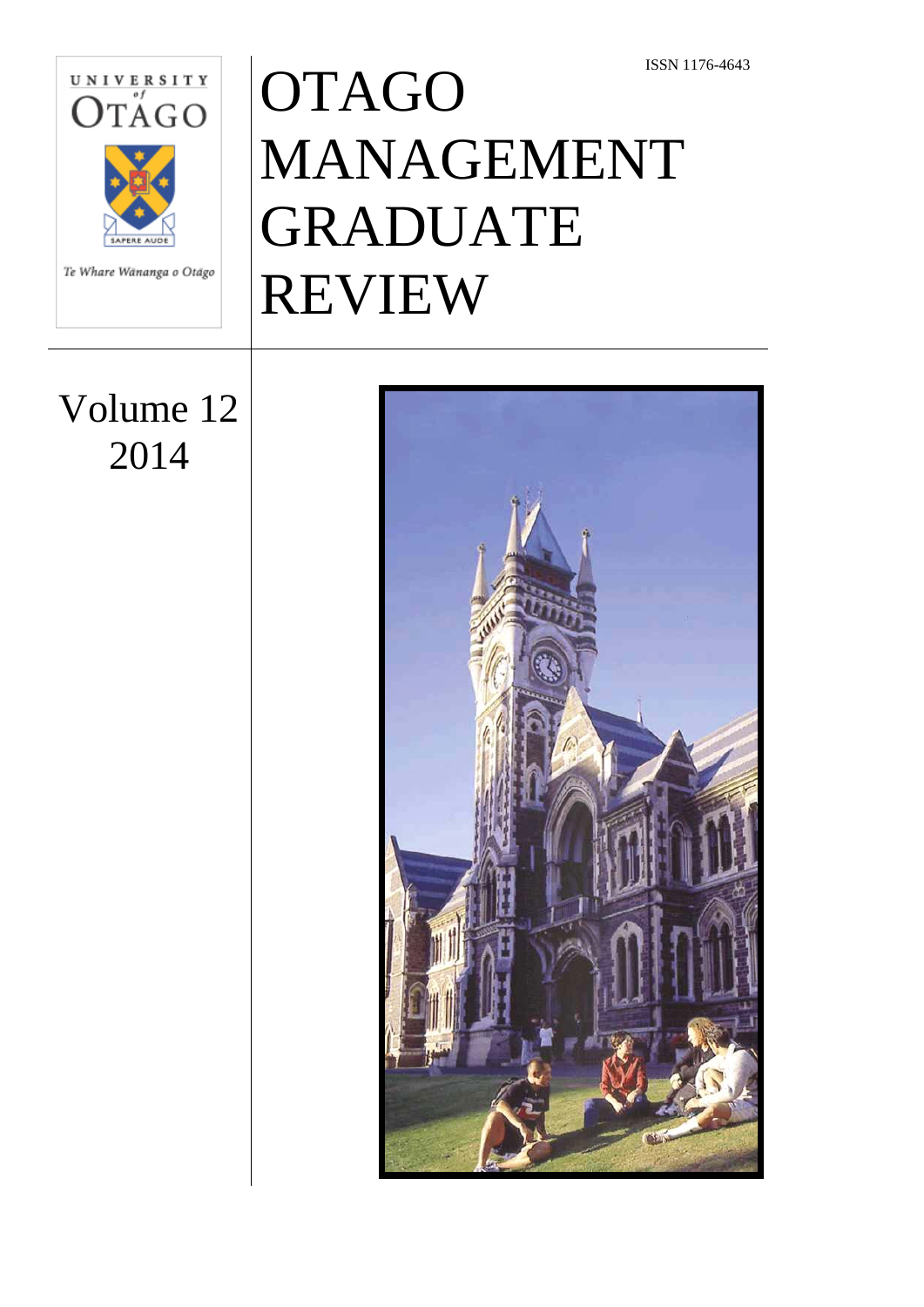# **OTAGO MANAGEMENT GRADUATE REVIEW**

#### ISSN 1176-4643 http://www.business.otago.ac.nz/mgmt/research/omgr.html

Published annually by the Department of Management, University of Otago

> Dr Conor O'Kane Dr Paula O'Kane

Dr Jing (Annie) Zhang

| <b>Business address:</b> | Department of Management<br>University of Otago<br><b>PO Box 56</b><br>Dunedin<br>New Zealand |
|--------------------------|-----------------------------------------------------------------------------------------------|
| Editor:                  | Prof Alan Geare                                                                               |
| Editorial Board (2014):  | Prof André Everett<br>Prof Steven Grover                                                      |

© Copyright of the papers is retained by the authors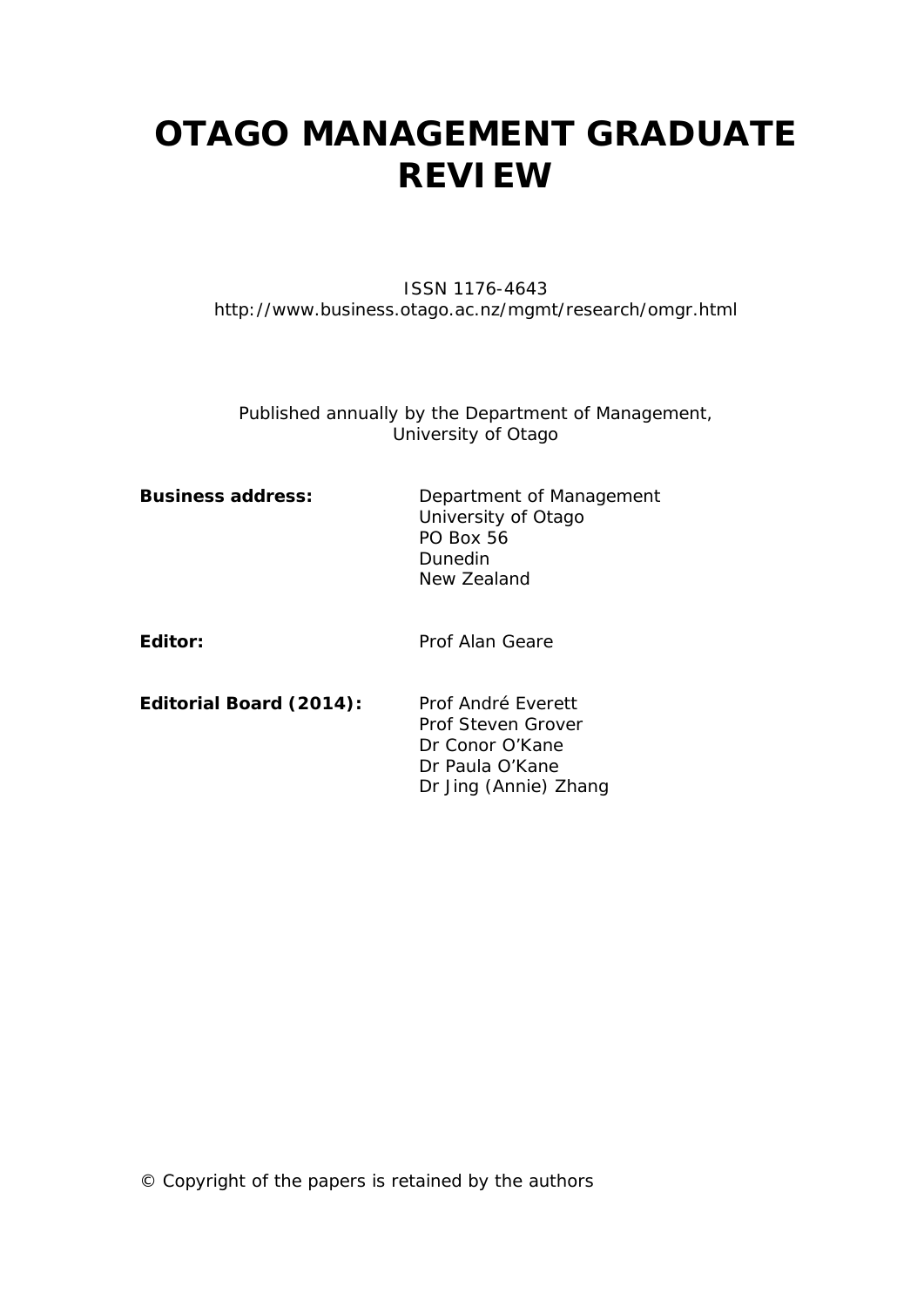**OTAGO MANAGEMENT GRADUATE REVIEW Volume 12 2014**

#### **CONTENTS**

| Editorial<br>Alan Geare                                                                                                                                                                                                                       | İ            |
|-----------------------------------------------------------------------------------------------------------------------------------------------------------------------------------------------------------------------------------------------|--------------|
| The Impact of Five Different Generations Working Side by Side on<br>Innovative Human Resource Management Systems<br>Mike Brummitt                                                                                                             | $\mathbf{1}$ |
| A Critical Review of the Impact of Five Different Generations in the<br>Workplace, and How the HRM Practices of Hiring and Recruitment,<br>Engagement and Flexibility can enhance the Workplace for all these<br>Generations<br>Mike Brummitt | 15           |
| The Influence of Individualistic and Collectivistic Culture on Trust<br>Repair after Trust Violation: The Role of Attribution and Perceptual<br>Affordances<br>Chiedza Chimhundu                                                              | 27           |
| A Dynamic Capabilities Approach to Corporate Parenting Strategy<br>Matt Lowe                                                                                                                                                                  | 40           |
| The Impact of External Cooperation on Innovation Performance in<br><b>Chinese SMEs</b><br>Matt Lowe                                                                                                                                           | 57           |
| Merger and Acquisition Performance: A Review of the Literature<br><b>Thomas McBride</b>                                                                                                                                                       | 81           |
| A Western Perspective of Guanxi and its Importance in 21st Century<br>China<br><b>Thomas McBride</b>                                                                                                                                          | 95           |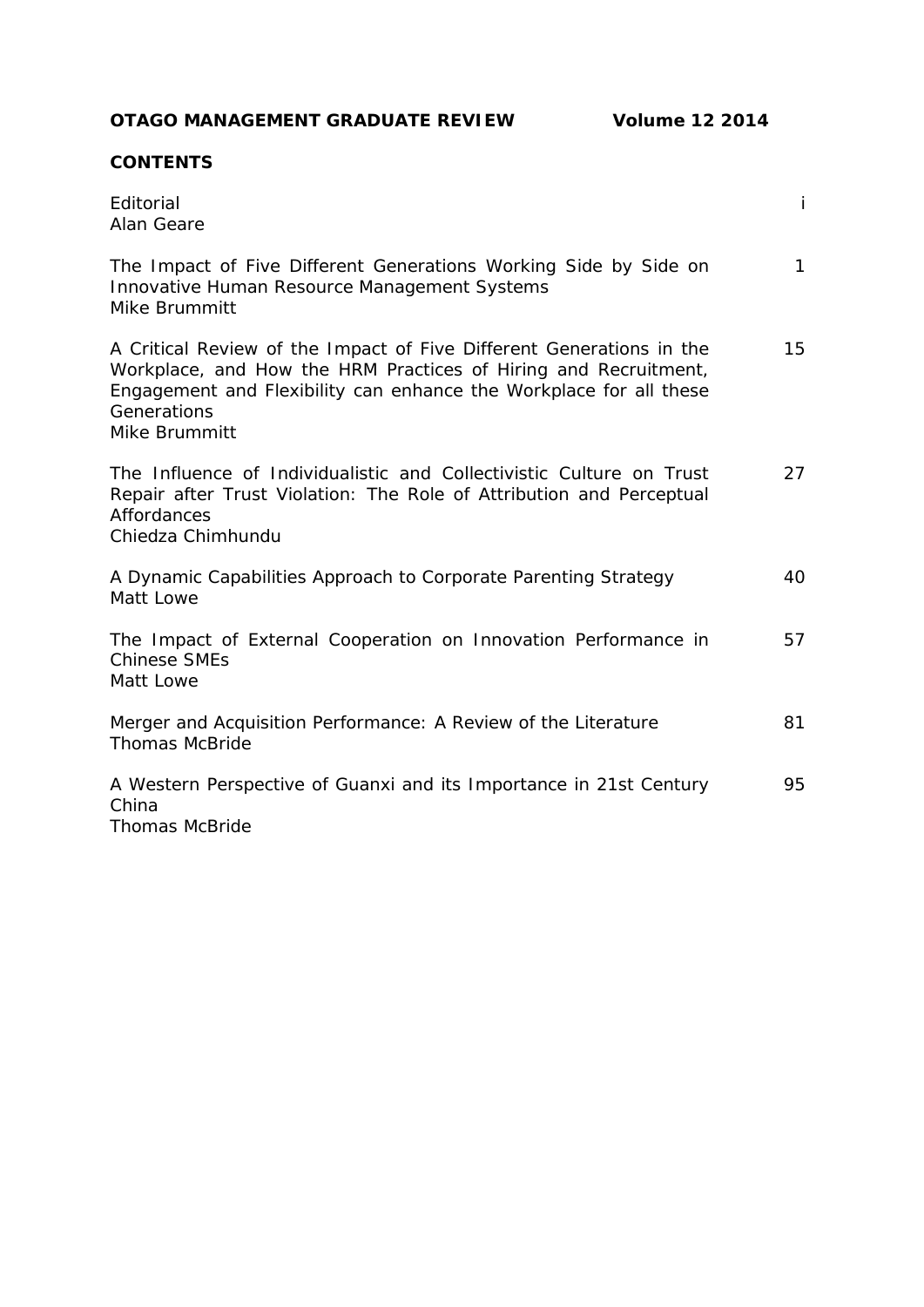# **EDITORIAL**

This journal is once again proud to publish some of the best pieces of work by graduate management students at the University of Otago.

The articles in this volume were written by students taking 400 level papers for BCom(Hons), Postgraduate Diploma, MBA, MBus (papers plus thesis), MCom (papers plus thesis) or international students crediting to a Master's degree at their home Universities.

Full time honours students took combinations of four 20 point papers, plus a 20,000 word research paper worth 40 points; MBus and MCom students took 20 point papers totalling 120 points, plus a thesis.

All students at this level are free to submit papers for this Review, subject to the supervising staff member having graded the paper at A or A+.

The editorial board each year comprises staff whose students have work represented in the Review.

Alan Geare Editor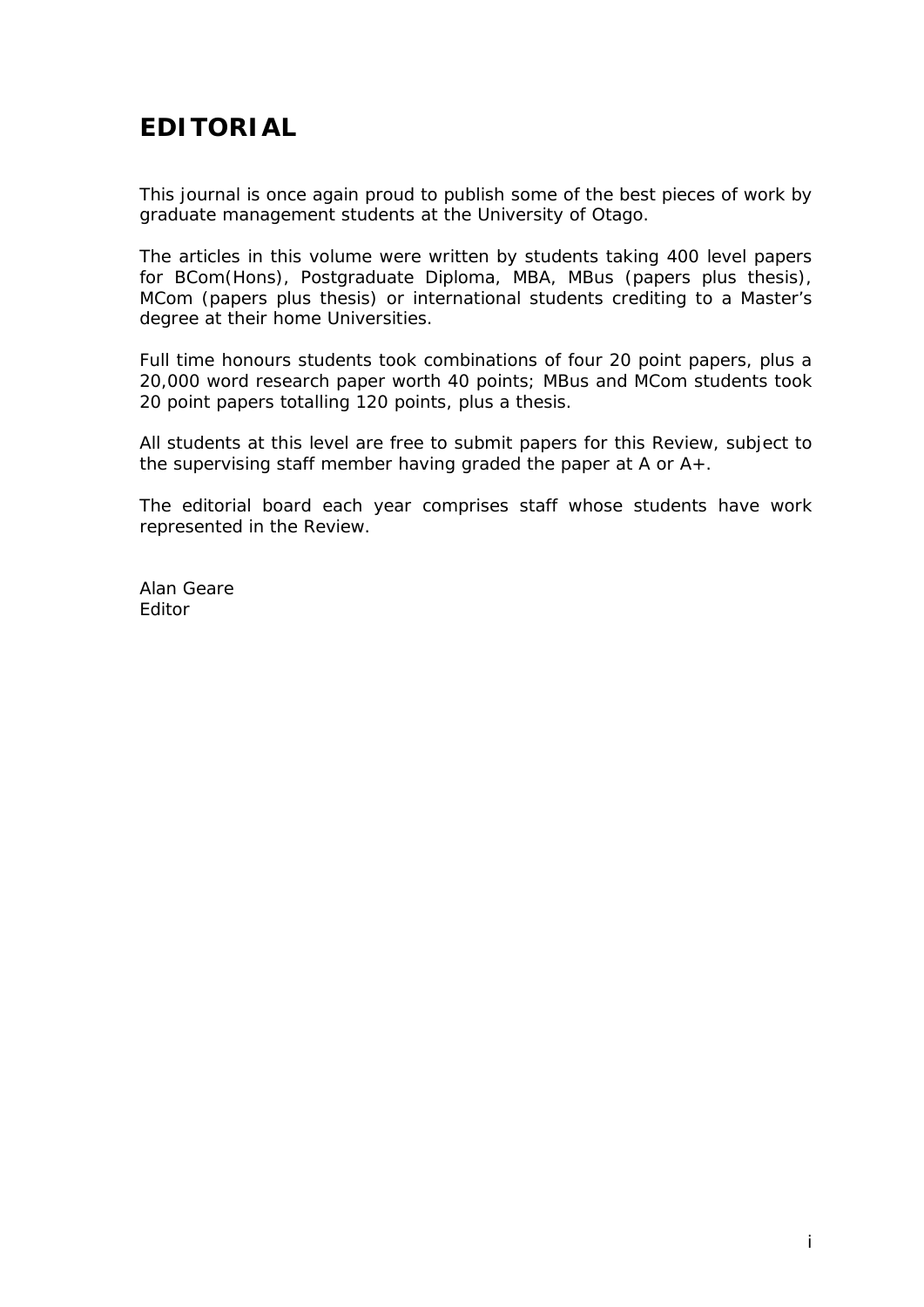# **The Impact of Five Different Generations Working Side by Side on Innovative Human Resource Management Systems**

#### **Mike Brummit**

#### **Introduction**

It has been projected that into the future the workforce will change considerably with most workplaces having five generations working side by side. Whilst at the same time it is predicted that 'the war on talent' (Michaels et al. 2001) will also intensify, and attracting and retaining a diverse group of knowledgeable talented workers will become increasing complex and problematic for many organisations. The outcome of these two significant changes is that organisations will need to develop innovative Human Resource Management (HRM) systems that cut across generations while enabling them to retain and attract an age diverse workforce. Whilst the needs and requirements of each generation appear varied and unique the need for work place flexibility appears to provide a common strand. This review will examine the impact innovative human resource practices can have on these five generations, and if flexibility can be utilised to attract and retain talented and knowledgeable workers across five different generations.

# **Innovative HRM Systems and their Impact**

The business environment of today is forcing organisations to be responsive, agile and adaptable to dynamic market driven opportunities (Sharp et al. 2000). White (1996) states that over 75% of all companies in existence today will not be around in 60 years' time, because they will have been taken over, merged, bought out, gone bankrupt or have gone into liquidation. As these organisations look to compete in an environment of increased global competition, rapid technological change and sustained competitive advantage, they must find better ways to leverage their human capital (Wright & Snell 2005). In fact most companies today, more than ever, recognise that established avenues of competitive advantage, such as quality, technology and the like have become easier to imitate and the subtleties surrounding the development of a high performance workforce remain a significant unrealised opportunity for many organisations (Becker & Huselid 1998). Subsequently innovative HRM has assumed an intrinsic role in creating sustained competitive advantage as organisations compete through developing their human capital to become valuable, rare inimitable and organised (Bateman and Snell 2008).

The way in which we manage our most valuable assets, to gain that competitive advantage can be enhanced and closely linked to innovative human resource management practices. Innovative human resource management practices are also referred to as high commitment / high involvement practices or bundles (Pfeffer 1994), progressive HR Practices (Huselid 1995) and quality HR (Huselid 1994). Innovation and human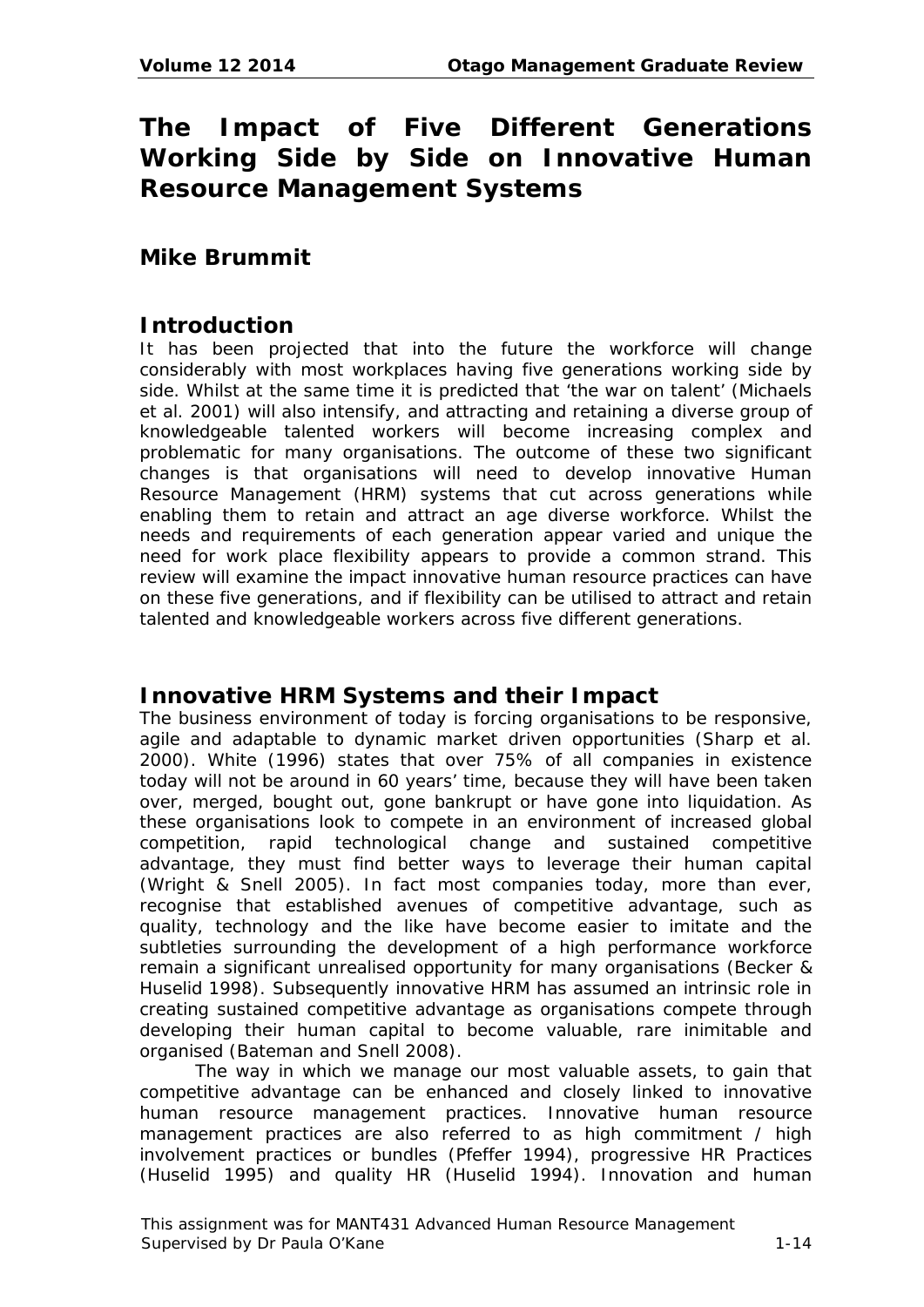resource management can be viewed together as a strategic and integrated field contributing to the organisation as a whole, and related to all kinds of dynamics inside and outside of the organisation (De Leede et al. 2005). There are a number of innovative HRM practices such as the development of a skilled and creative workforce, building high performance teams, management of creative professionals, diversity, leadership, and rewards (Angle 2000; Katz 1997; Tidd et al. 1997). The innovative human resource practices have been shown to positively impact on employee performance by enhancing the employees' skills, motivation and opportunities to contribute (Jiang et al. 2012), as well as creating lower turnover, fewer absences, better job performance and organisational citizenship behaviour (Yousef 2000; Diefendorff et al. 2002). An effective people management strategy which increases employee engagement has been shown to lead to an increase in profitability for an organisation (Rayton 2012). The outcomes for the organisation are increased productivity, quality, profit, return on investment and customer satisfaction (Guest 1997). For organisations to achieve exceptional performance every process that touches a human resource must be aligned with the stated values, goals and strategies of the organisation (Miller 2009). Consistently successful companies have strong alignment between business strategy and internal elements including skills and style of staff, leadership style, structure and systems (Holbeche 2007). As the world of business rapidly moves on it is also crucial that the evolving innovative HR role is also moving swiftly to become a core business leadership role, in which HR's own contribution is to ensure that the organisation is equipped for success, now and in the future (Holbeche 2009).

#### **Five Different Generations of Workers**

A generation has been defined as a group or cohort that share historical or social life experiences that distinguish them from one another (Jurkiewicz & Brown 1998). It has been projected that into the future the workforce will change considerable with most workplaces having five generations working side by side. Whilst there have been numerous categorisations of the different generations (Smola and Sutton 2002), we have chosen the US department of Consensus 2007 definition namely: Traditionalist, born before 1946; Baby Boomers, born between 1946 and 1964; Generation X, born between 1965 and 1976; Millennials, born between 1977 and 1997; and Generation 2020, born after 1997.

A number of characteristics and behaviours have been associated with each generation which has led to conclusions on how they may or may not behave in the workplace. Traditionalists are identified as being very loyal, they consistently perform well, and have a strong work ethic along with conservative financial views. They put what is deemed best for the organisation, before what they deem best for themselves (Macon & Artley 2009). Baby Boomers strongly believe in lifetime employment, company loyalty and paying one's dues to gain respect and seniority (Elsdon & Lyer 1999). Generation X does not have the same strong organisational loyalty as previous generations (Herman et al. 2003). They will remain with an organisation as long as it does not impinge on their personal lives or family time. This work life balance is so important to them that if it is not right they will go (Karp et al. 2002). Millennials are seen to be highly optimistic,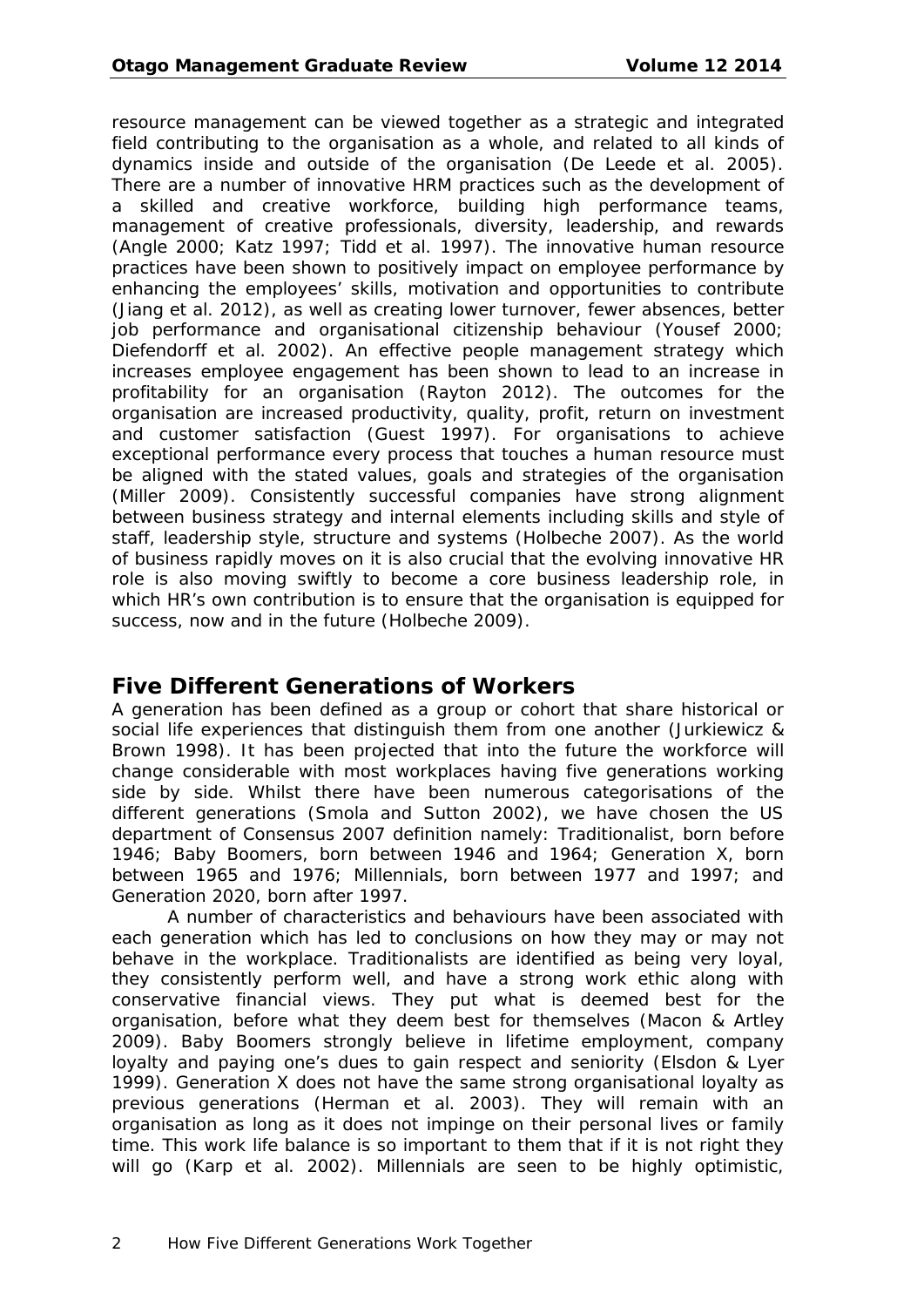expecting and demanding instant feedback. They are perceived to have poor communication and problem solving skills. They view their career path much more individually and are highly prone to shifting positions and organisations to find something that suits them. They speak their minds unconcerned with hierarchy or consequences. Being immersed in technology has changed their thought patterns, as compared to former generation (Macon & Artley 2009; Sacks 2006). As Generation 2020 has not yet entered the work force there is little literature on their characteristic or how they may behave within the workforce. What we do know however is that Generation 2020 have grown up using technology as part of their lives and they will expect employers to provide them with the same tools they utilise in their personal lives. They are smarter, quicker and more tolerant of diversity than previous generations and care strongly about justice and the problems faced by society (Tapscott 2009).

With the workforce becoming more age-diverse and overlapping, HRM has begun to explore both the positives and negative effects for organisations. As with other changes in diversity, there is usually what has been coined as a 'double edge sword" effect (Horwitz & Horwitz 2007). On the one hand a work force with many generations should contain a mixture of different, complementary skills and experiences which should lead to increased innovation, creativity and productivity. Whilst on the other there is the potential for discrimination which could result in a number of negative side effects. Diversity has been seen as a competitive advantage because minority views can stimulate consideration of non-obvious alternatives in task groups (Cox & Blake 1991) and heterogeneous teams have been shown to be more creative than homogenous teams (Hambrick et al. 1996). But Timmerman (2000) argued that groups of dissimilar ages would be less productive as a result of conflict and lack of cooperation caused by the stereotyping of the different groups, in addition there was a positive correlation between age diversity and turnover (Jackson et al. 1991; Wagner, Pfeffer & O'Reilly, 1984).

#### **HRM Practices for Different Generations**

Many organisations in today's business world are already compromised of four different generations of employees with an age range that spans in excess of 60 years (Macon & Artley 2009). Sacks (2006) suggests that if businesses do not address this generational conflict they are subjecting themselves to lower productivity, higher turnover and frustrated employees, which will ultimately lead to reduced profits. Sacks went on to state that managers will be challenged to maximise the assets of distinct sets of work values and styles simultaneously. A lot of the debate is centred on the view that these different generations have different work ethic, values, motivators, work-life balance, priorities, attitudes, approaches, interaction styles and expectations and that these differences need to be addressed differently to effectively manage the entire workforce. Houlihan (2008) argued that it is imperative to change your management style for each generation. As a result of each generation having a different values system, you need to put your values aside and manage the individual according to theirs. This is supported by Aronoff (2006) who notes that the HRM approach, throughout an employee's cycle needs to be tailored to their values and beliefs. That when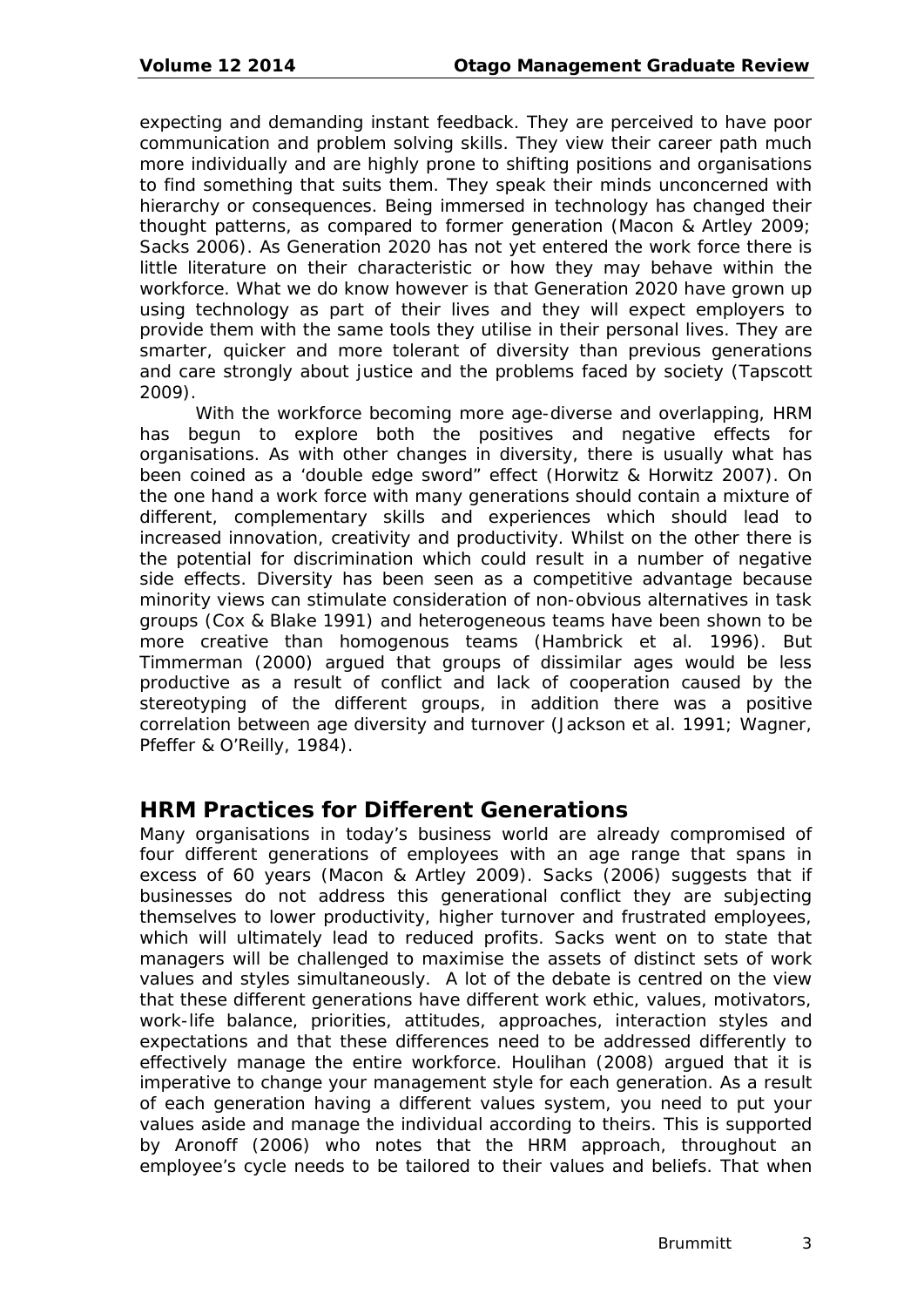organisations consider their strategies for attracting, recruiting, orientating and retaining that they develop these strategies with separate generations in mind. That if you can separate each generation in terms of their values, attitudes and their needs depending on those values and stage of life you can have a series of HR strategies that can pinpoint different generations and applied separately based on generation will get the best out of the workforce as a whole. If you understand those different generations and employ different strategies to those employees in those groups, you can give them what they need to thrive and as a result increase productivity, morale and employee retention (Kogan 2007). Failure to understand these generational differences may cause negative effects such as tension, diminished levels of job satisfaction and corporate citizenship, reduced productivity and higher turnover (Kupperschmidt 2000).

There has, however, been growing research which supports the opposite. It would seem to be obvious that actually all employees would like to be treated as an individual, and not have assumptions immediately made about what they may or may not want, or about their values system based on the year that they were born. Hudson (2008) warned against 'falling prey to the stereotyping as offered by the popular press'. That we need to treat individuals as individuals according to their own attitudes, competencies and performance rather than being tempted to categorise people and put them in boxes. Whilst there is a gap in the research it also seems logical again that there are certain organisational traits that would appeal to any generation, for example one that is ethical and professional and achieves meaningful outcomes. In addition organisations that value and respect their employees regardless of their generation would be rewarding for all employees. This perspective could be taken further in the sense that all employees, across the generations would find value in flexible working hours, enhanced remuneration and some form of reward and recognition, based individually on their preferences. Indeed Wesner & Miller (2008) stated, "Stereotypes associated with the generational cohorts currently in the workplace fail to hold up to closer scrutiny and that the motivation of workers, no matter the generation they belong to, has been remarkably stable over time" (p.89). Workers of different generations are working together extremely well, taking advantage of their different perspectives and skills to get the job done more effectively and learn from each other in the process (DiRomualdo 2006). As opposed to separating the different generations and applying different HR policies to each generation Wagner (2007) stated that all employees, regardless of their generation have something to offer and brings something really important to the workplace. That if you absorbed the generations together you would have much happier and productive workers. Giancola (2006) summed this up nicely when he suggested that HR professionals should consider the generation gap as an idea based more on myth than reality and in fact a generational approach may be more popular culture than social science. What can be agreed, however, is that flexible work arrangements do enable organisations to attract, retain and engage employees from across the generations (Eversole et al. 2012),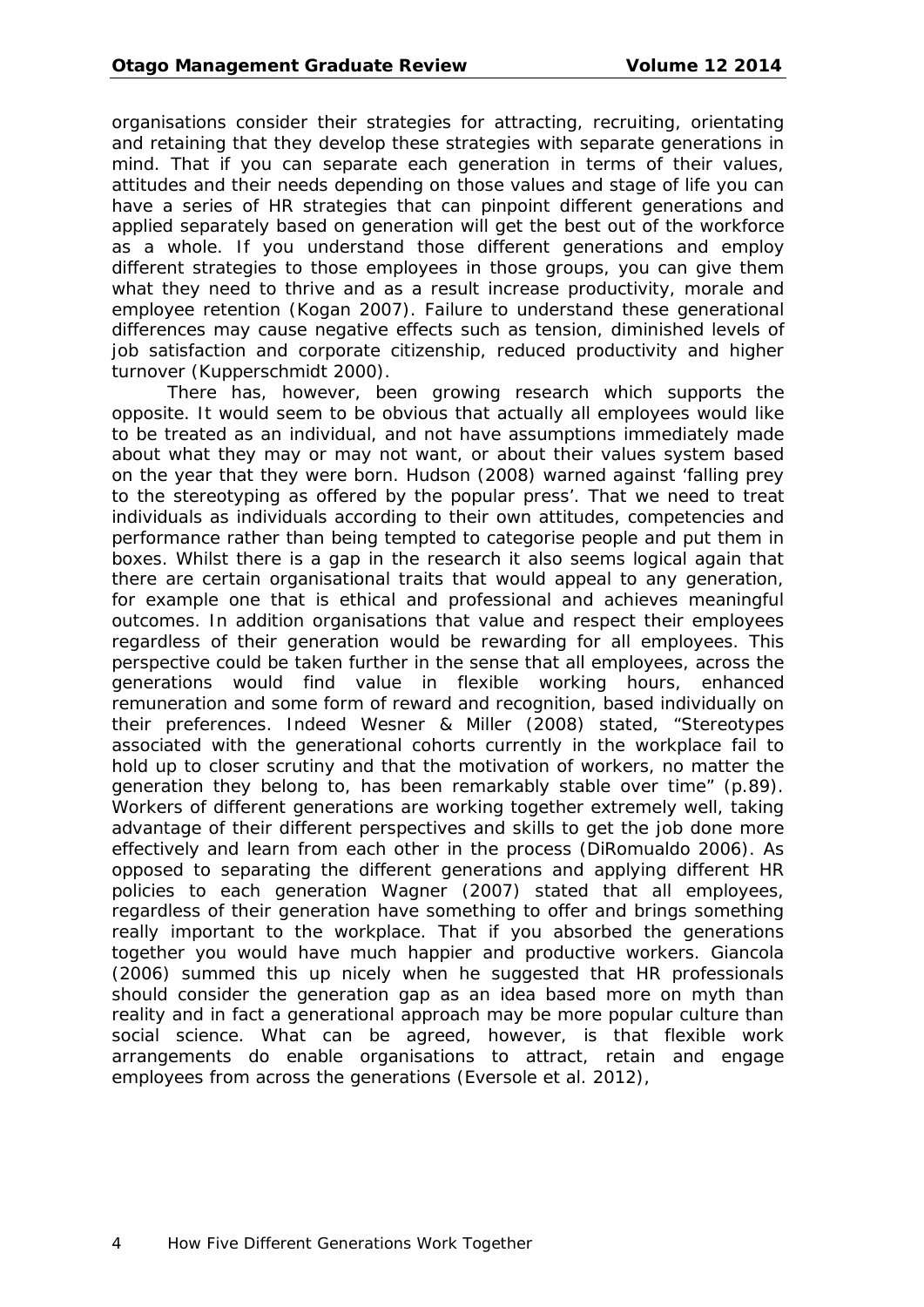# **Flexibility for Each Generation**

Workplace Flexibility 2010 defines a "flexible work arrangement" as any one of a spectrum of work structures that alters the time and/or place that work gets done on a regular basis. A flexible work arrangement includes: flexibility in the scheduling of hours worked, such as alternative work schedules (e.g., flex time and compressed workweeks), and arrangements regarding shift and break schedules; flexibility in the amount of hours worked, such as part time work and job shares; and flexibility in the place of work, such as working at home or at a satellite location. Generally the literature refers to a number of practices which make up this definition which include part time working, term time working, working from home, job share, compressed hours (e.g. 4 day weeks), career breaks sabbaticals and mobile working. Pettinger (2002) concisely summarises flexible working as the ability to employ people when and where required in the interests of everyone. Flexibility is also often discussed under the general banners of work - life balance or work - family initiatives.

The literature shows an increasing awareness of the advantages of workplace flexibility which includes increased performance, increased employee commitment and increased cost effectiveness (Dex & Smith 2002) and that regardless of workforce demographics or industry flexibility increases morale and productivity (Beekman 2011). The Chartered Institute of Personnel and Development (CIPD) 2012 survey have reported that seven out 10 employers correlate flexible working hours to increased retention, motivation and engagement. Almost two thirds of employers believe flexible working supports their recruitment activities, while half believe it has a positive impact on reducing absence as well as on boosting productivity. From the employees perspective flexible working is linked to higher levels of employee engagement and well-being. The CIPD 2012 survey goes on to report that employees satisfied with their work life balance are more likely to be engaged and less likely to say they are under excessive pressure. In addition Haar (2004) concluded that work family conflict was a predictor of turnover. Indeed Anderson et al. (2002) have argued that poor flexibility and work life conflict has forced employees to leave their employment. In addition when considering to stay in work or to return to the workplace both older and younger employees have cited that the organisations willingness to accommodate their needs for flexible work schedules or part time employment have a major bearing on that decision (Montenegro et al. 2002). What is clear is that organisations are becoming far more aware of the need to incorporate flexible work arrangements to remain competitive. Factors such as globalization and new technologies have been responsible in bringing about 24/7 workplaces; a blurring of the distinction between work and home; a continuous re-engineering of business processes; and continuous change in the nature of work and in the characteristics of the workforce and in response, workplaces are necessitating a change in flexible working practices (Chandra 2012).

Along with this increasing awareness it has been argued that flexibility is the one thing that people of all generations want, and they want more of it (Beekman 2011). Montenegro et al. (2002) identified that Traditionalists, were increasingly sighting nonfinancial reasons for not retiring. The study identified that the availability of flexible work arrangements to meet family demands and to provide more leisure time was an important factor in them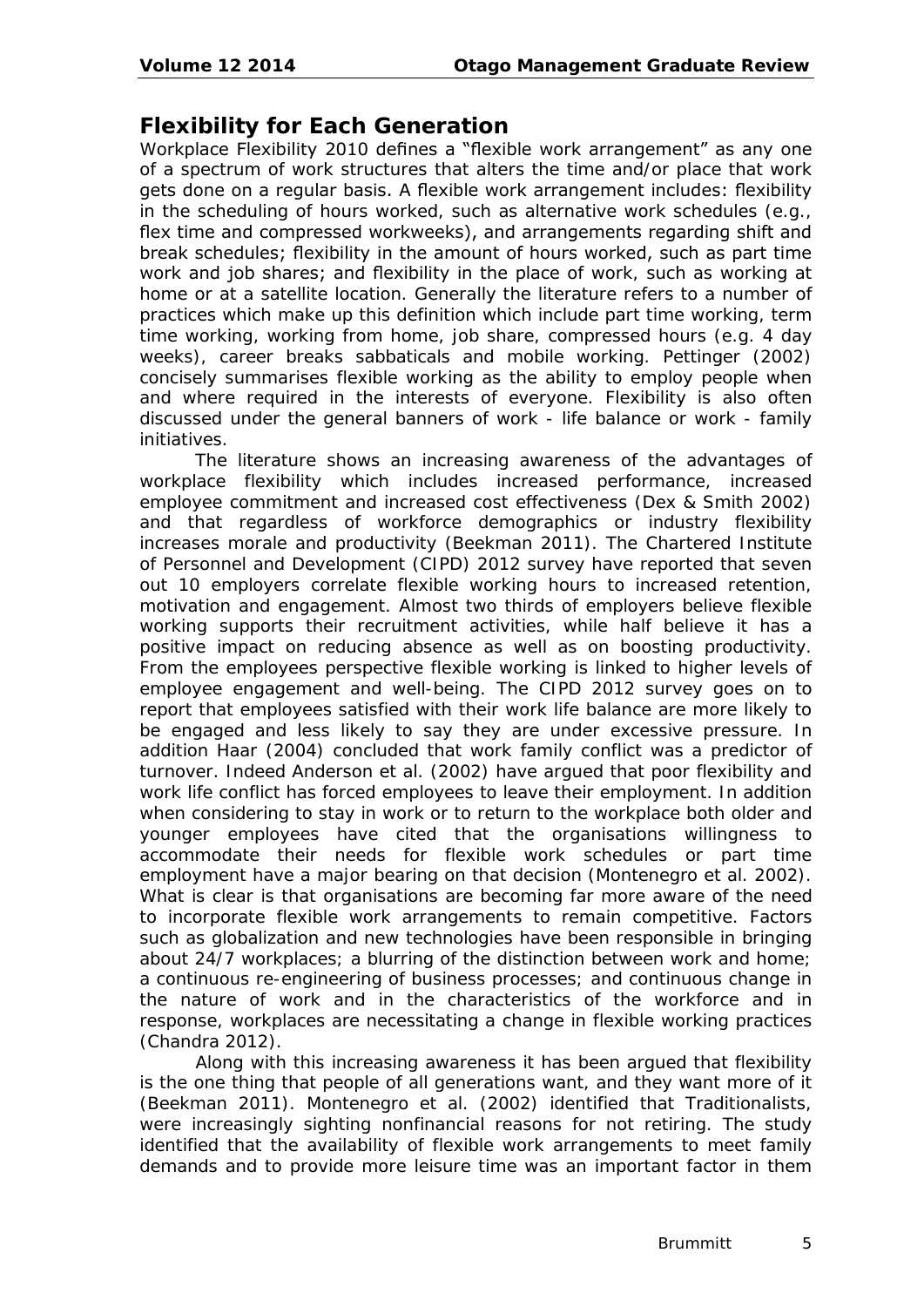remaining in the workforce. Indeed the availability of flexible work hours and schedules and the availability of part time employment seemed to be most important to older workers (Rau & Adams 2005). Baby Boomers have moved away from the preconceived ideas that once you reach the retirement age you stop working forever and that retirement doesn't have to be permanent. There has been a move away from this traditional life cycle (Erikson et al. 1986), towards an attitude that work and retirement are more cyclical than linear. What Baby Boomers want is a more flexible approach (Atchley & Barusch 2004) to remaining in, leaving or re-entering the workforce depending on their life course (events happening within their life) as opposed to their life cycle (what they are expected to do at a certain time in life). Rocco et al. (2003) describe Boomers as entering a third age in their careers as opposed to retiring, 'the workspace becomes a dynamic space for older workers, work becomes a search for continued meaning and contribution and older workers might make the decision to remain in, retire from or return to periods of part-time, full time or seasonal or holiday work'. Increasingly Baby Boomers want to be able to continue to perform meaningful work where they can contribute their skills and knowledge, contribute to societal goals, to have something enjoyable to do and to stay physically active (Montenegro et al. 2002). They consider flexible working practices as a way to achieve this. Conversely employers are recognising the importance of retaining Baby Boomers, and trying to hold some of that experience within their organisations, whist future generations mature and come up to speed. Employers are introducing phased retirement plans to encourage flexibility for this generation so those who would like to, can continue working (Kelly et al. 2008).

It has been stated that Generation X are more concerned with flexible work arrangements than they are about salary or assignment (Krug 1998). That a balanced lifestyle is critical to them and they will demand time for themselves, their families and community service. Karp et al. (2002) concisely summarised the difference in attitude between Baby Boomers and Generation X's in that, "Boomers believe that by working hard and providing nice things for their families, they are putting their families first. For Generation X, putting family first means being there, Period". Sullivan et al. (2009) supported this view in reporting that those from Generation X assign a higher need for balance than Boomers. Howe et al. (2000) made the observation that whilst those from Generation X value a strong work life balance, personal values and goals are likely to be regarded as more important than work related goals. Generation X has always been considered to be more independent than the generations before them, and more likely to change jobs in order to improve their skills and get what they want. It is in Generation X that we see the first hint of work-life balance and the demand for flexible working practice that this brings, coming into the workplace (Macon & Artley 2009).

If Generation X was more concerned with flexible work arrangements and was the initial generation to introduce such practices then it was the Millennials who fully embraced the concept and started demanding it. This generation do not want to be slaves to their jobs like their perception of their Boomer parents and insist on a greater work-life balance Gilburg (2008). Whilst making money tends to be less important to Millenials, it is meeting personal goals, contributing to society, parenting well and enjoying a full balanced life which is the focus (Eisner 2005). More than any generation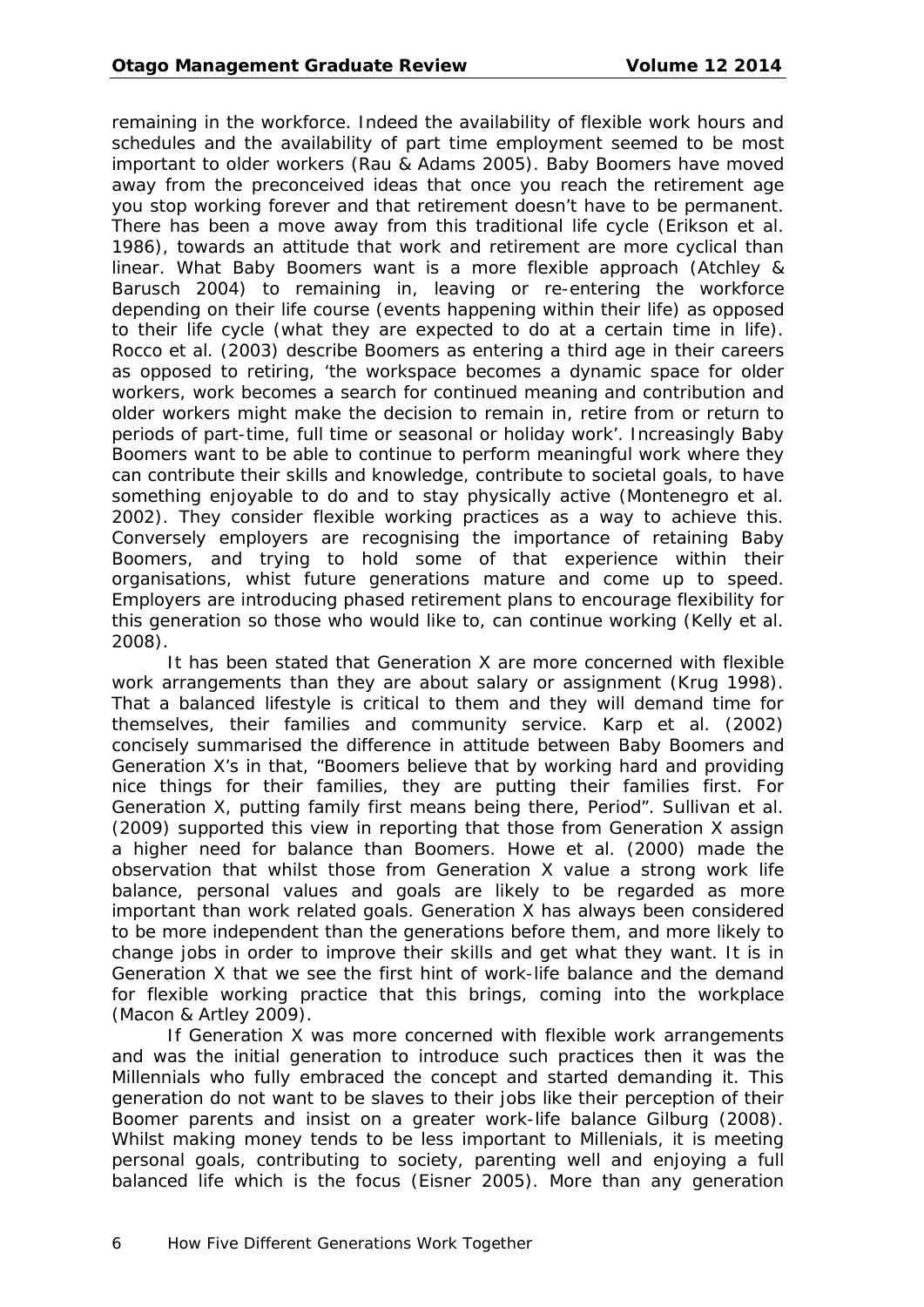before, they consider job satisfaction to be a positive work climate, flexibility and the opportunity to learn and grow (Behrens 2009). As a result employers have treated Millennials more as individuals than any other generation (Simons 2010) and placed a much more visible emphasis on work-life balance (Armour 2005).

If Millenials embraced the concept of flexible work arrangements then it is going to be Generation 2020 which will propel the concept to levels previously unseen. Tapscott (2008) identified a number of requirements crucial to Generation 2020 in the workplace, and central to them are that they want freedom in everything they do, from freedom of choice to freedom of expression, they want to customise and personalise experiences, find entertainment in their work, education and social lives, innovate and look for innovative ways to collaborate, entertain themselves, learn and work.

It appears clear that for organisations to attract, retain, and engage all their employees across the generations that an innovative HRM approach to flexibility would be of considerable value (Eversole et al. 2012). From the literature it is not so much that anyone would disagree with this statement, it is in the way that flexible work practices are perceived and defined. As a construct and a practice all generations have been shown to value flexibility and want it incorporated into their work. It is crucial, however, that we move away from traditional perceptions that flexible working practices are designed for parents in the workplace (Brewster et al. 1994) and that its application is different for each generation. Traditionalists are looking for flexibility to gradually exit the work force and not be suddenly retired. This will involve work practices that enable them to be able to start later, finish earlier, take extended breaks at short notice, and return on equally short notice when they are ready (Stein et al. 2000). This will enable organisations to retain a wealth of knowledge and individuals to give back, remain engaged and stay active. In a similar vein Baby Boomers want the flexibility to work later into life, but also spend more time pursuing leisure, family and non-work related activities (Montenegro et al. 2002). This again enables organisations to retain this knowledge and leadership capabilities whilst those Baby Boomers mentor and develop the generations coming through. Generation X wants those flexible work practices to enable them to blend work life and home life together. So they can specifically have a work family balance, and be there for their children and have that discrete time away from work. They want this time, however when it suits their families and themselves which will likely be inside the hours of the traditional working week of Monday to Friday and traditional hours of 9:00am – 5:00pm (Karp et al. 2002). Interestingly Millenials, as we have summarised are the first generation where flexibility will be an expectation. They will value variable work schedules and extended leave which will enable them to travel or study (Beekman 2011). They will no longer, like Generation X, look to balance out work life and home, and have that discrete time apart, but view them as the same where work is an extension of leisure and vice versa. Organisations that can grasp the concept that Millenials are going to want the flexibility to choose where to work, when to work and how to work (Hines 2011) will be those organisations that survive and thrive into the future.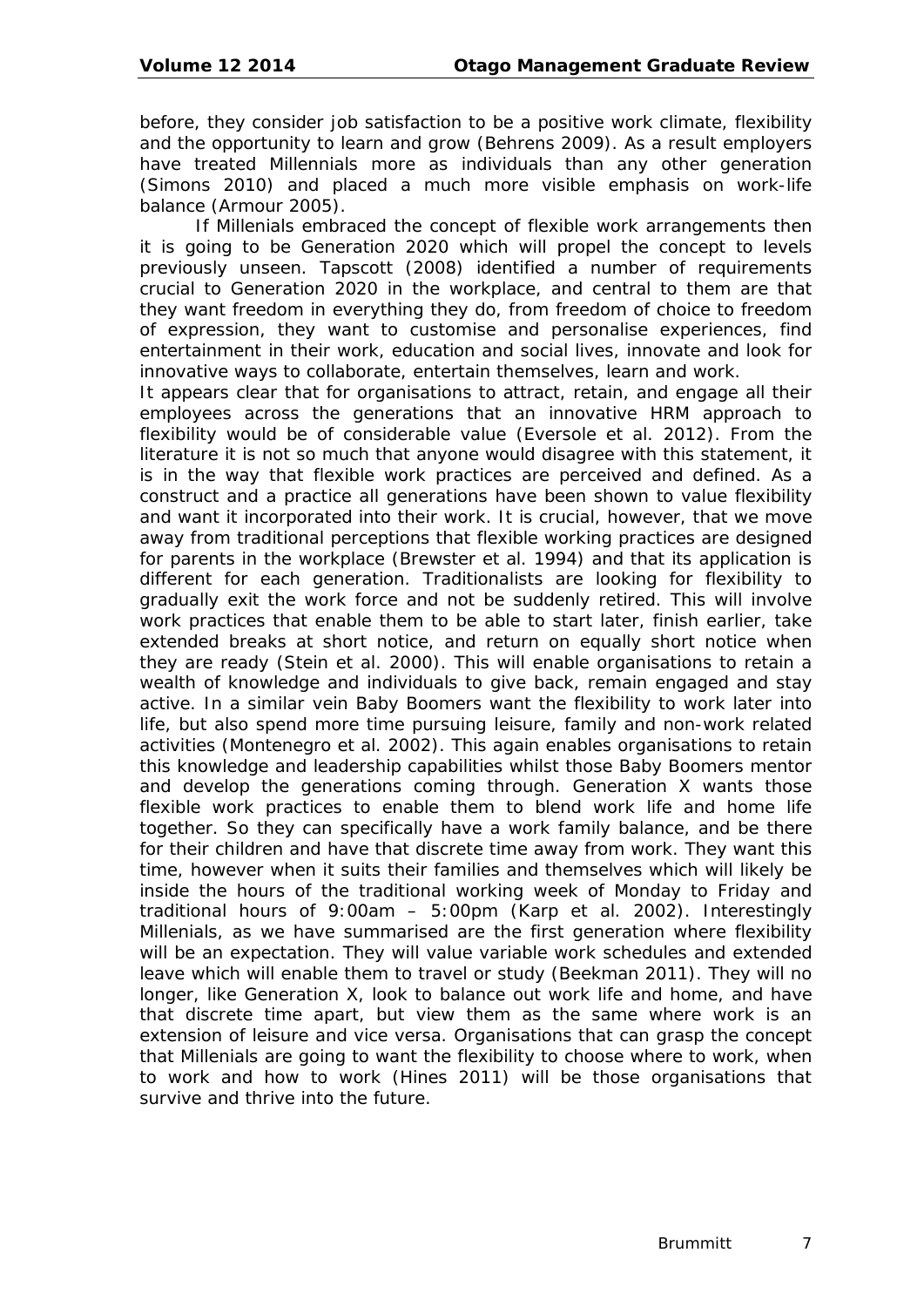#### **For Flexible HRM Practices to be Adopted, What Needs to Happen?**

We have discovered that workplace flexibility is a HRM practice that all five generations would benefit or indeed demand. That it is considered crucial in attracting, engaging and retaining highly talented and knowledgeable workers to an organisation, and therefore giving that organisation a considerable competitive advantage. If it is considered that logical then it raises the question of why every organisation has not adopted an overarching practice of flexibility and enabled the different generations to pick and choose those elements that suit and work for them. Interestingly it appears that most organisations recognise the importance and have made allowances for flexible working practices, but the different generations don't gain the full benefits of these policies due to their poor implementation. Many organisations offer formal policies but do little to support them in the work culture (Bunch 2007) thereby making the use of them by employees uncomfortable and problematic (Jacobs et al. 2004). Whilst organisations have changed their policies to accommodate flexible working practices the culture and perception of employers and employees still make the full benefits and availability difficult to access. Employees do not engage in, or request flexible working because of the perception that it will damage their career prospects (Hopkins 2005), whilst employers still have the notion that flexible working practices should be designed to accommodate the needs of individuals as opposed to a strategic aspect of the way they go about their business (Halpern 2005). A perception remains that if an employee asks for flexibility then that represents a lack of commitment to both the organisation and to their career. That if employees engage in flexible work practices, to achieve and enjoy a better balance, then this is at the expense of the organisations profits and productivity (Friedman et al. 1998).

Instead of organisations focusing their energies on flexible working policies and practices, they would be better making a commitment to changing the culture within their organisations and the attitudes of the supervisors who implement the policies and set that culture. The real familyfriendly issues are time, flexibility, balance, respect and commitment, which cannot be addressed by programs because they require fundamental cultural change (Bankert & Googins 1996). There are numerous references to the importance of the supervisor or frontline managers, in their understanding, support and communication to the success of employees work / family balance (Anderson et al. 2002). Frontline management are overly concerned with the concept that employees are not able to accept responsibility for their work, family and life balance and those employees will be overly concerned with issues of inequity and unfairness, and in creating precedents resulting in too many complications, variation and demand (Bailyn 1993). Compounding these issues is the remnants of the belief that actually it is not the responsibility of management to interfere in employees 'private' life's, they have no experience in implementing a work life balance culture (Friedman 1987), and when all said and done flexible working practices damage the bottom line as the more hours you work has a direct correlation to your productivity (Rodgers 1992). The problems with these cultural changes to allow flexible working practices run deeper, however, with Makavey et al. (1998) noting that what frontline managers fear in the introduction of such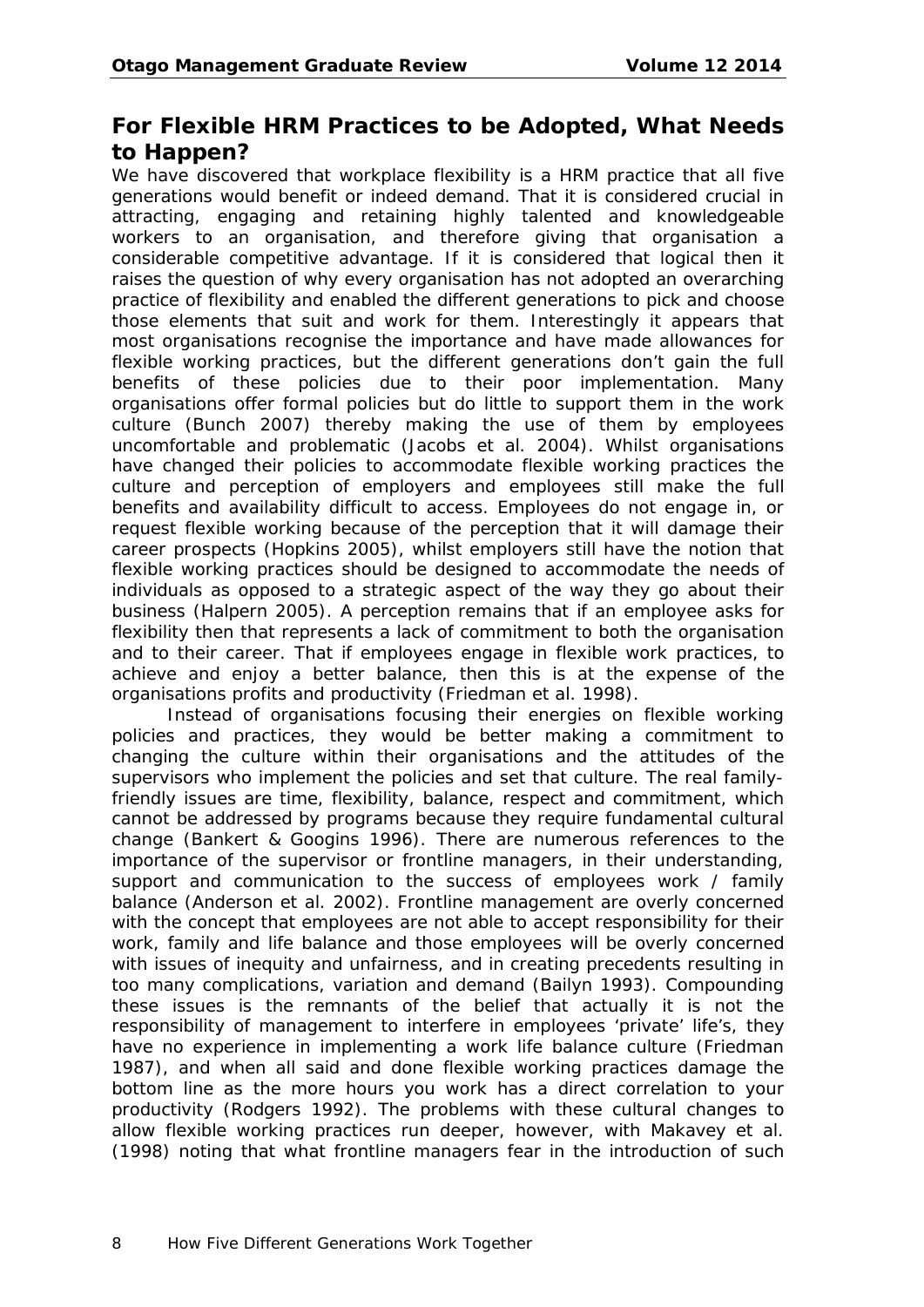practices is the loss of control, influence and authority that they have over their employees.

#### **Conclusion**

In response to an increasingly innovative, dynamic and competitive environment, organisations are realising that a sustainable competitive advantage can only be achieved through acquiring and maintaining idiosyncratic resources which are rare, difficult to imitate and nonsubstitutable (Barney 1991). That their most special and important resource are their personnel, who are in fact their only real source of core competence (Prahalad & Hamel 1990) and thus of continuing competitive advantage. As a result innovative HRM is now regarded as vital to organisational strategy; in organising and executing efficiencies to reduce costs whilst maintaining quality, is a 'champion for employees' and an agent of continuous transformation, shaping processes and a culture that together improve an organisation's capacity for change (Ulrich 1998). The outcomes of this innovative HRM are a committed workforce, working in harmony with the objectives of the organisation and achieving competence and cost effectiveness (Beer et al. 1984).

In addition to the evolving business environment, is the introduction of five generations working side by side for the first time. Opinions and articles have examined similarities and differences and often identified a 'generational gap' (Chen & Choi 2008), and whilst some argue that individual HRM strategies need to address each generation (Gibson et al. 2009; Sullivan et al. 2009), others have focused on the combined needs of the work force, and employees should be treated as individuals, with individual needs, likes and dislikes and not bunched together in the years they were born (Hudson 2008). That the role of HRM is to have overarching practices and allow individuals to adapt them to personal preferences. The introduction of flexible working arrangements would seem to support this view, as it has been shown to increase morale and productivity regardless of workforce demographics (Beekman 2011). That whilst the different generations may customise the flexibility offered in different ways, balanced lifestyle, family time, part time, flexible work schedules, sabbaticals etc., they would all find a flexible approach to be of considerable value (Eversole et al. 2012).

Whilst we concluded that flexible work arrangements enable organisations to attract, retain and engage employees from across the generations (Eversole et al. 2012), there were a number of practises which hindered the effectiveness. A work culture that makes utilising these practices problematic and uncomfortable for employees (Bunch 2007; Jacobs et al. 2004), and a perception that they will damage their careers prospects (Hopkins 2005). Further to this is an organisational perspective that flexible work arrangements are a compromise to employees at the expense of the organisation (Friedman et al. 1998; Halpern 2005). To counter this perception, what is required is for organisations to focus on changing its culture (Bankert & Googins 1996), by ensuring their frontline managers understand that that this is a strategic objective and a process to be embraced and managed, not feared as they lose control, influence and authority (Makavey et al. 1998).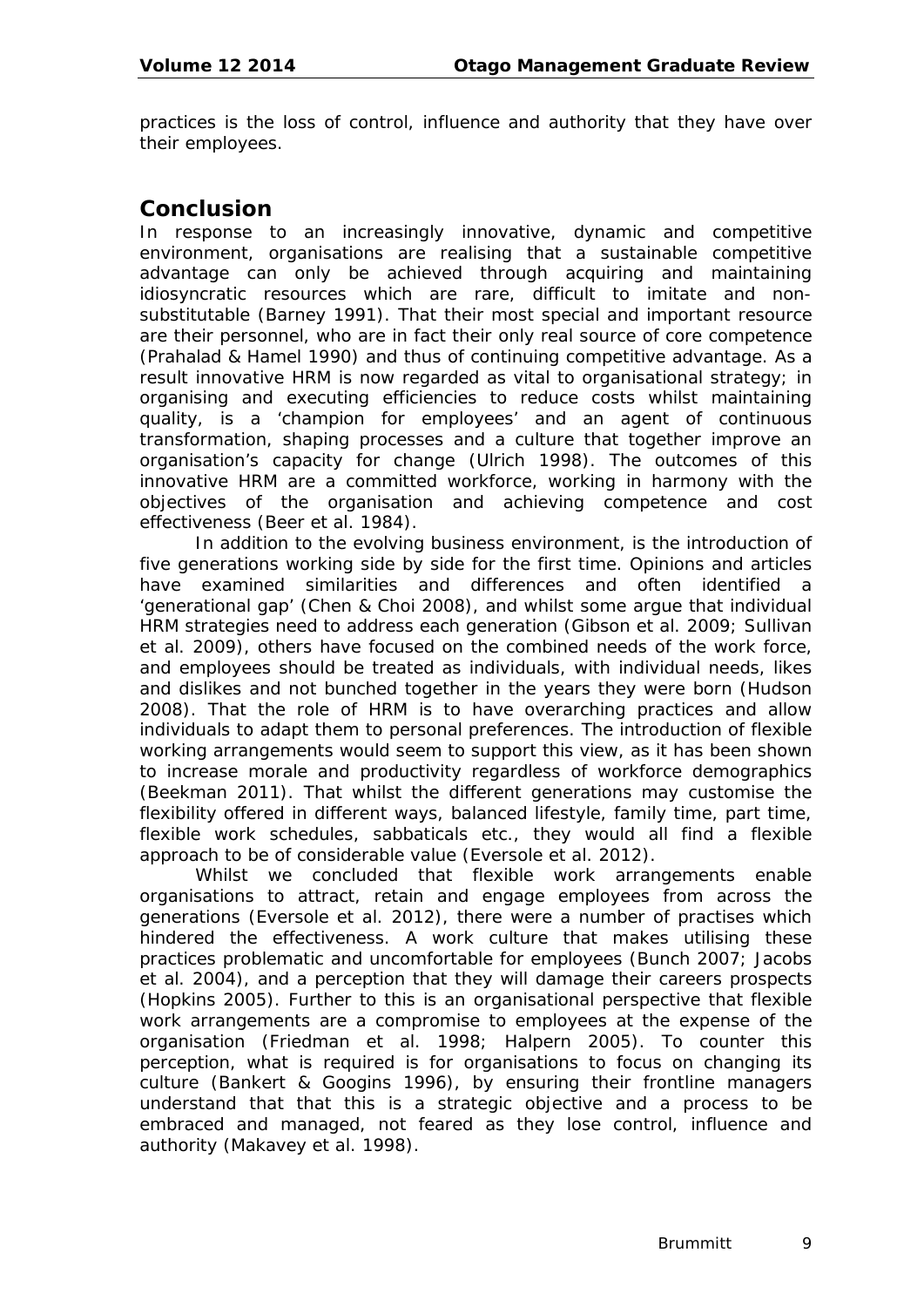In addressing the issue of poor implementation and uptake of flexible working practices for all generations, it can be bought back to the common strand mentioned earlier that employers still have the notion that flexible working practices should be designed to accommodate the needs of individuals as opposed to a strategic aspect of the way they go about their business (Halpern 2005). If organisations shifted their focus from addressing different generations, and individuals within those generations to a strategic systematic review of the benefits of flexible working practices and the outcomes of healthier employees and better families, an ability to attract, engage and retain different employees across different generations, then a cultural shift would gather momentum. It is important that there is a recognition that this shift will provide organisations with a competitive advantage. Flexibility is an investment that brings returns (Friedman & Greenhaus 2000), that increases job satisfaction, organizational commitment and intensification of work effort (Kelliher & Anderson 2010) across all generations.

#### **References**

- Anderson, S. E., Coffey, B. S., & Byerly, R. T. (2002). Formal organizational initiatives and informal workplace practices: Links to work-family conflict and job-related outcomes. *Journal of Management, 28*, 787– 811. doi:10.1177/014920630202800605
- Angle, H. L. (2000). *Psychology and organizational innovation. Research on the management of innovation. The Minnesota studies.* Oxford: Oxford University Press.
- Armour, S. (2005). *Money news: Financial, economy, stock market & real estate stories* - USATODAY.com. Retrieved March 2014, from http://www.usatoday.com/money/workplace/2005-11-06-y\_x
- Aronoff, R. (2006). 'Across the divide': What motivates the different generations that make up your workforce. *US Business Review, 7*(6),  $6 - 7$ .
- Atchley, R. C., & Barusch, A. S. (2004). *Social forces and aging: An introduction to social gerontology.* Belmont, CA: Wadsworth/Thompson Learning.
- Bailyn, L. (1993). *Breaking the mould: Women, men and time in the new corporate world.* New York, NY: The Free Press.
- Bankert, E. C., & Googins, B. K. (1996). Family-friendly: Says who? *Across the Board, 33*(7), 45–49.
- Barney, J. B. (1991). Firm resources and sustained competitive advantage. *Journal of Management, 17*, 99–120.
- Bateman, T., & Snell, S. (2008). *Management: Leading and collaborating in the competitive world*. New York: McGraw-Hill/Irwin.
- Becker, B., & Huselid, M. (1998). High performance work systems and firm performance: A synthesis of research and managerial implications. *Research in Personnel and Human Resources Management, 16,* 53– 101.
- Beekman, T. (2011). Fill in the generation gap. *Strategic Finance, 93*(3), 15– 17.
- Beer, M., Spector, B., Lawrence, P., Quinn-Mills, D., & R. W. (1984). *Managing human assets.* New York: Free Press.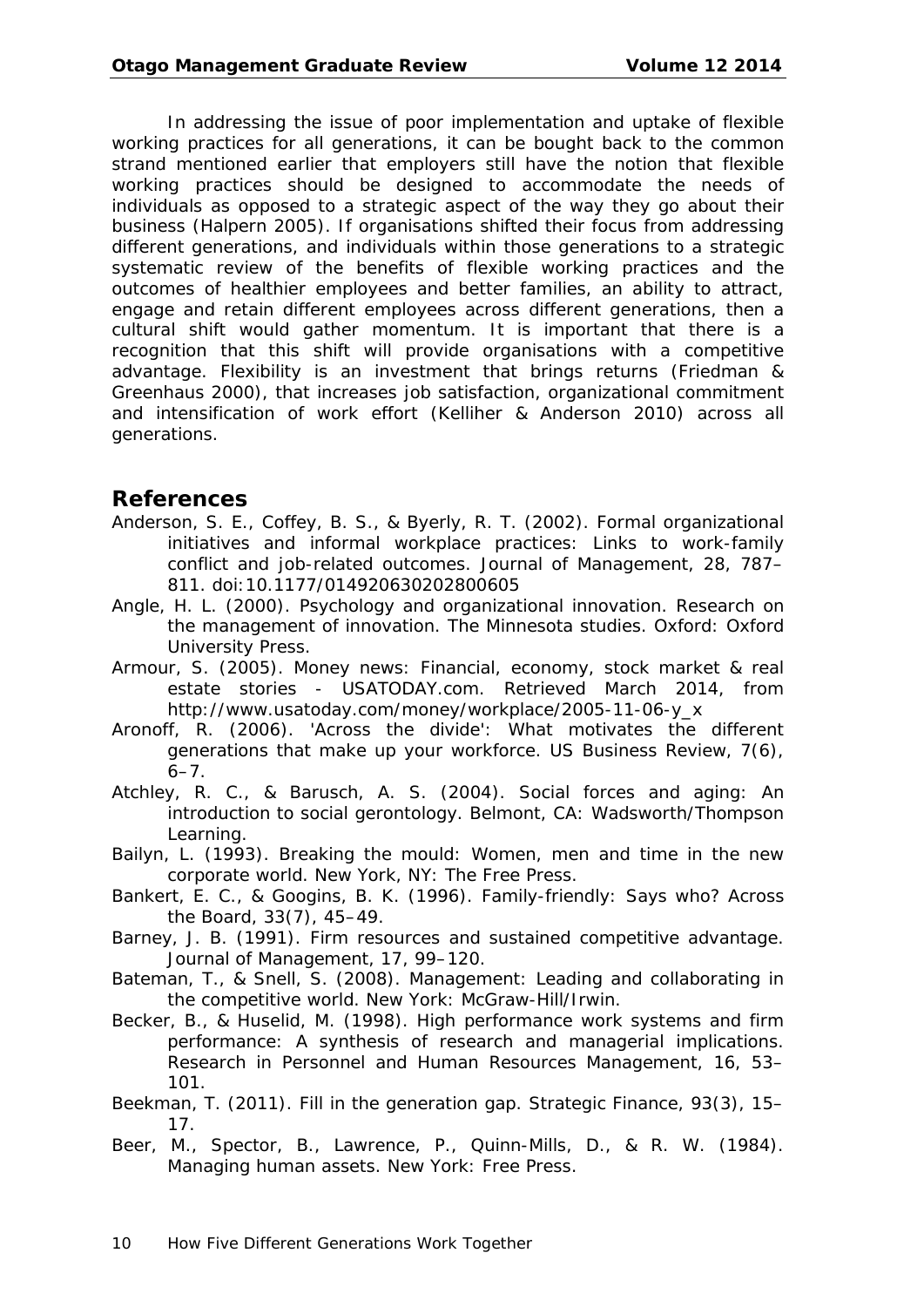Behrens, W. (2009). Managing millenials. *Marketing Health Service, 29*(1), 19–21.

Brewster, C., Hegewisch, A., & Mayne, L. (1994). Flexible working practices: The controversy and the evidence. *Policy and Practice in European Human Resource Management,* 168–193.

Bunch, K. J. (2007). Training failure as a consequence of organisational culture. *Human Resource Development Review, 6,* 142–163.

- Bureau of Labor Statistics. (2007). *US Censu*s. Retrieved from http://www.bls.gov.
- Chandra, V. (2012). Work life balance: Eastern and Western perspectives. *The International Journal of Human Resource Management, 23*(5), 1040–1056.
- Chen, P., & Choi, Y. (2008). Generational differences in work values: A study of hospitality management. *International Journal of Contemporary Hospitality, 20*(6), 595–615.
- CIPD (2012). *Flexible working provision and update.* Retrieved from London: CIPD website: https://www.cipd.co.uk/hr-resources/surveyreports/flexible-working-provision-uptake.aspx
- Cox, T. H., & Blake, S. (1991). Managing cultural diversity: Implications for organizational competitiveness. *Academy of Management Executive, 5,*  45–56.
- Dex, S., & Smith, C. (2002). *The nature and patterns of family-friendly employment policies in Britain.* Bristol: The Policy Press.
- Diefendorff, J. M., Brown, D. J., Kamin, A. M., & Lord, R. G. (2002). Examining the roles of job involvement and work centrality in predicting organizational citizenship behaviors and job performance. *Journal of Organizational Behaviour,* 93–108.
- DiRomualdo, T. (2006). Viewpoint: geezers, grungers, genXers, and geeks: A look at workplace generational conflict. *Journal of Financial Planning, 19*(10), 18–21.
- Eisner, S. P. (2005). Managing Generation Y. *Sam Advanced Management Journal, 70*(4), 4–15.
- Elsdon, R., & Lyer, S. (1999). Creating value and enhancing retention through employee development: The sum microsystems experience. *Human Resource Planning, 22*(2), 39–48.
- Erikson, E. H., Erikson, J. M., & Kivnick, H. Q. (1986). *Vital involvement in old age.* New York, NY: Norton.
- Eversole, B. A., Venneberg, D. L., & Crowder, C. L. (2012). Creating a flexible organizational culture to attract and retain talented workers across generations. *Advances in Developing Human Resources, 14*(4), 607– 625. DOI: 10.1177/1523422312455612
- Friedman, S. D., & Greenhaus, J. H. (2000). *Work and family - Allies or enemies? What happens when business professionals confront life choices.* Oxford: Oxford University Press.
- Friedman, S. D., Christensen, P., & DeGroot, J. (1998). Work and life: The end of the zero-sum game. *Harvard Business Review, 76*(6), 119–129.
- Friedman, D. E. (1987). *Family supportive policies: The corporate decision making process.* New York, NY: The Conference Board.
- Georgetown University Law Centre (2010). *Workplace Flexibility 2010.*  Retrieved March 2014, from http://www.workplaceflexibility2010.org
- Giancola, F. (2006). The generation gap: More myth than reality. *Human Resource Planning, 29*(4), 32–37.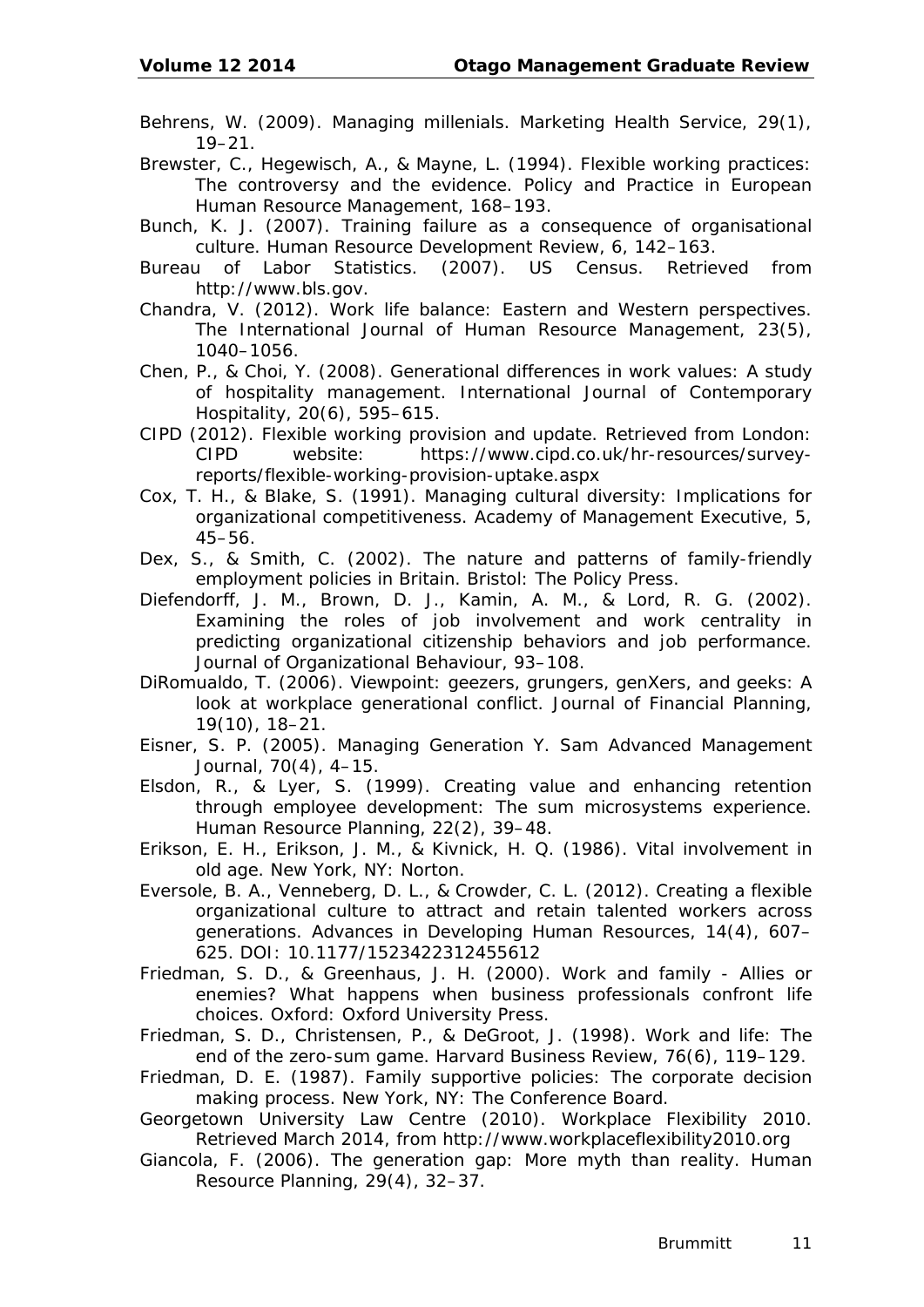- Gibson, W. J., Greenwood, A. R., & Murphy Jnr, F. E. (2009). Generational differences in the workplace: Personal values, behaviours and popular beliefs. J*ournal of Diversity Management, 4*(3), 1–7.
- Gilburg, D. (2008). They're gen y and you're not. *CIO, 21*(8), 40–43.
- Guest, D. E. (1997). Human resource management and performance: A review and research agenda. *International Journal of Human Resource Management, 8*(3), 263–276.
- Haar, J. M. (2004). Work-family conflict and turnover intention: Exploring the moderation effects of perceived work-family support. *New Zealand Journal of Psychology, 33*(1), 35–39.
- Halpern, D. F. (2005). How time-flexible work policies can reduce stress, improve health, and save money. *Stress and Health, 21,* 157–168.
- Hambrick, D. C., Cho, T. S., & Ming-Jer, C. (1996). The influence of top management team heterogeneity on firms' competitive moves. *Administrative Science Quarterly, 41*(4), 659–684.
- Herman, R. E., Olivo, T. G., & Gioia, J. L. (2003). *Impending crisis: Too many jobs too few people.* Winchester, VA: Oakhill Press.
- Hines, A. (2011). A dozen surprises about the future of work. *Employment Relations Today, 38*(1), 1–15. Retrieved from DOI:10.1002/ert.20326
- Holbeche, L. (2007). Building high performance the key role for HR. *Impact: Quarterly Update on CIPD Policy and Research, 20*, 10–11.
- Holbeche, L. (2009). Managing change in difficult times. *Legal Information Management, 9*(04), 253–256. doi:10.1017/S1472669609990508
- Hopkins, K. (2005). Supervisor support and work-life integration: A social identity perspective. In E. E. Kossek & S. J. Lambert (Eds.), *Work and life integration: Organisational, cultural, and individual perspectives* (pp. 445-467)*.* Mahwah, NJ: Lawrence Erlbaum Associates.
- Horwitz, S. K., & Horwitz, I. B. (2007). The effects of team diversity on team outcomes: A meta-analytic review of team demography. *Journal of Management, 33*, 987–1015.
- Houlihan, A. (2008). The new melting pot. *Construction News, 75*(2), 8–9.
- Howe, N., & Strauss, W. (2000). *Millenials rising: The next generation*. New York, NY: Vintage Books.
- Hudson (2008). *The generational mirage? A pilot study into the perceptions of leadership by Generation X and Y.* In 20:20 Series. Hudson, Auckland, NZ.
- Huselid, M. A. (1994). Documenting HR's effect on company performance. *HR Magazine*, January, 79–85.
- Huselid, M. A. (1995). The impact of human resource management practices on turnover, productivity, and corporate financial performance. *Academy of Management Journal, 38*, 635–672.
- Jackson, S. E., Brett, J. F., Sessa, V. I., Cooper, D. M., Julin, J. A., & Peyronnin, K. (1991). Some differences make a difference: Individual dissimilarity and group heterogeneity as correlates of recruitment, promotions and turnover. *Journal of Applied Psychology, 76*, 675–689.
- Jacobs, J. A., & Gerston, K. (2004). *The time divide: Work, family and gender inequality*. Cambridge, MA: Harvard University Press.
- Jaing, K., Lepak, D. P., Han, K., Hong, Y., Kim, A., & Winkler, A. (2012). Clarifying the construct of human resource systems: Relating human resource management to employee performance. *Human Resource Management Review, 22*(2), 73–85.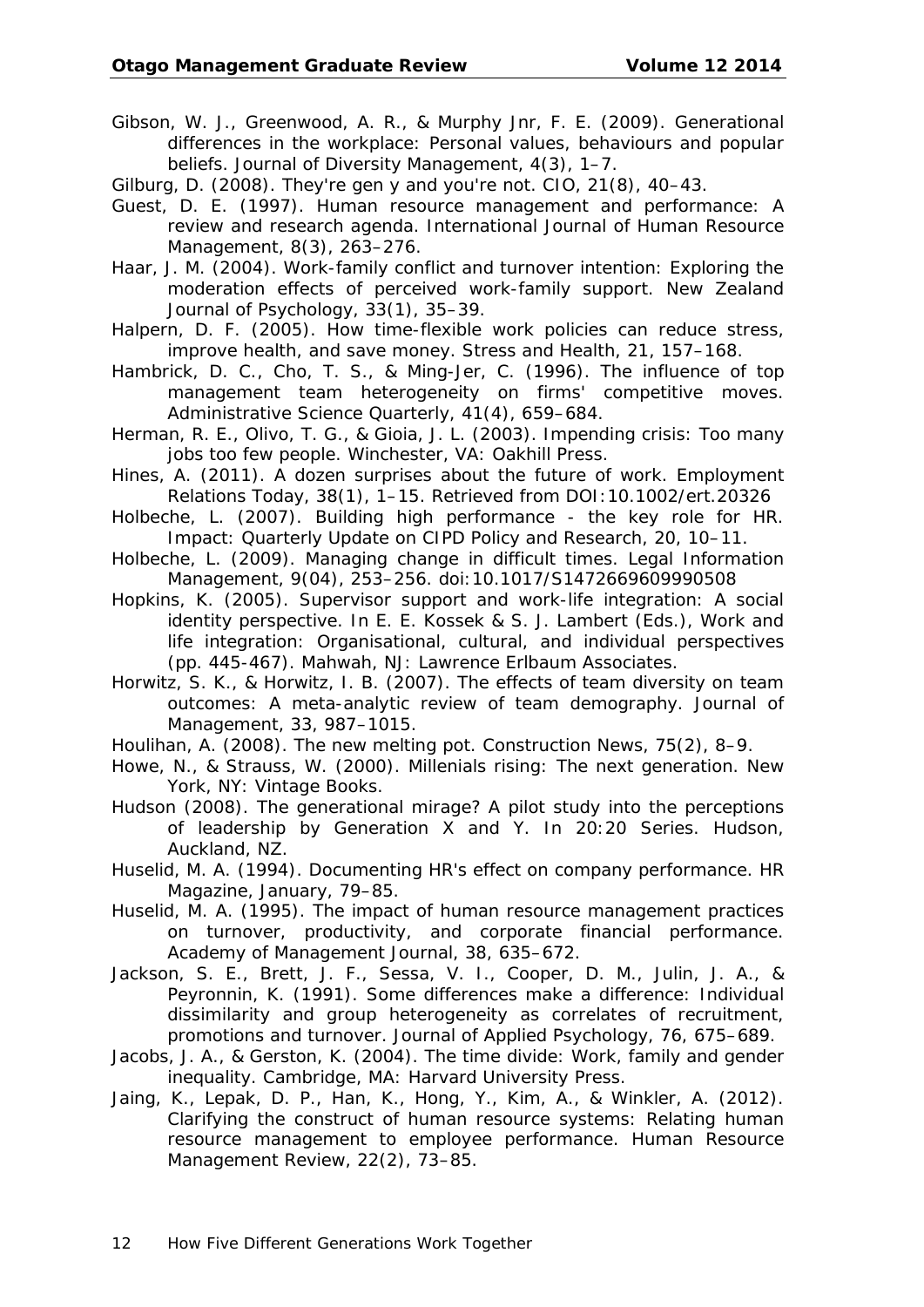- Jurkiewicz, C. L., & Brown, R. G. (1998). Generational comparisons of public employee motivation. *Review of Public Personnel Administration, 18*(4), 18–37. doi:10.1177/0734371X9801800403
- Karp, H., Fuller, C., & Sirias, D. (2002). *Bridging the Boomer-Xer gap: Creating authentic teams for high performance at work,* Palo Alto. CA: Davis-Black.
- Katz, R. (1997). *The human side of managing technological innovation. A collection of readings.* Retrieved from Oxford University Press, New York.
- Kelliher, C., & Anderson, D. (2008). For better or for worse? An analysis of how flexible working practices influence employees' perceptions of job quality. *International Journal of Human Resource Management, 9*(3), 419–431. doi:10.1080/09585190801895502
- Kelly, E. L., Dahlin, E. C., Spencer, D., & Moen, P. (2008). Making sense of a mess: Phased retirement policies and practices in the United States. *Journal of Workplace Behavioral Health, 23,* 147–164. doi:10.1080/15555240802189547
- Kogan, M. (2007, March). Human resources management: Bridging the gap. Government Executive: Human Resources Management. Accessed from http://www.govexec.com/magazine/magazine-human-resourcesmanagement/2001/09/bridging-the-gap/9752/
- Krug, J. (1998). Understanding Generation X. *Journal of Management in Engineering, 14*(6), 18. doi:10.1061/(ASCE)0742-597X(1998)14:6(18)
- Kupperschmidt, B. R. (2000). Multi-generation employees: Strategies for effective management. *The Health Care Manager, 19*, 65–76.
- Leede, J. D., & Looise, J. K. (2005). Innovation and HRM: Towards an integrated framework. *Creativity and Innovation Management, 14*(2), 108–117. doi:10.1111/j.1467-8691.2005.00331.x
- Mackavey, M. G., & Levin, R. J. (1998). *Shared purpose: Working together to build strong families and high-performance companies.* New York, NY: AMACOM.
- Macon, M., & Artley, J. (2009). Can't we all just get along? A review of the challenges and opportunities in a multigenerational workforce. *International Journal of Business research, 9*(6), 90–94.
- Michaels, E., Handfield-Jones, H., & Alexrod, B. (2001). *The war for talent.*  Boston: Harvard Business School Press.
- Miller, A. (2009). *Strategically aligned human resources.* Vienna: Human Capital Perspectives.
- Montenegro, X., Fisher, L., & Remerez, S. (2002). *Staying ahead of the curve: The AARP work and career study conducted for AARP by Roper ASW*. Washington, DC: American Association of Retired Persons.
- Pettinger, R. (2002). *Managing the flexible workforce.* Oxford, U.K: Capstone Pub.
- Pfeffer, J. (1994). *Competitive advantage through people.* Boston, MA: Harvard Business School Press.
- Prahalad, C. K., & Hamel, G. (1990). The core competencies of the corporation. *Harvard Business Review, 68*, 79–91.
- Rau, B. L., & Adams, G. A. (2005). Attracting retirees to apply: Desired organisational characteristics of bridge employment. *Journal of Organisational Behaviour, 26*, 649–660.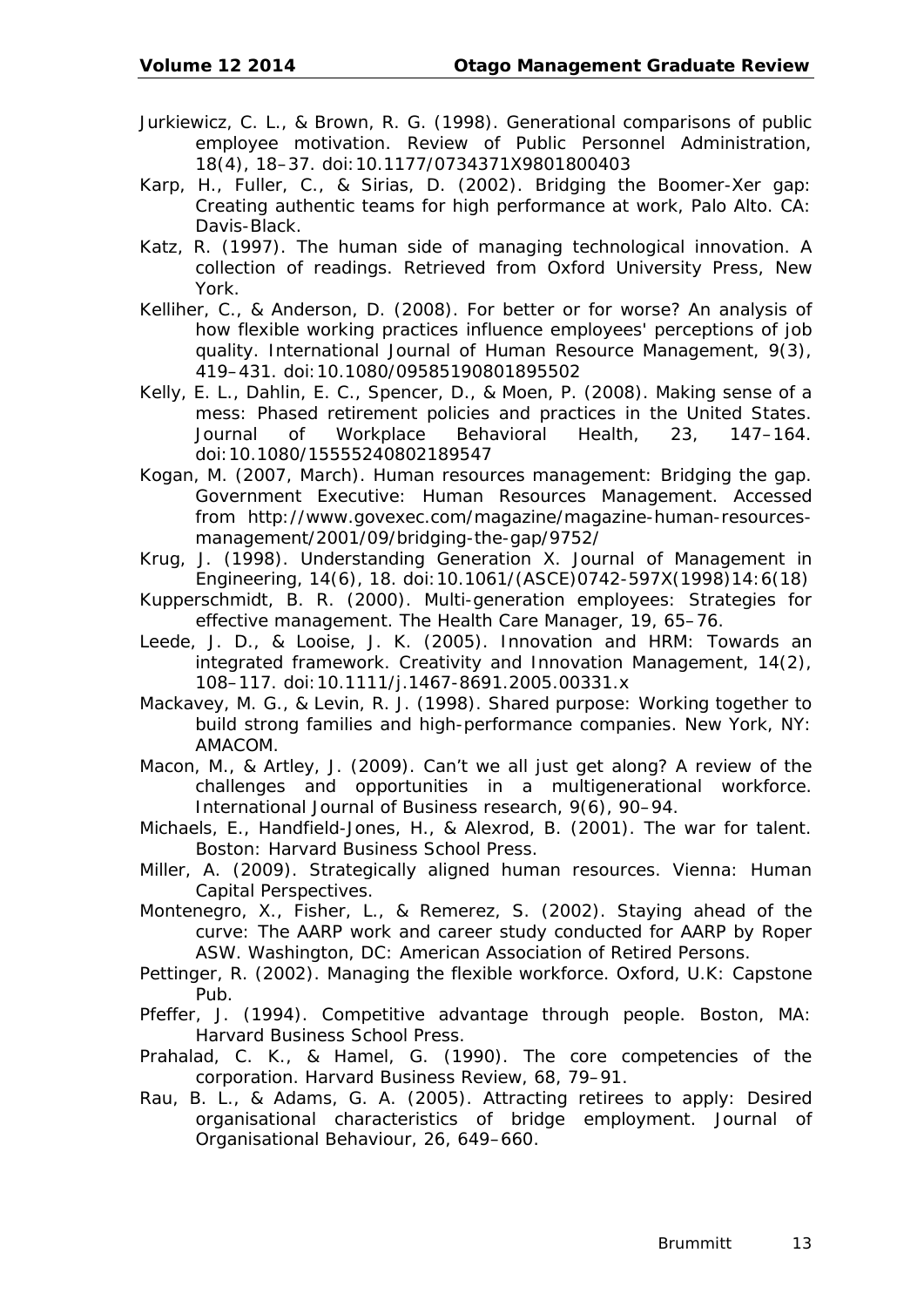- Rayton, B. (2012). *The evidence: Employee Engagement Task Force "Nailing the evidence" workgroup*. University of Bath. Accessed from http://opus.bath.ac.uk/35611/
- Rocco, T. S., Stein, D., & Lee, C. (2003). An exploratory examination of the literature on age and HRD policy development. *Human Resource Development Review, 2*, 155–180.
- Rodgers, C. S. (1992). The flexible workplace: What have we learned? *Human Resource Management, 31*(3), 183–199.
- Sacks, D. (2006). Scenes from the culture clash. *Fast Company*, (102), 72– 77.
- Simons, N. (2010). Leveraging generational work styles to meet business objectives. *Information Management, 44*(1), 28–33.
- Smola, K. W., & Sutton, C. D. (2002). Generational differences: Revisiting generational work values for the new millennium. *Journal of Organisational Behaviour, 23*, 363–382.
- Stein, D., Rocco, T. S., & Goldenetz, K. A. (2000). Age and the university workplace: A case study of remaining, retiring, or returning older workers. *Human Resource Development Quarterly, 11,* 61–80. doi:10.1002/1532-1096(200021)11:13.0.CO;2-S
- Sullivan, S. E., Forret, M. L., Carraher, S. M., & Mainiero, L. A. (2009). Using the kaleidoscope career model to examine generational differences in work attitudes. *Career Development International, 14*(2-3), 284–302. doi:10.1108/13620430910966442
- Tapscott, D. (2009). *Grown up digital: How the net generation is changing your world*. New York: McGraw-Hill.
- Tidd, J., Bessant, J., & Pavitt, K. (1997). *Managing innovation. Integration technological and organizational change*. Wiley & Sons, Chichester.
- Timmerman, T. A. (2000). Racial diversity, age, diversity and team performance. *Small Group Research, 31*, 592–606. Retrieved from DOI: 10.1177/104649640003100505
- Ulrich, D. (1998). A new mandate for human resources. *Harvard Business Review,* 124-34.
- Wagner, W. G., Pfeffer, J., & O'Reilly, C. A. (1984). Organizational demography and turnover in top management groups. *Administrative Science Quarterly, 29*, 74–92.
- Wagner, K. (2007). Filling the gap. *Journal of Property Management, 72*(5), 29–35.
- Wesner, M. S., & Miller, T. (2008). Boomers and millennials have much in common. *Organization Development Journal, 26*(3), 89–96.
- White, A. (1996). *Continuous quality improvement: A hands-on guide to setting up and sustaining a cost effective quality programme*. Gloucester, England: Judy Piatkus (Publishers) Ltd.
- Wright, P. M., & Snell, S. A. (2005). Partner or guardian? HR's challenge in balancing value and values. *Human Resource Management*. doi:10.1002/hrm.20061
- Yousef, D. A. (2000). Organizational commitment as a mediator of the relationship of leadership behaviour with job satisfaction and performance in a non-western country. *Journal of Managerial Psychology, 15*(1), 6–24.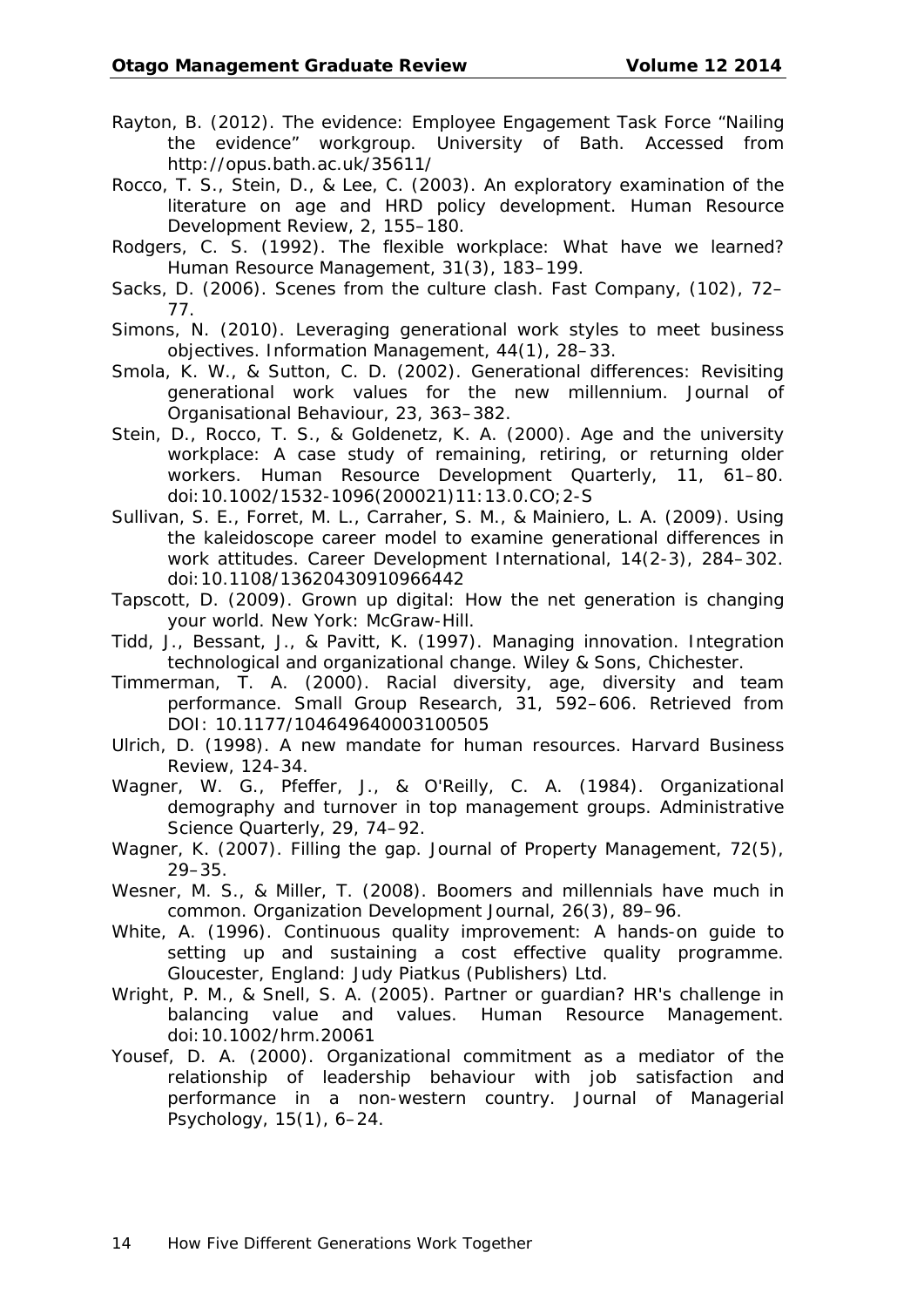**A Critical Review of the Impact of Five Different Generations in the Workplace, and How the HRM Practices of Hiring and Recruitment, Engagement and Flexibility can Enhance the Workplace for all these Generations**

# **Mike Brummit**

#### **Introduction**

As we have discussed, it has been projected that into the future the workforce will change considerably with most workplaces having five generations working side by side. The effect that this unprecedented diversity in age will have has yet to be determined and has raised considerable debate. The subject of this debate has ranged from an increase in innovation, creativity and productivity as a result of the mixture of different values, skills and experiences blending harmoniously together (Cox & Blake 1991) to the other end of the spectrum of discrimination, conflict, lack of cooperation and turnover leading to less productivity (Timmerman 2000, Jackson et al 1991; Wagner, Pferrer & O'Reilly 1984). Where there is some consensus is that if the issue of different generations in the workplace is not considered and responded to then businesses are risking the effects of reduced profit as a result of lower productivity, frustrated employees and higher turnover (Sacks 2006).

The generations that will soon be in the workplace were categorised by the US department of consensus 2007 as: Traditionalists, born before 1946; Baby Boomers, born between 1946 and 1964; Generation X (Gen X), born between 1965 and 1976; Millenials, born between 1977 and 1997 and finally Generation 2020, born after 1997. Some of the major characteristics of these generations are that Traditionalists are very loyal, have a strong work ethic and put what is deemed best for the organisation before what they deem best for themselves (Macon & Artley 2009). Baby Boomers believe in lifetime employment and company loyalty (Elsdon & Lyer 1999) as opposed to Generation X who do not share this same strong organisational loyalty (Herman et al 2003). This is the first generation that recognised and placed an importance on work life balance, and if the organisation could not accommodate this then they would leave. They are the first generation to take the view that working hard and providing for your family, is not enough. If you are going to put your family first then you actually need to be physically there for them. If Generation X were the first generation to recognise the work life balance then Millenials fully embraced it. They demand a very individual career path and are prone to shifting positions and companies to achieve this (Macon & Artley 2009). Finally Generation 2020 are yet to enter the workforce but we do know they will be smarter, quicker, more technologically aware and tolerant of diversity than previous generations and care strongly about justice and the problems faced by society (Tapscott 2009).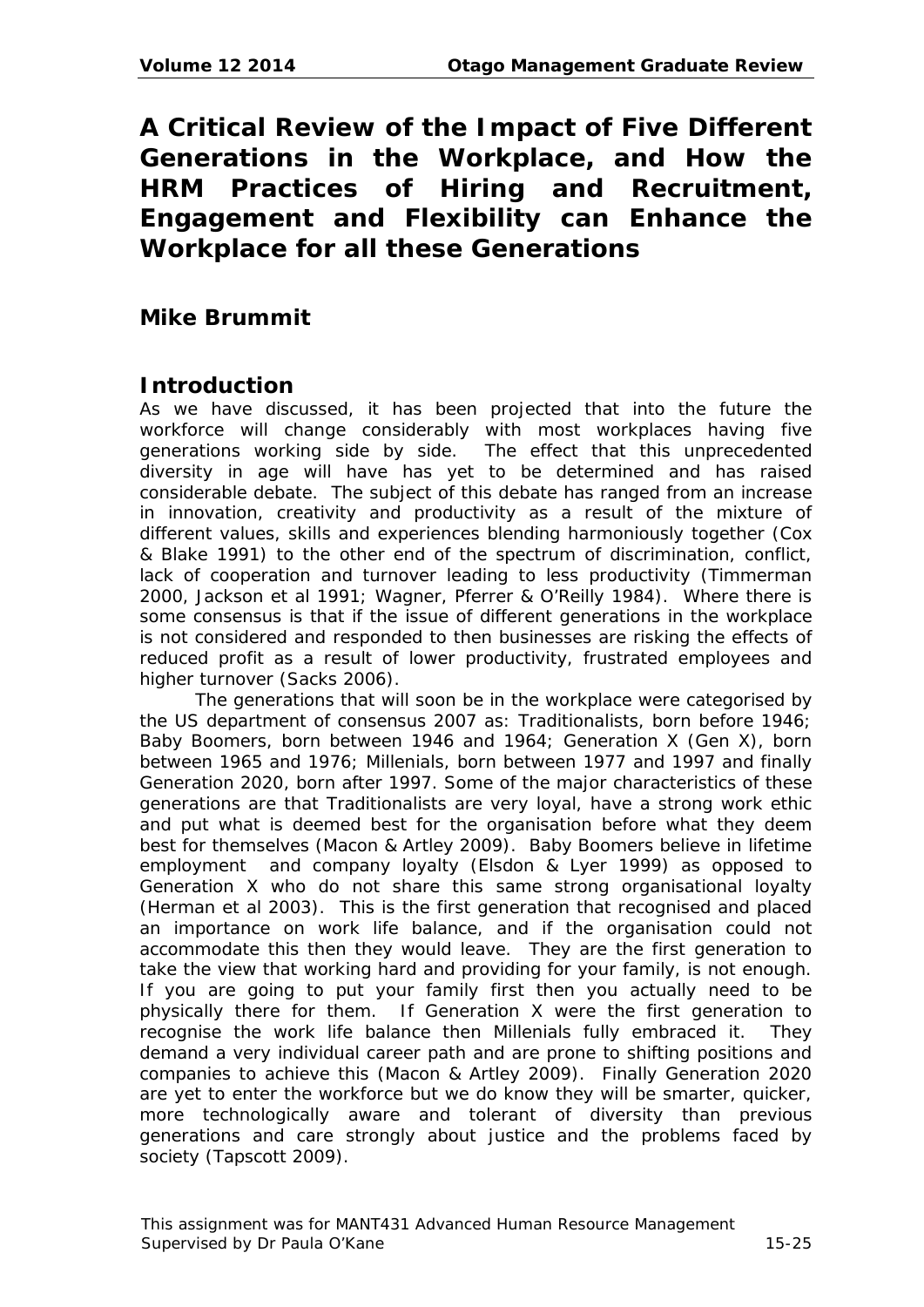# **Key Findings**

In reviewing the impact of these different generations on the work place we interviewed a HRM manager and CEO at two different organisations in the disability sector. These organisations provided very similar services, had very similar values and both viewed HRM as making an overarching strategic contribution to the outcomes of their organisations. The only major differences was the size, the first organisation employed over 200 staff whilst the second employed 50 staff.

A key finding that emerged were that both organisations had an even spread of the generations working in their organisations. They both agreed that this had occurred due to the nature of services provided, and as a result of supporting numerous people from the different generations they needed to recruit staff from across the generations. In terms of how those different generations were interacting in the present time, neither organisation identified any specific generational problems or conflicts. Rather than experiencing some of the negative effects highlighted by Kupperschmidt (2000), of diminished levels of job satisfaction, reduced productivity and higher turnover, it was far more aligned with DiRomualdo (2006), where they are working together extremely well, benefiting from the mixture of skills and perspectives and learning from each other to produce very positive outcomes.

Whilst this was the overall theme from both organisations, there were a number of comments made that did highlight the different characteristics of different generations. Some of these examples included Millenials being described as just wanting to get on with it, always looking to challenge the status quo in the workplace and make change happen. During the interview when discussing Milenials the CEO stated, 'I would almost call them impatient, but I refer to them as over enthusiastic'. She went on further to say that she needs to spend more time with them personally because they want to get to know her, and for her to know them. In terms of employee engagement, she needed to ensure that they were included and made aware of the outcomes and finally that in a period of change she would actively recruit more Millenials because they are ready for change. These comments did support Horwitz and Horwitz (2007) 'double edge sword effect' theory, that yes there are many benefits to a multi-generational workplace but also there are numerous differences which hold the potential for negative consequences.

# **Size of the Organisation**

The size of the different organisations certainly raised many interesting points and the use of the different HRM practices was most evident here. Both organisations considered themselves to be highly flexible with their workforce given the restraints of the nature of the work. The flexibility was most evident in work schedules, where staff worked a mixture of hours, shifts, and times. Both organisations clearly recognised that flexible work schedules has a major bearing on both younger and older employees decisions about returning and remaining within that organisation (Montenegro et al 2002). In relation to size and recruitment both organisations wanted to recruit from across the generations, but needed all potential staff to align with their values. The smaller organisation was more easily able to do this through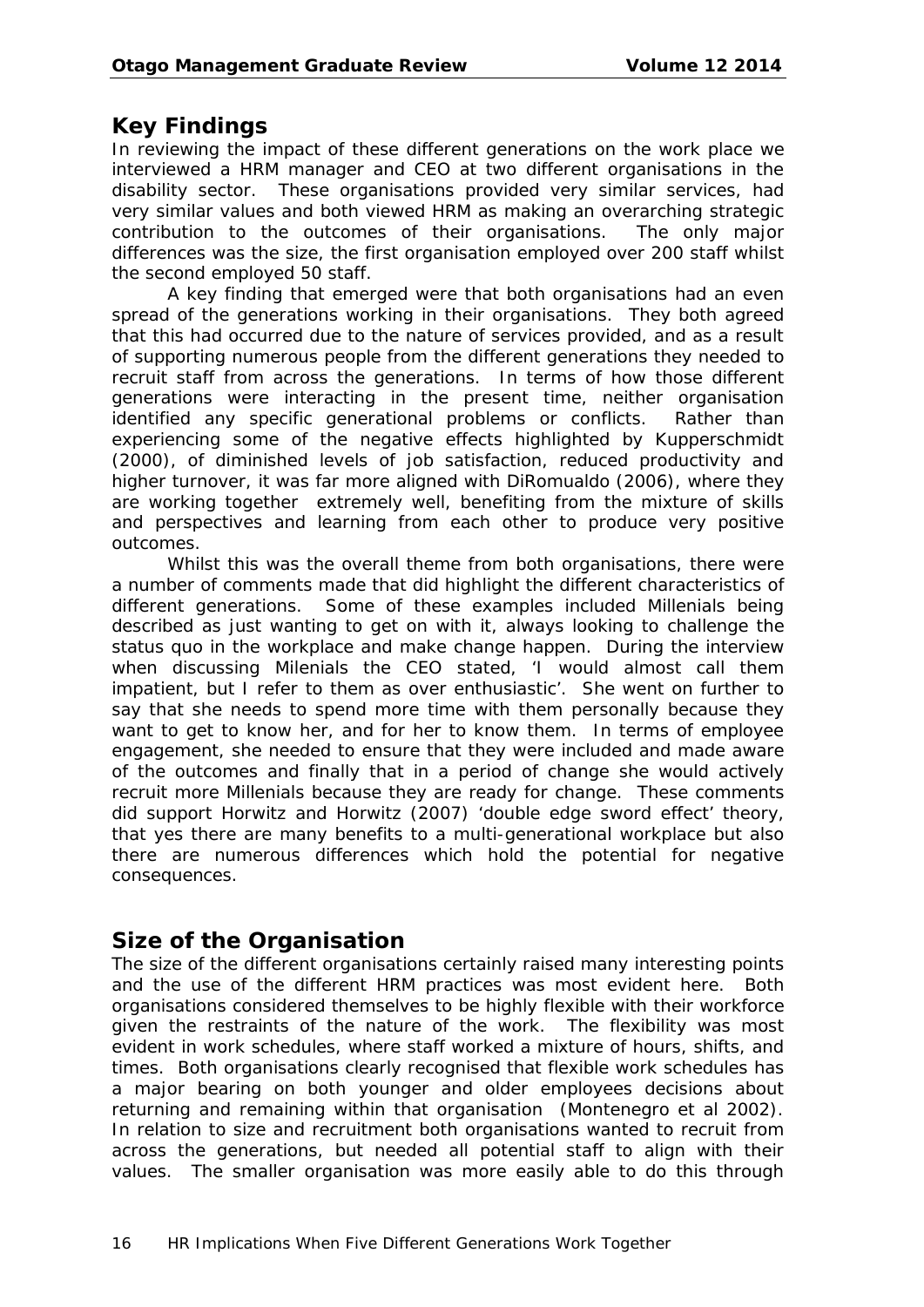word of mouth referrals, predominately generated from existing staff who know what those values were. The recruitment process could then be more efficiently carried out by a staff member who also knew the values and was used as a second opinion. As the second organisation was larger, required more staff, had a proportionate increase in turnover they were required to recruit from the newspaper and internet. A more formal process was then required to try and ensure they captured those values.

Both flexibility and employee engagement carried many parallels in regard to the size of the organisation. Whilst both considered themselves to be flexible it was the smaller organisation that could be more responsive. They had frontline managers who clearly understood the culture and importance of applying flexibility and could do it fairly and equitably on an informal basis which benefited all generations, and encouraged them all to use it more. The larger organisation had become more formalised around their use of flexible working practices, and whilst it was still available it was less responsive and immediate, with a greater emphasis being placed on transparency and consistency of application. If organisations are going to grow then this dilemma is certainly going to have to be addressed, because what we know is that flexibility is the one thing that people of all generations want, and want more of (Beekman 2011). A point of interest was that the smaller organisation was considering replacing their culture of flexibility, which is currently freely available to all staff with a system whereby flexibility becomes a benefit and is linked to employee performance. The literature strongly indicates that in term of overall organisation performance this would be a grave error, as if there is one point that is agreed upon in the literature it is that flexible work rearrangements are crucial in an organisations ability to attract, retain and engage employees from different generations (Eversole et al 2012). It is highly likely that this one policy change would be a direct contradiction to many of the organisations other policies.

In terms of employee engagement this was an area that both organisations viewed as crucial and as an area they aspired to do better in. There was a distinct acknowledgement that Millenials, and probably even more so Generation 2020, wanted to get to know you as their manager personally and wanted you to get to know them too. In addition the younger generations wanted to be involved far more in all the processes. They wanted to be involved in the decisions, have input that actually impacted on outcomes, be made aware of those outcomes and they wanted it all to happen immediately. This is as opposed to previous generations who were more inclined to refrain from discussing their home lives with their managers, being directed what to do, and not being so concerned with what happens when they have finished their part. The solution for the larger organisation, was to have systems and a point of contact for staff so communication could be pushed both upwards and downwards. For the smaller organisation, however, the key lay back with flexibility. Ensuring that all managers had flexibility in their work to be able to go and meet all staff and spend quality time with them, and getting to know them. The literature not only makes reference to the importance of communication but goes further and discusses meaningful collaboration between the organisation and the employee. For Millenials and Generation 2020 working in collaborative cultures and environments is going to be highly important (Luscombe et al 2013; Tapscott 2009). Not only will they want to be consulted on the broader organisational issues but also on individual related aspects that affect them such as what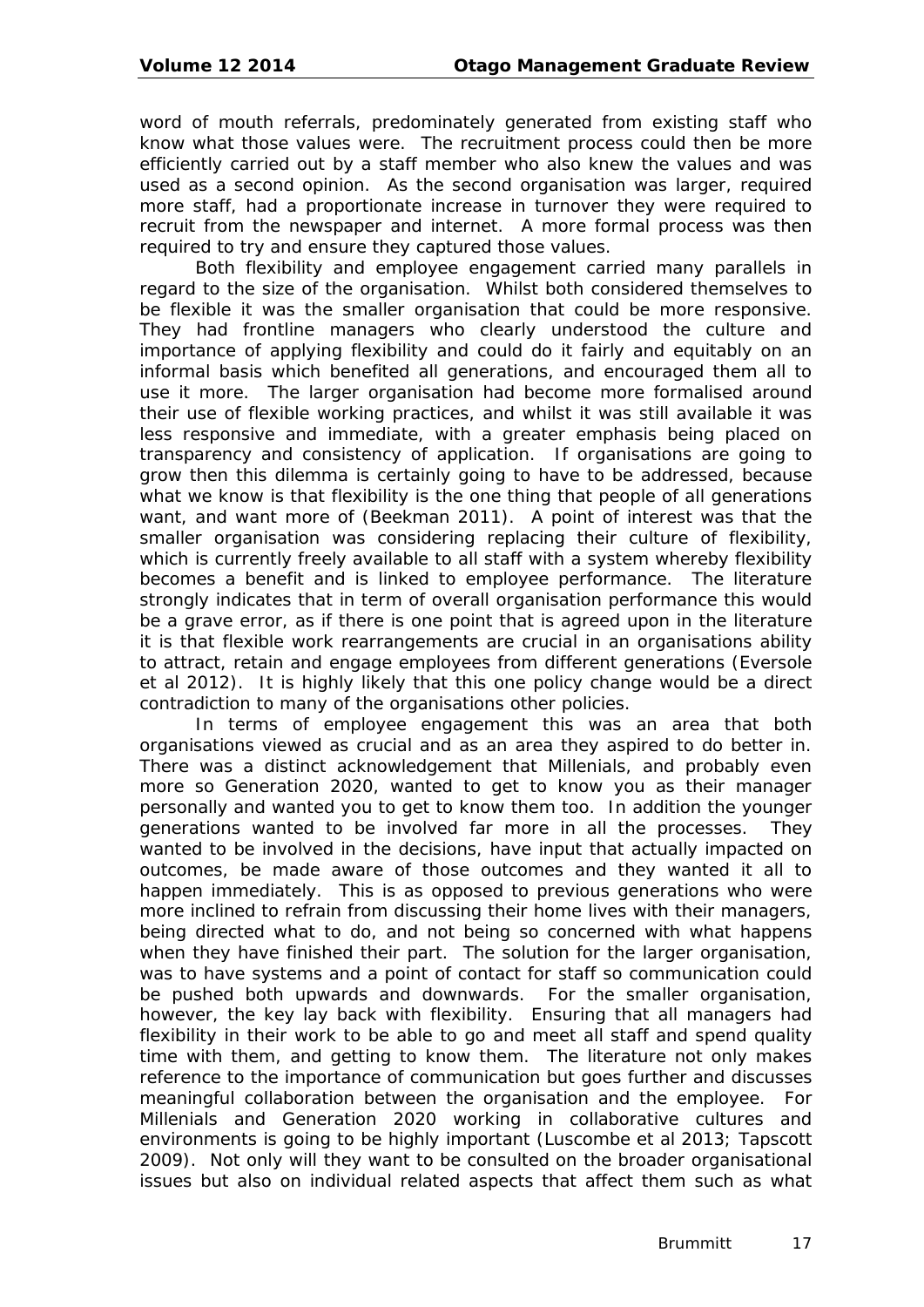position do they hold, what tasks do they undertake and how are the recognised and remunerated. For these generations whenever an opportunity to consult them and include them on a decision making process arises it will need to be taken. This research suggests that we should move away from HRM policies and procedures of employee engagement to collaborative cultures where engagement at all levels at all times is a basic expectation.

Luscombe et al (2013) continue with this collaboration to also tap into the Millenials and Generation 2020's social awareness and deep interest in the problems faced by society to advocate a collaborative approach to supporting certain charities. They suggest that these generations could determine which charities the organisation supported and also the way in which that support is offered. This process would not only engage these employees it would also highlight to them that they are working for an organisation that cares strongly and is socially aware, and in this way the values of the organisation would align with their values, and as a result make the organisation a more appealing place to work and be associated with. The final and crucial point that was made is collaborative working and cultures require trust and organisations to behave fairly and equitably. Millenials will not remain in organisations that consult with them but then do not follow through on the agreed outcomes, whether that was over an organisational decision making processes or personal promise made at the recruitment stage of recognition for future performance.

Once again there appears to be a correlation between the size of an organisation and the need for more formalised HRM processes. In terms of growth this is again going to be a significant issue for organisations who are, in this day and age, operating in a business environment that is forcing them to be responsive, agile and adaptable (Sharp et al 2000). Undoubtedly innovative human resource practices which can address these issues will be invaluable to an organisations overall performance and its ability to attract, retain and engage quality employees.

#### **Life Cycle is More Important than Generations**

When we delved deeper into the issues of flexibility both organisations commented that flexibility was crucial in attracting and retaining staff from across all the generations. Both organisations consistently stated, however, that the requirement for flexibility and any changes in the form of that flexibility, whether it be work schedules, sabbaticals, working from home etc was far more relevant to the life cycle, and the stage that an individual is at, than to what generation they belong too. Numerous examples were given from both organisations, but some more specific ones were that an 18 year old who has just started a family requires the same flexibility from the workplace as a 40 year old who has just started a family. Millenials are requesting months off work so they can travel before they commit to a career in the same way that Baby Boomers and Generation X employees are requesting time off, to travel as the children have just left home, and they would like to take an extended break before they refocus on the workplace.

The CEO of one organisation stated, 'It is more about where they are in their life cycles than the generation they have been assigned to'. This awareness whilst not explicit is supported in the literature. Traditionalists,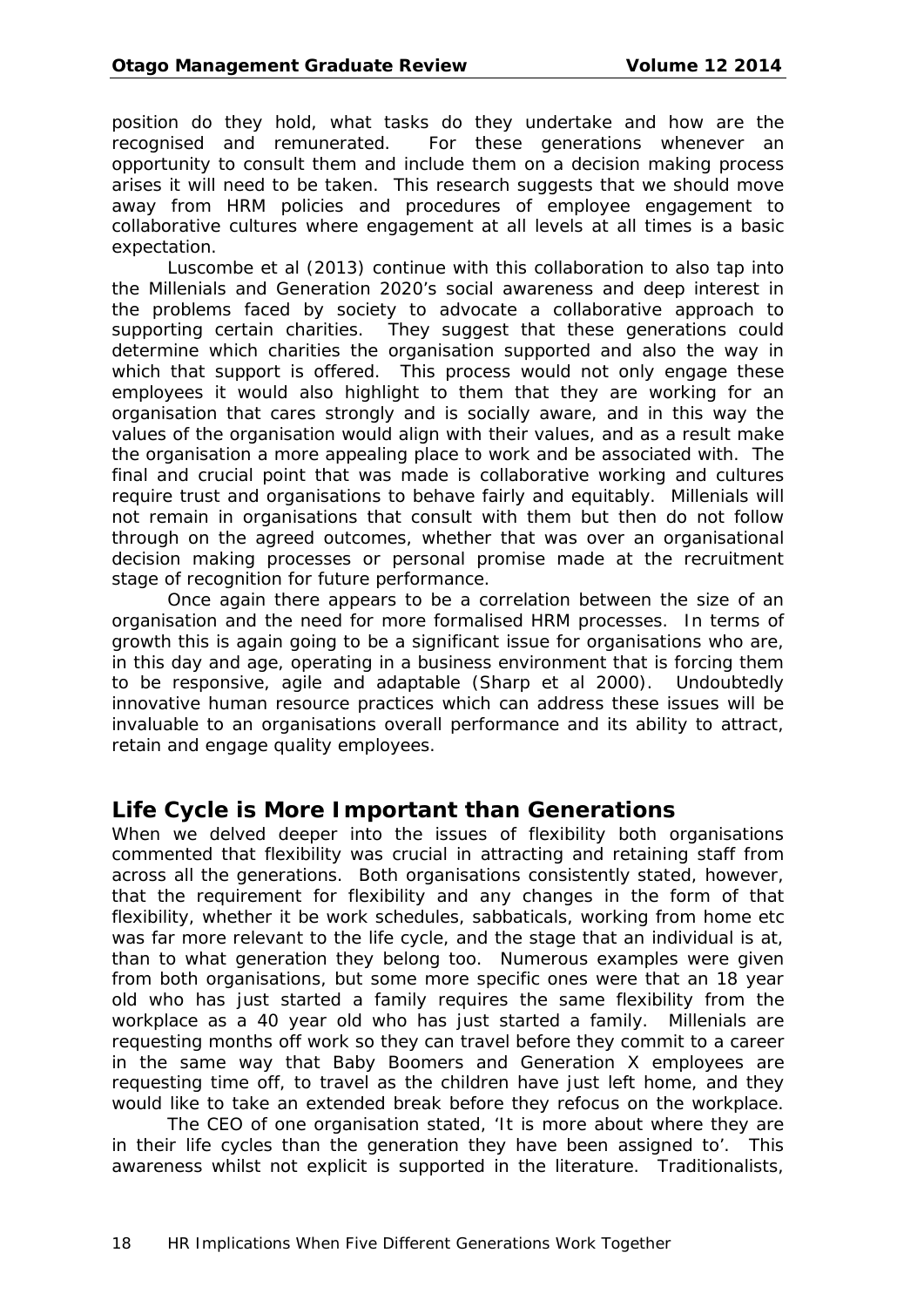who have been viewed as very hard working, very loyal and always puts the organisation first are now beginning to sight flexible working practices to meet family demands and to provide more leisure time as important to them in the workplace (Montenegro et al 2002). This is an attitude you would have expected to observe in younger generations. In addition Baby Boomers who are approaching retirement demand a more flexible approach, they do not want to see retirement as permanent but want the opportunity to exit and enter the workforce as it suits them (Atchley & Barusch 2004). This is another example of an attitude we would consider more closely aligned with Millenials. The conclusions that were drawn from this discussion is that everyone, regardless of which generational cohort you belong to, is demanding more flexibility from the workplace. Those employees want to be seen and treated as an individual and have HRM policies and practices to suit them and where they are in their life cycle and not be dictated to, based on the year they were born, and stereotypical beliefs.

#### **Acknowledging the Different Generations in the Workplace**

During the interviews both organisations acknowledged that they had different generations in their employment and that it was important to consider these different generations when making decisions, developing HRM practices, building culture etc. however neither organisation had done anything practical or developed any strategy around the generations. This is most likely an indication of just how contemporary this issue is, indeed Generation 2020 is not yet in the workplace, and the importance of innovative and creative HRM solutions and policies. Both organisations spoke about a theoretical understanding of the differences, but could not offer any practical application for that theory. The only mention of changing practices based on generational differences came from the CEO of the smaller organisation. Presently they do all their recruitment through word of mouth, however she stated that if in the future this method was insufficient to meet the needs of the organisation then she would use the internet and social media to advertise as this was the now the new standard place where applicants looked for work. She went one stage further when she talked about wanting to initiate a number of changes within the organisation, and that she has considered targeting Millenials in recruitment as she believes they are not just more accepting of change, they will actually be the ones to drive it.

#### **Implications for Managing Different Generations**

From these key findings certain points appear to come to the fore. What was clear is that both organisations wanted to understand the different generations in the workplace, how to manage those differences and what the implications may be. It was evident however, that whilst understanding the different generations can be useful in understanding priorities, and explaining certain phenomenon, it cannot be utilised as a silver bullet strategy to manage your workforce. Getting to know your workforce and obtaining a fundamental understanding of its generational make up will enable organisations to recognise how this contributes to communication difficulties,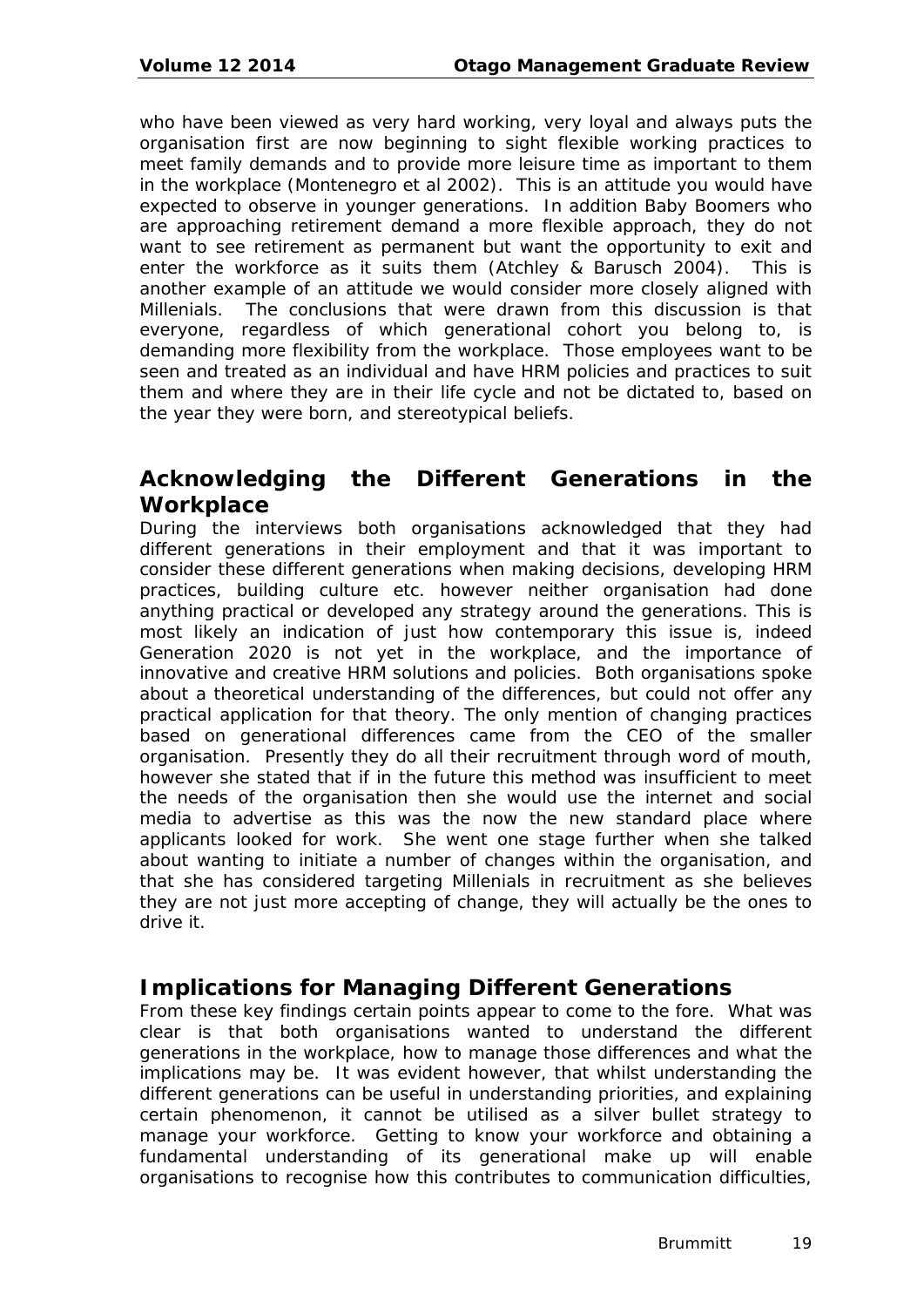conflict and decreased levels of organisational commitment (Lancaster & Stillman 2002) and therefore offer practical solutions to manage this. A good example of how this understanding can be used was discussed by Kupperschmidt (2006). She noted that whilst inherent conflict in the workplace maybe exacerbated by different generations, that respect would be a key value for all generations which would assist in communication and interactions. Indeed that mutual respect across generations had been linked with retention, a key first step in organisational commitment. To extend this notion it offers opportunities for organisations to build and embrace their employee's awareness of the different generations. This could be done through team building exercises, social events, generation training and workshops, and a starting point could be asking members from across the generations to come together and find a solution or activity that works for them. Educating the workforce and building an understanding of generational differences could be a great way to build cohesion and respect.

The literature and the research combine to demonstrate, however, that there is no one size fits all approach to managing a multi-generational workforce. The message that came through in terms of genuine engagement, delivering flexibility and effective recruitment and hiring was that managers needed to get to know their work force. Not only is there a need to gain a solid understanding of the different generations it is more important to get to know the characteristics, needs and aspirations of the individuals' that make up the workforce. This aligns with being a strategic HRM organisation where frontline managers are empowered to make decisions, initiate actions and carry responsibilities to make things happen, within the group of staff they manage, as they are the ones who best know the individual traits of that group and the needs of the individuals' within it.

# **Engagement and Flexibility**

The research confirms that all organisations, but in particular those who are expanding, need to be very thoughtful about how they address the issues of engagement and flexibility in terms of the needs of the generations. Motivation, and support from colleagues and supervisors have been identified as important to all generational workers and highly useful in maintaining and improving satisfaction in the workplace and therefore commitment to the organisation (Benson & Brown 2011). Certainly central to the generations for Gen X and onwards but also for previous generations is that managers need to find the time and the opportunities to get onto the shop floor, be visible, accessible, open, and thoughtfully engage with the workforce. Whilst the literature supports the notion that understanding the generational diversity enables you to fit policies to accommodate the different groups (Kuppershmidt 2000), it also supports, and this research supports the notion that it is crucial to understand how work and people interact, and have an ability to make predictions about the way individual employees will respond to these various interaction (Benson & Brown 2011). Increasingly the most effective way to engage your workforce is not to produce complex systems for feedback, but to actually put the time aside and get to know them individually and personally. This aligns with the ability to offer and deliver a flexible workplace which all generations have shown to value.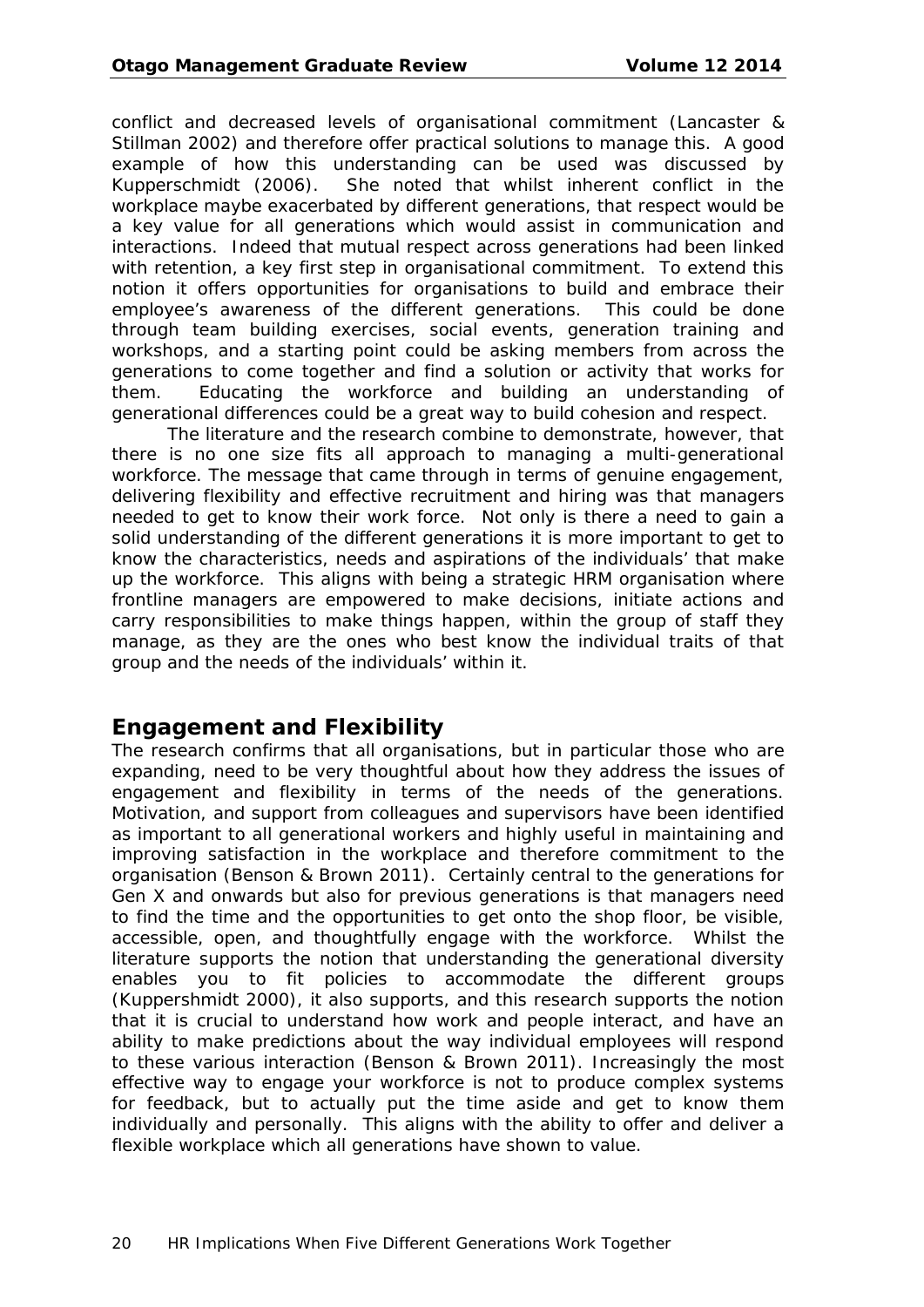#### **Implications for Future Workplaces**

What our research also confirmed was that organisations needed to be reviewing their HRM practices now in preparation for the future. We found that previous generations did in fact have greater commitment to the organisations than those currently entering the workplace. This is in line with earlier finding by Twenge et al (2010) who demonstrated that Millenials had a higher turnover intention than previous generations. This is of particular concern when demographically their will, as a proportion be fewer younger workers available and there has been an established link between lower employee engagement and lower job performance (Jaros 1997; McElroy 2001).

Some of these factors are building up to what in some sectors is being referred to as a 'perfect storm' (Hernandez 2005). In this case we currently have Traditionalists, who have always had strong organisational loyalty, wanting to stay and pass knowledge on. Loyal Baby Boomers who have been involved in one organisation for a long period and provide stability and wealth of knowledge. Gen X who if they have the right work life balance have stayed, absorbed that knowledge and are ready to progress, with Millenials and Generation 2020 bringing in creativity, innovation and technological savvy. If we were too fast forward a number of years when the Traditionalists and Baby Boomers move out of the work place and Gen X are approaching the latter years of their career, will they still want to stay and pass on the experiences, will they still be 'putting the organisation first' as previous generations did, will they be looking to balance a more relaxed work leisure balance or leaving the workplace entirely. If the Millenials and Generation 2020 are moving between positions and organisations, how do organisations retain quality staff, provide continuity and leadership, protect ideas and core competencies etc, who invests in the organisation to ensure it is fit for purpose in the long term and for future generations. In terms of a solution Lub et al (2012) suggest that now is the time to be focusing on Gen X and the Millenials. That both groups would benefit from some coaching management styles and innovative HR policies that will ensure they are constantly being challenged and developing. Their findings, give special attention to Gen X, as they are more likely to stay with the organisation and be committed, but also as their needs are broader and include issues such as work-life balance, job security and autonomy. Beekman (2011) goes further in his recommendations for HR innovative practices. He stresses that if organisations are going to be ready for this future impact then they must adopt flexible working policies, as it appeals to all generations and increases morale and productivity across the workforce. He identifies, as of particular importance to Gen X and Millenials effective and generous family leave polices, to ensure they are attracted to and remain in the same organisation. He recommends a broadening of the reward and recognition programs to encompass all employees, from all generations, who are likely to be motivated by different factors. Individualise not only the incentives available but the way they are offered. Finally he discussed giving Millenials extra attention and tapping into their desire to make a difference and the fact they want to make it fast. The literature, also supports that whilst Millenials are prone to moving around organisations, they are also looking for significant responsibility, in a challenging workplace that provides them with open and positive management, clear direction and the ability to be creative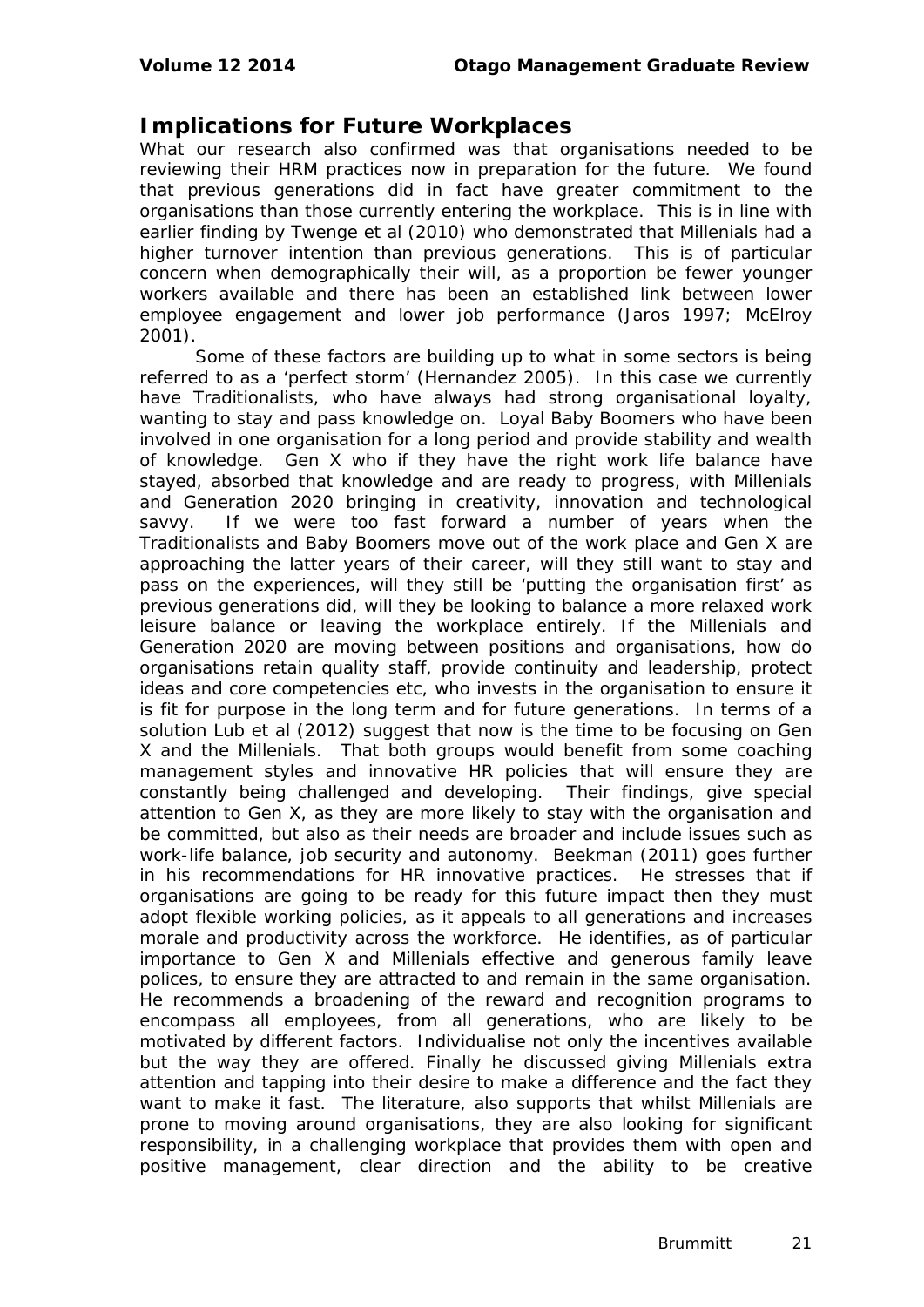(Broadbridge et al 2007; Martin, 2005). In addition, as discussed, Millenials and Generation 2020 are looking to work for organisations that are collaborative, open, fair and honest with them. They want to be valued and recognised for the work that they do and in return are prepared to undertake challenging work and commit to the organisation. In line with the collaborative environment organisations should actually discuss with these generations explicitly, what is expected of them in adding value to them, but also how the organisation can add value to them personally (Luscombe et al 2013).

Luscombe et al (2013) also highlighted the importance of giving Millenials the opportunity to extend themselves and continue the practice of ongoing personal development through further training and graduate programmes as an effective means of building commitment to the organisation and therefore retaining your most talented staff. One of the crucial factors in training for the Millenials and Generation 2020 is that this personal development must be linked to career goals and those employees must be able to see the connection with the training they are doing and the advancement potential. Organised and managed effectively training and personal development would become a crucial weapon for organisations to attract, engage and retain these generations.

One of the central themes coming through from this research is the importance of strategic HRM and its pivotal role in linking together all the practices that are going to vital for future organisations if they are going to both survive and thrive. In line with what has been discussed, it will not be merely sufficient for organisations to be collaborative with their employees and engage them in certain areas, or offer them personal development opportunities, or be seen to be socially aware etc. What organisations must come to terms with is that if they are developing training and graduate programmes then this must be done in collaboration with the employees, when the development programmes are being constructed they will definitely need to be focused on individual career goals, but may also need to address a wider issue for society and in the same pattern when contributing to the wider society, how do they collaborate with employees? Is it just an opportunity to donate money, or should they be focusing on donating time, skills and the organisations core competencies and if this is so, is this another opportunity for personal / professional development for employees?

Furthermore we have already discussed that the Millenials have grown up being immersed in technology (Macon & Sacks 2009), but also crucially that Generation 2020 will have grown up using technology as part of their lives and they will have the expectations that employers will provide them with these same technological tools and opportunities that they utilise in their personal lives (Tapscott 2009). In terms of both recruiting and retaining employees from these generations it is therefore logical that these employees will value and will want an association with an organisation that is technically savvy and up to date (Luscombe et al 2013). For Generation 2020 not only will they have at their disposal the technological tools that they expect but they will also place a value on working for an organisation that is perceived by their peers and others as innovative and contemporary. To summarise Altimier (2006) identified five aspects that are important to Millenials in the workplace, that employers need to be aware of if they are going to successfully attract and retain them. These are a fun environment, opportunities for growth, variety of work projects chances to learn new skills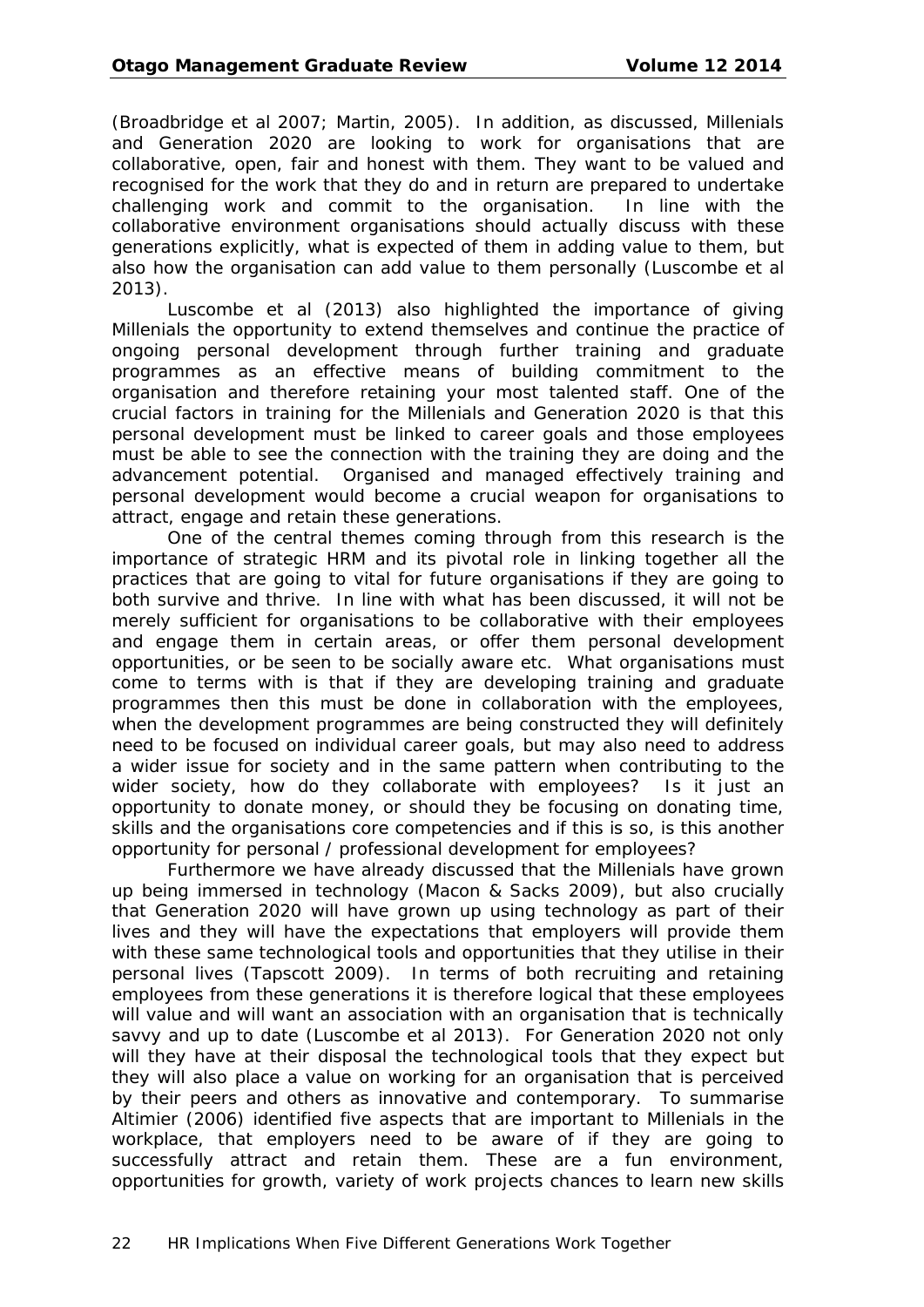and flexible work schedules. There is also no reason to conclude that this would not be important to Generation 2020.

#### **Conclusion**

Our research combined with the literature has demonstrated what a pressing and contemporary issue generational differences in the workplace is. Whilst certain literature on different generations, their characteristics and skills have been around for a considerable period the research that identifies innovative solutions, and to incorporating innovative HRM strategies such as recruitment, engagement and flexibility is all contemporary. Furthermore from our research, both organisations stated they were in the position where they knew that this issue was approaching, and that it would need to be managed, they had a good theoretical standing however neither organisation had implemented or had plans to implement any practices specifically aimed at either the different generations or ensuring that these generations worked smoothly alongside each other.

In general our research supports previous literature on the generational differences. It highlights that organisations should draw upon a theoretical framework when managing the different generations but treat individuals individually, and be aware of their life cycle. We conclude that size and growth will be important considerations when managing generations. Whilst in today's business environment it is fundamentally important that all organisations are strategic, larger organisations have the additional problem of ensure that they remaining in contact with their staff. The most recent generations in the workforce demand that personal touch, to be involved and have opportunities and career pathways tailor made for them, as well as a flexible work environment that suits them. In addition, when recruiting, how do you identify potential employees with similar values as the organisations? The answer to this dilemma appears to be in setting a collaborative culture, where employees work alongside managers and the organisation to achieve its goals. This will involve getting senior and middle managers onto the ground floor to meaningfully engage with and understand the workforce. Once you build this understanding then employees will be engaged and you will understand the individual needs, so flexibility becomes less problematic to manage and your employees will know the values of the organisation.

There are also some practical implications from this research and we have highlighted that what will be common to all workplaces is that managers will need to build environments and cultures that are respectful, aware and understanding of generational differences (Appelbaum et al 2005). To avoid the 'perfect storm', when creating those environments organisations need to recognise that the newer generations entering the workforce want it to be challenging, rewarding, flexible and one that enables them to develop professionally. This may well mean the introduction of mentoring and coaching and specific training programmes. Finally organisations should recognise that the best talent is going to be attracted to and remain with those organisations that are socially aware, technologically advanced, are on the frontier of contemporary advancements and have innovative and progressive HRM practices. That it will be how they strategically and collaboratively align all these issues which will determine how successful they manage the generational differences, and as a consequences attract and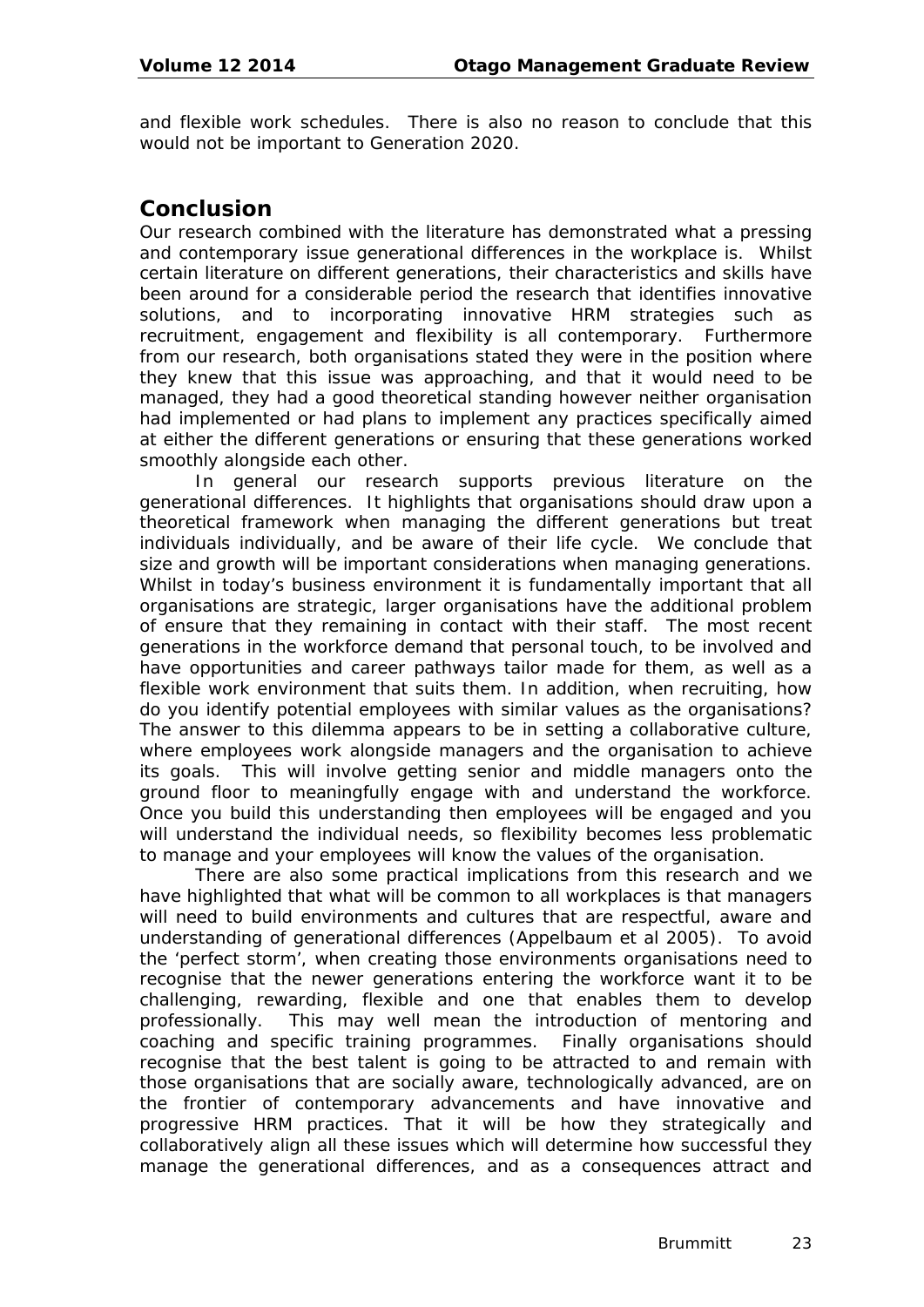retain the best talent and have that talent working together that produces a synergy that in turn impacts positively on organisational commitment, lower turnover, utilisation of skills and ultimately profits and outcomes.

Organisations should begin the process now of encouraging Millenials, and Generation 2020 when they enter the workforce, to contribute and reward them by offering regular opportunities for advancement and challenging work. If organisations can empower them and surround them with other committed and motivated employees, then they will instil in them a sense of loyalty which will ensure they are retained within the organisation and they will then go on to be the leaders of the future.

#### **References**

- Altimier, L. (2006). Leading a new generation. *Newborn and Infant Nursing Reviews 6*(1), 7-9.
- Appelbaum, S., Serena, M. & Shapiro, B. (2005). Generation "X" and the Boomers: An analysis of Realities and Myths. *Management Research News 28*(1), 1-33.
- Atchley, R. C., & Barusch, A. S. (2004). Social forces and aging: An introduction to social gerontology. Belmont, CA: Wadsworth/Thompson Learning.
- Beekman, T. (2011). Fill in the generation gap. *Strategic Finance, 93*(3), 15- 17.
- Benson, J., & Brown, M. (2011). Generations at work: Are their differences and do they matter? *The International Journal of Human Resource Management, 22*.
- Broadbridge, A. M., Maxwell, G. A., & Ogden, S. M. (2007). Experiences, perceptions and expectations of retail employment for generation Y. *Career Development International, 12* (6), 523-44.
- Bureau of Labor Statistics (2007). US Census. Retrieved from http://www.bls.gov
- Cox, T. H., & Blake, S. (1991). Managing cultural diversity: Implications for organizational competitiveness. *Academy of Management Executive, 5*, 45-56.
- DiRomualdo, T. (2006). Viewpoint: Geezers, grungers, genXers, and geeks: a look at workplace generational conflict. *Journal of Financial Planning, 19*(10), 18-21.
- Elsdon, R., & Lyer, S. (1999). Creating Value and Enhancing Retention through Employee Development: The Sum Microsystems Experience. *Human Resource Planning, 22*(2), 39-48.
- Eversole, B. A., Venneberg, D. L., & Crowder, C. L. (2012). Creating a flexible organizational culture to attract and retain talented workers across generations. *Advances in Developing Human Resources, 14*(4), 607- 625. DOI: 10.1177/1523422312455612
- Herman, R. E., Olivo, T. G., & Gioia, J. L. (2003). *Impending crisis: Too many jobs too few people*. Winchester, VA: Oakhill Press.
- Hernandez, S. R. (2005). The perfect storm: Nursing in the twenty first century America. *Health Affairs 24*(5), 1372-1373.
- Horwitz, S. K., & Horwitz, I. B. (2007). The effects of team diversity on team outcomes: A meta-analytic review of team demography. *Journal of Management, 33*, 987-1015.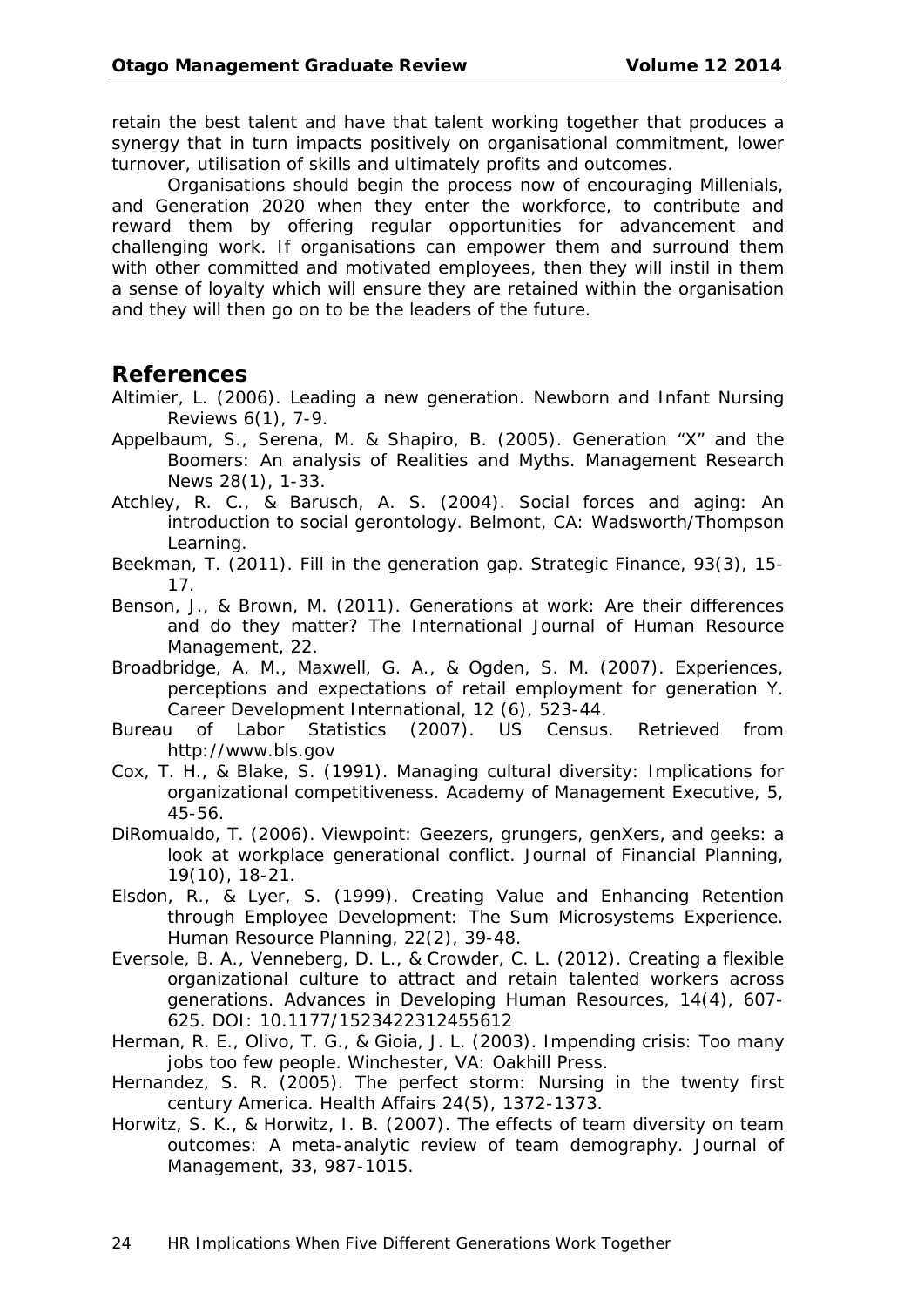- Jackson, S. E., Brett, J. F., Sessa, V. I., Cooper, D. M., Julin, J. A., & Peyronnin, K. (1991). Some differences make a difference: Individual dissimilarity and group heterogeneity as correlates of recruitment, promotions and turnover. *Journal of Applied Psychology, 76*, 675-689.
- Jaros, S. J. (1997). An assessment of Meyer and Allen's (1991) threecomponent model of organizational commitment and turnover intentions. *Journal of Vocational Behaviour, 51*(3), 319-37.
- Kupperschmidt, B. R. (2000). Multi-generation employees: Strategies for effective management. *The Health Care Manager, 19*, 65-76.
- Kupperschmidt, B. R. (2006). Addressing multigenerational conflict: Mutual respect and carefronting as strategy. *Journal of Issues in Nursing 11*(2).
- Lancaster L. C., & Stillman D. (2002). *When generations collide: Who they are, why they clash, how to solve the generational puzzle at work.*  Harper Collins Publishers, New York, NY.
- Lub, X., Bijvank, M. N., Bal, P. M., Blomme, R., & Schalk, R. (2012). Different or alike? Exploring the psychological contract and commitment of different generations of hospitality workers. *International Journal of Contemporary Hospitality Management, 24*(4), 553-573.
- Luscombe, J. Lewis, I., & Biggs, H. C. (2013) Essential elements for recruitment and retention: Generation Y. *Education & Training, 55*(3), 272–290.
- Macon, M., & Artley, J. (2009). Can't we all just get along? A review of the challenges and opportunities in a multigenerational workforce. International *Journal of Business Research, 9*(6), 90-94.
- Martin, C. A. (2005). From high maintenance to high productivity: What managers need to know about Generation Y. *Industrial and Commercial Training, 37*(1), 39-45.
- McElroy, J. C. (2001). Managing workplace commitment by putting people first. *Human Resource Management Review, 11*(3), 327-335
- Montenegro, X., Fisher, L., & Remerez, S. (2002). Staying ahead of the curve: The AARP work and career study conducted for AARP by Roper ASW, Washington, DC: American Association of Retired Persons.
- Sacks, D. (2006). Scenes from the culture clash. *Fast Company*, (102), 72- 77.
- Sharp, J. M., Hides, M. T., Bamber, C. J., & Castka, P. (2000). Continuous organisational learning through the development of high performance teams. *International Conference on Systems Thinking in Management*.
- Tapscott, D. (2009). *Grown up digital: How the net generation is changing your world.* New York: McGraw-Hill.
- Timmerman, T. A. (2000). Racial diversity, age, diversity and team performance. *Small Group Research, 31*, 592-606. Retrieved from DOI: 10.1177/104649640003100505
- Twenge, J. M., Campbell, S. M., Hoffman, B. J., & Lance, C. E. (2010). Generational differences in work values; leisure and extrinsic values increasing, social and intrinsic values decreasing. *Journal of Management, 36*(5), 1117-42.
- Wagner, W. G., Pfeffer, J., & O'Reilly, C. A. (1984). Organizational demography and turnover in top management groups. *Administrative Science Quarterly, 29*, 74-92.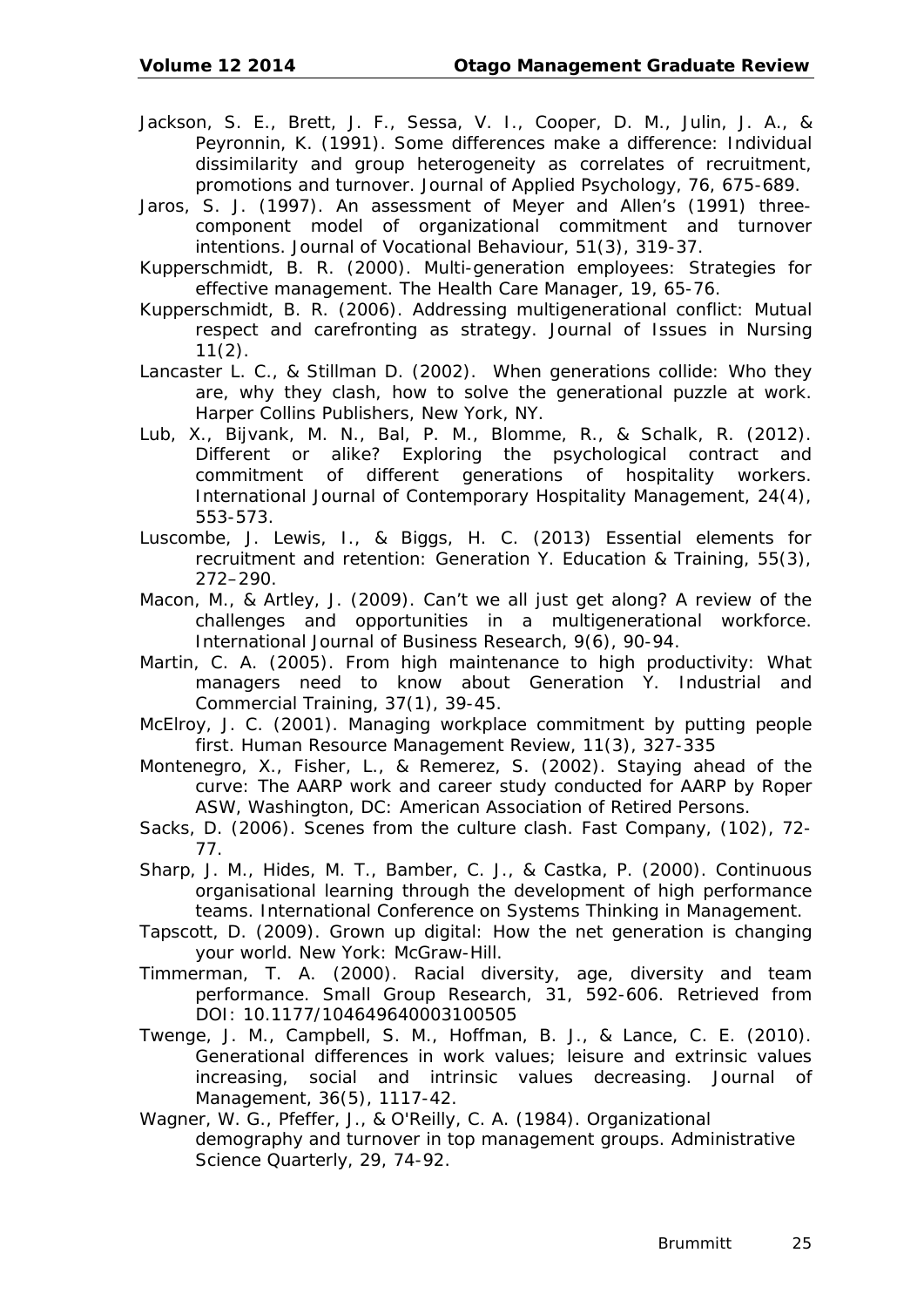# **The Influence of Individualistic and Collectivistic Culture on Trust Repair after Trust Violation: The Role of Attribution and Perceptual Affordances**

# **Chiedza Chimhundu**

# **Introduction**

Trust has received a great deal of attention as a concept within several disciplines including social psychology, sociology, psychology and disciplines including social psychology, sociology, psychology and management (Doney, Cannon, & Mullen, 1998). It is widely praised for its central role in establishing and maintaining close cooperative and productive relationships (Tomlinson & Mayer, 2009). In recent years trust repair has been a hot button topic within the trust literature, the understanding for researchers being that the ability to repair trust after a violation is very important to restoring interpersonal relationships. Recent research has also begun to establish understanding of the antecedents, moderators and mediators of trust repair as well as the factors that impact upon trust repair. However, there is not a great deal of research underlying the impact of culture on the efficacy and likelihood of trust repair between trustor and trustee. Significantly, cultural context is deemed to have impact on a number of outcomes and has been specifically proposed to affect propensity to trust (Schoorman, Mayer, & Davis, 2007). The theoretical framework behind the current paper stems from the understanding that cognitive responses and decision making in relation to trust repair are influenced by an individual's culture. The paper specifically delves into the characteristics of individualist and collectivist cultures in order to establish their differences in perception and causal attribution of behaviour. These differences are proposed to be implicit and specifically impact upon the responses of trustors to trust repair.

There are three key levels at which trust can be conceptualised: individual, group and organisational (Fulmer & Gelfand, 2012; Mayer, Davis, & Schoorman, 1995). The current paper focusses on interpersonal or individual level trust and the impact of culture on its repair. Firstly, the paper will set the scene by providing and brief context to understand the key concepts and components of trust and the antecedents of trust development. Secondly, it will provide understanding a contextual understanding trust repair. The paper will present research that has established the way in which culture impacts upon the development of trust. It will also introduce theory of causal attribution to establish it as an explanation for the differences in judgements of trust repair between individualist and collectivist cultures. The review will also present a theoretical explanation for the differences in attribution of trust repair attempts by highlighting the perceptual differences between collectivists and individualists, being holistic and analytic respectively. The review will make comparisons of two cultures theorise on how the two cultures differentially affect the impact upon trustor views of trust repair attempts after trust violation. In order to advance how trust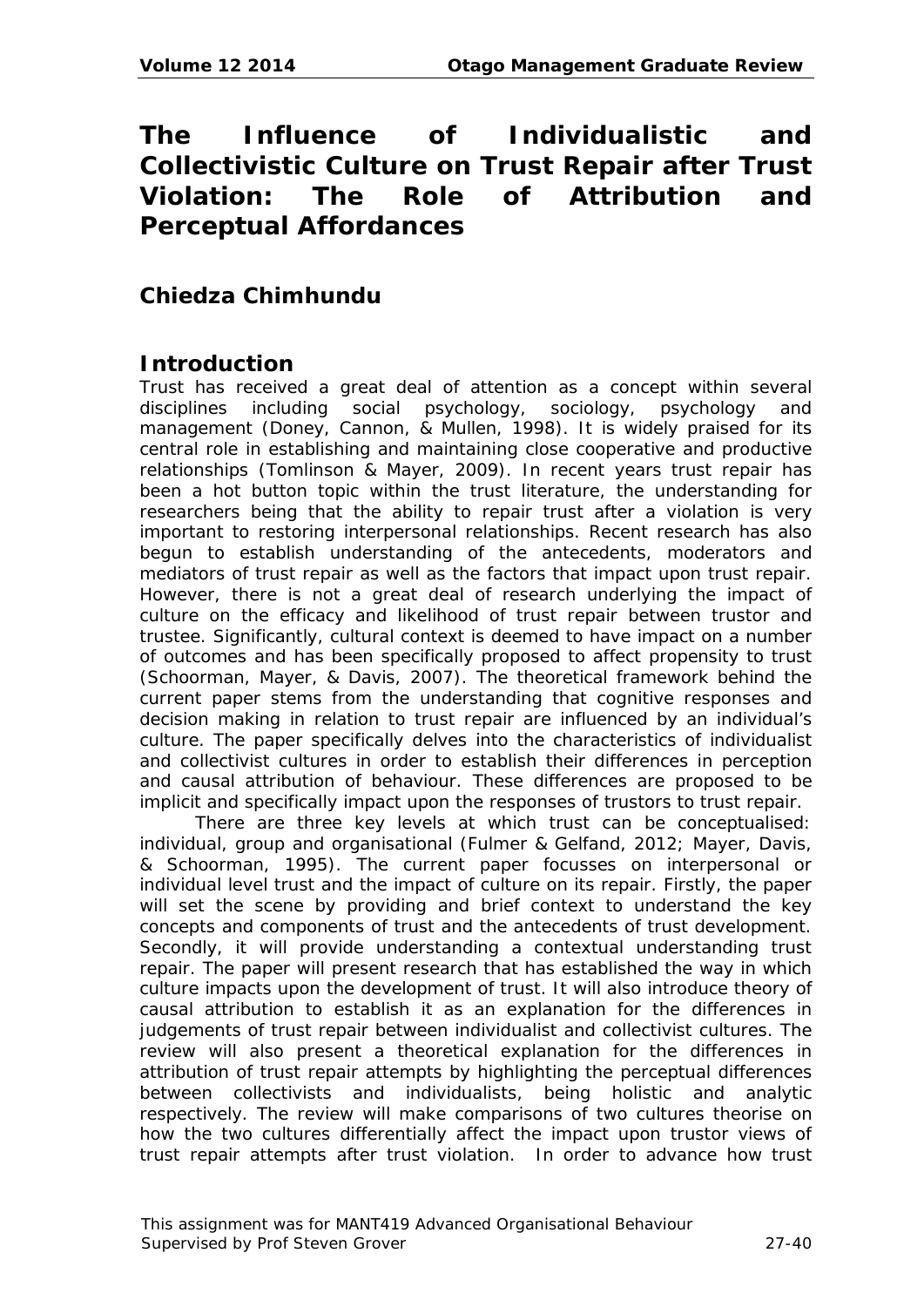repair is considered and perhaps establish culture as an important factor within trust repair.

#### **What is Trust? - Components, Antecedents, Outcomes**

Trust is often viewed as concept that is difficult to pin down; this is clear by the numerous diverse views on the concept of trust (Doney et al., 1998; Huff & Lane, 2003). Mayer et al. (1995, p. 712), in their integrative model of organisational trust, define trust as the "willingness of one party to be vulnerable to the actions of another party (trustee) based on the expectation that the trustee will perform a particular action important to the trustor regardless of the ability to monitor or control the trustee". Fukuyama (1995) views trust as an expectation of regular honest and cooperative behaviour based on commonly shared norms and values. The key element of trust that is established is the willingness of individuals to be vulnerable to one another. The need for trust is established at multiple levels, whether it be at a dyadic level between individuals within an organisation or between organisations themselves (Doney et al., 1998). In order to fully understand the concept of trust it is important to briefly highlight its antecedents, components and characteristics. Trust represents an important aspect of many dyadic relationships. Trusting relationships ensure that individuals are able to form close bonds with others. Furthermore, in order for individuals to work together interpedently there is need for them to depend on one another. The social function of trust is well known; trust acts as a social lubricant making individuals who a not immediate partners (i.e. strangers) able to work together interdependently (Yamagishi & Yamagishi, 1994).

#### **Development of Trust**

A number of studies have focussed on the characteristics of the trustee as important determinants of the development or formation of trust. Specifically in order for an individual to be vulnerable to an individual they must feel they can place their faith in that individual. Mayer et al. (1995) underline benevolence, integrity, and ability as important characteristics of a trustee central to the development and evolution of trust. Three key factors are highlighted for a trustee to garner trust; benevolence, ability and integrity. These factors impact upon how much trust an individual garners and the extent to which the individual is trusted and therefore represent factors of perceived trustworthiness. Benevolence refers to the extent to which a party is believed to want to do good for a trusting party (Dirks, 1999; Mayer et al., 1995). Therefore, a benevolent individual is deemed to have no ulterior motives in wanting to good for another (Mayer et al., 1995). Ability as an antecedent of trust is defined by the group of skills, competencies and characteristics possessed by a trustee that have influence on a particular domain or area which enables them to garner trust from a trustee based on their competence or aptitude in that particular area. Finally, and importantly, integrity involves the perception that the trustee adheres to a set of principles and values that the trustee finds to be acceptable or valuable. If a trustee is not perceived to have possessed these principles they would not be seen to have integrity (Mayer et al., 1995). Furthermore trust declines due to perception of decreases in trustee's ability, benevolence or integrity. A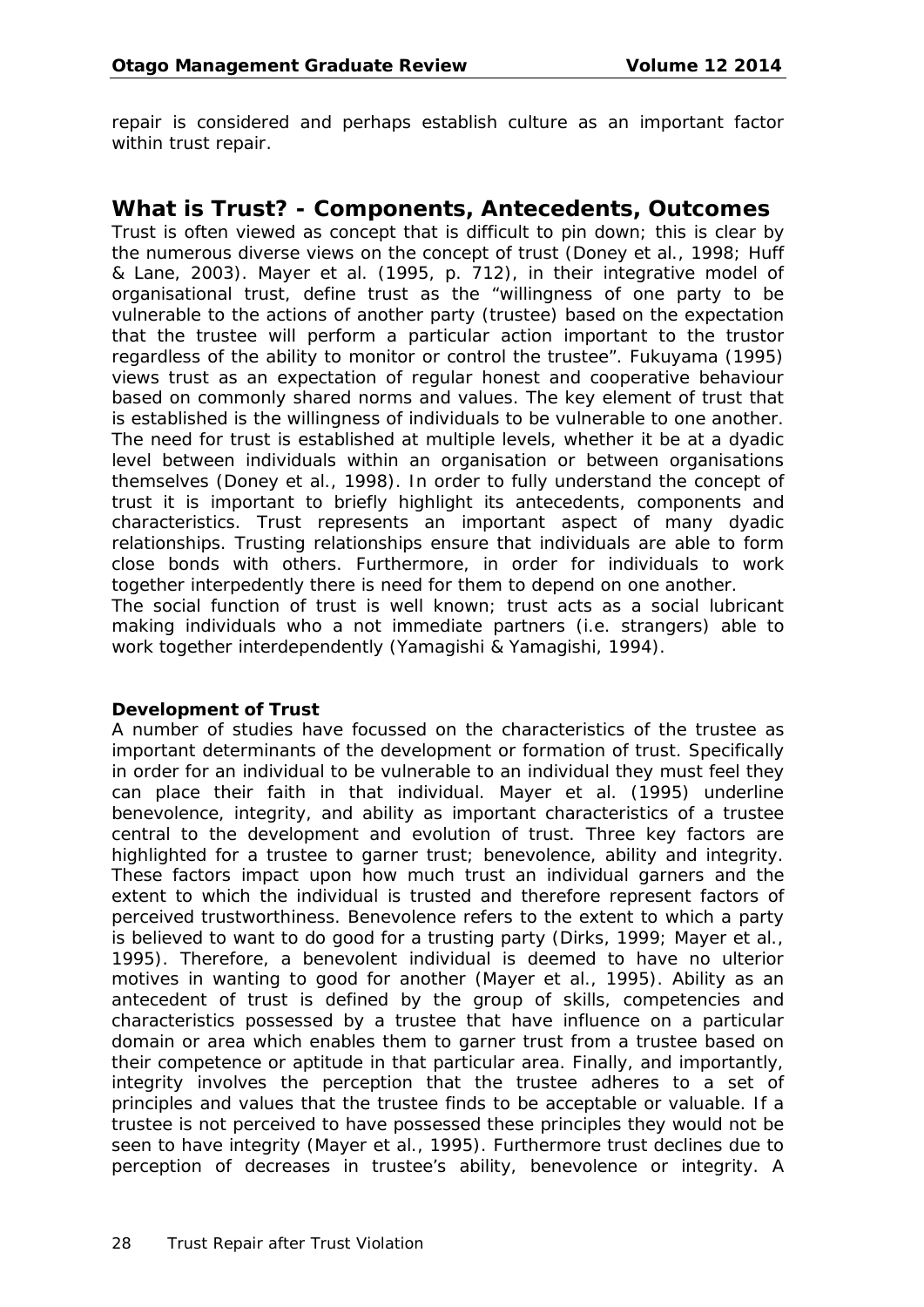multitude of authors suggest very similar factors of trustworthiness although they use different names to conceptualise these factors.

Researchers also establish focus on the trustor's characteristics as important determinants of trust (Fulmer & Gelfand, 2012; Mayer et al., 1995). How the trustor comes to trust a trustee involves cognitive processes in order to determine trustworthiness. These cognitive and perceptual processes will become even more important in discussing the link between trust repair and culture. Specifically, for the trustor propensity is an important determinant of trust development. Propensity to trust or trustfulness refers to an expectation that others in general, whether members of in-group or out-group can be trusted (Huff & Lane, 2003; Mayer et al., 1995). It is generally seen as the likelihood of an individual to trust others. Therefore those with a high propensity for trust are more likely to trust in the absence of information (i.e. when the trustee is a stranger) about the trustee than those with low propensity. Most relevantly to the current paper, individuals with different cultural backgrounds have been found to vary in their propensity to trust (Hofstede, 1984). It is sometimes found that while some individuals can repeatedly trust in situations where others would not see deserving trust, others may not trust under any circumstances regardless of the situation (Mayer et al., 1995; Schweitzer, Hershey, & Bradlow, 2006). The reflection of characteristics of both the trustor and the trustee show the importance of a mutual trust relationship. The current paper focuses on the reaction of trustors to trust repair attempts. Specifically investigating how culture has an impact on the reactions of individuals to trust repair after trust violations.

#### **Trust repair**

The importance of trust is evident, however often violated (Schweitzer et al., 2006). When this occurs it is important to the mutually developed relationship between trustor and trustee that broken or damaged is repaired. Trust violation results in both a cognitive appraisal, in which the victim determines the responsibility for and costs of the violation, as well as deciding on a specific emotional reaction to the violation and the subsequent repair attempt. The way in which trustors respond to trust violation can mean the difference between reconciliation and the breakdown of a relationship (Tomlinson, 2004). Trust repair, restoration or recovery strategies represent the way in which trustees attempt to mend trust after a violation. Additionally multiple strategies can be used in order to repair trust following a violation including apologies, denials, promises, excuses, reparations, or compensation, legalistic remedies and even no response (Kim, Dirks, & Cooper, 2009). For instance trust harmed by untrustworthy actions can be effectively restored when individuals observe a consistent series of trustworthy actions (Schweitzer et al., 2006). Although the importance of trust repair is well established, the factors that facilitate and moderate trust repair are becoming increasingly more important within research. Trust repair represents a significant concept to the restoration of trust after violation and it can be studied both by looking at the actions of mistrusted party and the behaviour of the trustor. What is most relevant to the current theory are the individual factors of the trustor that influence trust repair.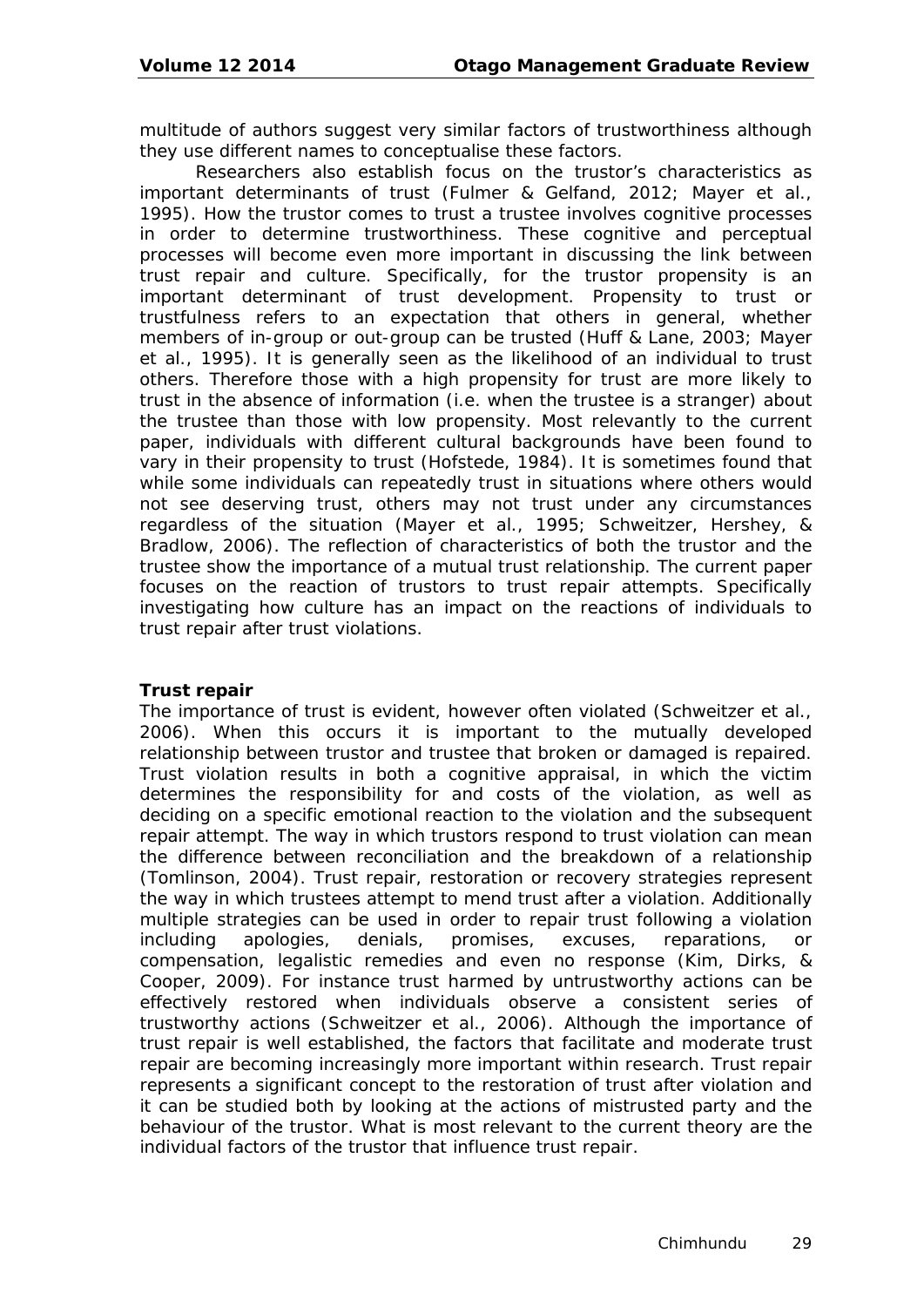#### *The role of causal attribution in trust repair*

The actions and responses and behaviour of the trustor to trust repair are of particular pertinence to the current review. Therefore it is important to understand the cognitive, interpersonal and perceptual processes individuals, specifically trustors, use to make decisions about trust repair (Kim et al., 2009). This is particularly pertinent to the review because inherently culture has an impact on the way individuals make decisions both cognitively and interpersonally (Kim et al., 2009). Some studies have looked at interpersonal and structural factors that lead to trust repair. In this vein attribution theory has been contended to offer insight into how trust develops, declines and is repaired (Morris & Peng, 1994; Tomlinson & Mayer, 2009). The concept of attribution is an important one within psychology at a basic level it is the process by which individuals explain the cause of e vents or behaviours (Kelley, 1973; Weiner, 1972). According to the basic theory of causal attribution within psychology there three specific dimensions on which individuals base their attribution decisions; consensus, distinctiveness and consistency (Kelley, 1973).As with many aspects of life individuals attempt to make sense of the behaviour of others by making attributions about the causes of events; this represents how they make decisions about how to react to an event in case of the review, the event being trust repair after trust violation. Recently researchers have begun to apply causal attribution theory and an attributional perspective to trust repair (Tomlinson & Mayer, 2009).

Causal attribution is the perceptions that individuals have of a negative or positive outcome or behaviour. The attribution process within trust repair focuses on the negative outcomes and predicting whether the event is likely to recur. The decision to repair trust with a trustee and how much to trust after violation is based on the attribution decision. (Tomlinson & Mayer, 2009). Attribution can be applied to trust repair to demonstrate the importance of trustor decisions in the efficacy of trust repair. One key causal attribution dimension that is posited to define the decisions of individuals in relation to attribution is that of the internal and the external attribution locus (Kelley, 1973).

Internal attributions represent perception of the behaviour events or behaviour being caused by the internal disposition, traits or attributes of an individual. Making external attributions means that situational or contextual factors are perceived to be the cause of behaviour or events (Tomlinson & Mayer, 2009). This represents a key attribution dimension. At a basic level it sets out how much of the action or behaviour can be attributed to the individual and how much is attributed to the context or situation. Whether the trustor decides to attribute the behaviour of trustee in trust violation is dependent on the attribution that is made and this has a very important impact on the likelihood of trust repair. Trust in another individual is enhanced to the extent that trustworthiness can be attributed to factors to the internal within the trustee rather than situationally driven or factors relating to context.

Some studies show that there are specific differences in the way individuals make causal attributions in relation trust violation. Situational or external attributions are often formed because external factors are more salient to the individual than dispositional factors in making decisions about trust violations and most likely repair (Tomlinson & Mayer, 2009). The emphasise on situational factors in relation to judgments of trust violations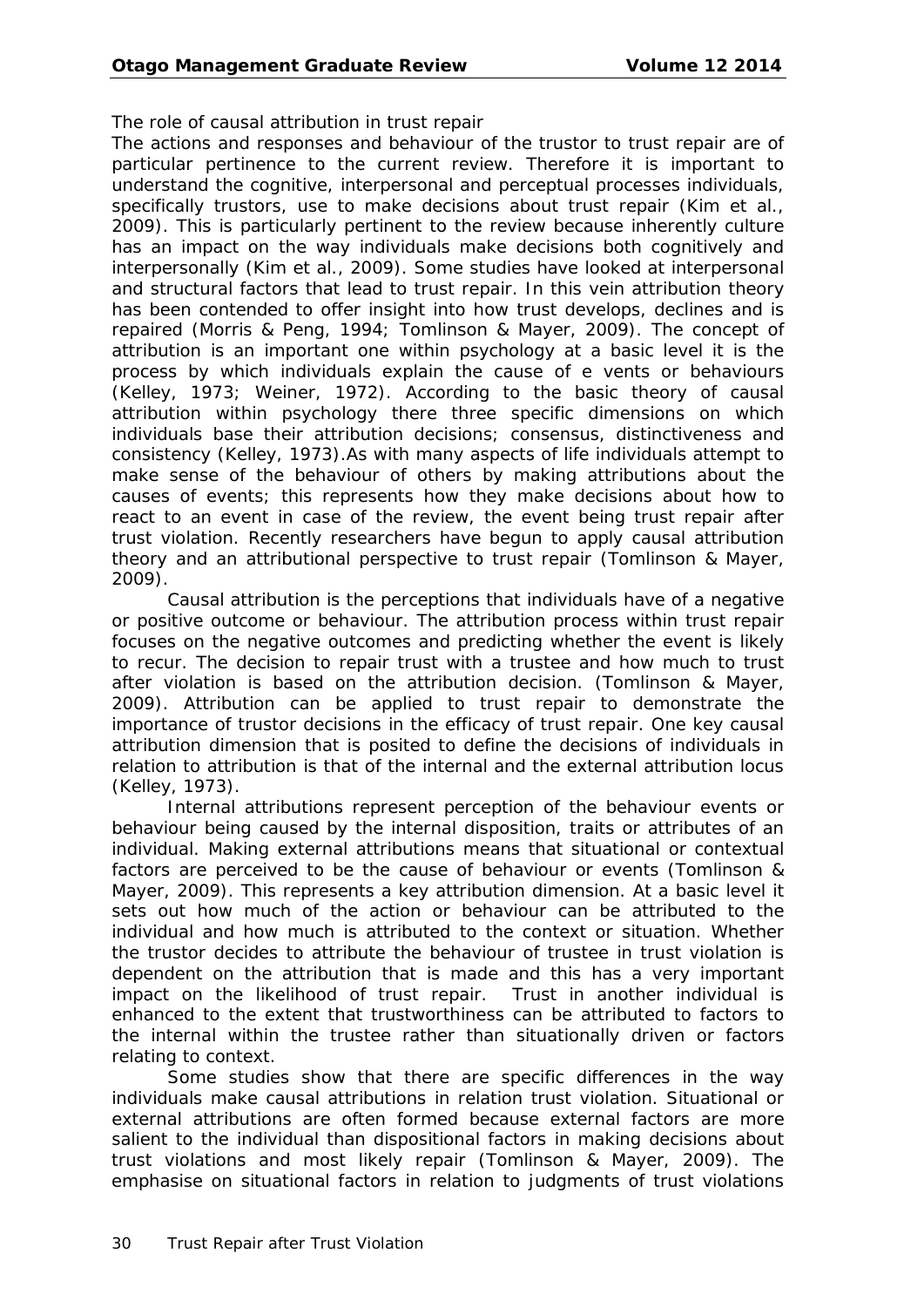represents a greater opportunity to repair trust because it reduces the culpability of the trustee and allows more easily for trust repair. However, other studies do suggest that trust repair is more likely to occur if trustee assumes blame for violation (i.e. makes and internal attribution) rather than making external attributions for trust violations (Kim et al., 2009).

This suggests that on particular occasions of trust violation and repair, it is actually better for individuals to make internal attributions and encourage trustors to make internal attributions for trust violation. Kim, Cooper, Dirks, and Ferrin (2013) found that there are differences in reaction to specific trust violation (i.e. competence and integrity based violations) depending on the way the trustee uses repair to attribute blame. Specifically denial was seen as the appropriate repair for competence based violations while apology was seen as appropriate for integrity based violations. The attribution decision between internal external factors represents a pertinent cognitive process in decision making in relation to trust violation and repair.

Variation exists in how much and how fast violated individuals repair their trust in another party. Researchers propose that people diverge in their rate of trust repair in relation to numerous factors, including their implicit beliefs; the type of trust violation they are presented and in the current review culture (Haselhuhn, Schweitzer, & Wood, 2010; Kim et al., 2009). Some individuals may find it more difficult to trust the trustee again while others would find it much easier. Fulmer and Gelfand (2013) suggest that a key process that affects trust restoration or repair is the attribution of the violation that has occurred. The attributional process during trust repair is subject to selective interpretation. It is therefore suggested that the differences in attributional decision making in relation to trust repair are also based on the cultural differences of collectivists and individualists.

#### **The Culture Dimension-Differences between Collectivism and Individualism**

The key aspect presented in the current paper that is the integration of culture into the trust literature. Doney et al. (1998) highlight that the greatest impacts of culture is how information is used to make decisions. It is a system of values and norms that are shared among a group of people and that when taken together constitute a way of thinking and believing and processing information (Hofstede, 1984). It is define as a pattern of distinctive and enduring behaviour or personality characteristics (Hofstede, 1980). Social differences that exist between different cultures affect their beliefs about specific aspects of the world and the way in which they know the world (Nisbett, Peng, Choi, & Norenzayan, 2001).The values and judgments that are contained within the cultures of individuals have an important impact on the way in which they make a number of decisions. Therefore, it is logical to assume that these differences impact upon the way individuals view and process trust repair.

#### **Trust development and culture**

However, within literature much more is known about the relationship between culture and trust development. Research linking trust development to culture provides justification for why trust repair and culture would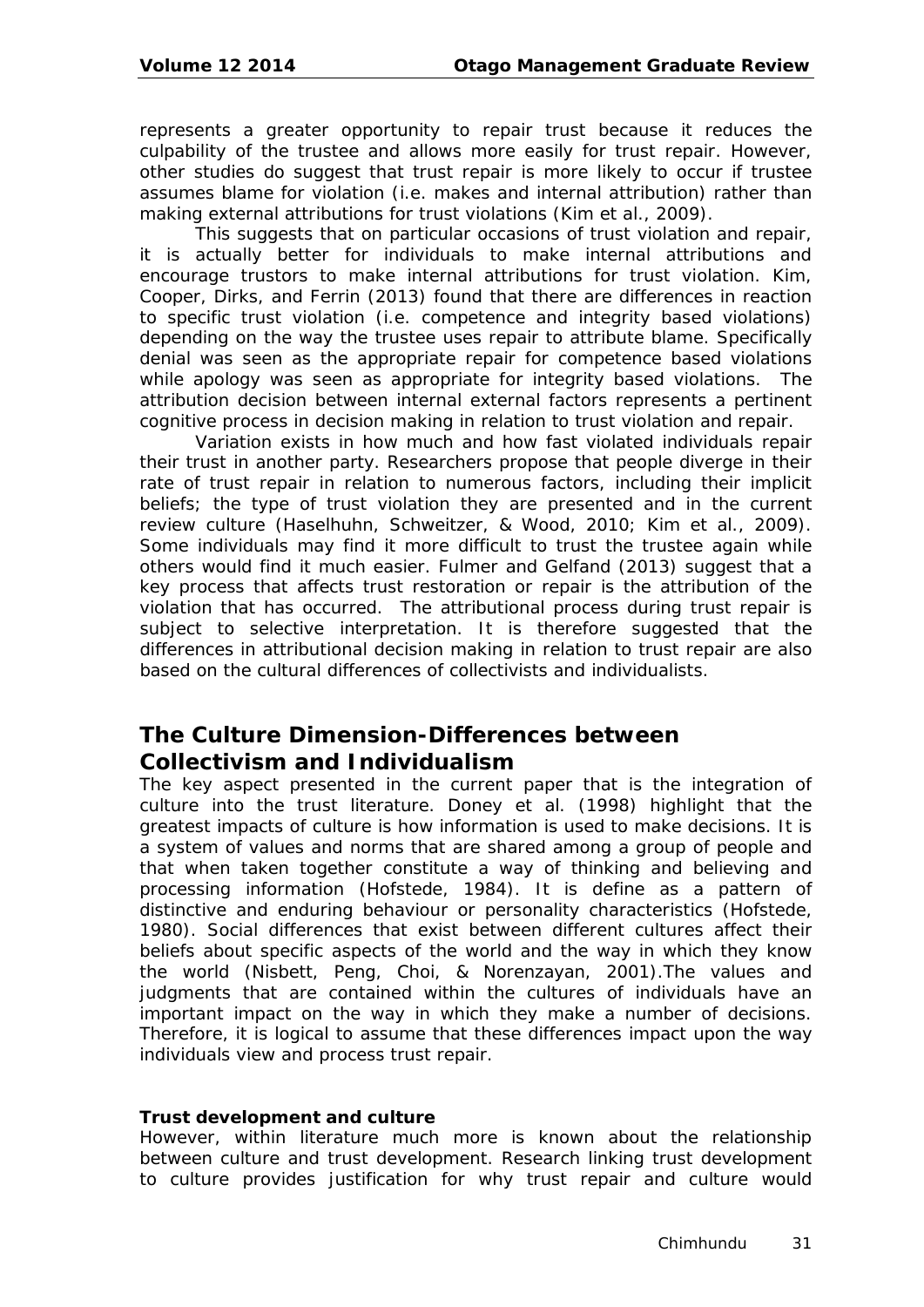logically also be linked. Trust building to some extent depends on the societal norms and values that established by culture. Therefore the process trustors use to form trust and logically to repair trust would be heavily influenced by culture (Doney et al., 1998). Within this realm, Yamagishi & Yamagishi's (1994) seminal study identified differences in level of trust between US and Japan, which represent the differences between individualist and collectivist cultures very clearly. They found that in general American respondents were more trusting of others compared to Japanese respondents and that they also considered reputation more important. The authors also demonstrated that the propensity to trust was higher among individualists (i.e. Americans) that among Japanese (collectivists). Clearly cultural norms and values affect trust building processes In further support of the differences in propensity to trust between collectivists and individualists, other researchers have also found ait was higher propensity for trust among US respondents (individualist) compared to Asian countries (collectivist) (Huff & Lane, 2003; Schoorman et al., 2007).

The current paper proposes that culture influences the decisions made in relation to trust repair. Specifically in relation to culture, there is particular interest within research in collectivist and individualist cultures (Hofstede, 1984).Collectivistic and individualistic culture is suggested influence the judgments made about trust repair through the differences in each cultures' perceptual affordances; holistic and analytic respectively (Miyamoto, Nisbett, & Masuda, 2006). The collectivism-individualism dimension is one of the most important within literature that distinguish one culture from another therefore it is vital to understand these differing cultural paradigms (Hofstede, 1984). Furthermore, various conceptualisations exist to define the differences within these particular cultures. It is important to define differences between these two cultural paradigms in order to understand the way in which they may influence the repair of trust. Although both view mutual relationships as important, the way in which they perceive and understand relationships with others is often proposed to be inherently different in a number of areas (Doney et al., 1998; Hofstede, 1980; Huff & Lane, 2003). It is currently it is suggested they also differ in their perceptions of trust repair.

The major differences that emerge between collectivism and individualism is the way in which individuals make decisions and perceive their relationships (Choi, Koo, & Jong An, 2007). Collectivism is characterised by tight social frameworks where people distinguish between in-group and out-group and offer absolute loyalty to the in-group (Hofstede, 1980; Huff & Lane, 2003). Collectivists are likely to find importance in identification with groups therefore group memberships (i.e. with their in-group) are likely to be important to them. Collectivist cultures are deemed to find greater importance in personal relationship. In fact from an organisational perspective collectivist organisations such as Japanese firms often forgo better deals with new partners to maintain long term relationships with loyal partners (Yamagishi & Yamagishi, 1994). Collectivist cultures are widely posed to be accustomed to environments where there is a greater sense of security within established relationship and are often deemed to be but distrustful of people outside of these relationships (Yamagishi, Cook, & Watabe, 1998).

Within psychology it has been demonstrated that members of collectivist cultures emphasise in-group out-group boundaries more readily than individualist cultures (Fulmer & Gelfand, 2013; Yamagishi et al., 1998).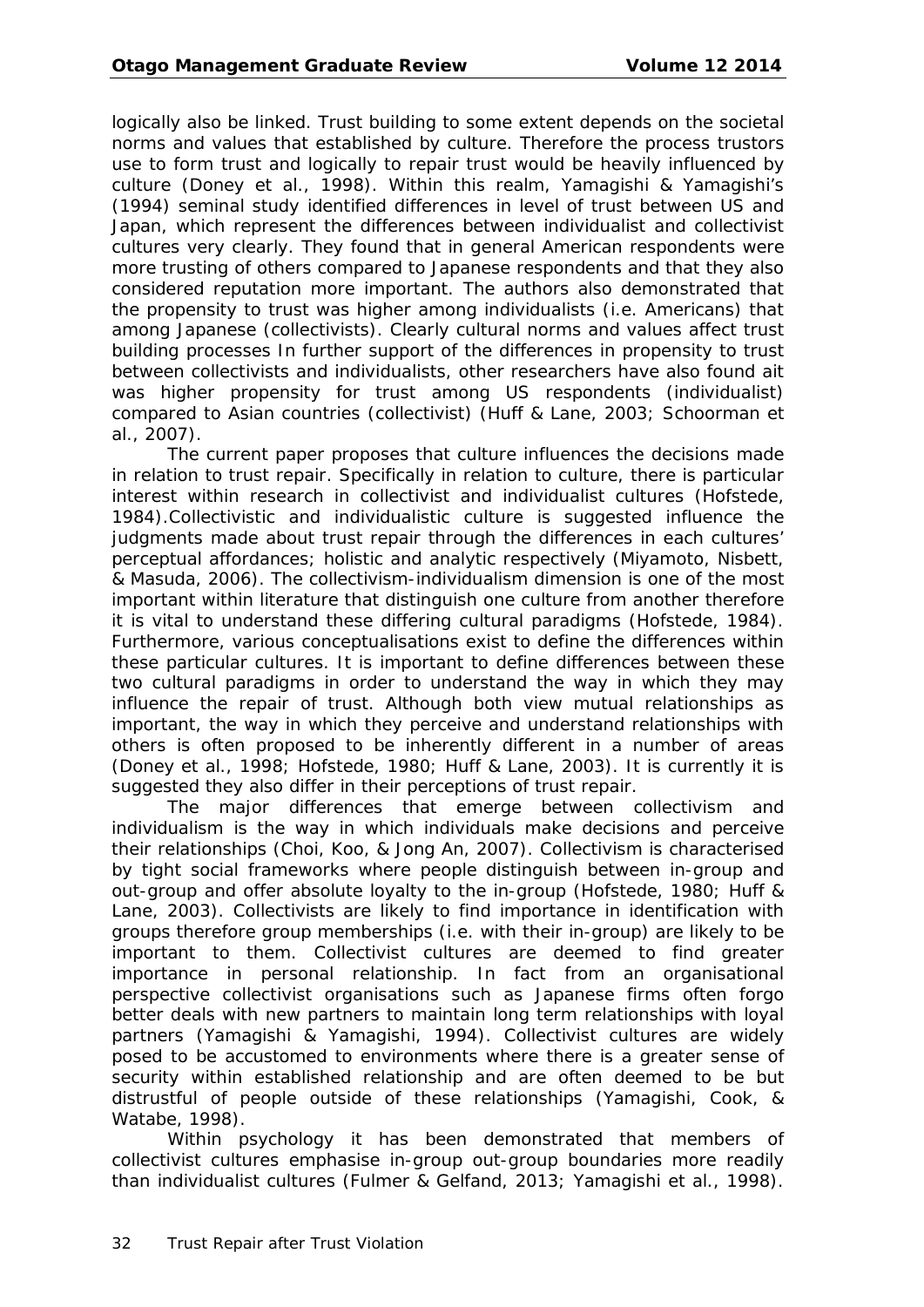Specifically, in general collectivists are deemed to be more sensitive to this boundary and are therefore more likely to see members of their in-group more positively and have distrust for the out-group (i.e. strangers and outsiders). This is important to consider because group membership presents a factor that is also proposed to influence the attribution decisions after trust violation and repair specifically for collectivists. Collectivists, generally, also shown to have stronger bias towards members their own-group. In relation to trust development specifically, when collectivistic cultures interact with in group members they exhibit higher trust than with out-group members because the distinction is particularly salient (Doney et al., 1998; Fulmer & Gelfand, 2013). Therefore in relation to trust repair collectivists are suggested to be generally more vigilant to the trust violations of out-group members in general. Furthermore, Nisbett and Miyamoto (2005) add that those within interdependent cultures need to attend to relationships and context to a greater extent than independent cultures. This finding becomes even more apparent when we consider the respective perceptual affordances of these two cultures which are proposed to greatly impact and create different perceptions of trust therefore this become particularly important later within the current theoretical framework.

Conversely, it is proposed that individualist cultures have more analytic perspectives of the world and relationships. The way in which they construe themselves in relation to others is markedly different to collectivists. Individualists are often seen to view themselves as autonomous and unique entities separate from others (Fehr & Gelfand, 2010). Specifically, they are often seen to view themselves as autonomous and unique entities separate from others (Fehr & Gelfand, 2010). Individualists are generally oriented around the self and find greater comfort in independence rather than being motivated by group mentality. Individualist cultures are often conceptualised to be more calculative in the way in which they make decisions. Furthermore, independent, individualistic cultures attend primarily to objects (Nisbett & Miyamoto, 2005). The perceptions and decisions of individuals are mediated by culture therefore it is a logical conclusion the trust repair would be influenced by culture.

A variety of researchers make cross-cultural comparisons between specific cultures in order to demonstrate the differences between collectivists and individualists (Doney et al., 1998; Yamagishi & Yamagishi, 1994). Crosscultural differences and their impact are important to highlight within the current review because they allow for understanding of the differences in cultural contexts. As well as how these differences may impact on the way in which people make decisions and the processes in terms and trust repair. Understanding the differences between different cultures makes it more clear on the way in which different cultures produce different patterns of perception (Nisbett & Miyamoto, 2005). A number studies have proposed that differences in social structure and practice of cultures leads to differences in perception. The paper further proposes that collectivists and individualists have specific differences in perceptual affordances that directly mediate specific attributional tendencies. The paper moves to understanding the implicit perceptual processes the collectivists and individualists in order to provide an encompassing theoretical explanation how and why these cultures may make attributional decisions in relation trust repair.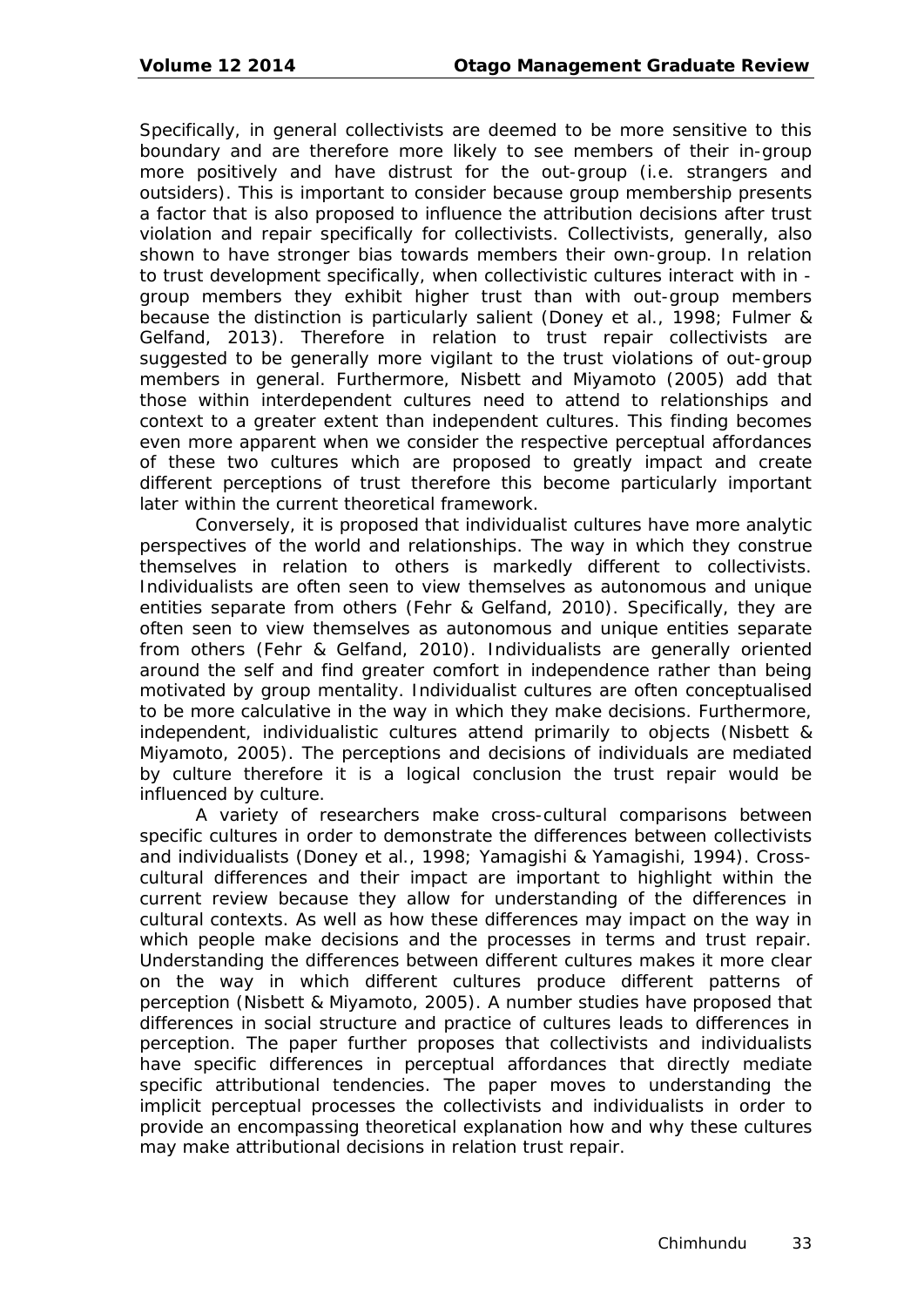### **Holistic and Analytic Perceptual Affordances as Predictors of Internal and External Attributional Tendencies**

The perceptions of individuals can no longer be seen as consisting of processes that are universally similar across all people. It is therefore proposed that holistic and analytic perceptual perspectives are implicit to collectivist and individualist cultures respectively. These implicit perceptual differences are applied to attribution theory previously discussed and suggested to predict attributional tendencies. Specifically, related to cultural differences in patterns of perception and cognition the major proposition in the current review is that the holistic and analytic perceptions of collectivists and individualists impact upon their views of trust repair. Therefore, it is proposed that collectivists and individualists can also be further characterised by their perceptual understandings of the world. Comparisons are often made between those with holistic and analytic perceptions as elements of cultural context (Nisbett & Miyamoto, 2005). Nisbett and Miyamoto (2005) establish that there are effects of culture on how individuals perceive and categorise information. The analytic and holistic perspectives highlight the way in which different cultures perceive the world in which they live (Choi et al., 2007; Masuda & Nisbett, 2001; Miyamoto et al., 2006; Nisbett & Miyamoto, 2005).

Firstly, holistic perception is characterised by a greater attentiveness to context (Miyamoto et al., 2006). Holistic thought or perception is defined as involving orientation to context as a whole including attention to relationships between a focal object (e.g. a trustee) and the context. Generally, its characterised by a preference for explaining and predicting events and behaviour of others on the basis of such relationships (Choi et al., 2007; Nisbett et al., 2001). On the other hand, analytic perception involves detachment of individuals from the context using greater attention to the object and the use of formal logic and rules to understand behaviour. Additionally, individuals with analytic perception have a tendency to focus on the attributes of an object or individual to assign it to categories and to explain and predict an individuals' behaviour. This type of perception requires individuals to decontextualize in their perception of behaviour (Masuda & Nisbett, 2001). Western cultures are proposed to organise objects by emphasising rules and categories therefore they are more greatly considered to have analytic perception(Masuda & Nisbett, 2001). East Asian cultures (collectivistic) are said to be holistic and they assign causality to the environment contextually. (Nisbett et al., 2001).

The notion that perceptual processes are influenced by culture is widely supported by recent evidence. Nisbett and Miyamoto (2005) highlight that western cultures engage in perceptual processes by focussing on salient objects independent of culture, Asian cultures however engage in context dependent and holistic perceptual processes. Recent research outlining collectivism and individualism however have not necessarily made deliberate and clear theoretical links between the collectivism-individualism dimensions and perceptual affordances discussed (Miyamoto et al., 2006; Nisbett & Miyamoto, 2005). It is therefore suggested here that collectivistic culture and individualistic culture each correspond directly to holistic and analytic perception respectively. Additionally, the concept of analytic and holistic perceptual affordances is highly related to causal attribution theory literature which as discussed previously highlight two key attribution decisions;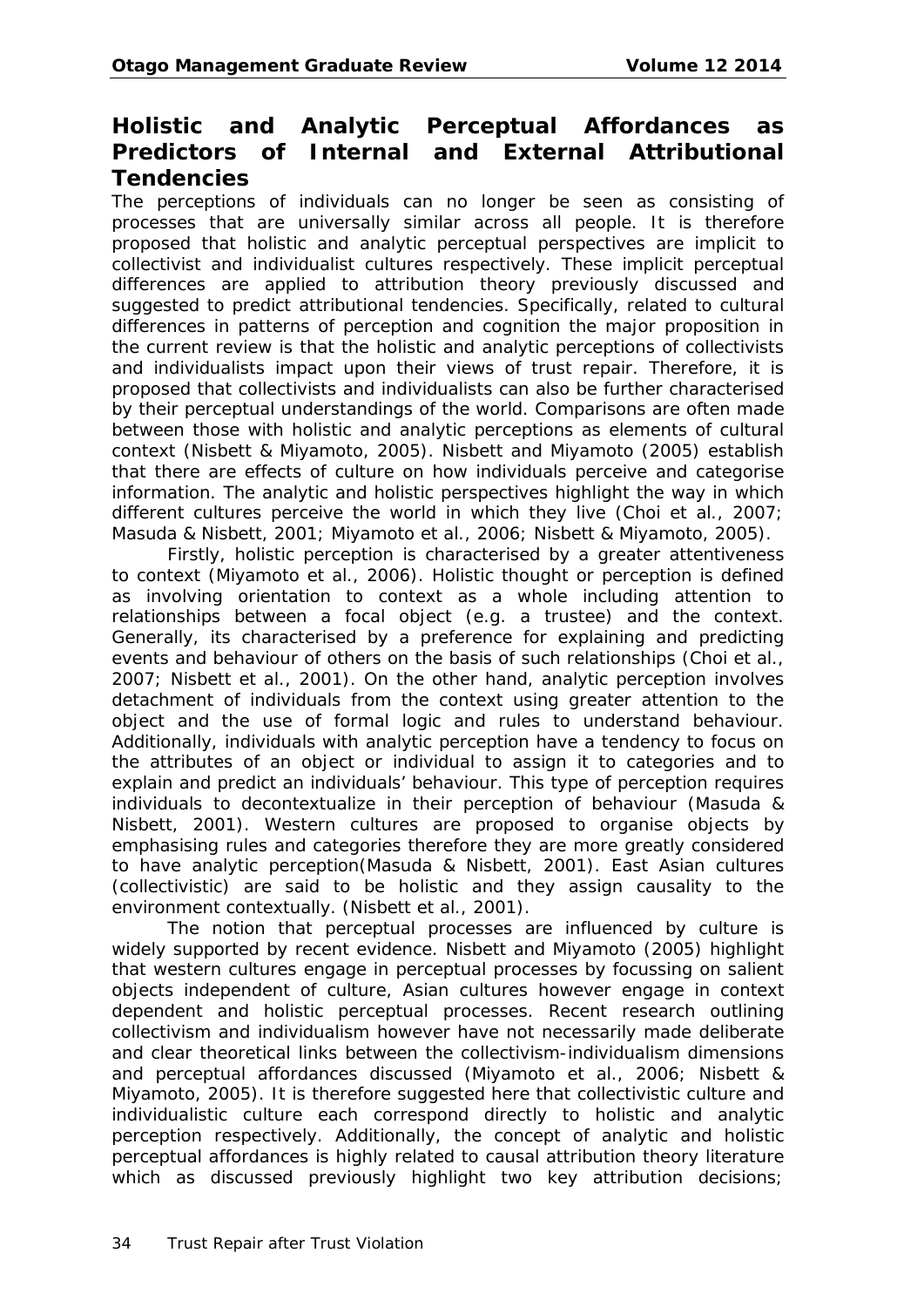whether to make internal (dispositional) external (context-based or situational) attributions for behaviour (Choi, Nisbett, & Norenzayan, 1999).The perspective taken in this review is that the inherent differences in the attributions of collectivistic and individualistic cultures come as a result of their differing perceptual affordances. This is suggested to impact upon the way in which they view trust violations and consequently trust repair attempts. Specifically collectivists and individualists have inherent attributions of trust repair as a result of their implicit perceptual perspectives, holistic and analytic respectively. In support of this view some research has established the relationship between culture and causal attribution.

#### **Causal Attribution and Culture**

There is some evidence to suggest that collectivists and individualists have inherent differences in their attributional tendencies. Within the causal attribution literature, researchers suggest that cultural values and norms affect the way people make attributions (Choi et al., 1999; Morris & Peng, 1994). The key difference between collectivist and individualist cultures in terms of attribution therefore is seen to primarily come from their level of belief about the importance of context to making decisions about and a trustee's behaviour. Some evidence suggests that East Asian cultures are less likely to show preference for explanations of behaviour in terms of traits, dispositions and internal attributes of a target individual. Furthermore, individualists have a greater likelihood to believe that behaviour results from disposition therefore they are proposed to make internal attributions to a greater extent (Choi et al., 1999). However, it is suggested that the difference in collectivistic cultures is not caused by a lack of dispositional thinking or an inability to make internal attributions. In fact, it suggested that in East Asian countries disposition is seen as more flexible(Choi et al., 1999). They have a more holistic perception of individuals as being situated in a broader social context. This provides further support for the current theoretical explanation. However, it is also suggested that collectivists are only likely to attend to situational factors when making attribution decisions if these factors are prominent (Choi et al., 1999; Morris & Peng, 1994). This taken together suggests that the perceptual affordances predict attribution tendencies of individualists and these tendencies influence views and reactions to trust repair specifically. Little research exists explicitly using the attributional perspective to examine the relationship between culture and trust repair.

Maddux, Kim, Okumura, and Brett (2011) provide some evidence that the function, meaning and therefore effectiveness of apology as trust repair may differ across cultures. Maddux et al. (2011) contend that individualagency cultures (e.g. the U.S.) understand apologies as analytic mechanisms for assigning blame and re-establishing credibility, while in collective agency cultures (e.g. Japan) apologies represent general expressions of remorse rather than a means to assign culpability. Specifically, in relation to culture, they found that Japanese apologised more often and were more likely to apologise for actions they were not involved in while Americans more likely to equate apology with personal blame. This finding presents a clear representation of the proposed inherent internal and external attributions that exist within the two cultures as a result of their perceptual affordances.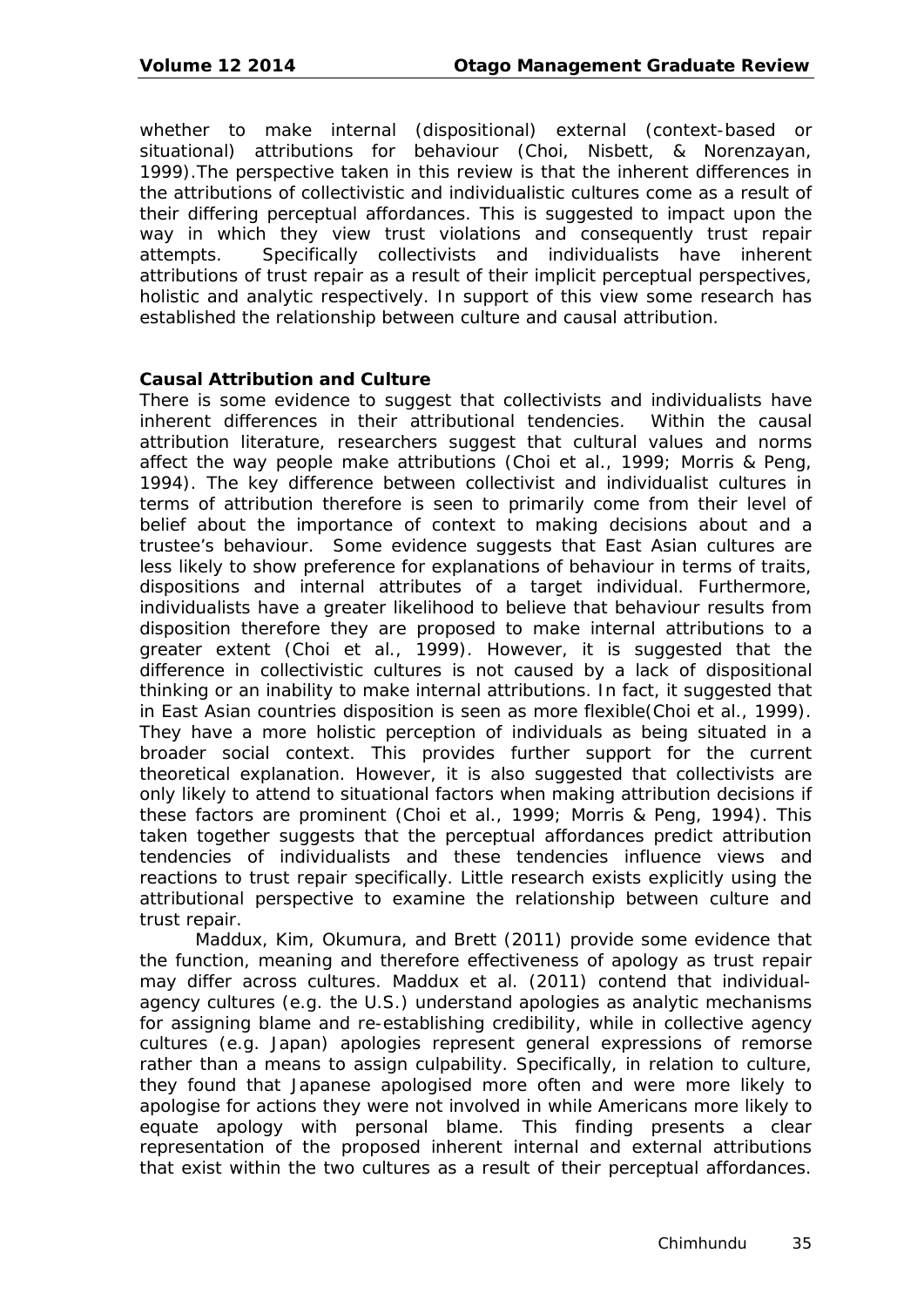Japanese are seen to equate apology with remorse for the situation, while individualists are suggested to see apology as trustees making internal attributions for behaviour (Maddux et al., 2011). Most relevantly to the current theoretical framework they show that cultural differences do have implication for trust repair. However, conversely this study looks at the apology specifically and also investigates the link to culture from the perspective of the trustee.

Haselhuhn et al. (2010) highlight a key factor which influences whether or not trustors are receptive repair attempts as being their implicit beliefs regarding moral character. It is suggested that some people believe that moral character is fixed (entity beliefs) whereas other believe moral character can change over time (incremental beliefs). The study examined the relationship between individual implicit beliefs and trust recovery. They hypothesise d that people with incremental views may perceive trust repair attempts as sincere believing that a previously untrustworthy has become trustworthy. Conversely, people with entity beliefs are suggested to believe that people cannot change (Haselhuhn et al., 2010). Therefore, after experiencing trust violation people with entity beliefs may be sceptical or insensitive to repair attempts. At a basic level individuals with incremental beliefs were significantly more likely to trust their counterpart following trust repair (e.g. apology) than individuals with entity beliefs. This provides evidence that individuals can have implicit differences in the way in which they react to trust repair attempts.

# **The Relationship between Culture, Perceptual Affordances and Causal Attribution as an Influencing Factor in Trust Repair**

Research specifically establishing the relationship between trust repair and culture is seemingly scarce. The current theoretical explanation contends that there is a distinct and clear relationship between culture, perceptual affordances and causal attribution that predicts the differences of individualists and collectivists in their reaction to trust repair. Therefore, it is hypothesised that collectivists will be more prone to external attribution for trust violations and repair attempts and this will be explained by an implicit holistic perceptual perspective. In contrast individualist are proposed to generally be more predisposed to internal attributions for trust violation and repair attempts, as a consequence of an inherently more analytic perceptual perspective. Particularly, culture is seen to work as a mediator of respective perceptual affordances that predict the attribution tendencies of individuals(Choi et al., 1999). These culturally-based perceptual and decision making processes are proposed to specifically influence trustors' reaction to trust repair. The key here is that these attributions are theoretically proposed to be inherent the perceptual processes of collectivists and individualists impacting upon their perceptions of trust repair. Collectivists are proposed to be more likely to attend to situational factors when making decisions about trust repair attempts of trustee's after trust violations.

This theoretical explanation for the differences between individualists and collectivists in attributional tendencies for trust repair provides an opportunity to suggest how culture influences the way in which individuals perceive trust repair. The theory reconciles the different concepts of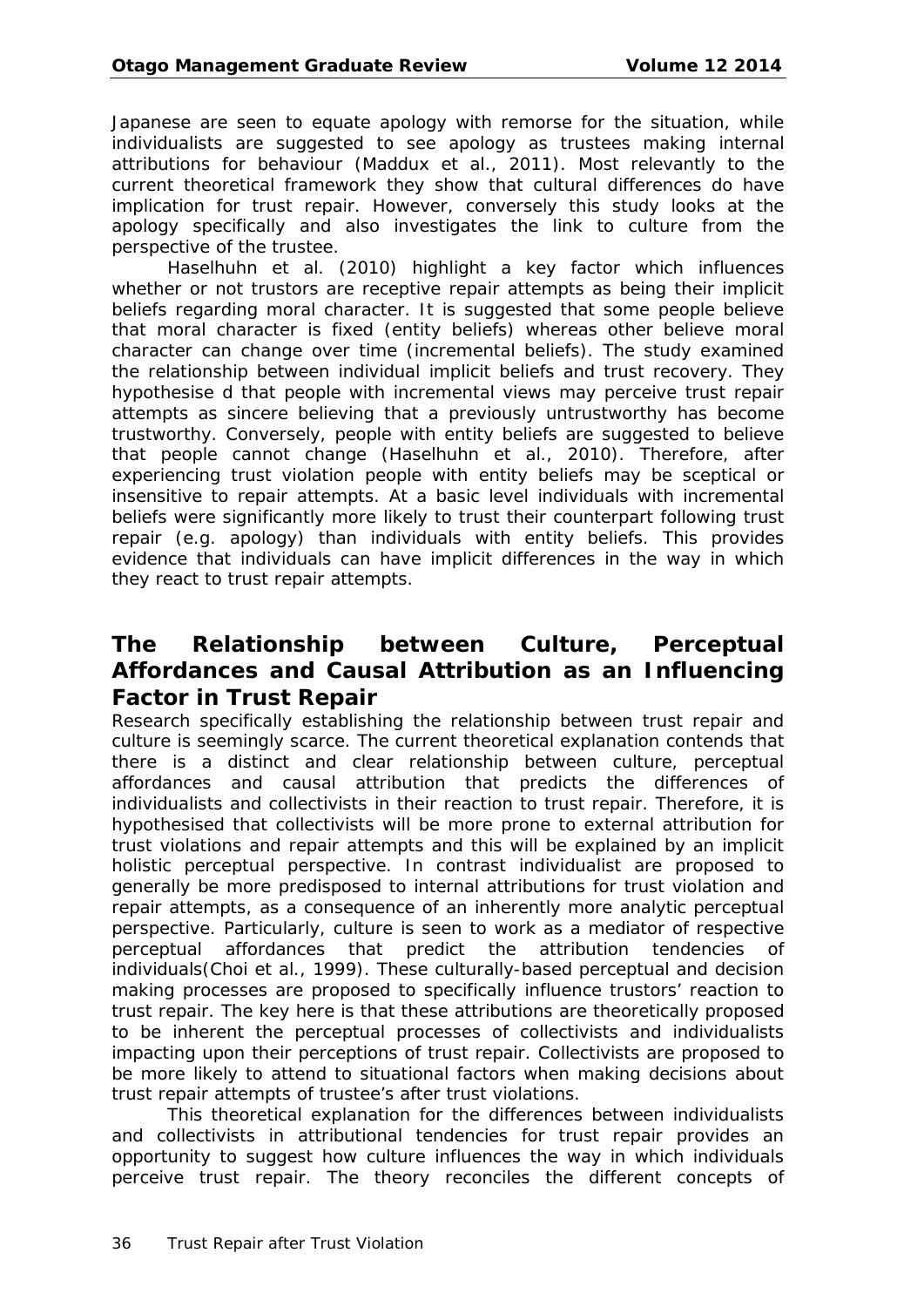attribution, perceptual affordances and the collectivism-individualism dimension in order specifically explaining the how culture influences reactions or receptivity to trust repair. It is suggested that the implicit analytic perception and external attribution tendencies of individualists means engage they have greater focus on the disposition, traits and personality (Kelley, 1973; Masuda & Nisbett, 2001; Weiner, 1972). When a trustee engages in transgression it is proposed that the trustor will see this violation as being generally stable to the disposition of the trustee. Specifically, it is believed that because individualists focus on attributes of an individual trustors will place less emphasise on context. This is suggested to influences the way in which they perceive trust repair attempt after violation because they implicitly view the untrustworthy behaviour as forming part of the character of a trustee. Consequently, because they attend more closely to disposition this makes individualists less receptive and to and trusting of individuals even after trust repair.

Most relevantly to this explanation, researchers have shown that when considering the underlying cause of an action observers attempt to subtract the effect of the situation and what remains is attributed to the actor (Kim, Dirks & Cooper, 2009). Therefore it is proposed that individualists inherently attribute more to the actor or trustee. This suggests that these individuals make internal judgments of trust repair violations and this inherently reduces the likelihood of trust repair because affects the way in they respond to violations inherently and impacts upon the likelihood of repair. Fulmer and Gelfand (2013) also highlight that forgiveness and trust restoration is more likely when trustors believe the cause of a violation is unintentional and due to situational factors. Therefore, making internal attributions would suggest that the violation is controllable on the part of the trustee. However it can be hypothesised that individualists would moderate their generally implicit internal attributions of trust violations for close members of their in-group such as family members or friends.

Conversely, from a perceptual perspective a collectivist trustor is hypothesised to more readily attribute behaviour of a trustee (i.e. trust repair) in terms of the context the trust violation occurred within (Tomlinson & Mayer, 2009). Therefore, as a result of culturally implicit holistic perception and internal attribution tendencies collectivists would more likely ignore dispositional factors in favour of situational factors to make decisions about trust repair attempts (Choi et al., 2007; Miyamoto et al., 2006). Specifically, they would perceive disposition of the individual as being less fixed and dependent on the context in which the trust violation occurred. Hence it is proposed they would not necessarily see untrustworthy behaviour as being fixed within the personality of the individual. In this respect for individualists when the attribution of situational factors increases the role of the actor as a violator of trust becomes weaker (Kim et al., 2009).

Thus the proposition here is that collectivists will generally be more receptive to trust repair attempts than individualist in the sense that their inherent opinions and judgements of a trustee's trustworthiness after trust repair are less likely to be altered by trust violation. In this respect because collectivists are more likely to make situational attributions and have more flexible views of disposition they are prone to make external attributions of violations and display faster trust repair. However, as a result of the greater bias toward in-group members, it is also posited that during trust repair,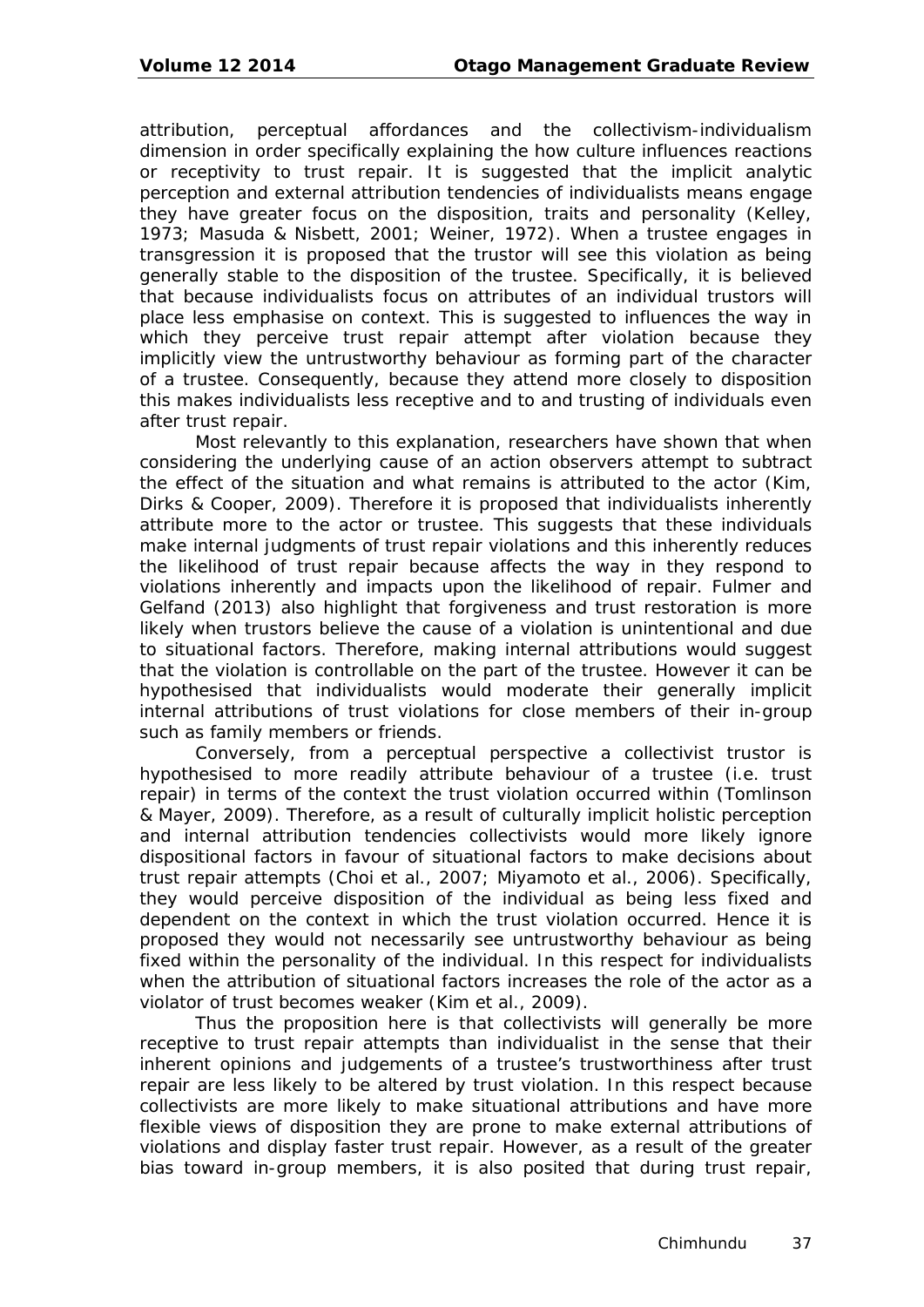collectivists will less readily make external attributions for behaviour when trust is violated by an out-group member than the in-group (Fulmer & Gelfand, 2013). Consequently, a collectivist's generally implicit external attributions of trust will be moderated by the group membership of the trustee (Morris & Peng, 1994).

Therefore, although individualists generally have a greater propensity for trust development than collectivists (Yamagishi & Yamagishi, 1994), it is suggested that they may implicitly and even unconsciously see the trustee as less trustworthy even after trust repair attempts. It is suggested that while this may not be shown outwardly, in certain instances, internally it would reduce the trustors' inherent perception of the violators' trustworthiness to a greater extent than with collectivists for both in-group and out-group members. At a deeper more perceptual level, this is proposed to be the result of individualists' perceptual tendencies and affordances being holistic and analytic. This provides theoretical hypotheses for the differences between individualists and collectivists in terms reactions to trust repair and combines related cultural concepts together in one framework.

There are of course caveats in proposing the current theory as well as opportunities for further research in this vein. It would be of interest to explore the exact impact of in-group out-group relationships on the theory specifically because group membership is likely to have an impact on attribution for both cultures but to greater extent with collectivists (Doney et al., 1998). Differences are also likely dependent on the type of violation that is experienced by individuals. The way in which individuals implicitly attribute behaviour as a result of their perceptual perspective may be impacted by whether trust violation is competence or integrity- based (Kim, Ferrin, Cooper, & Dirks, 2004). Furthermore, one major caveat that must be highlighted is the limitations in making distinctions across cultures. Making distinctions across cultures although important does not set concrete norms, behavioural assumptions or values on individuals. It is not implied that norms and values are embraced by all groups, subgroups and individuals or are consistent across all segments of the population (Doney et al., 1998). However, it is clearly established that key differences do exist between cultures that would logically influence receptivity of individuals to trust repair attempts.

# **Conclusion**

The theory presented in the current paper underlines cultural differences in attribution tendencies and perceptual perspectives and highlights how these potentially impact upon the efficacy of trust repair with trustors. The paper extends and advances understanding of trust repair specifically by further theorising on whether culture in some way impacts on trust repair by moderating and mediating its impact specifically in relation to collectivist and individualist cultures (Huff & Lane, 2003). The intention to shed some light on the implicit attributional tendencies and perceptual affordances of collectivists and individualists highlights how these differences influence trust repair. Specifically hypothesising that generally the attributions made by the two cultures have an influence on the way trustors view and respond to trust repair. As a result of the holistic and analytic perceptions influencing the attribution tendencies of collectivists and individualists the likelihood of trust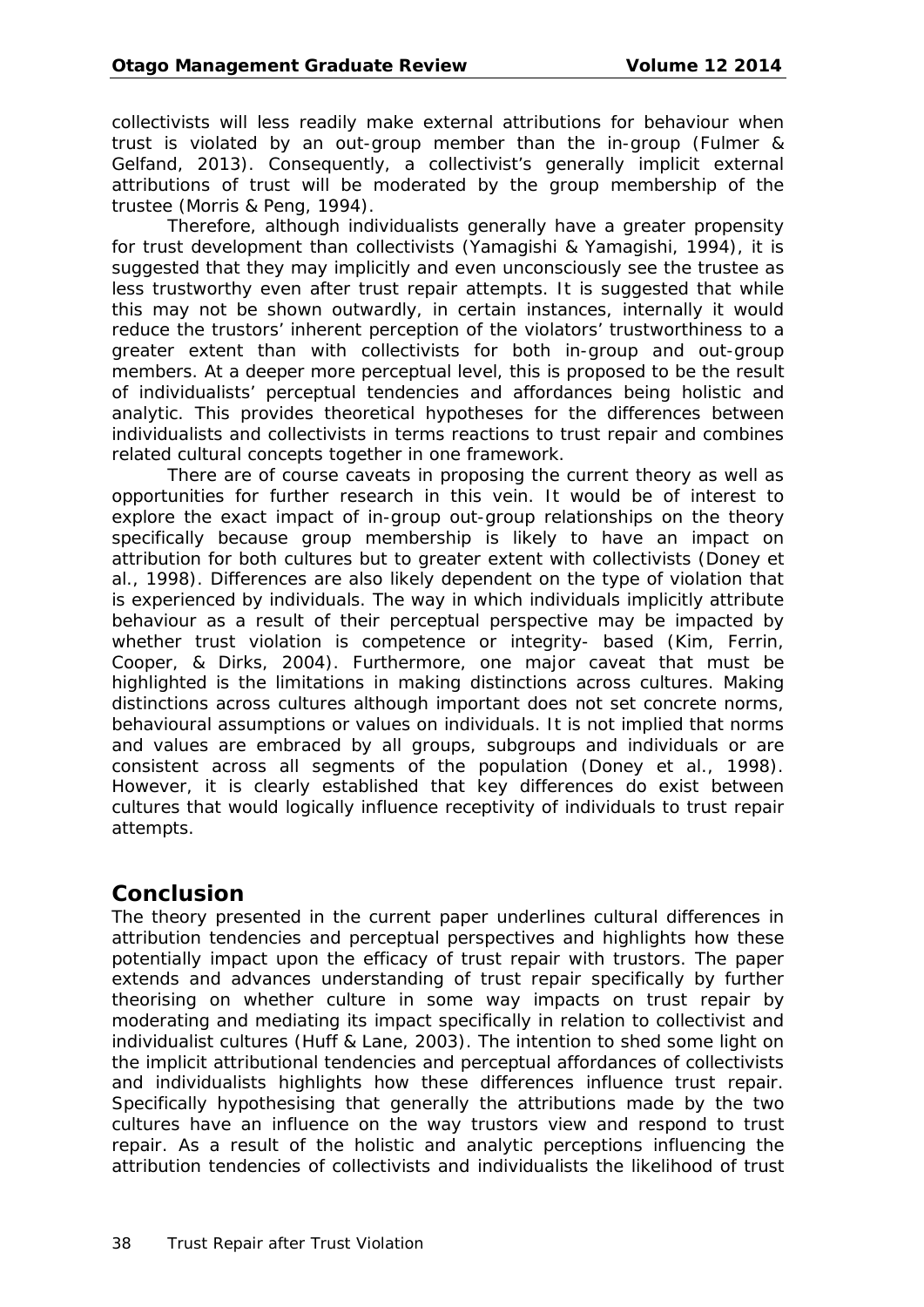repair is influenced. In that respect there may be a number of implications for understanding the relationship between individual trust repair and culture specifically in relation to the highly researched cultural paradigms of collectivism and individualism. It is clear that differing cultural perspectives view their relationships very differently and therefore would potentially make decisions about their trust repair based on these differences. Importantly, the theory presented provides a cultural and perceptual perspective on the factors that impact upon trust repair in interpersonal relationships.

### **References**

- Choi, I., Koo, M., & Jong An, C. (2007). Individual differences in analytic versus holistic thinking. *Pers Soc Psychol Bull, 33*(5), 691-705. doi: 10.1177/0146167206298568
- Choi, I., Nisbett, R. E., & Norenzayan, A. (1999). Causal attribution across cultures: variation and universality. *Psychological Bulletin, 125*(1), 47.
- Dirks, K. T. (1999). The effects of interpersonal trust on work group performance. *Journal of Applied Psychology, 84*(3), 445.
- Doney, P. M., Cannon, J. P., & Mullen, M. R. (1998). Understanding the influence of national culture on the development of trust. Academy of Management. *The Academy of Management Review, 23*(3), 601-620.
- Fehr, R., & Gelfand, M. J. (2010). When apologies work: How matching apology components to victims' self-construals facilitates forgiveness. *Organizational Behavior and Human Decision Processes, 113*(1), 37- 50. doi:10.1016/j.obhdp.2010.04.002
- Fukuyama, F. (1995). *Trust : The social virtues and the creation of prosperity*. New York: Free Press.
- Fulmer, C. A., & Gelfand, M. (2013). How Do I Trust Thee? Dynamic Trust Patterns and Their Individual and Social Contextual Determinants. In K. Sycara, M. Gelfand & A. Abbe (Eds.), *Models for Intercultural Collaboration and Negotiation* (Vol. 6, pp. 97-131). Springer Netherlands.
- Fulmer, C. A., & Gelfand, M. J. (2012). At what level (and in whom) we trust: Trust across multiple organizational levels. *Journal of Management, 38*(4), 1167-1230. doi: 10.1177/0149206312439327
- Haselhuhn, M. P., Schweitzer, M. E., & Wood, A. M. (2010). How implicit beliefs influence trust recovery. *Psychol Sci, 21*(5), 645-648. doi: 10.1177/0956797610367752
- Hofstede, G. (1980). Culture and organizations. *International Studies of Management & Organization*, 15-41.
- Hofstede, G. (1984). Culture's consequences: International differences in work-related values (Vol. 5). Sage.
- Huff, L., & Lane, K. (2003). Levels of organizational trust in individualist versus collectivist societies: A seven-nation study. *Organization Science, 14*(1), 81-90.
- Kelley, H. H. (1973). The processes of causal attribution. *American Psychologist, 28*(2), 107.
- Kim, P. H., Cooper, C. D., Dirks, K. T., & Ferrin, D. L. (2013). Repairing trust with individuals vs. groups. *Organizational Behavior and Human Decision Processes, 120*(1), 1-14. doi: http://dx.doi.org/10.1016/j.obhdp.2012.08.004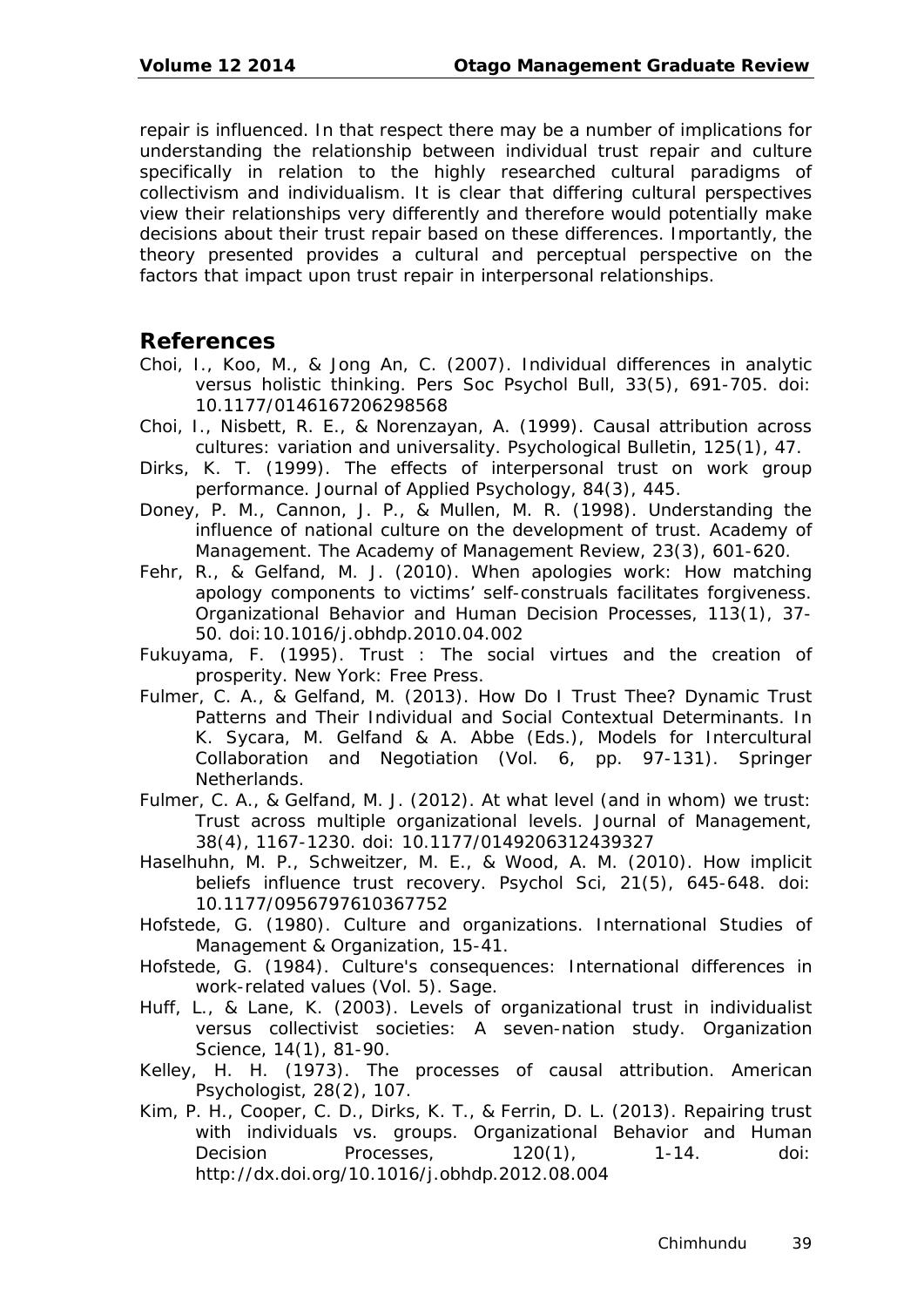- Kim, P. H., Dirks, K. T., & Cooper, C. D. (2009). The repair of trust: A dynamic bilateral perspective and multilevel conceptualization. *Academy of Management Review, 34*(3), 401-422. doi: 10.5465/AMR.2009.40631887
- Kim, P. H., Ferrin, D. L., Cooper, C. D., & Dirks, K. T. (2004). Removing the shadow of suspicion: The effects of apology versus denial for repairing competence - versus integrity-based trust violations. *Journal of Applied Psychology, 89*(1), 104-118. doi:10.1037/0021-9010.89.1.104
- Maddux, W. W., Kim, P. H., Okumura, T., & Brett, J. M. (2011). Cultural differences in the function and meaning of apologies. *International Negotiation, 16*(3), 405-425. doi:10.1163/157180611X592932
- Masuda, T., & Nisbett, R. E. (2001). Attending holistically versus analytically: Comparing the context sensitivity of Japanese and Americans. *Journal of Personality and Social Psychology, 81*(5), 922.
- Mayer, R. C., Davis, J. H., & Schoorman, F. D. (1995). An integrative model of organizational trust. *The Academy of Management Review, 20*(3), 709-734. doi: 10.2307/258792
- Miyamoto, Y., Nisbett, R. E., & Masuda, T. (2006). Culture and the physical environment. Holistic versus analytic perceptual affordances. *Psychol Sci, 17*(2), 113-119. doi: 10.1111/j.1467-9280.2006.01673.x
- Morris, M. W., & Peng, K. (1994). Culture and cause: American and Chinese attributions for social and physical events. *Journal of Personality and Social Psychology, 67*(6), 949-971. doi: 10.1037/0022-3514.67.6.949
- Nisbett, R. E., & Miyamoto, Y. (2005). The influence of culture: holistic versus analytic perception. *Trends Cogn Sci, 9*(10), 467-473. doi: 10.1016/j.tics.2005.08.004
- Nisbett, R. E., Peng, K., Choi, I., & Norenzayan, A. (2001). Culture and systems of thought: Holistic versus analytic cognition. *Psychological Review, 108*(2), 291.
- Schoorman, F. D., Mayer, R. C., & Davis, J. H. (2007). An integrative model of organizational trust: Past, present, and future. Academy of Management Review, 32(2), 344-354.
- Schweitzer, M. E., Hershey, J. C., & Bradlow, E. T. (2006). Promises and lies: Restoring violated trust. *Organizational Behavior and Human Decision Processes, 101*(1), 1-19. doi: 10.1016/j.obhdp.2006.05.005
- Tomlinson, E. C. (2004). The road to reconciliation: Antecedents of victim willingness to reconcile following a broken promise. *Journal of Management, 30*(2), 165-187. doi: 10.1016/j.jm.2003.01.003
- Tomlinson, E. C., & Mayer, R. C. (2009). The role of causal attribution dimensions in trust repair. *Academy of Management Review, 34*(1), 85-104. doi: 10.5465/AMR.2009.35713291
- Weiner, B. (1972). *Theories of motivation: From mechanism to cognition.* Markham Pub Co.
- Yamagishi, T., Cook, K. S., & Watabe, M. (1998). Uncertainty, trust, and commitment formation in the United States and Japan. *American Journal of Sociology, 104*(1), 165-194. doi: 10.1086/210005
- Yamagishi, T., & Yamagishi, M. (1994). Trust and commitment in the United States and Japan. *Motivation and Emotion, 18*(2), 129-166. doi: 10.1007/BF02249397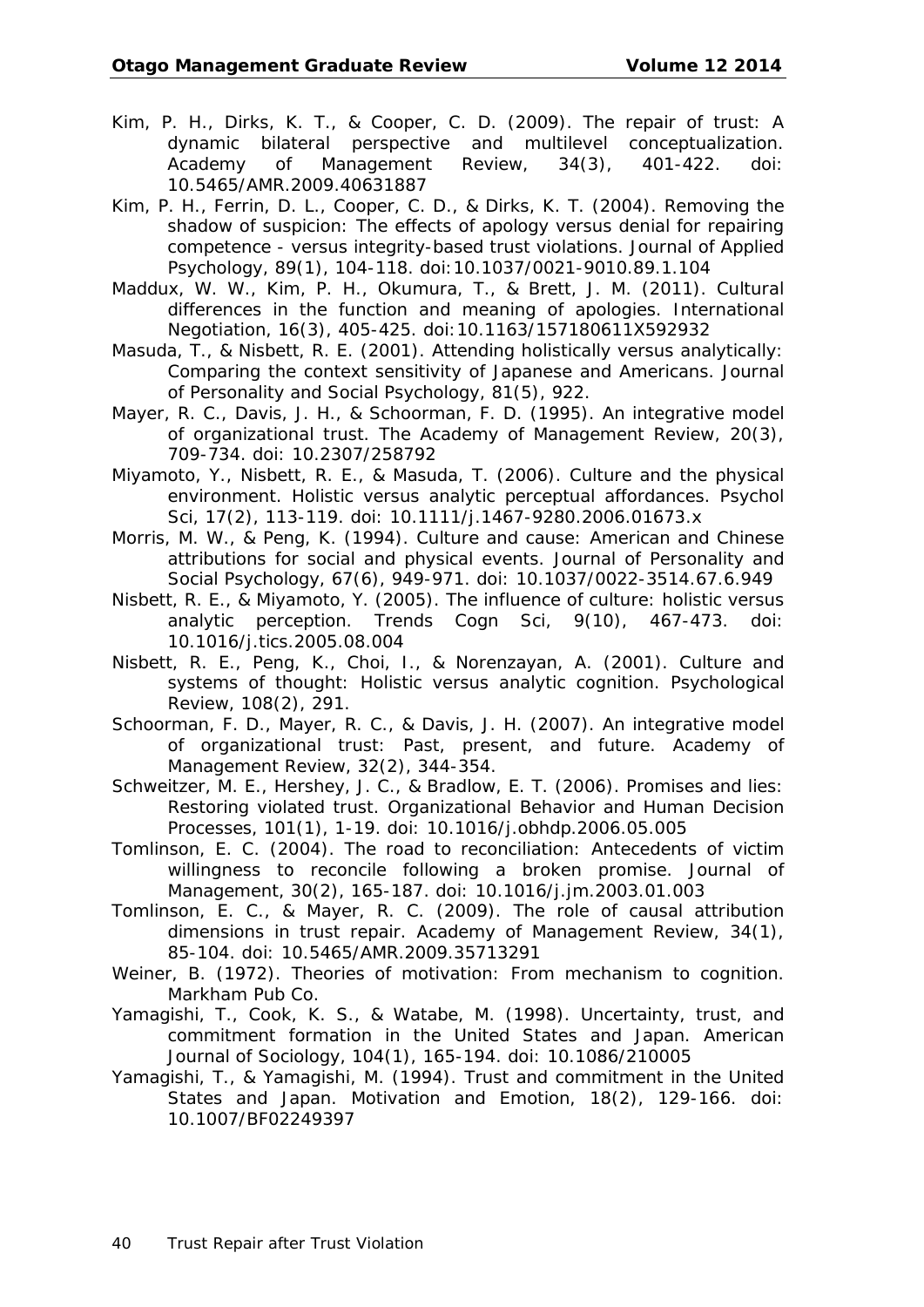# **A Dynamic Capabilities Approach to Corporate Parenting Strategy**

### **Matt Lowe**

### **Introduction**

Despite a widespread consensus that the objective of corporate parents is to create value to their business units and shareholders, the question of how to do so remains contentious (Adner & Helfat, 2003; Collis, 1996; Goold, Campbell, & Alexander, 1998; Kruehler, Pidun, & Rubner, 2012). This question is set to become even more challenging as globalisation, rapid advances in technology, shortened product cycles, and the merging of market and industry structures make the business environment a more complex and uncertain place (Bryan, 2002; Ghemawat, 2002; Liu & Hsu, 2011; Stalk, Evans, & Shulman, 1992; Teece & Pisano, 1994). In this environment, corporations must not only create value by exploiting existing sources of competitive advantage, they must also strive to develop new sources of advantage in response to an ever-changing environment (Collis, Young, & Goold, 2007; Døving & Gooderham, 2008; Galunic & Eisenhardt, 2001; Helfat & Eisenhardt, 2004; Liu & Hsu, 2011; Luo, 2002).

Thus, this paper aims to identify how corporate parents can add value in a dynamic and uncertain world by applying the dynamic capabilities framework to the corporate parenting strategy – defined as "the consistent and effective combination of value creating activities, resulting either from direct corporate parenting activities or from the composition of the portfolio" (Kruehler et al., 2012, p. 6). This review begins by outlining the key theoretical developments underlying the dynamic capability framework, thereby identifying how this perspective can be applied to corporate strategy. Following this, the academic discussions regarding two key aspects of corporate parenting strategy – corporate parenting activities and the composition of the corporate portfolio – will be discussed. By examining these two aspects from a dynamic capabilities view, this review identifies the role that corporate capabilities and diversification will play in an increasingly uncertain and dynamic world. This paper concludes by highlighting a number of areas for future research, based on the literature presented in this report.

### **Theoretical Approaches to Corporate-Level Strategy**

In this review, corporate parenting strategy will be viewed from a dynamic capabilities perspective – which suggests that sustained competitive advantage is achieved through the processes a firm utilises to adapt, integrate, reconfigure, gain and release resources in response to changing environments (Eisenhardt & Martin, 2000; Teece & Pisano, 1994; Teece, Pisano, & Shuen, 1997). This section will identify the theoretical argument behind this perspective, firstly highlighting the underlying role of the resource-based view (RBV), before examining the need to expand this paradigm to a dynamic capabilities perspective. Although the discussions around RBV and dynamic capabilities originated in the context of business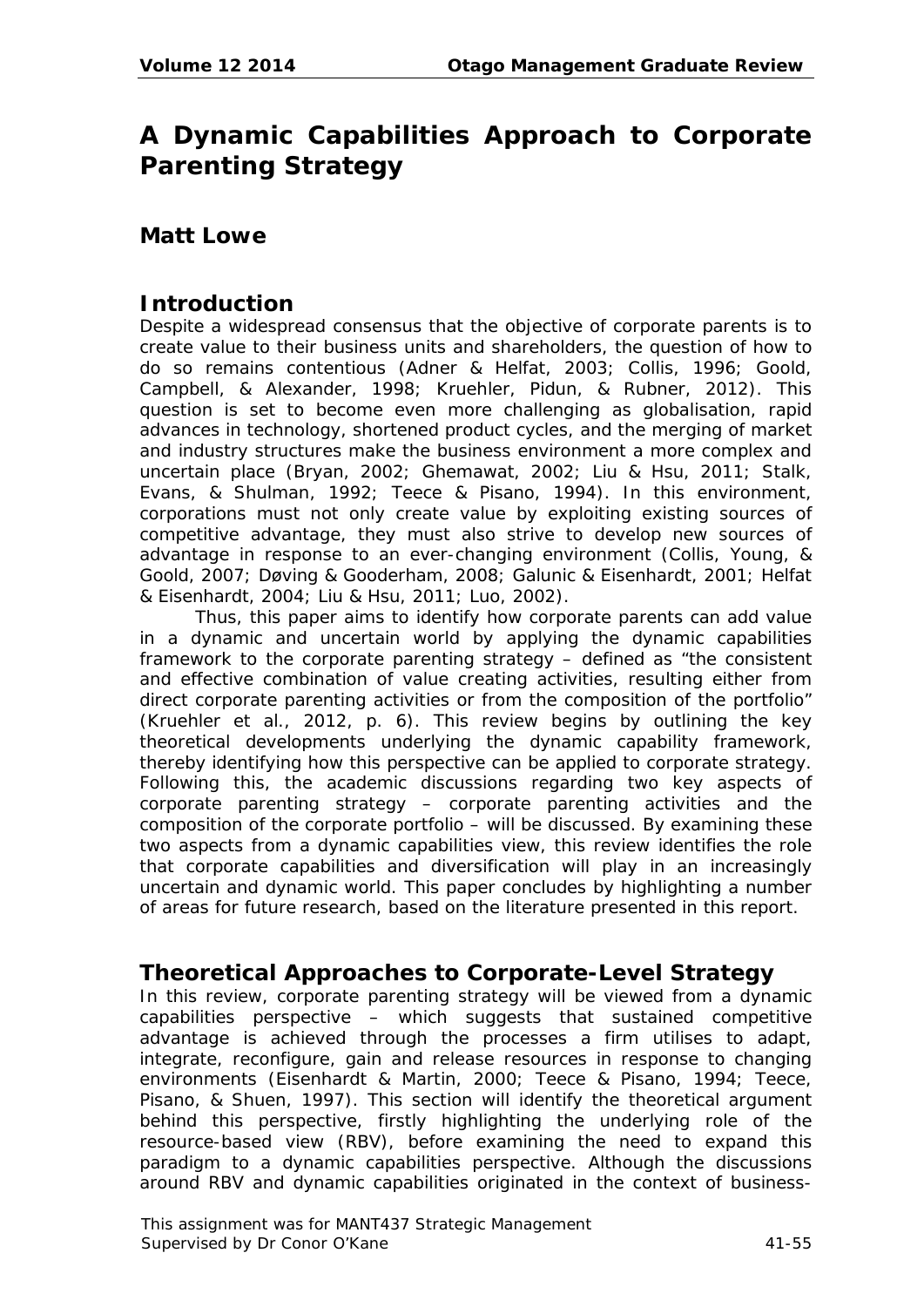level competitive strategy, these concepts have since been widely applied to corporate-level strategy (C. Bowman, Ward, & Kakabadse, 2002; Liu & Hsu, 2011; Untiedt, Nippa, & Pidun, 2012; Wan, Hoskisson, Short, & Yiu, 2011).

RBV theory argues that firms are unique with respect to their internal strategic resources, a resource heterogeneity that persists over time (Barney, 1991; Eisenhardt & Martin, 2000; Teece et al., 1997). Furthermore, it is assumed that the resources which provide sustained competitive advantage – i.e. those resources that are valuable, rare, inimitable and non-substitutable (Barney, 1991) – cannot be acquired on the open market nor competed away through duplication by other firms (Barney, 1991; Døving & Gooderham, 2008; Eisenhardt & Martin, 2000; Ghemawat, 2002; Teece et al., 1997; Wan et al., 2011). Thus, through the lens of the RBV, the multi-business corporation is seen as an important entity through which strategic resources can be fully exploited, enabling companies to capture rents on scarce assets that would otherwise be underutilized (C. Bowman et al., 2002; Collis et al., 2007; Døving & Gooderham, 2008; Ng, 2007; Teece et al., 1997; Wan et al., 2011).

Building on the RBV, the dynamic capabilities perspective has emerged as an additional paradigm to explain competitive advantage (Eisenhardt & Martin, 2000; Teece & Pisano, 1994; Teece et al., 1997). However, whereas the RBV assumes that firms can achieve sustained competitive advantage by exploiting and protecting current resources, the dynamic capabilities perspective challenges this view, arguing that it is too static for today's complex and uncertain business environment (C. Bowman et al., 2002; Døving & Gooderham, 2008; Eisenhardt & Martin, 2000; Ghemawat, 2002; Teece & Pisano, 1994; Teece et al., 1997). As such, the dynamic capabilities approach differs from the RBV in its inference that firms must not only extract benefits from current resources and capabilities, but that they must also adapt and reconfigure these resources and capabilities to pursue new resources/capabilities that produce new value-creating strategies (Døving & Gooderham, 2008; Eisenhardt & Martin, 2000; Ghemawat, 2002; Liu & Hsu, 2011; Teece & Pisano, 1994). As a firm's ability to achieve these innovative forms of competitive advantage derives from the its distinctive processes and strategic resources that have been build up over time and conditioned by its history (Teece & Pisano, 1994), dynamic capabilities are considered to be difficult to replicate and imitate, therefore provide a source of sustained competitive advantage (Eisenhardt & Martin, 2000; Teece & Pisano, 1994; Teece et al., 1997).

A number of scholars have adopted a dynamic capabilities perspective to examine corporate-level strategy in an attempt to explain how corporations can achieve competitive advantage in an increasingly complex and dynamic environment. For example, based on a case study of a Fortune 100 high-technology corporation, Galunic and Eisenhardt (2001) identify that dynamic capabilities enable corporations to reconfigure their resources and respond to the fact that markets and business divisions coevolve. Similarly, Helfat and Eisenhardt (2004) illustrate that dynamic capabilities enable firms to achieve inter-temporal economies of scope – the simultaneous sharing of resources as they exit some product markets while also entering others – highlighting that corporations do indeed evolve over time. Luo (2002) extends this discussion to the case of multi-national enterprise subsidiaries in China, providing evidence that both the exploitation and development of dynamic capabilities reduces the contextual hazards such as environmental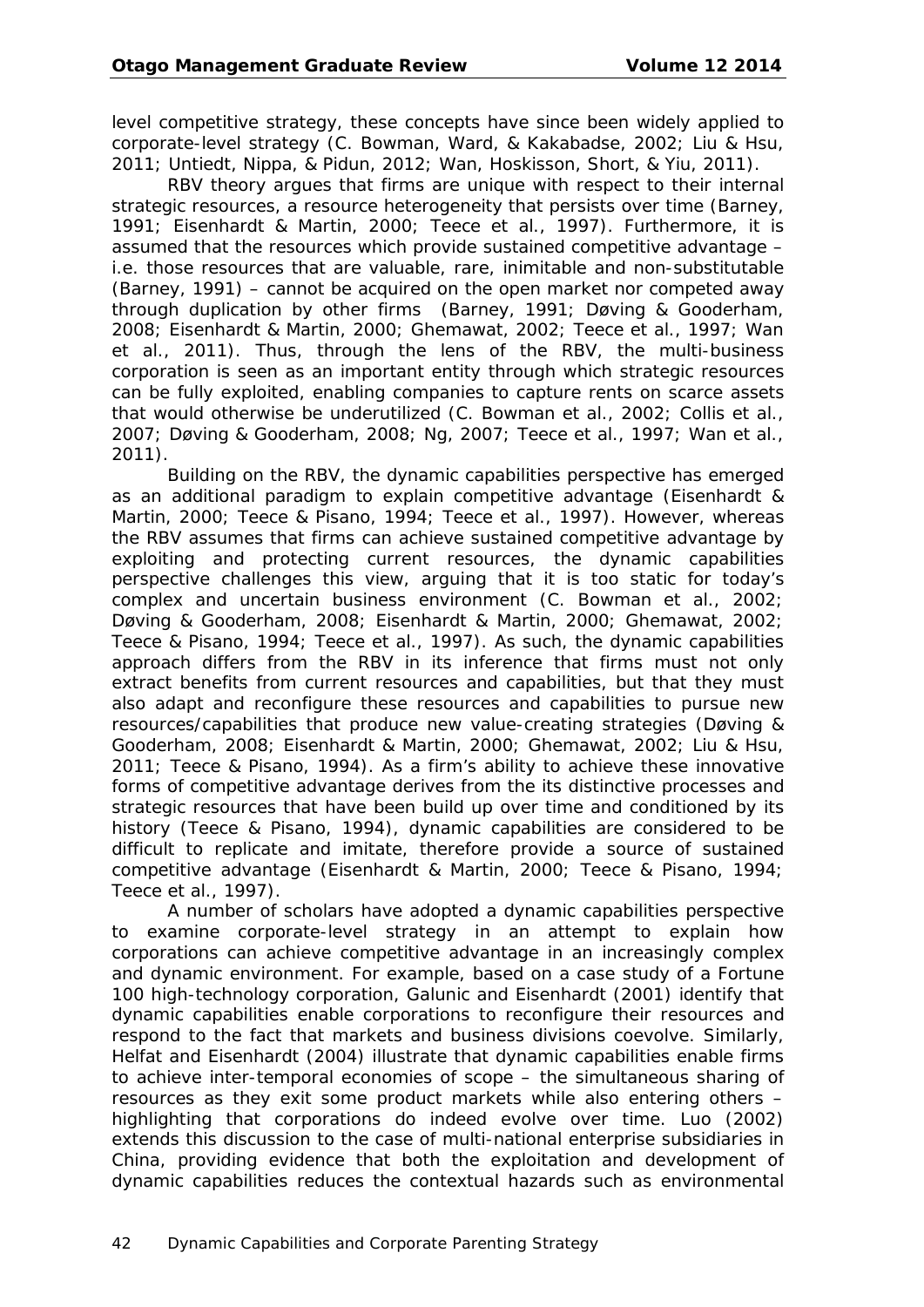complexity and structural uncertainty. Furthermore, Døving and Gooderham (2008) draw on evidence from a quantitative study of Norwegian accountancy firms to illustrate that a firm's dynamic capabilities – specifically, the human capital, routines and systems aimed at reconfiguring the firm's competency base – have a significant impact in determining the scope of the firm.

To clarify, the importance of a dynamic capability approach to corporate-level strategy is underpinned by an increasing complexity in the business environment (Bryan, 2002; Døving & Gooderham, 2008; Ghemawat, 2002; Ng, 2007; Teece & Pisano, 1994; Teece et al., 1997). In the economy of the past – in which products were durable, customer needs were stable, and industry and national borders were well defined – it was believed that firms could achieve sustained competitive advantage by exploiting existing resources and competencies (Barney, 1991; Døving & Gooderham, 2008; Ghemawat, 2002). However, significant changes – including globalisation, rapid advances in technology, shortened product cycles, and the merging of market and industry structures – have made the business environment a more complex and uncertain place (Bryan, 2002; Ghemawat, 2002; Liu & Hsu, 2011; Stalk et al., 1992; Teece & Pisano, 1994). As such, academic and business leaders alike have emphasized that managers must aligned their strategy with these changes by adopting a dynamic perspective to their firm's competitive success (Adner & Helfat, 2003; Bryan, 2002; Raisch & Birkinshaw, 2008; Stalk et al., 1992; Teece & Pisano, 1994). It is postulated that the competitive success of firms in an uncertain and ever-changing environments derives from an ability to execute timely responsiveness by moving rapidly in and out of products, markets or businesses (A. Chen, Fabozzi, & Huang, 2012; Stalk et al., 1992; Teece & Pisano, 1994; Teece et al., 1997). It is this responsiveness that is underpinned by a firm's ability to adapt to the environment, integrate those changes, and reconfigure their strategy and processes to reflect their changes – that is, the firm's dynamic capabilities (Liu & Hsu, 2011; Teece & Pisano, 1994).

In light of the theoretical developments highlighted above, this paper will examine corporate parenting strategies from a dynamic capabilities perspective to identify how corporate parents can adapt their activities and portfolios in response to environmental changes. To do this, two aspects of corporate strategy will be examined in the next following sections: corporate parenting activities and portfolio composition.

# **Dynamism in Corporate Parenting Activities**

The relationship between corporate level strategy and performance is perhaps one of the most studied, yet least conclusive areas of research in strategic management (Benito-Osorio, Guerras-Martín, & Zuñiga-Vicente, 2012; Collis et al., 2007; Kruehler et al., 2012; McGahan & Porter, 2002; Palich, Cardinal, & Miller, 2000; Untiedt et al., 2012; Wan et al., 2011). Early research examining multi-business corporations contended that corporate strategy has little or no impact on firm performance (E. Bowman & Helfat, 2001; Goold et al., 1998; Rumelt, 1991; Schmalensee, 1985). For example, drawing on a study of 456 manufacturing corporations, Schmalensee (1985) reveal that corporate differences between firms do not account for any variance in firm profitability, while industry effects explain up to 75 percent of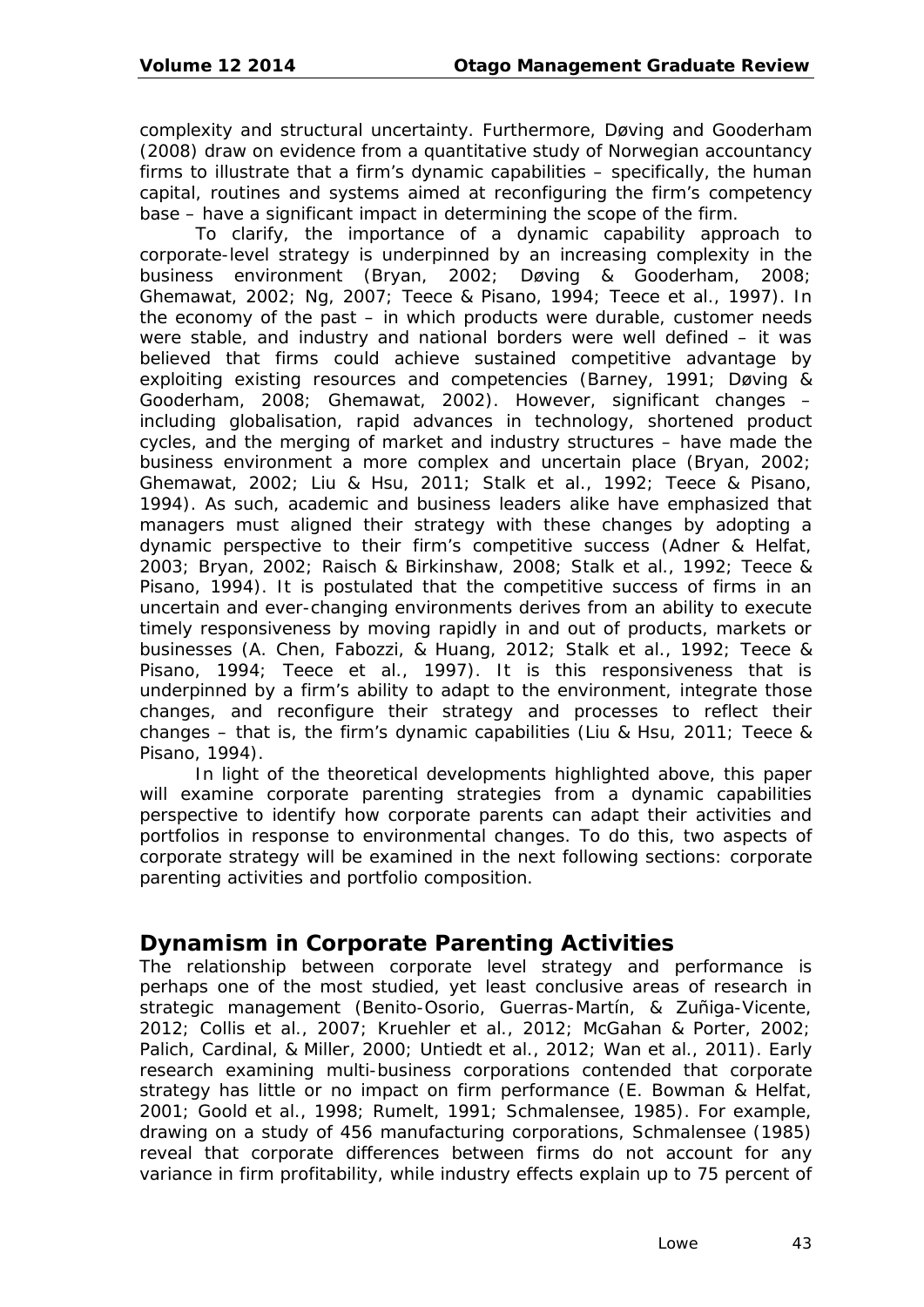the variability. Rumelt (1991) reports similar findings, suggesting that corporate effects have no impact on the variance in firm performance for firms with more than 1 percent market share, and a negligible amount of variance (1.6 percent) for firms with less than 1 percent market share. Adding to these findings, several finance-based studies have reported that the presence of a corporate parent can negatively impact a firm's valuation (e.g. Berger & Ofek, 1995; Klein & Saidenberg, 2010; Rajan, Servaes, & Zingales, 2000). This negative relationship has been attributed to a number of factors including an overinvestment into unrelated segments (Berger & Ofek, 1995) and inefficient resource allocation if business units receive a "fair" share of capital budget, rather than a value-maximizing share (Rajan et al., 2000).

In contrast to these findings, there is much evidence to support that corporate parents do indeed add value (Adner & Helfat, 2003; C. Bowman et al., 2002; E. Bowman & Helfat, 2001; Goold et al., 1998). Roquebert, Phillips, and Westfall (1996) provide evidence from a study of over 16,000 corporations, to suggest that corporate effects can account for up to 18 percent of the variation in business unit profitability between firms. This finding is emulated by Chang and Singh (2000), who report that corporate differences account for significant amounts of variance in firm profitability – up to 27.3 percent in medium-sized firms (firms with sales of US\$171 million to US\$893 million). McGahan and Porter (2002) further build on this support for corporate strategy, identifying that the influence of corporate effects explains 23.7% of the variation in performance for diversified firms, operating in two or more industry segments.

In recognition of the ambiguity regarding the benefit of corporate strategy, a number of scholars have concluded that corporate parents can both add and destroy value, depending on the activities they pursue (Ambrosini & Bowman, 2003; Collis, 1996; Goold et al., 1998; Kruehler et al., 2012). As such, significant research has been conducted in attempts to identify which parenting activities can add value for business units, and which activities ultimately destroy value. In doing so, academics argue that to justify their existence, corporate parents must create more value to businesses units than cause they cause, by focusing towards *value-adding activities* and away from *value-destroying activities* (Ambrosini & Bowman, 2003; Collis, 1996; Goold et al., 1998; Kruehler et al., 2012). Before identifying the importance of a dynamic capabilities perspective when assessing parenting activities, it is first essential to discuss the value-adding and value-destroying activities identified the literature.

#### **Value-Adding Activities of Corporate Parents**

Although many value-adding activities have been identified throughout academic literature, scholars converge on four sets of corporate parenting roles that can create value for business units: coordination, control, leverage and learning (Ambrosini & Bowman, 2003; C. Bowman et al., 2002; Collis et al., 2007; Kruehler et al., 2012; Markides & Williamson, 1994). Perhaps the most important role for corporate parents is the coordination of several business units, typified through two key activities – strategic guidance and resource allocation (Ambrosini & Bowman, 2003; Collis et al., 2007; Kruehler et al., 2012). For one, scholars argue that corporate parents cultivate better strategic decisions than would otherwise be skewed by the limited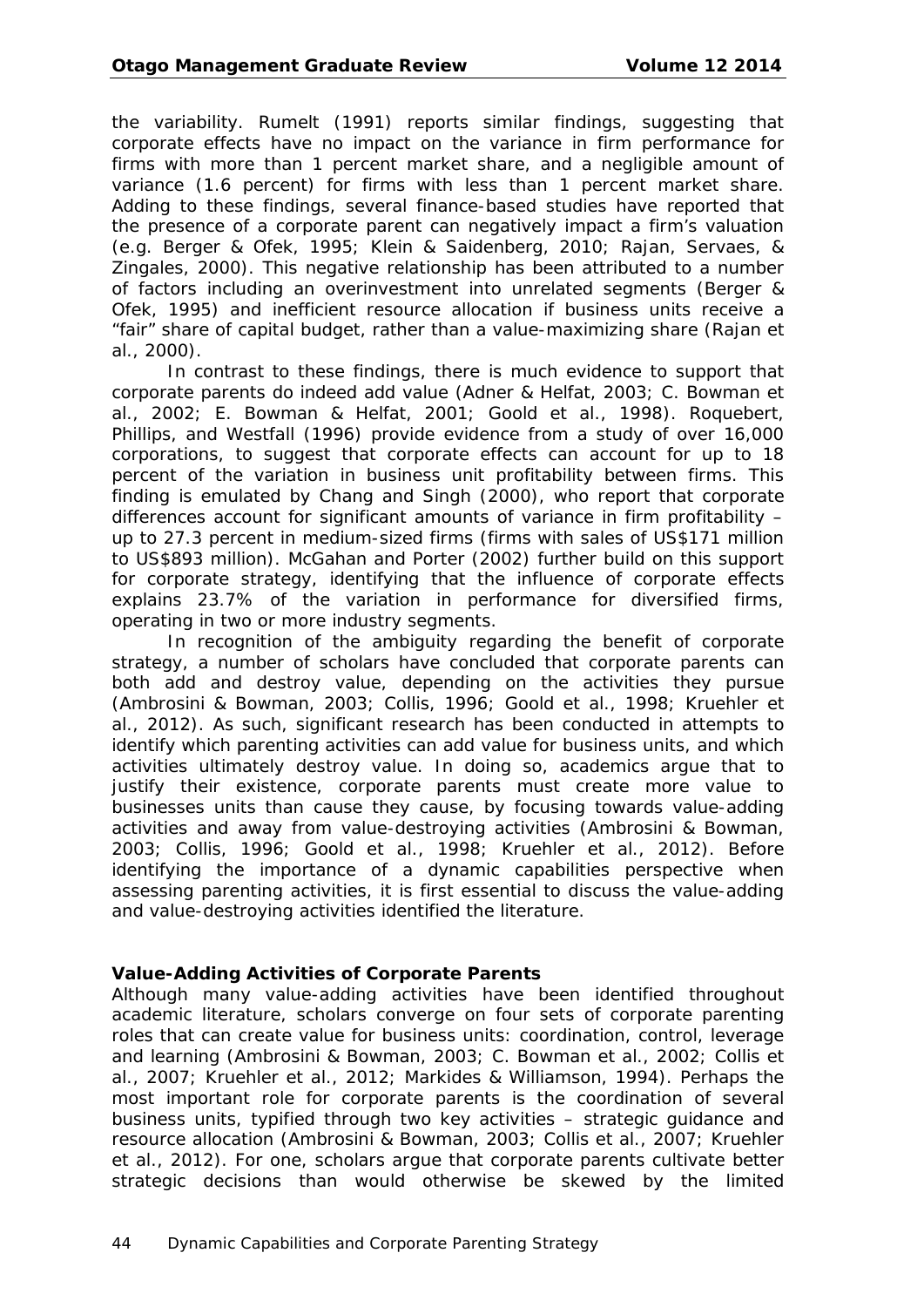perspective of individual business (Adner & Helfat, 2003; Ambrosini & Bowman, 2003; E. Bowman & Helfat, 2001; Goold et al., 1998; Kruehler et al., 2012). This benefit is illustrated in the numerous studies that highlight the presence of corporate effects on firm performance, as noted in the previous section (e.g. Chang & Singh, 2000; McGahan & Porter, 2002; Roquebert et al., 1996). A second coordinative activity through which corporate parents can add value is the allocation and deployment of capital and strategic resources – arising from the assumption that corporate hierarchies distribute resources more effectively than is possible in the open market (Adner & Helfat, 2003; Collis et al., 2007; Kruehler et al., 2012). Indeed, based on a study of 1,344 Taiwanese high technology firms, H. Chen and Hsu (2010) provide empirical evidence to suggest that resource allocation plays a significant role in determining firm performance. Similarly, Henard and McFadyen (2012) demonstrate that allocation of both finanical resources and human capital are positively assocated with new product development success. However, Bakay, Elkassabgi, and Moqbel (2011) provide a caveat for resource allocation – illustrating that although allocation of capital is positively associated with return on assets, firm performance may suffer if this capital is allocated in inefficent ways (e.g. towards inapproproate research and development projects).

A second area through which a corporate parent may provide value to business units is through control systems that monitor performance in greater detail than possible by external investors (C. Bowman et al., 2002; Collis, 1996; Collis et al., 2007; Kruehler et al., 2012). Hill and Snell (1988) for example provide evidence to suggest that when higher powers of control exist – such as corporate parents or shareholders – firm performance increases due to increased accountability associated with these layers of control. J. Chen, Chen, and Chung (2006) apply this argument to the case of New Zealand companies, illustrating that governance mechanisms enhance firm performance, in part due to the high degree of control that can be exerted by corporate parents.

Thirdly, corporate parents may create value by leveraging resources across several business units (Ambrosini & Bowman, 2003; C. Bowman et al., 2002; Collis et al., 2007; Kruehler et al., 2012; Markides & Williamson, 1994). A primary benefit of this role is the reconfiguration and consolidation of core resources or support activities to achieve economies of scale (Ambrosini & Bowman, 2003; C. Bowman et al., 2002; Kruehler et al., 2012; Markides & Williamson, 1994). Ambrosini and Bowman (2003) for example, identify that by leveraging resources across business units, corporations can achieve various synergies in their portfolio. Additionally, as support activities are consolidated into one central unit, it is postulated that corporations can achieve economies of scale in back office functions, thereby reducing the administrative costs of individual units (C. Bowman et al., 2002; Collis et al., 2007; Kruehler et al., 2012). Providing empirical evidence for this activity, St. John and Harrison (1999) highlight that the synergies associated with economies of scale can increase profitability through both superior cost savings and improved competitive position.

Finally, scholars argue that corporate parents can add value to their subunits by arranging resources and implementing processes to encourage learning throughout the organisation (Ambrosini & Bowman, 2003; C. Bowman et al., 2002; Markides & Williamson, 1994). It is proposed that by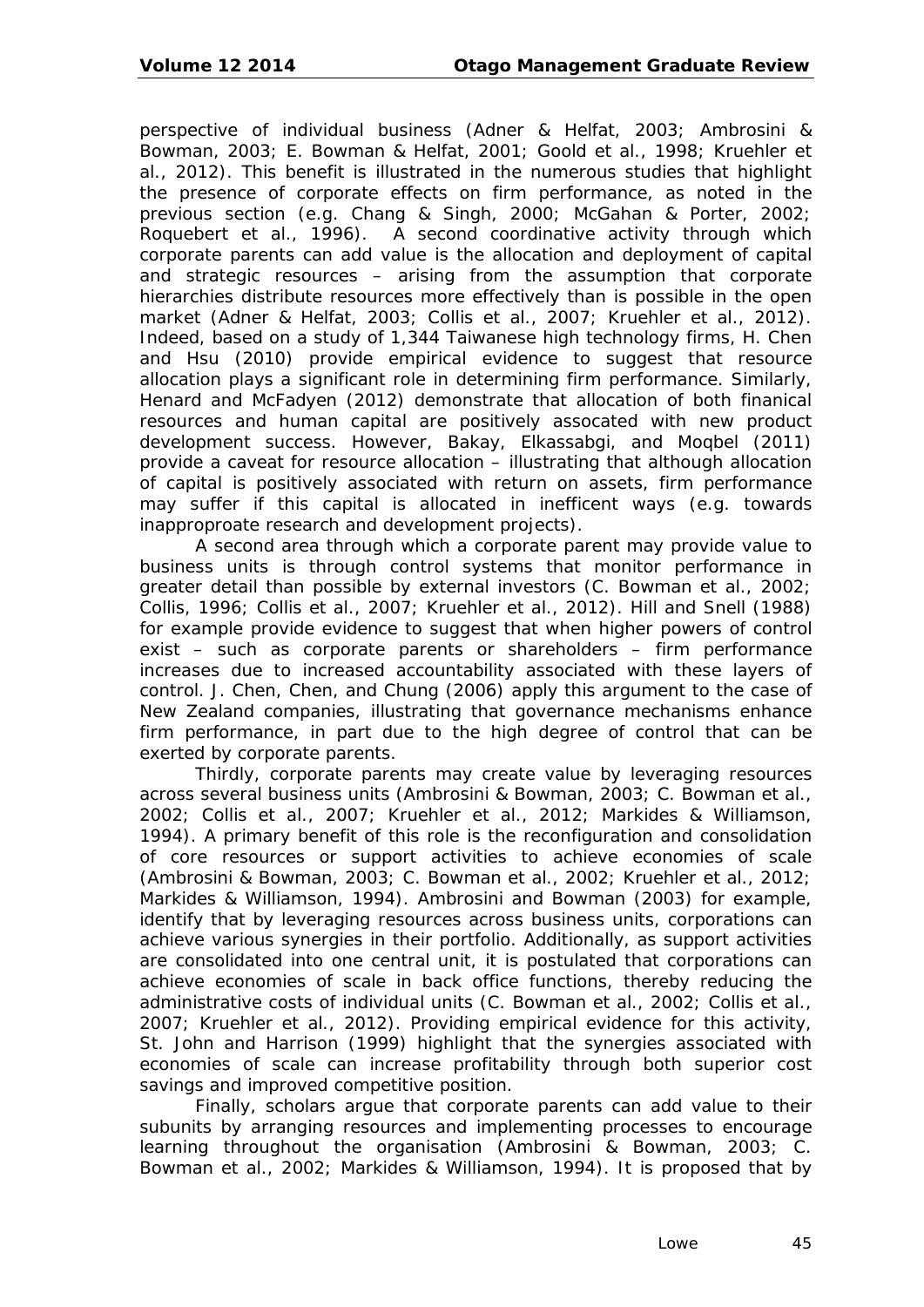encouraging business units to devote resources to innovation and encouraging experimentation, corporations can provoke learning, potentially eliminating organisational slack (Ambrosini & Bowman, 2003). Subsequently, by providing business units with the necessary resources and processes to facilitate learning, corporations can benefit from incremental adaptation to the changing environment that is lead from the bottom-up (Ambrosini & Bowman, 2009).

#### **Value-Destroying Activities of Corporate Parents**

Despite the evidence in support of corporate parents, research suggests that there are several ways that they may also be detrimental to firm performance. A primary concern here is that corporate executives may be too far removed from the day-to-day affairs of each business unit, potentially making their strategic decisions less-soundly based than those made by managers at the business level (Goold et al., 1998; Kruehler et al., 2012). Additionally, several scholars warn that the personal motivations of corporate executives may hinder firm performance. As, Shleifer and Vishny (1989) argue that corporate managers may inevitably make decisions that destroy firm value as they attempt to increase their remuneration, reduce the risk of being replaced by spreading risk, and obtain greater power through the extension of firm scope. Drawing from a sample of 472 industrial companies, Berger, Ofek, and Yermack (1997) provide empirical evidence to support this, illustrating that CEOs may fund unfavourable projects or invest in industries that are familiar, yet provide limited potential, to reduce personal risk or increase power. Additionally, Casamatta and Guembel (2010) highlight the political factors that may cause corporate parents to destroy value, identifying that in the case of strategic change, incumbent executives may have a vested interest in seeing a new strategy fail as a way to save face and protect reputations. Corporate parents can also destroy value through the added complexity associated with internal coordination processes and administrative costs (Goold et al., 1998; Jones & Hill, 1988; Kruehler et al., 2012). Jones and Hill (1988) for example argue that performance monitoring becomes increasingly difficult the more that firms exploit economies of scope and share resources. The authors illustrate that there is a tradeoff between the marginal economic benefit of internalisation and the marginal bureaucratic cost of coordinating the internalised entity – to the extent that the bureaucratic costs eventually outweigh the marginal economic benefit (Jones & Hill, 1988).

#### **Adopting a Dynamic Capabilities Perspective to Parenting Activities**

As the previous discussion indicates, corporate parents can both add and destroy value – depending on the activities they perform and their motivations for doing so. Consequently, many academics argue that the corporate parent must undertake activities that ensure it adds more value than cost to business units, and also more value than these units would otherwise achieve as stand-alone entities (Ambrosini & Bowman, 2003; Campa & Kedia, 2002; Collis et al., 2007; Goold et al., 1998; Kruehler et al., 2012). However, this approach to corporate parenting activities is challenged by claims that it is too static and narrow focused for the contemporary business environment (C. Bowman et al., 2002; Markides & Williamson,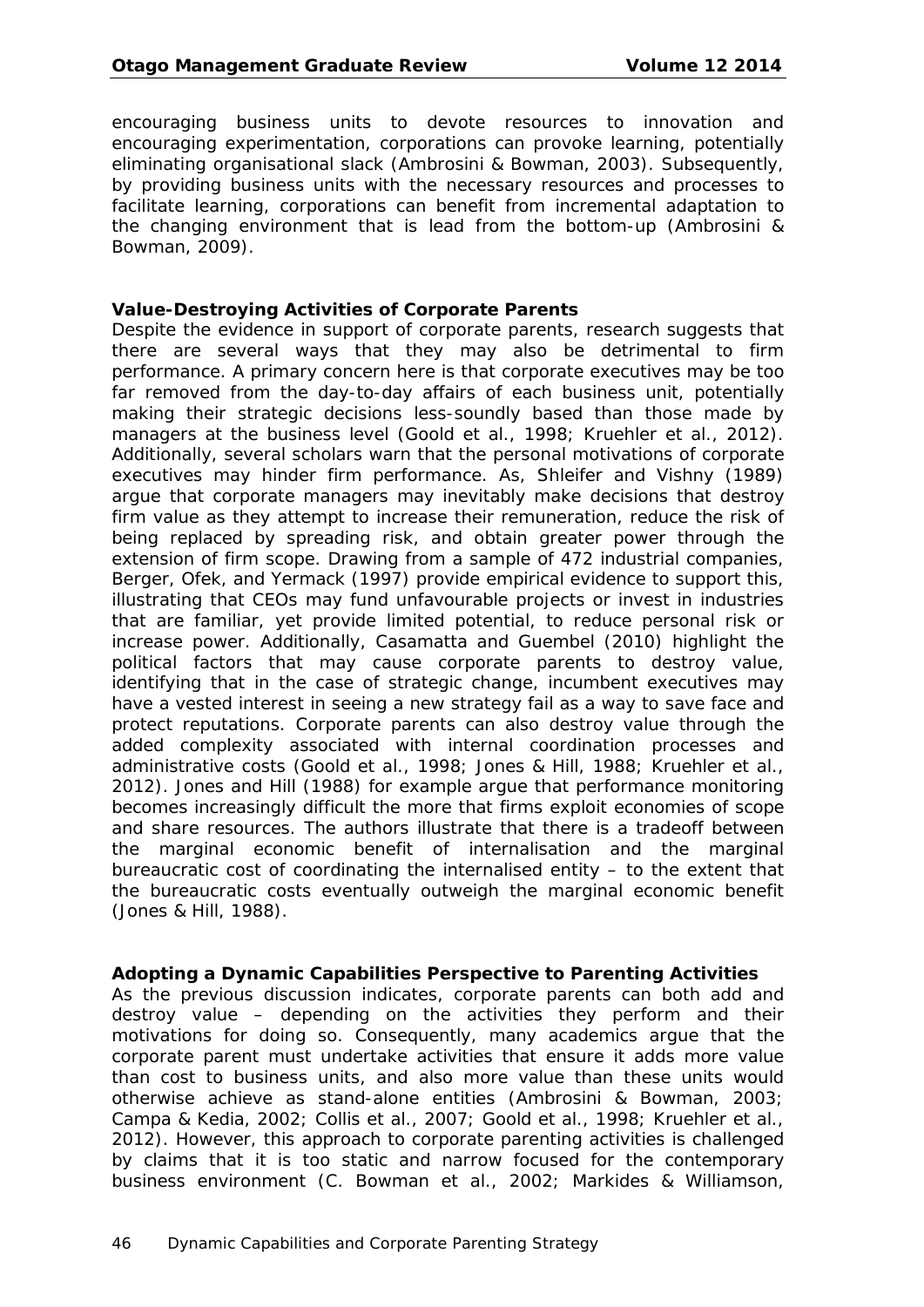1994; Stalk et al., 1992). This section addresses this challenge, identifying two factors that highlight the need to adopt a dynamic perspective of parenting activities: the short-lived advantage of various activities and the growing uncertainty of the business environment.

Firstly, a number of authors argue that many parenting activities provide short-lived advantages (C. Bowman et al., 2002; Markides & Williamson, 1994; Stalk et al., 1992). As Markides and Williamson (1994) argue, parenting advantage that is based on exploiting existing resources – i.e. economies of scale or control-based activities – only ever provide companies with short-term advantage, as these advantages can be easily replicated by other firms. Indeed, the very nature of competition drives rivals to continuously improve their own corporate activities or imitate those performed by others (Stalk et al., 1992; Teece & Pisano, 1994). Furthermore, C. Bowman et al. (2002) acknowledge that corporate activities which exploit a firm's current resources suffer from diminishing returns over time, as maximum efficiencies are reached and leverage advantages are fully exploited. As such, firms must look past the short-lived benefits of cost and efficiency-based activities and focus on parenting activities that create longterm value to business units (C. Bowman et al., 2002; Markides & Williamson, 1994). In essence, this ability requires corporations to develop dynamic capabilities that enable it to leverage and reconfigure its existing resources and activities in ways that create new strategic resources, or open up opportunities into new business altogether (C. Bowman et al., 2002; Markides & Williamson, 1994; Teece & Pisano, 1994). Thus, by adopting a dynamic capabilities perspective to parenting activities, it is evident that long-term value creation arises from the activities that focus on reconfiguring resource bundles and facilitate learning – i.e. coordinative and learning-based activities – rather than those focused towards consolidation and control. This distinction is essential to ensure the long-term success of the multi-business corporation.

Secondly, as a result of the growing uncertainty in the contemporary business environment, it is increasingly difficult for firms to align their strategies with environment changes (Raisch & Birkinshaw, 2008; Teece & Pisano, 1994; Teece et al., 1997). This issue is particularly difficult for corporate parents, given the fact that they are removed from the day-to-day realities of the business units (Goold et al., 1998; Kruehler et al., 2012). Subsequently, several scholars argue that corporations need to both exploit existing capabilities, while also exploring new opportunities to adapt to this uncertainty (Liu & Hsu, 2011; O'Reilly III & Tushman, 2004; Raisch & Birkinshaw, 2008; Teece & Pisano, 1994; Teece et al., 1997). This requires corporations to be agile and flexible in their parenting activities, which – as the literature in this review confirms – is underpinned by a firm's dynamic capabilities (A. Chen et al., 2012; Liu & Hsu, 2011; Stalk et al., 1992; Teece & Pisano, 1994; Teece et al., 1997).

Thus, on reflection of the literature, it is apparent that there is strong evidence supporting both the value-adding and value-destroying roles of corporate parents – indicating that these parents must make careful decisions to ensure that they are adding value rather than destroying it. However, it is also clear that these decisions will become increasingly more challenging in a complex and uncertain environment, highlighting the need for corporate-level dynamic capabilities. Building on this discussion, the next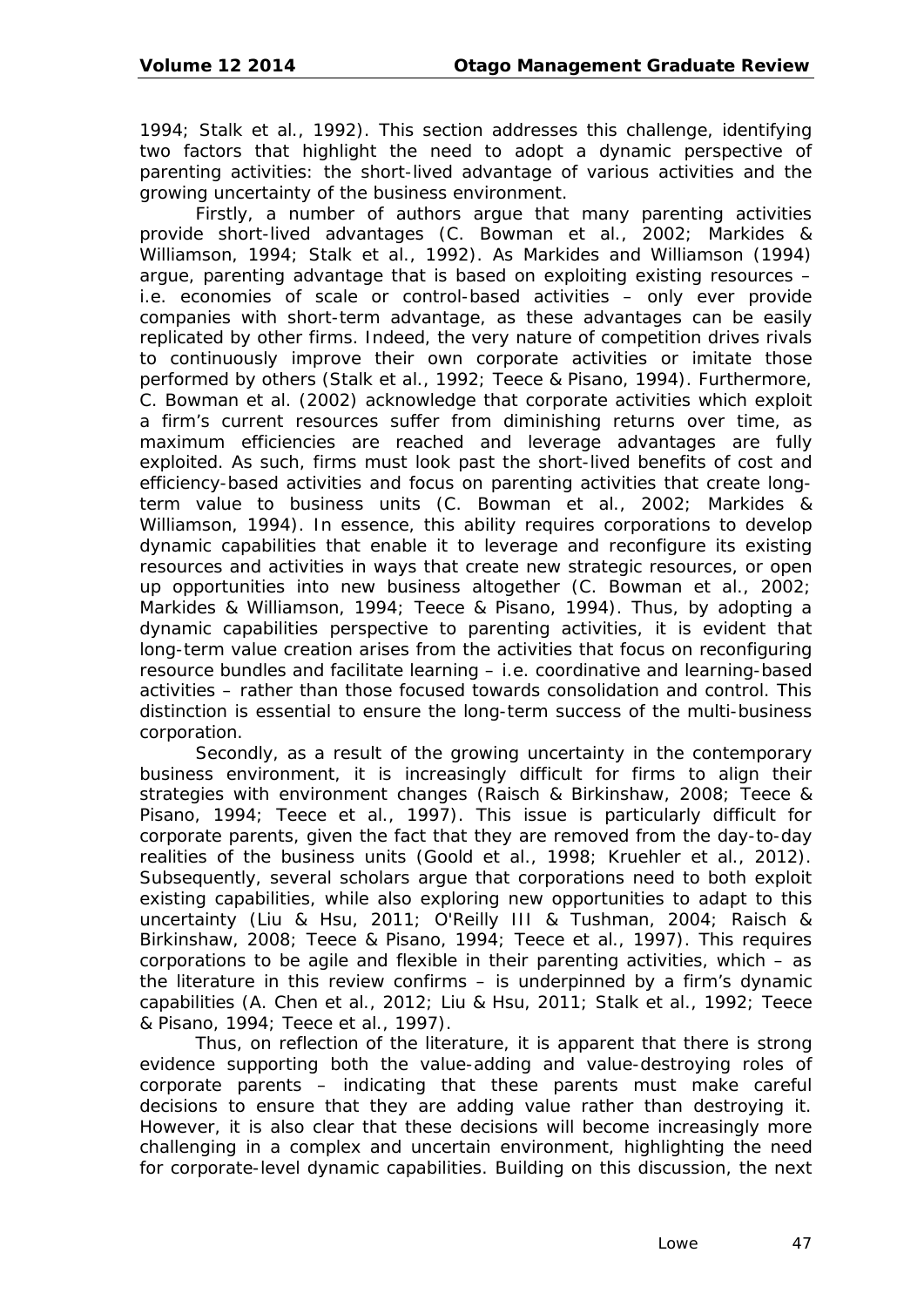section focuses on the role of dynamic capabilities in a second component of corporate parenting advantage: the composition of the portfolio.

### **Dynamism in Corporate Portfolio Composition**

To clarify, the previous section has reviewed the ongoing debate around parenting activities – identifying both the value-adding and value-destroying activities presented throughout the literature, while also supporting the use of a dynamic capabilities view to approach these activities. However, it has been acknowledged by several scholars that it is not enough for corporate parent to simply select the activities they wish to perform (Kruehler et al., 2012; Liu & Hsu, 2011). Instead, the composition of a firm's portfolio has been acknowledged as an underlying determinant of the value that a corporate parent can provide through its parenting activities (Kruehler et al., 2012; Liu & Hsu, 2011). Although there has been a plethora of research examining the link between portfolio composition and firm performance, the "optimal" composition to facilitate corporate value-creation remains contentious (Benito-Osorio et al., 2012; Ghemawat, 2002; Liu & Hsu, 2011; Untiedt et al., 2012; Wan et al., 2011). This section will examine the academic discussion around portfolio composition – specifically the level of diversification pursued by a firm  $-$  to identify how a dynamic capabilities perspective can enable corporations to arrange their portfolio composition to add value in an increasingly dynamic world.

### **The Benefits and Limits of Diversification**

There is an overwhelming consensus throughout the literature that diversification provides firms with enhanced performance, suggesting that diversified corporations outperform focused corporations (Benito-Osorio et al., 2012; Ghemawat, 2002; Jose, Nichols, & Stevens, 1986; Liu & Hsu, 2011; Miller, 2006; Untiedt et al., 2012; Wan et al., 2011). However, given the widespread interest in corporate performance, the theoretical explanations for this positive relationship are less unanimous (Benito-Osorio et al., 2012; Liu & Hsu, 2011; Palich et al., 2000; Wan et al., 2011). For example, scholars promoting the IO theory argue that diversification provides corporations a way to establish and exploit market power advantages over competitors, thereby assuming a directly linear relationship between diversification and firm performance (Benito-Osorio et al., 2012; Liu & Hsu, 2011; Palich et al., 2000; Wan et al., 2011). However, a number of studies have challenged the linearity of this relationship, suggesting that there may be a limit to the benefits of diversification. Grant, Jammine, and Thomas (1988) for example illustrate that although diversification is positively related to profitability, after a certain point, increases in diversity lead to a reduction in profitability. Additionally, from a meta-analysis of 55 studies, Palich et al. (2000) suggest that there is overwhelming support that diversification enhances firm performance up to a point, after which it causes performance problems. More recently, Liu and Hsu (2011) illustrate this relationship in a study 312 manufacturing firms, highlighting that this "inverted U-shaped" relationship between diversification and firm performance is exhibited in both vertical and horizontal diversification.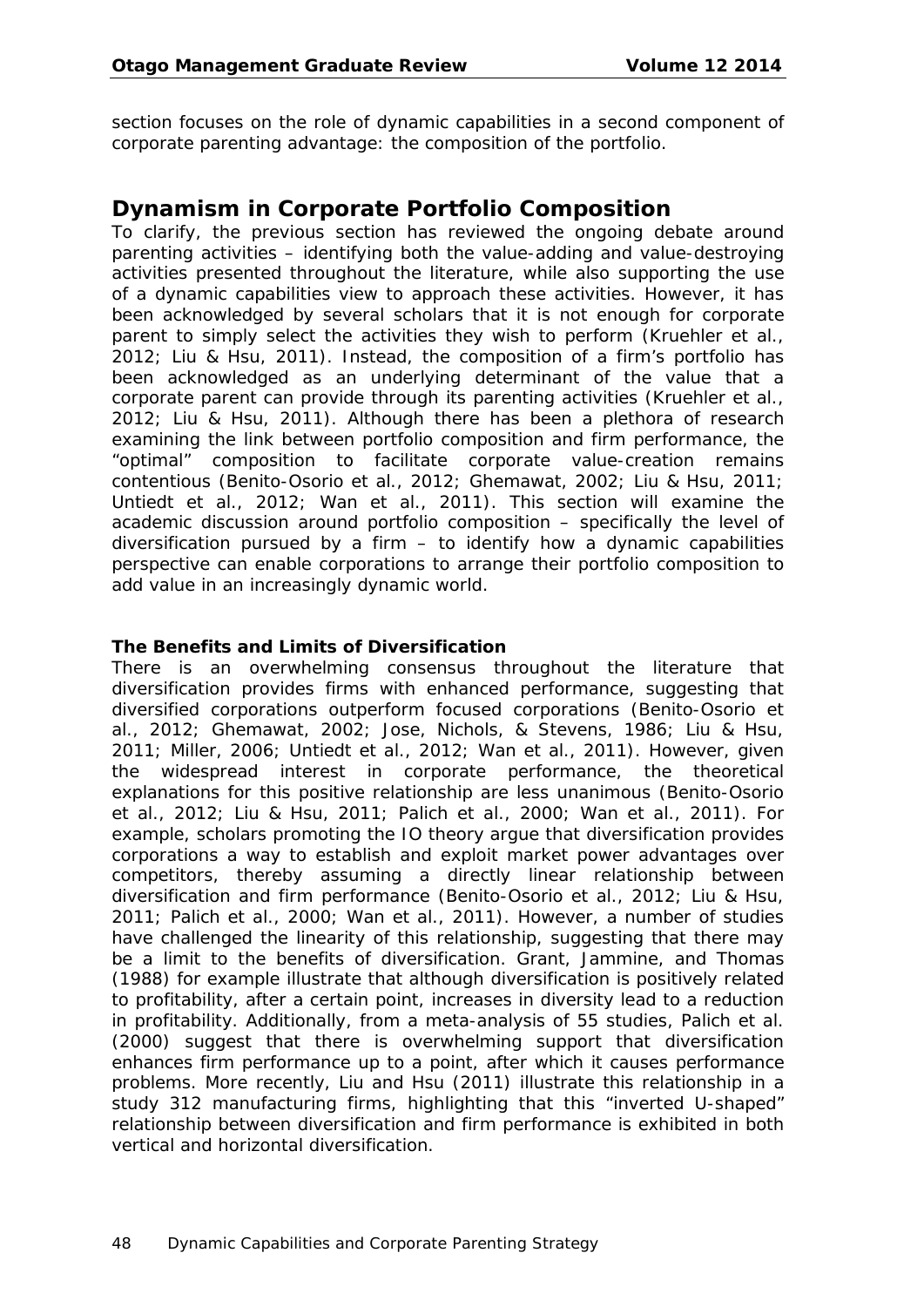In light of these studies, an increasing number of academics have adopted a RBV perspective to examine diversification, arguing that as a firm's strategic resources cannot be easily replicated or purchased, diversification enables corporations to realise the *true* intrinsic value of its strategic resources (C. Bowman et al., 2002; Collis et al., 2007; Døving & Gooderham, 2008; Ng, 2007; Teece et al., 1997; Wan et al., 2011). By doing so, RBV theory suggests that corporations can achieve several synergies to enhance the use of its unique resources, such as economies of scope, economies of scale, and the exploitation of underutilized (Ng, 2007; Palich et al., 2000; Wan et al., 2011). Furthermore, the RBV assumes that the benefits from a diversification strategy are contingent on the corporation's ability to share resources across multiple business units, and thus postulates that as a firm diversifies into unrelated businesses, it may reach a point where the resources become too complex to manage, or that the corporation's core resources provide little value to the new businesses (Palich et al., 2000; Wan et al., 2011). It is this notion that therefore reflects the inverted-U shaped relationship between diversification and performance mentioned – whereby corporations that extent their portfolio composition into unrelated businesses underperform those that pursue related diversification (Benito-Osorio et al., 2012; Grant et al., 1988; Liu & Hsu, 2011; Palich et al., 2000; Wan et al., 2011).

Adopting a RBV to examine diversification also helps to identify the link between parenting activities and diversification; and why portfolio composition is considered a critical antecedent to the value created through parenting activities. Relatedness from the RBV perspective is based on the underlying resource requirements for each business unit in a portfolio (Liu & Hsu, 2011; Ng, 2007). This definition – as opposed to the market or customer based relatedness that previous studies adopted (Ghemawat, 2002; Goold et al., 1998; Untiedt et al., 2012; Wan et al., 2011) – reflects the coordinative role of the corporate parent whereby value is added through the allocation and deployment of firm resources (see *Value-Adding Activities of Corporate Parents*). It can be therefore concluded that when firms pursue related diversification (as defined by the RBV) there is greater opportunity for corporate parents to add value through coordinative and leverage-based parenting activities. Indeed, by diversifying into businesses with similar resource requirements, corporate parents can not only pursue economies of scale and reduce duplication of central services; they can also reconfigure firm resources to share resources between different business units (Collis et al., 2007; Markides & Williamson, 1994).

#### **Adopting a Dynamic Capabilities Perspective to Portfolio Composition**

As the previous section presents, the prevailing view of portfolio composition argues that firms diversify into businesses with related resource requirements, avoiding businesses whose resource requirements do not match the resources owned by the corporation. However, recent studies challenge the degree of the related diversification proposed by the RBV, with an increasing amount of empirical evidence supporting diversification beyond the levels predicted by the RBV (Campa & Kedia, 2002; Døving & Gooderham, 2008; Helfat & Raubitschek, 2000; McGrath & Nerkar, 2004; Ng, 2007; Wan et al., 2011). For example, in a study of three technology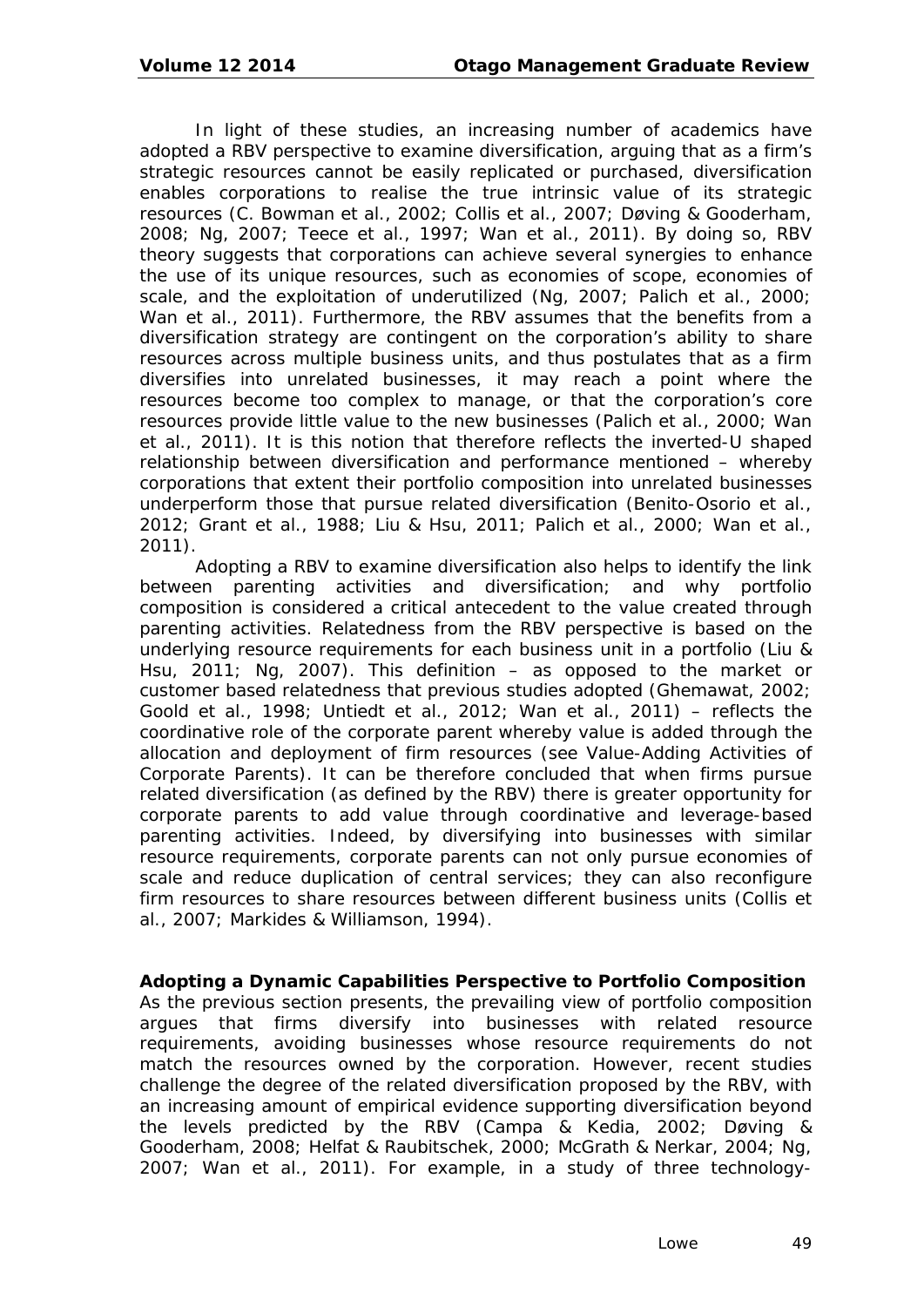intensive firms, Helfat and Raubitschek (2000) illustrate that firms can successfully expand into several unrelated product markets by leveraging their internal knowledge. Similarly, based on a study of 31 large pharmaceutical corporations, McGrath and Nerkar (2004) provide further evidence for unrelated product diversification, illustrating that the decision to pursue new technological areas is influenced less by the corporation's prior experience or resource investments and more by the possibilities presented by these opportunities. Furthermore, Campa and Kedia (2002) draw on a sample of over 8,000 firms to conclude that corporations which diversify into multiple market segments perform at a premium, despite being traded at a discount prior to diversification.

Consequently, several authors have stressed the need to move away from resource-based approaches to portfolio composition, and focus instead on diversification that builds on or extends a corporation's capabilities and competencies (Eisenhardt & Martin, 2000; Liu & Hsu, 2011; Ng, 2007; Teece et al., 1997). By simultaneously emphasising a focus on both exploitation of current resources and exploration of opportunities to build new capabilities resources, a dynamic capabilities approach to portfolio composition accounts for levels of diversification beyond the realms predicted by the RBV (Campa & Kedia, 2002; Díez-Vial, 2007; Helfat & Raubitschek, 2000; Liu & Hsu, 2011; Ng, 2007; Palich et al., 2000; Teece et al., 1997). For example, Kor and Leblebici (2005) illustrate that the dynamic capabilities involved in developing and deploying human capital are crucial determinants of the level of diversification in US law firms. Similarly, Díez-Vial (2007) show that firms in the Spanish meat industry often expand their boundaries beyond the limits proposed by the RBV. Døving and Gooderham (2008) extend these findings to professional service firms, providing evidence to suggest that dynamic capabilities have a significant impact on determining the scope of services offered in 254 Norwegian accounting firms. Furthermore, Liu and Hsu (2011) draw from a study of 312 Taiwanese manufacturing companies to illustrate that firms who focus on exploiting current resources express greater levels of vertical differentiation, while those who focus on building new capabilities express greater levels of horizontal differentiation.

An additional benefit to a capabilities approach to portfolio composition is that it reflects the need to take a dynamic perspective on diversification to address the rapidly changing external environment (Adner & Helfat, 2003; C. Bowman et al., 2002; A. Chen et al., 2012; Døving & Gooderham, 2008; Stalk et al., 1992; Teece et al., 1997). Indeed, if multi-business corporations are to respond to the rapidly changing environment, they require the dynamic capabilities to be able to adapt and reconfigure their current business units, just as much as their current resources and capabilities (Adner & Helfat, 2003; Bryan, 2002; A. Chen et al., 2012; Døving & Gooderham, 2008; Goold et al., 1998). For example, Nicholls-Nixon and Woo (2003) illustrate this in the US pharmaceutical industry, highlighting that firms faced with technological change can enhance their ability to respond by acquiring unrelated businesses in an attempt to assimilating and exploiting new knowledge. Additionally, as the benefits from parenting advantage begin to diminish (see *Adopting a Dynamic Capabilities Perspective to Parenting Activities*), it is argued that corporate parents should attempt to change its portfolio composition, divesting business that are no longer receiving value from the parent and acquiring those that can benefit (C. Bowman et al., 2002).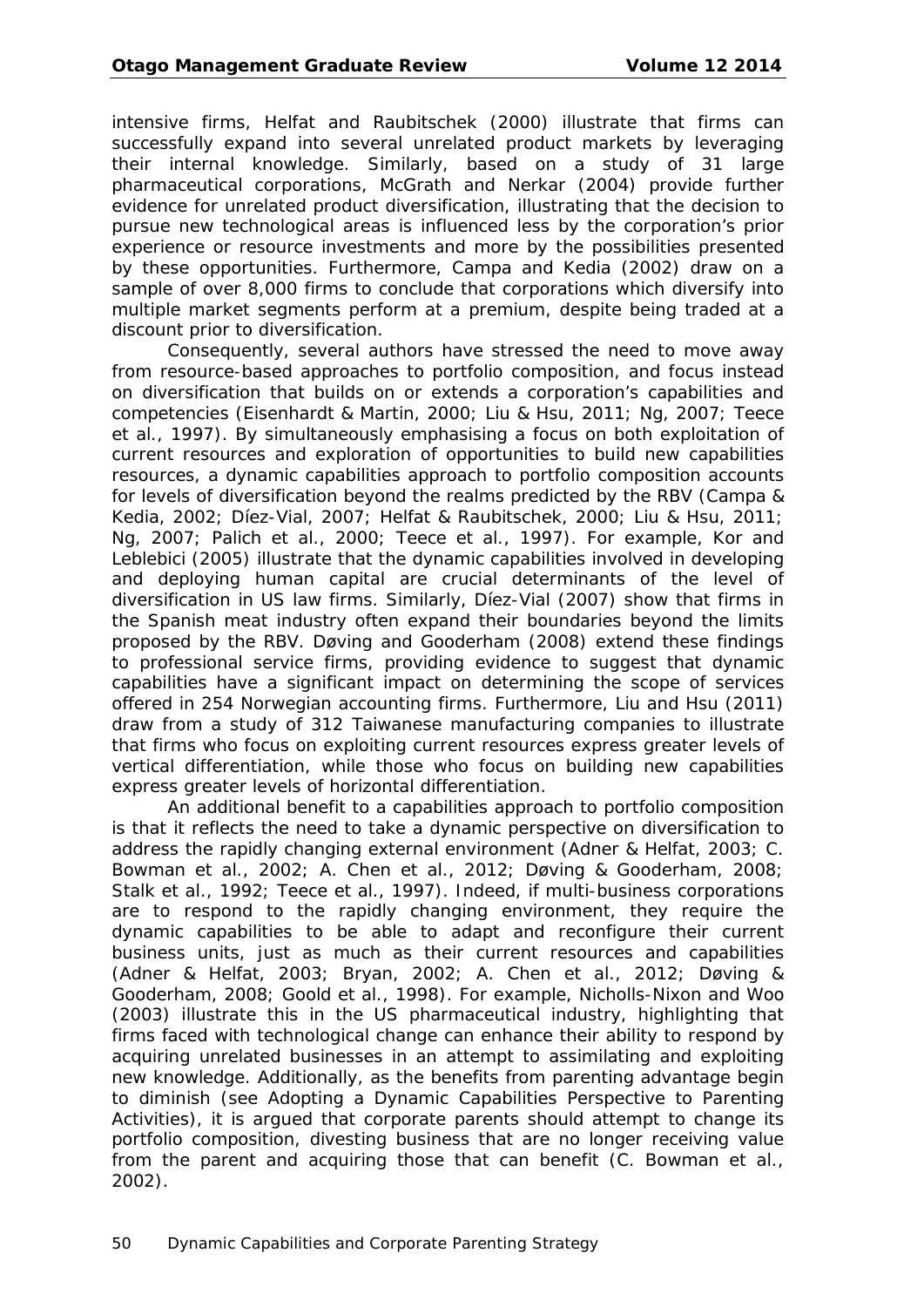Thus, it can be seen that a dynamic capabilities approach to diversification a critical extension to the RBV, expanding the limits of diversification into business units that position the corporation well to respond to market uncertainty – by ensuring that it operates in business units that both exploit current resources and explore new opportunities.

### **Creating Parenting Advantage in the Future**

The aim of this literature review has been to identify the role of the dynamic capabilities framework in corporate strategy. Based on the foregoing discussion, it can be seen that dynamic capabilities play a crucial role in two key aspects of corporate parenting strategy: corporate parenting activities and portfolio composition. However, despite the significant advances that have been made in academic literature in regards to these two aspects, it is clear that future research is required to identify the role of corporate parents in the future economy. Thus, based on the review thus far, I propose that two areas warrant further research: the development of concrete measures to identify dynamic corporate parenting activities and an examination of the temporal changes to the relationship between diversification and firm performance.

Although a considerable stream of literature has focused on examining the benefits of various corporate parenting activities to firm performance (see *Value-Adding Activities of Corporate Parents*), more research is required to develop concrete measures to identify which of these activities create value in ambiguous and uncertain environments (Adner & Helfat, 2003; Ambrosini & Bowman, 2009; Vogel & Güttel, 2013). Indeed, the few empirical studies that exist in the dynamics capabilities field are quantitatively focused, meaning that although they highlight the presence of dynamic capabilities and the impact these have on firm performance, more qualitative research is required to enable a greater understanding of how dynamic capabilities can be deployed and developed in practice (Ambrosini & Bowman, 2009).

Secondly, there is a shortage of research examining how the impact of diversification on firm performance changes over time (Benito-Osorio et al., 2012; Palich et al., 2000; Wan et al., 2011). Despite extensive research into diversification, only a few studies have examined the effects of diversification over multiple decades (Benito-Osorio et al., 2012), with most research based on cross-sectional studies or drawing from short-time periods (Palich et al., 2000). As such, the existing literature does not address how diversification processes evolve over time, nor whether related or unrelated diversification provides greater benefit in changing and uncertain environments (Adner & Helfat, 2003; Benito-Osorio et al., 2012; Ng, 2007; Wan et al., 2011). Ng (2007) acknowledge this issue, identifying that in uncertain conditions, corporations may have greater incentives to diversify into unrelated businesses, both as a way to increase furture opportunities and overcome inefficent markts. Similarly, Wan et al. (2011) postulate that while related diversifers are known to experience greater firm performance in stable or mature environments, more research is required to determine if this is the case in changing environments, or whether a diversifed portfolio provides firms with greater opportunities in such times of uncertainty.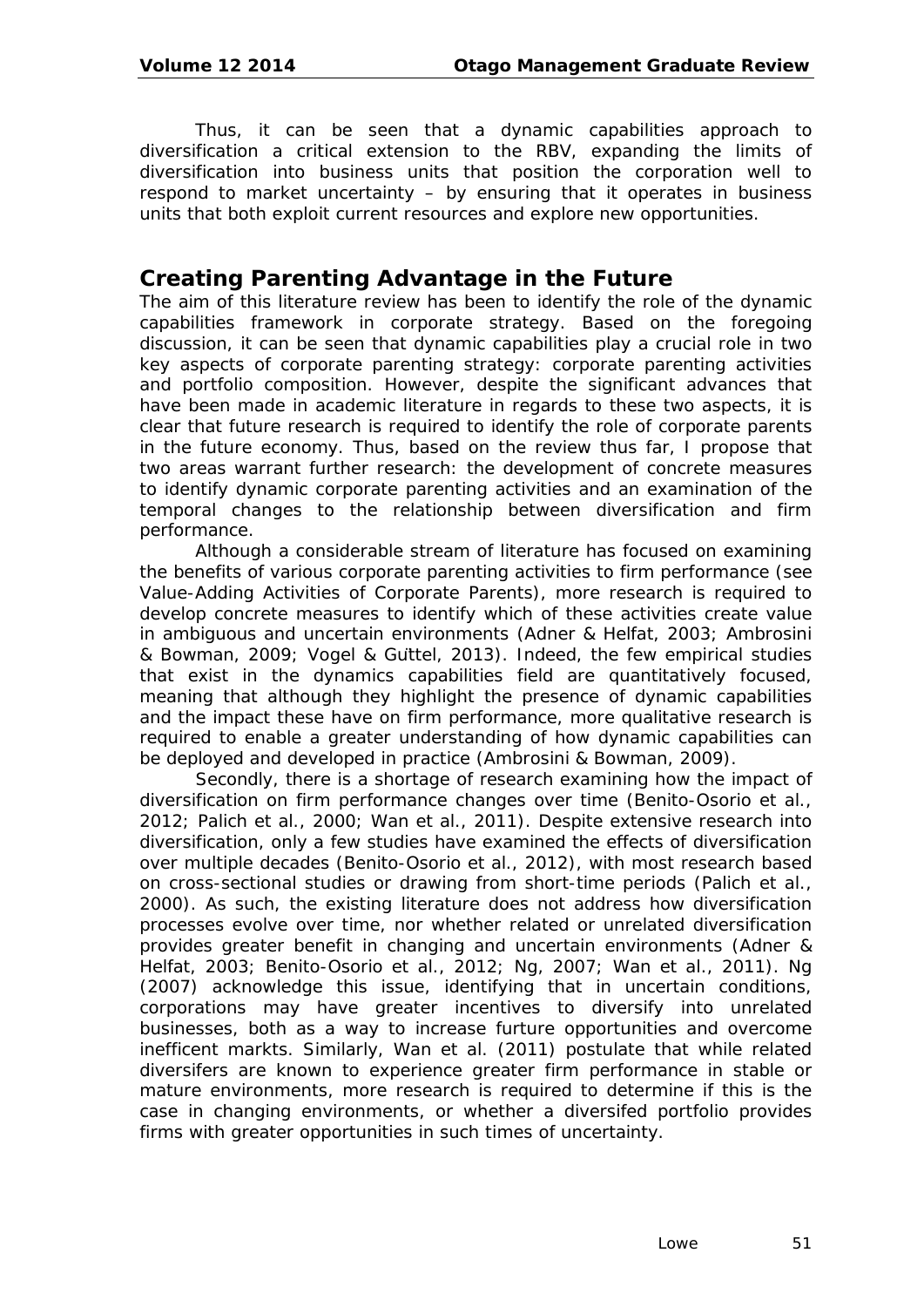### **Conclusion**

This literature review has examined the role of dynamic capabilities in corporate parenting strategy. It highlights that by adopting a dynamic capability approach to two aspects of corporate parenting strategy – parenting activities and portfolio composition – corporations can ensure they provide long-term value to business units, while also remaining agile and flexible to respond to environmental changes. Specifically, in terms of parenting activities, the dynamic capabilities approach illustrates that firms should focus on activities that create new resource combinations and businesses rather than only focusing on those that exploit existing resources. As for portfolio composition, the dynamic capabilities view highlights that firms should focus on capability-based diversification and how the businesses within its portfolio can both help reconfigure and enhance the corporation's underlying resources and capabilities. Finally, it is recommended that future research look into the development of concrete measures to identify dynamic corporate parenting activities and an examination of the temporal changes to the diversification – two areas that will significantly strength the prescriptability of a dynamic capabilities approach to corporate parenting strategy.

### **References**

- Adner, R., & Helfat, C. E. (2003). Corporate Effects and Dynamic Managerial Capabilities. *Strategic Management Journal, 24*(10), 1011-1025. doi: 10.1002/smj.331
- Ambrosini, V., & Bowman, C. (2003). Managerial Consensus and Corporate Strategy:: Why Do Executives Agree or Disagree about Corporate Strategy? *European Management Journal, 21*(2), 213-221. doi: 10.1016/S0263-2373(03)00016-1
- Ambrosini, V., & Bowman, C. (2009). What are Dynamic Capabilities and are they a useful Construct in Strategic Management? *International Journal of Management Reviews, 11*(1), 29-49. doi: 10.1111/j.1468- 2370.2008.00251.x
- Bakay, A., Elkassabgi, A., & Moqbel, M. (2011). Resource Allocation, Level of International Diversification and Firm Performance. *International Journal of Business and Management, 6*(12), 87-93.
- Barney, J. (1991). Firm Resources and Sustained Competitive Advantage. *Journal of Management, 17*(1), 99-120.
- Benito-Osorio, D., Guerras-Martín, L. Á., & Zuñiga-Vicente, J. Á. (2012). Four decades of research on product diversification: a literature review. *Management Decision, 50*(2), 325-344. doi: doi:10.1108/00251741211203597
- Berger, P. G., & Ofek, E. (1995). Diversification's Effect on Firm Value. *Journal of Financial Economics, 37*, 39-65.
- Berger, P. G., Ofek, E., & Yermack, D. L. (1997). Managerial Entrenchment and Capital Structure Decisions. *Journal of Finance, 52*(4), 1411-1438.
- Bowman, C., Ward, K., & Kakabadse, A. (2002). Congruent, Divergent and Incoherent Corporate Level Strategies. *European Management Journal, 20*(6), 671-679.
- Bowman, E., & Helfat, C. E. (2001). Does Corporate Strategy Matter? *Strategic Management Journal, 22*, 1-23.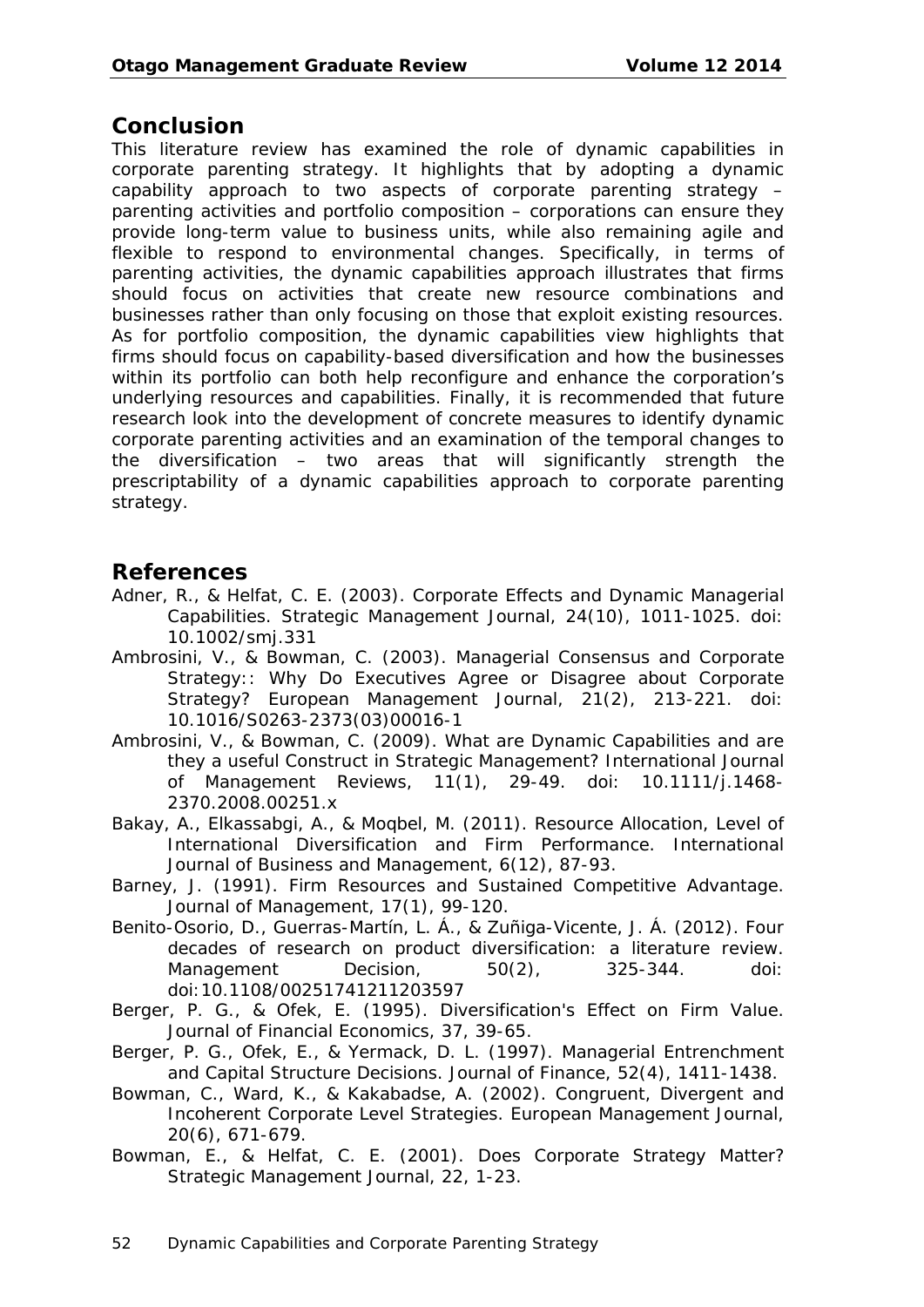- Bryan, L. L. (2002). Just-in-Time Strategy for a Turbulent World. *The McKinsey Quarterly, Special Edition: Risk and Resiliance*, 17-27.
- Campa, J. M., & Kedia, S. (2002). Explaining the Diversification Discount. *Journal of Finance, 57*(4), 1731-1762.
- Casamatta, C., & Guembel, A. (2010). Managerial Legacies, Entrenchment, and Strategic Inertia. *Journal of Finance, 65*(6), 2403-2436. doi: 10.1111/j.1540-6261.2010.01619.x
- Chang, S. J., & Singh, H. (2000). Corporate and Industry Effects on Business Unit Competitive Position. *Strategic Management Journal, 21*, 739-752.
- Chen, A., Fabozzi, F. J., & Huang, D. (2012). Optimal Corporate Strategy Under Uncertainty. *Applied Economics, 45*(20), 2877-2882. doi: 10.1080/00036846.2012.684791
- Chen, H., & Hsu, C.-W. (2010). Internationalization, resource allocation and firm performance. *Industrial Marketing Management, 39*(7), 1103- 1110. doi: 10.1016/j.indmarman.2009.10.001
- Chen, J., Chen, D. H., & Chung, H. (2006). Corporate control, corporate governance and firm performance in New Zealand. *International Journal of Disclosure & Governance, 3*(4), 263-276.
- Collis, D. (1996). Corporate Strategy in Multibusiness Firms. *Long Range Planning, 29*(3), 416-418.
- Collis, D., Young, D., & Goold, M. (2007). The Size, Structure, and Performance of Corporate Headquarters. *Strategic Management Journal, 28*, 383-405. doi: 10.1002/smj.595
- Díez-Vial, I. (2007). Explaining Vertical Integration Strategies: Market Power, Transactional Attributes and Capabilities. *Journal of Management Studies, 44*(6), 1017-1040. doi: 10.1111/j.1467-6486.2007.00693.x
- Døving, E., & Gooderham, P. N. (2008). Dynamic Capabilities as Antecedents of the Scope of Related Diversification: The Case of Small Firm Accountancy Practices. *Strategic Management Journal, 29*(8), 841-857. doi: 10.1002/smj.683
- Eisenhardt, K. M., & Martin, J. A. (2000). Dynamic Capabilities: What are They? *Strategic Management Journal, 21*(10/11), 1105.
- Galunic, D. C., & Eisenhardt, K. (2001). Architectural Innovation and Modular Corporate Forms. *Academy of Management Journal, 44*(6), 1229-1249.
- Ghemawat, P. (2002). Competition and Business Strategy in Historical Perspective. *Business History Review, 76*(Spring), 37-74.
- Goold, M., Campbell, A., & Alexander, M. (1998). Corporate Strategy and Parenting Theory. *Long Range Planning, 31*(2), 308-314.
- Grant, R. M., Jammine, A. P., & Thomas, H. (1988). Diversity, Diversification, and Profitability Among British Manufacturing Companies 1972-84. *Academy of Management Journal, 31*(4), 771-801. doi: 10.2307/256338
- Helfat, C. E., & Eisenhardt, K. (2004). Inter-Temporal Economies of Scope, Organizational Modularity, and the Dynamics of Diversificaiton. *Strategic Management Journal, 25*, 1217-1232. doi: 10. IOO2/smj.427
- Helfat, C. E., & Raubitschek, R. S. (2000). Product Sequencing: Co-Evolution of Knowledge, Capabilities and Products. *Strategic Management Journal, 21*(10/11), 961.
- Henard, D. H., & McFadyen, M. A. (2012). Resource Dedication and New Product Performance: A Resource-Based View. *Journal of Product*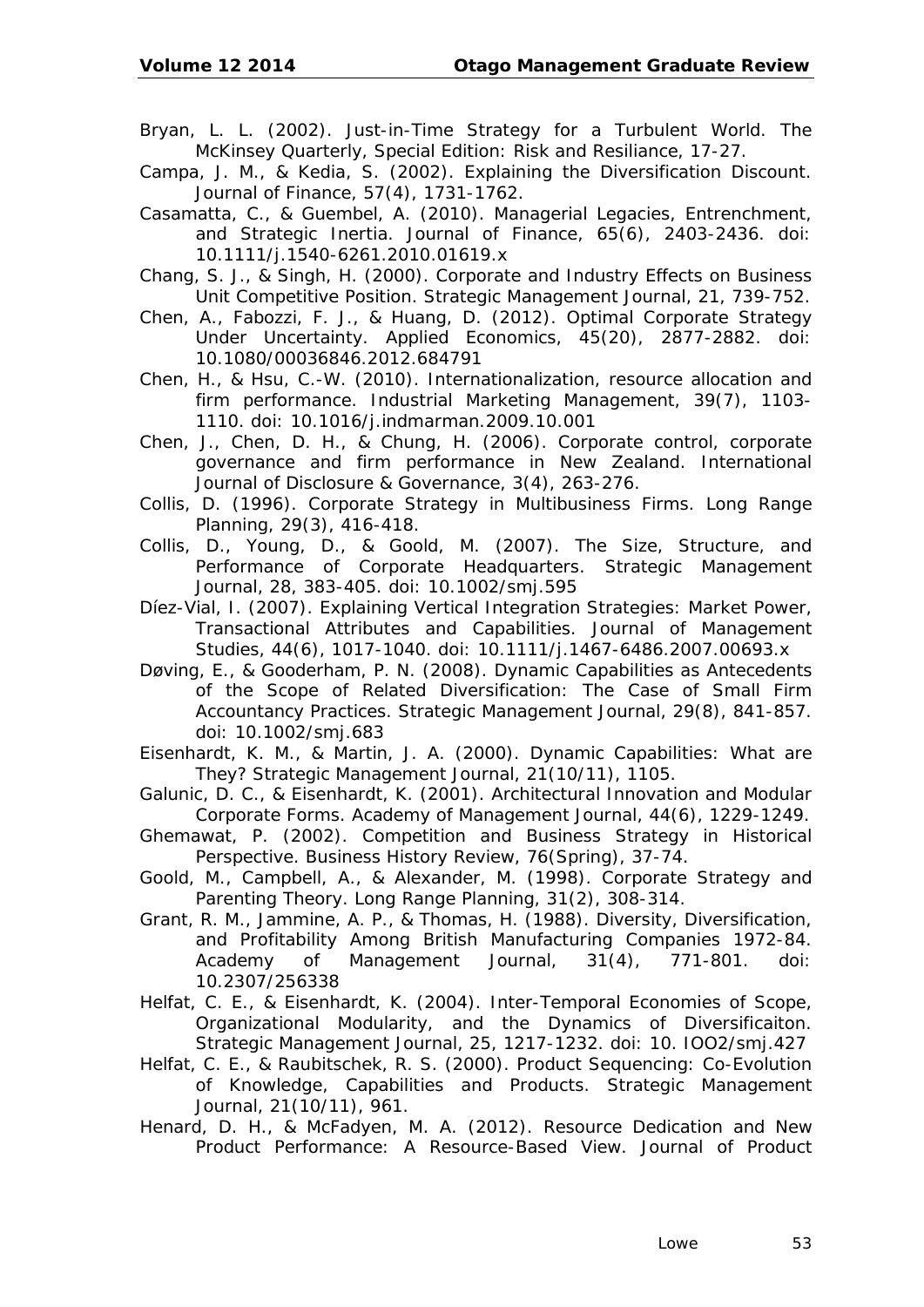*Innovation Management, 29*(2), 193-204. doi: 10.1111/j.1540- 5885.2011.00889.x

- Hill, C. W. L., & Snell, S. A. (1988). External Control, Corporate Strategy, and Firm Performance in Research-Intensive Industries. *Strategic Management Journal, 9*(6), 577-590.
- Jones, G. R., & Hill, C. W. L. (1988). Transaction Cost Analysis of Strategy-Structure Choice. *Strategic Management Journal, 9*(2), 159-172.
- Jose, M. L., Nichols, L. M., & Stevens, J. L. (1986). Contributions of Diversification, Promotion, and R&D to the Value of Multiproduct Firms: A Tobin's q Approach. *Financial Management, 15*(4), 33-42.
- Klein, P. G., & Saidenberg, M. R. (2010). Organizational Structure and the Diversification Discount: Evidence from Commercial Banking. *The Journal of Industrial Economics, 58*(1), 127-155.
- Kor, Y. Y., & Leblebici, H. (2005). How do Interdependencies among Human-Capital Deployment, Development, and Diversification Strategies affect Firms' Financial Performance? *Strategic Management Journal, 26*, 967- 985.
- Kruehler, M., Pidun, U., & Rubner, H. (2012). How to assess the corporate parenting strategy? A conceptual answer. *Journal of Business Strategy, 33*(4), 4-17. doi: doi:10.1108/02756661211242663
- Liu, H. Y., & Hsu, C. W. (2011). Antecedents and consequences of corporate diversification. *Management Decision, 49*(9), 1510-1534. doi: doi:10.1108/00251741111173961
- Luo, Y. (2002). Capability Exploitation and Building in a Foreign Market: Implications for Multinational Enterprises. *Organization Science, 13*(1), 48-63.
- Markides, C. C., & Williamson, P. J. (1994). Related Diversification, Core Competences and Corporate Performance. *Strategic Management Journal, 15*, 149-165.
- McGahan, A. M., & Porter, M. E. (2002). What Do We Know About Variance in Accounting Profitability? *Management Decision, 48*(7), 834-851.
- McGrath, R. G., & Nerkar, A. (2004). Real Options Reasoning and a New Look at the R&D Investment Strategies of Pharmaceutical Firms. *Strategic Management Journal, 25*(1), 1-21.
- Miller, D. J. (2006). Technological diversity, related diversification, and firm performance. *Strategic Management Journal, 27*(7), 601-619.
- Ng, D. W. (2007). A Modern Resource Based Approach to Unrelated Diversification. *Journal of Management Studies, 44*(8), 1481-1502. doi: 10.1111/j.1467-6486.2007.00719.x
- Nicholls-Nixon, C. L., & Woo, C. Y. (2003). Technology Sourcing and Output of Established Firms in a Regime of Encompassing Technological Change. *Strategic Management Journal, 24*(7), 651. doi: 10.1002/smj.329
- O'Reilly III, C. A., & Tushman, M. L. (2004). The Ambidextrous Organization. *Harvard Business Review, 82*(4), 74-81.
- Palich, L. E., Cardinal, L. B., & Miller, C. C. (2000). Curvilinearity in the Diversification-Performance Linkage: An Examination of Over Three Decades of Research. *Strategic Management Journal, 21*, 155-174.
- Raisch, S., & Birkinshaw, J. (2008). Organizational Ambidexterity: Antecedents, Outcomes, and Moderators. *Journal of Management, 34*(3), 375-409. doi: 10.1177/0149206308316058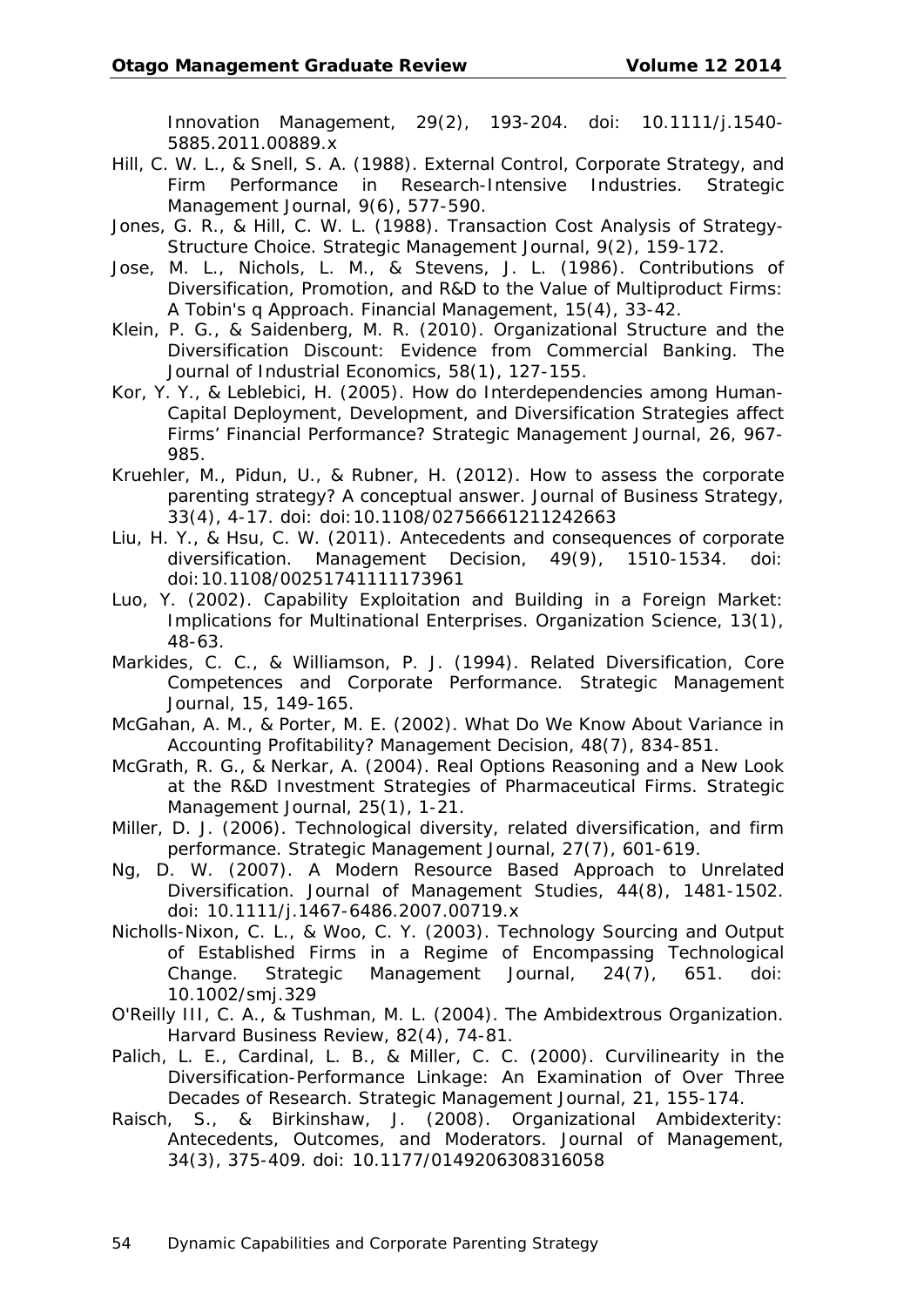- Rajan, R., Servaes, H., & Zingales, L. (2000). The Cost of Diversity: The Diversificaiton Discount and Inefficient Investment. *The Journal of Finance, 55*(1), 35-80.
- Roquebert, J. A., Phillips, R. L., & Westfall, P. A. (1996). Markets vs. Management: What 'Drives' Profitability? *Strategic Management Journal, 17*, 653-664.
- Rumelt, R. (1991). How Much Does Industry Matter? *Strategic Management Journal, 12*(3), 167-185.
- Schmalensee, R. (1985). Do Markets Differ Much? *American Economic Review, 75*, 341-351.
- Shleifer, A., & Vishny, R. W. (1989). Management entrenchment: The case of manager-specific investments. *Journal of Financial Economics, 25*(1), 123-139. doi: 10.1016/0304-405X(89)90099-8
- St. John, C. H., & Harrison, J. S. (1999). Manufacturing-based relatedness, synergy, and coordination. *Strategic Management Journal, 20*(2), 129.
- Stalk, G., Evans, P., & Shulman, L. E. (1992). Competing on Capabilities: The New Rules of Corporate Strategy. *Harvard Business Review, March-April*, 57-69.
- Teece, D. J., & Pisano, G. (1994). The Dynamic Capabilities of Firms: an Introduction. *Industrial and Corporate Change, 3*(3), 537-556.
- Teece, D. J., Pisano, G., & Shuen, A. (1997). Dynamic Capabilities and Strategic Management. *Strategic Management Journal, 18*(7), 509- 533.
- Untiedt, R., Nippa, M., & Pidun, U. (2012). Corporate Portfolio Analysis Tools Revisited: Assessing Causes that May Explain Their Scholarly Disdain. *International Journal of Management Reviews, 14*(3), 263-279. doi: 10.1111/j.1468-2370.2011.00316.x
- Vogel, R., & Güttel, W. H. (2013). The Dynamic Capability View in Strategic Management: A Bibliometric Review. *International Journal of Management Reviews, 15*, 426-446. doi: 10.1111/ijmr.12000
- Wan, W. P., Hoskisson, R. E., Short, J. C., & Yiu, D. W. (2011). Resource-Based Theory and Corporate Diversification: Accomplishments and Opportunities. *Journal of Management, 37*(5), 1335-1368. doi: 10.1177/0149206310391804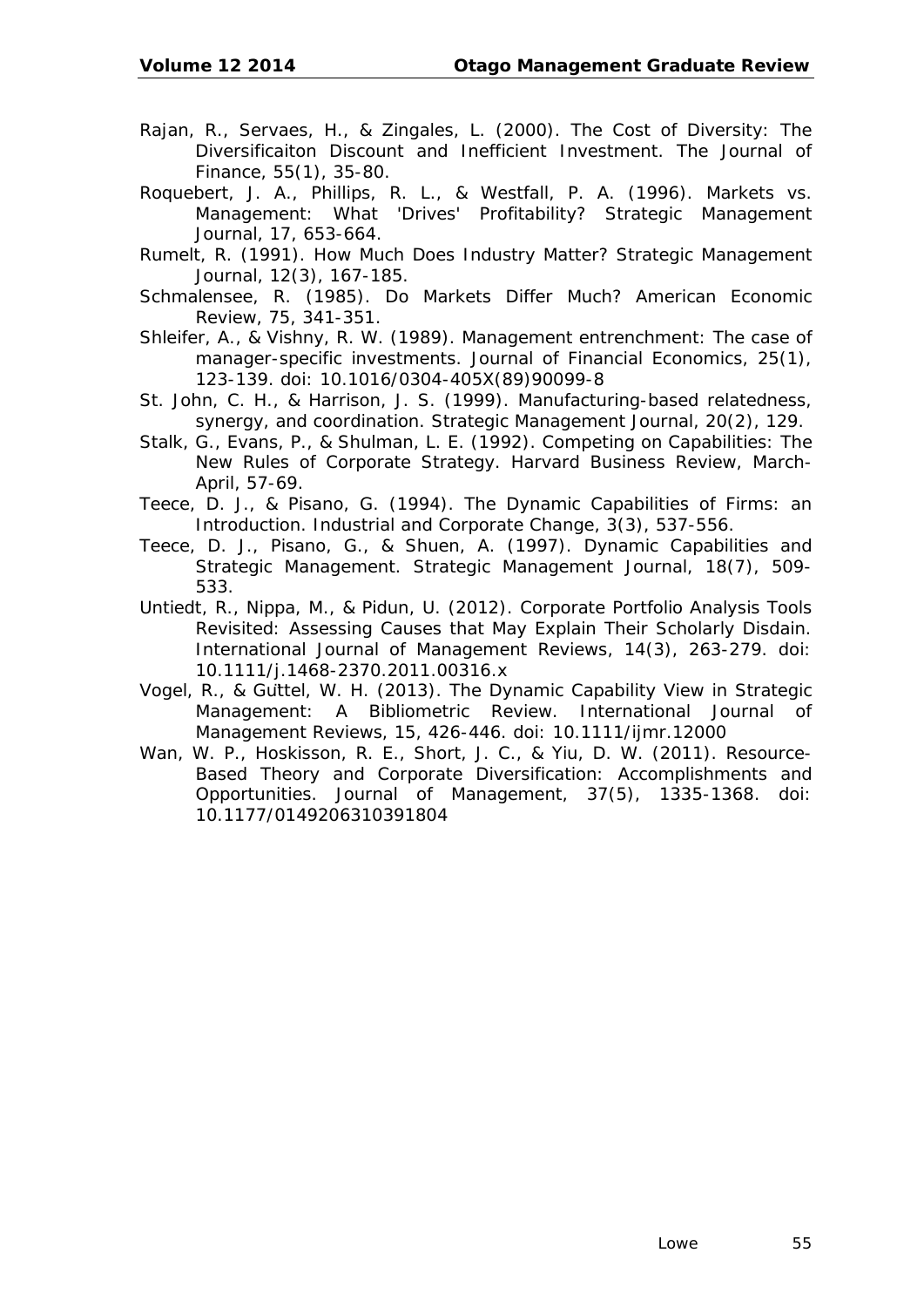# **The Impact of External Cooperation on Innovation Performance in Chinese SMEs**

### **Matt Lowe**

### **Abstract**

In response to the rising costs and complexities of innovation, small and medium enterprises (SMEs) are increasingly turning to external cooperation partners in an attempt to overcome their inherent resource deficiency. Drawing from a survey of 257 Chinese SMEs, this paper examines the impact of these external collaborations on SME innovation performance. The results confirm that there is a significant positive relationship between inter-firm collaboration and innovation performance in SMEs. Similarly, it is found that interactions with financial institutions also have a significant positive impact on SME innovation performance. Interestingly, the findings reveal that interactions with government agencies have a significantly negative relationship with innovation performance. As such, these results confirm that external partners can provide SMEs with the necessary resources they require to overcome their inherent resource deficiency to enhance their innovation performance, and highlights concerns about the institutional environment for SMEs pursing innovation in China.

# **Introduction**

In a hypercompetitive world characterised by rapid advances in technologies, shortened product life cycles and merged industry borders, companies find themselves in a race to establish competitive differentiation through innovation (Albors-Garrigós, Rincon-Diaz, & Igartua-Lopez, 2013; Bullinger, Auernhammer, & Gomeringer, 2004; Motohashi, 2008; Nieto & Santamaría, 2007; Tether, 2002; van de Vrande, de Jong, Vanhaverbeke, & de Rochemont, 2009). However, these very factors have also increased the costs and uncertainty surrounding research and development (R&D) projects and commercialization, leading to a growing consensus among scholars that enterprises can no longer afford to innovate alone (Bougrain & Haudeville, 2002; Bullinger et al., 2004; Hagedoorn, 2002; Nieto & Santamaría, 2007; Tether, 2002; van de Vrande et al., 2009; Wang & Zhou, 2011). Accordingly, innovation collaboration strategies – i.e. how firms actively participate in joint R&D and innovation projects with external partners (Hagedoorn, 2002; Tether, 2002) – have received increased attention in recent years. Through such strategies, it is acknowledge that firms can acquire the knowledge, complementary resources or capital required for innovation (Nieto & Santamaría, 2007; Tether, 2002; van de Vrande et al., 2009; Wang, Vanhaverbeke, & Roijakkers, 2012; Zeng, Xie, & Tam, 2010); reduce the costs of innovation (van de Vrande et al., 2009; Wang et al., 2012); minimize innovation risks (Bullinger et al., 2004; Tether, 2002; Wang et al., 2012; Zeng et al., 2010); shorten time to market (Hagedoorn, 2002; Zeng et al., 2010); and benefit from economies of scale in R&D (Narula, 2004; van de Vrande et al., 2009).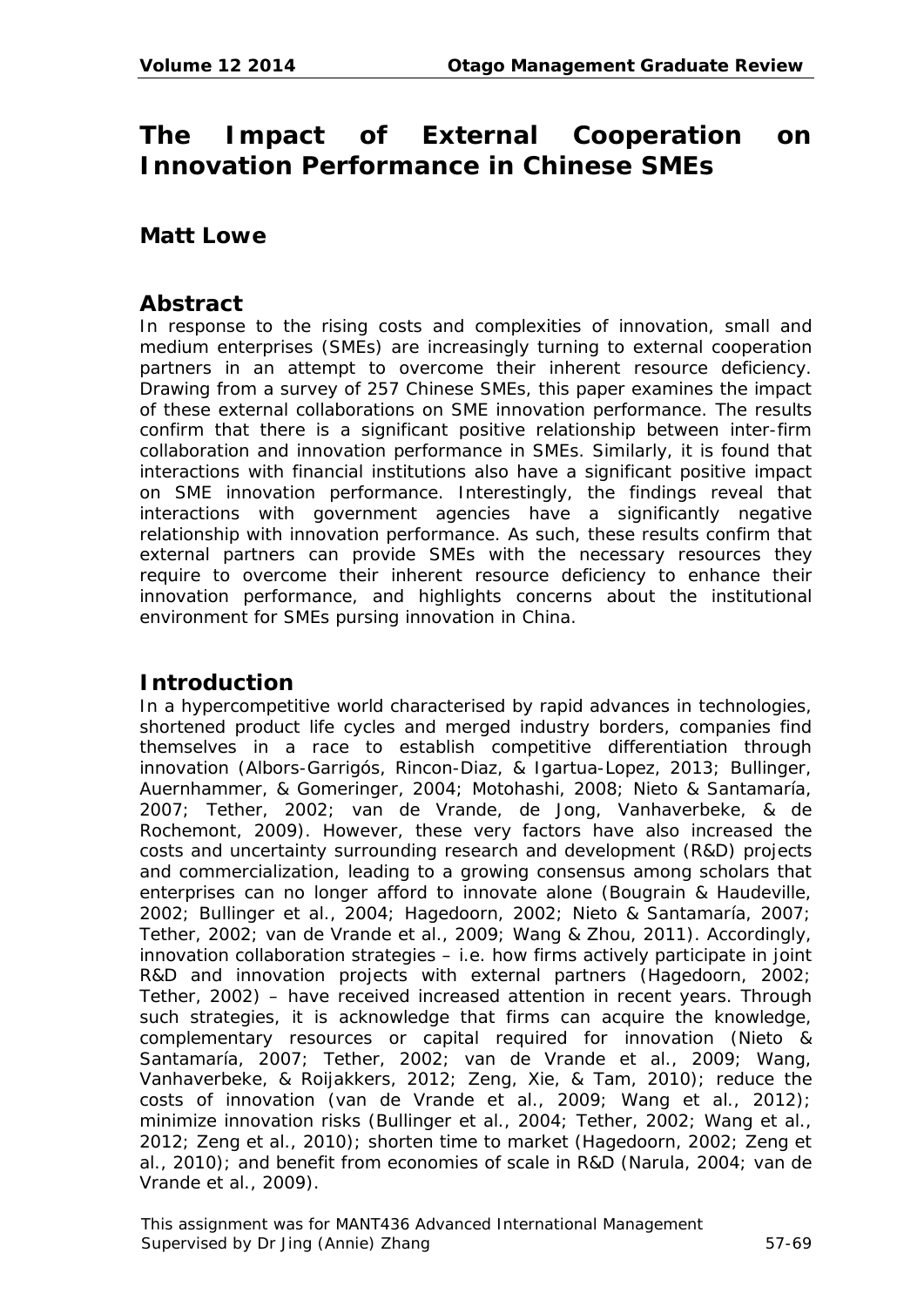These benefits are especially important for small and medium enterprises (SMEs), which generally suffer from a lack of resources (Bougrain & Haudeville, 2002; Dickson, Weaver, & Hoy, 2006; Lee, Park, Yoon, & Park, 2010; Motohashi, 2008; Narula, 2004; van de Vrande et al., 2009). Consequently, with a shortage of financial, human and technological resources, the ability of SMEs to develop and commercialise successful innovations is limited (Bougrain & Haudeville, 2002; Dickson et al., 2006; Narula, 2004; van de Vrande et al., 2009), and are therefore less likely to engage in internal innovation compared to larger competitors (Lee et al., 2010; Sharif, 2003). Thus, in an attempt to overcome these resource constraints, SMEs are increasingly pursing innovation collaboration strategies, using external sources as a way of acquiring or obtaining access to the necessary resources required for innovation (Lee et al., 2010; Narula, 2004; van de Vrande et al., 2009). As Narula (2004) identifies, SMEs spend almost twice as much of their R&D expenditure towards innovation collaboration than larger firms. Additionally, van de Vrande et al. (2009) draw on a database of 605 Dutch SMEs, concluding that SMEs are increasingly pursuing innovation collaboration strategies to meet customer demands and keep up with larger competitors. Furthermore, in a survey of over 2,700 Korean SMEs, Lee et al. (2010) illustrate that SMEs frequently pursue external collaborations during the commercialisation process – when significant funding and complementary resources and capabilities (such as manufacturing capacity and marketing channels) are required. This reflects work by Dickson et al. (2006) who identify that small firms are often more internally focused during the early stages of innovation – when the resource requirements are less – while larger firms tend to enter the innovation process at later stages, when the demands for manufacturing and marketing resources are greater.

Although innovation in SMEs has received increased attention in recent times, few studies have focused on the impact of external collaborations on SME innovation performance in emerging economies (Kang & Park, 2012; Zeng et al., 2010; Zhang, Hoenig, Di Benedetto, Lancioni, & Phatak, 2009). As such, this paper aims to address this imbalance by examining the impact of innovation cooperation in Chinese SMEs – a context that provides unique challenges for innovation in SMEs (Siu, 2005; Zeng et al., 2010; Zhang et al., 2009).

Since the implementation of the open door economic reforms in 1978, China has shifted from a highly centralised planned state to a "near-market" economy, as decision-making power has spread from the centralised government to enterprises (Anderson, Li, Harrison, & Robson, 2003; Siu, 2005; Wang & Yao, 2002; Zeng et al., 2010). As a result, resources have been released into the market, providing significant opportunities for SMEs to grow (Siu, 2005; Zeng et al., 2010) (Anderson et al., 2003). Indeed, SMEs have experienced rapid growth in the country, with the number of SMEs in China growing to 7.32 million by 1995, accounting for 99.7% of all firms and contributing to 73.6% of the labour force (Wang & Yao, 2002). By 1999, this number had risen again to 10 million SMEs (Anderson et al., 2003). However, the central government still holds control over many large state-owned enterprises (SOEs), which has skewed central government policy in support of these SOEs – often to the detriment of the country's SMEs (Siu, 2005; Wang & Yao, 2002; Zeng et al., 2010). Indeed, there is considerable evidence to suggest that Chinese SMEs face significant barriers to innovation,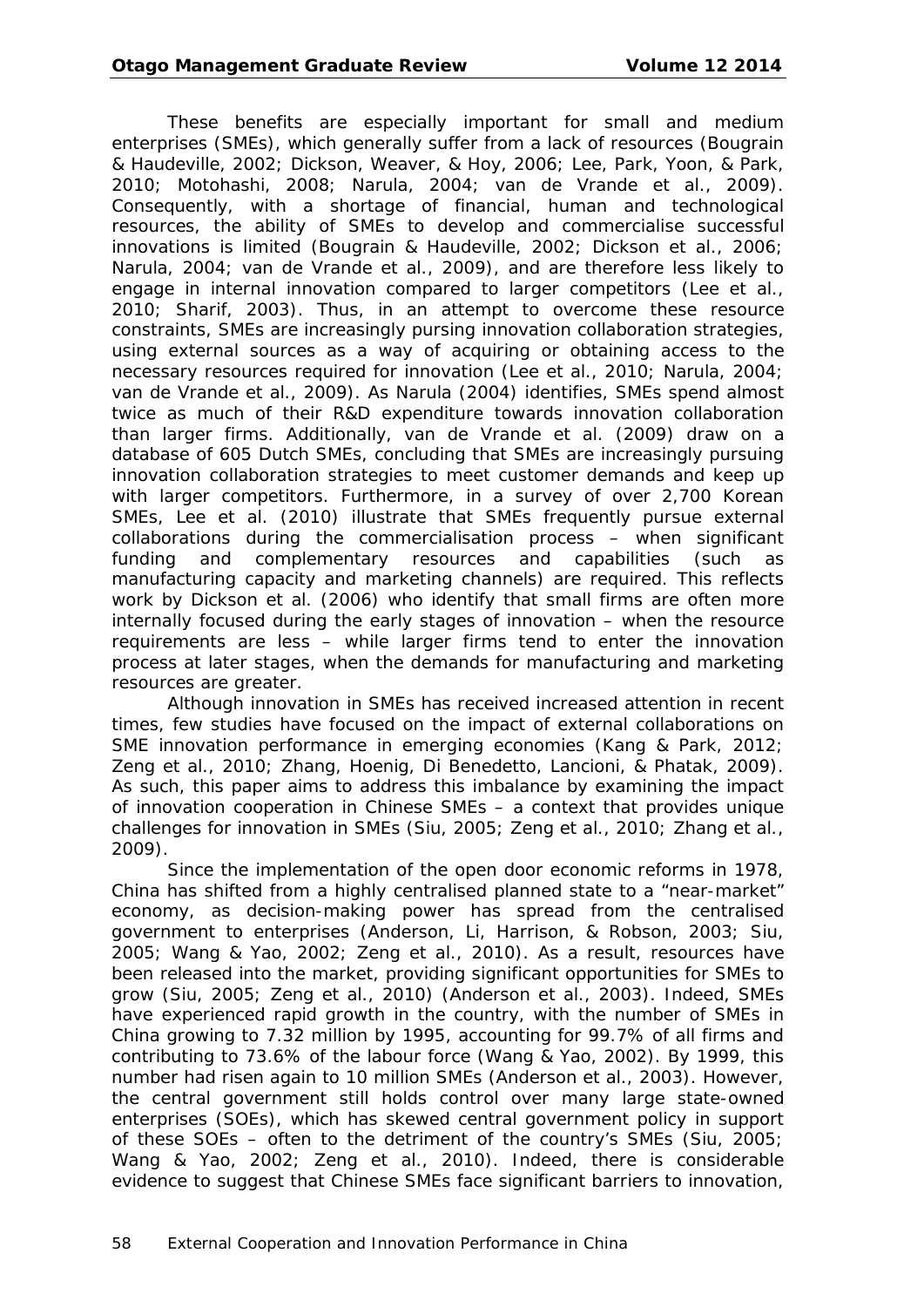including ineffective policies for small business (Xie, Zeng, Peng, & Tam, 2013), inadequate government support for innovation (Zeng et al., 2010); poor access to financial resources (Wang & Yao, 2002); and the bureaucratic burden associated with ongoing government interventions (Siu, 2005; Xie et al., 2013; Zeng et al., 2010). It is therefore necessary to examine how Chinese SMEs can overcome these institutional barriers, to ensure that the country's large population of SMEs can remain competitive in the future.

Drawing on a survey of 257 Chinese SMEs, this paper examines the relationship between innovation performance and external collaborations. In light of the preceding discussion, the relations with three external groups will be discussed: other parties in the market place (referred to here as inter-firm collaboration), financial institutions (specifically state-owned and private banks) and government agencies. The remainder of the paper is structured into four sections. In Section 2, a literature review is conducted and the research hypotheses are developed. Section 3 highlights the data and methodology employed followed by a presentation of the results in Section 4. These results are discussed in Section 5, along with the implications, limitations and areas for further research that emerge from this study.

### **Research Hypotheses**

This paper draws on the resource-based view (RBV) of the firm to provide a theoretical explanation as to why firms pursue innovation collaboration strategies. Under the RBV, firms are perceived as heterogeneous entities, each endowed with a unique set of resources that cannot be easily replicated nor easily acquired on the open market, and thus that these resource differences persist over time (Barney, 1991; Bougrain & Haudeville, 2002; Dickson et al., 2006; Eisenhardt & Martin, 2000; Kang & Park, 2012). Additionally, it is assumed that competitive advantage arises from the uniqueness of a firm's resource portfolio, and is considered *sustainable* when these resources are valuable, rare, inimitable and non-substitutable (Barney, 1991). Thus, from the perspective of the RBV, collaboration with external parties is seen as a way that firms can gain access the requisite resources needed to overcome any adverse heterogeneity, thereby strengthening their own innovation capabilities (Dickson et al., 2006; Kang & Park, 2012; Lee et al., 2010; Nieto & Santamaría, 2007; van de Vrande et al., 2009). Accessing the resources of external partners is particularly important for SMEs, who are typically challenged with insufficient resources for innovation (e.g. Bougrain & Haudeville, 2002; Dickson et al., 2006; Lee et al., 2010; Motohashi, 2008; Narula, 2004; van de Vrande et al., 2009).

Research examining to use of external collaborations for innovation has focused on many different external partners, including customers, suppliers, universities, public and private research institutes, banks, venture capitalists and governments (Bullinger et al., 2004; Kang & Park, 2012; Sharif, 2003; Wang & Zhou, 2011). For the purpose of this study – and given the unique forces acting on SMEs in China – three groups in particular will be examined: inter-firm collaborations, financial institutions and government agencies. Each of these groups, along with their respective hypotheses, will be discussed in the remainder of this section.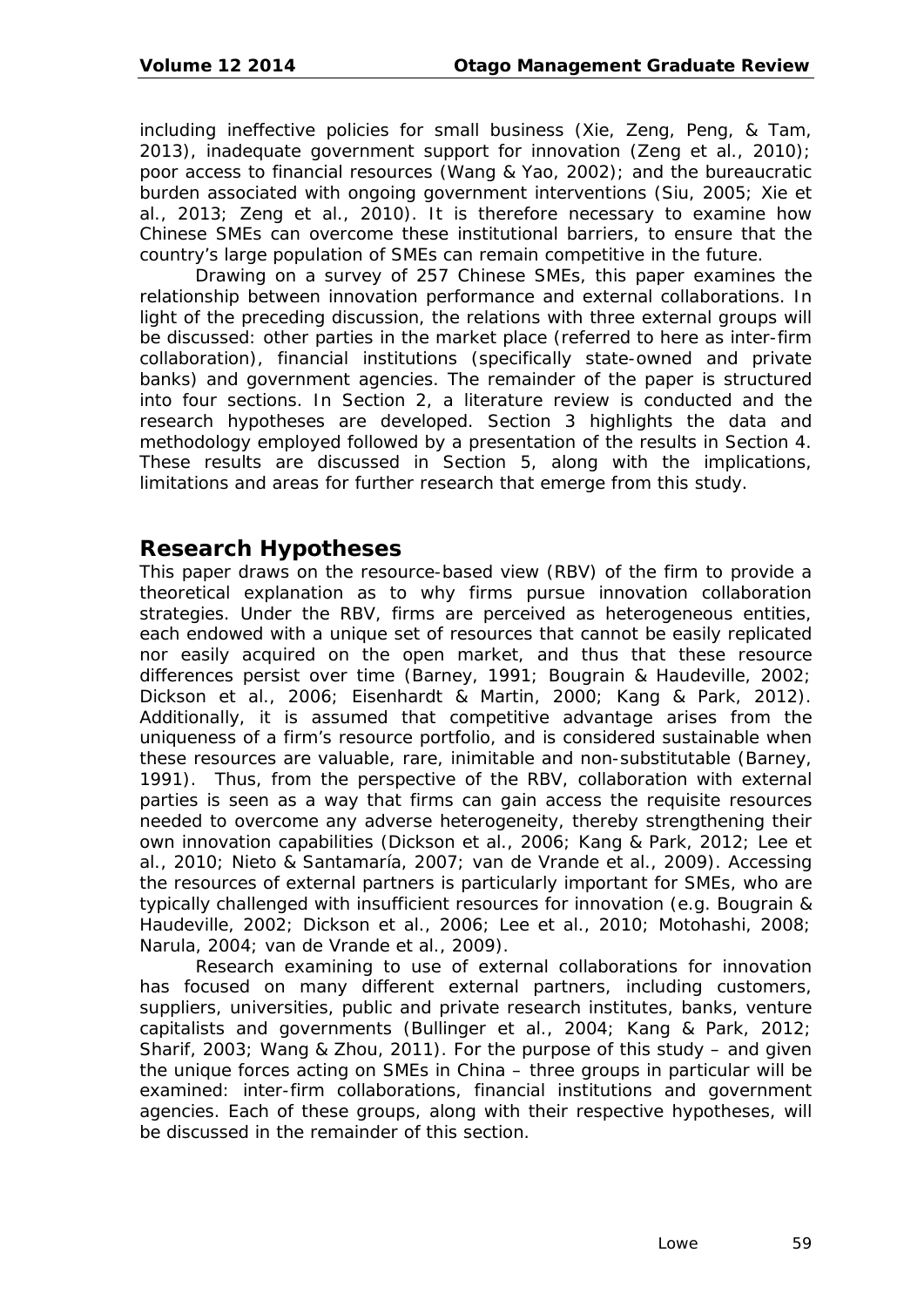#### **Inter-Firm Collaborations**

Inter-firm collaboration represents the most common form of innovation cooperation for many firms (Kang & Park, 2012; Liefner, Hennemann, & Xin, 2006; Tether, 2002; Zeng et al., 2010). For the purpose of this paper, interfirm collaboration refers to external networking that firms have with customers, suppliers, competitors and research organisations – external partners that are frequently combined in the literature to assess inter-firm cooperation (e.g. Kang & Park, 2012; Tether, 2002; Zeng et al., 2010). Although several previous scholars have illustrated a positive relationship between inter-firm collaboration and innovation performance for both small and large organisations (e.g. Kang & Park, 2012; Nieto & Santamaría, 2007; Zeng et al., 2010), the specific impact is diverse when examining the effects these external groups individually. As such, the impact of each of these four potential collaboration partners will be discussed here.

Collaborations with customers provide firms with a number of significant benefits in the race for innovation. By gaining direct insight into the needs and ideas of customers, firms can increase users' confidence their offerings, access a pathway for experimentation, and reduce the risks and uncertainties associated with bringing an innovation to market (Bullinger et al., 2004; Nieto & Santamaría, 2007; Tether, 2002; van de Vrande et al., 2009). Based on a dataset of U.K. firms, Tether (2002) provides empirical evidence for these benefits, illustrating that collaboration with customers is positively related to the performance of a firm's "new to market" innovations. He further identifies that collaboration with customers is negatively associated with several common barriers to innovation, including a lack of information and the high cost or perceived economic risk of innovation (Tether, 2002). Doloreux (2004) supports this benefit, identifying that customers tend to be the most frequently utilised external source of information, again as a way to reduce the risks of innovation by ensuring that new products or incremental improvements satisfy the needs of customers. Similarly, Bullinger et al. (2004) suggest that successful innovators are those who integrate both current and potential customers into their innovation network, leading to a greater focus towards customer specific problems. More recent research provides qualitative support for the positive relationship between customer collaboration and innovation performance across several contexts including Spanish manufacturing firms (Nieto & Santamaría, 2007), Dutch SMEs (van de Vrande et al., 2009) and biotechnology SMEs in South Korea (Kang & Park, 2012). However some studies challenge these findings, suggesting that collaborations with customers have no significant impact on innovation success (Kaufmann & Tödtling, 2001; Romijn & Albaladejo, 2002). One potential explanation for this contention is that while the contribution of customers may be beneficial for incremental innovations, customers "are usually not the originators of ideas too far from what they are accustomed to" (Kaufmann & Tödtling, 2001, p. 800). Thus, these findings further highlight the necessity for firms to integrate both current and potential customers into their innovative activities in an attempt to promote more innovative solutions (Bullinger et al., 2004; Kaufmann & Tödtling, 2001; Romijn & Albaladejo, 2002).

Collaboration with suppliers also provides superior innovation performance, by enabling firms to gain superior technological knowledge, while also shifting the risk and costs of innovation down the supply chain (Tether, 2002). Based on data from 128 Korean automobile and electronics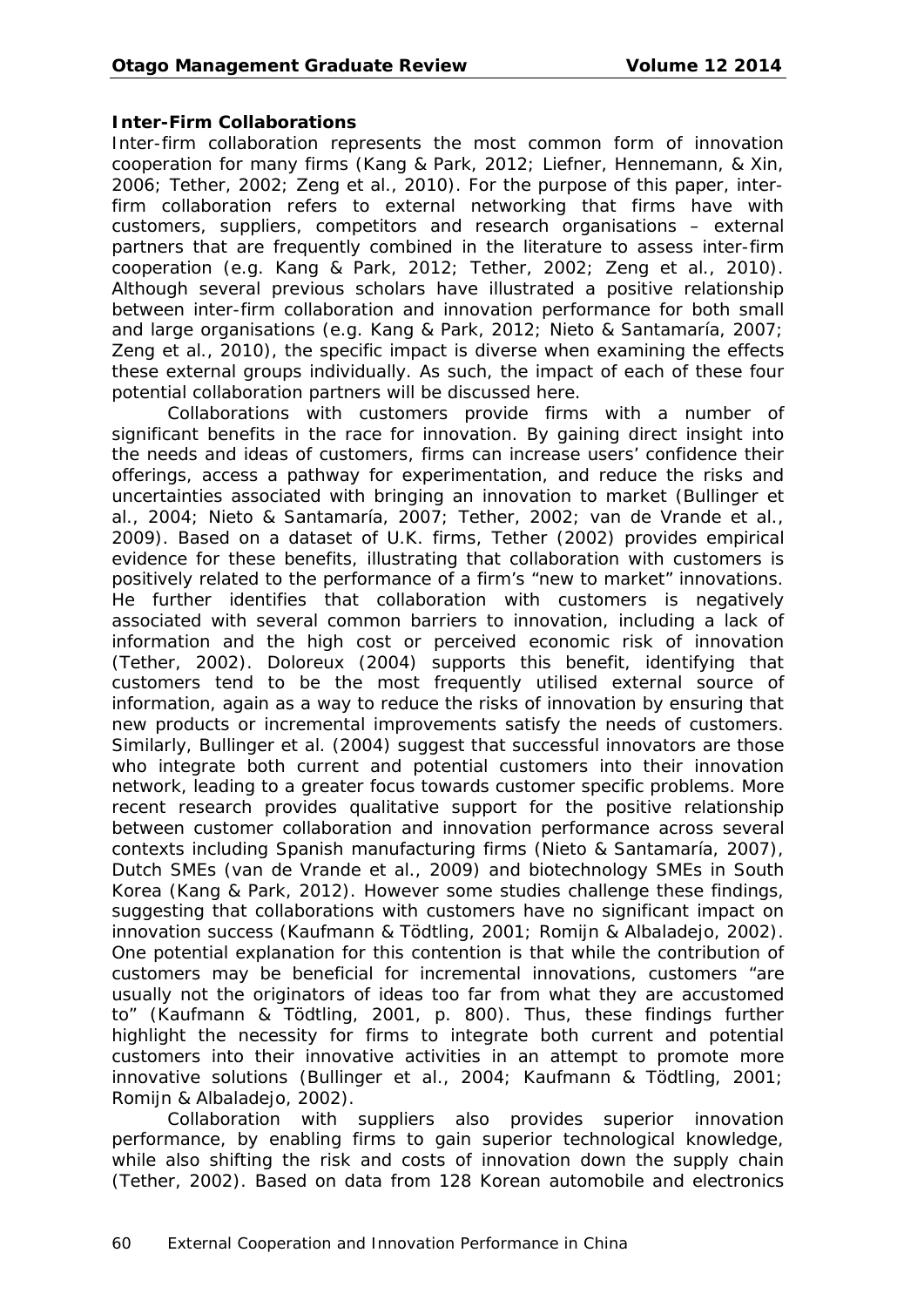suppliers, Chung and Kim (2003) suggest that collaborations with suppliers enable firms to reduce innovation risks and lead times, while also enhancing flexibility to market changes. Furthermore, Nieto and Santamaría (2007) highlight that collaboration with suppliers result in greater success of innovative projects in the case of Spanish manufacturing firms. For these reasons, suppliers have been consistently identified by SMEs as reliable innovation partners; found to be the most frequently used partner for formal R&D collaboration (Doloreux, 2004), and the second most used source for innovation information (Kaufmann & Tödtling, 2001). Bougrain and Haudeville (2002) however challenge the benefit of supplier collaboration, illustrating that it can have a negative impact on innovation performance for firms with less than ten employees. This highlights a common concern that small firms are generally unable to fund supplier-orientated innovation projects, which tend to be considerably more costly than other innovative projects – given the high level (i.e. more radical or more complex) nature of these projects (Bougrain & Haudeville, 2002; Kaufmann & Tödtling, 2001; Tether, 2002).

A third form of inter-firm collaborations mentioned here – collaboration with competitors – provides the greatest concern for innovating firms, with the potential for information leakage, increased risk of opportunistic behaviour and fear of helping rivals providing major challenges for firms (Dickson et al., 2006; Lee et al., 2010; Narula, 2004; Nieto & Santamaría, 2007). Despite this, it has been identified throughout the literature that cooperation with competitors can be beneficial, primarily when competitors share problems outside the realms of competition (such as those in the regulatory environment), when there is a first mover disadvantage arising from high costs of development or low barriers to imitation, or when firms attempting to establish the basis of competition in a particular industry (Nieto & Santamaría, 2007; Tether, 2002; Zeng et al., 2010). Several studies illustrate that firms recognise these benefits, providing empirical evidence to suggest that firms are increasingly utilizing competitors for collaborative innovation (e.g. Doloreux, 2004; Tether, 2002). Conversely, Nieto and Santamaría (2007) found a negative relationship between collaborating with competitors and innovation attributed to – among other things – a lack of trust and fear of helping competitors. Dickson et al. (2006) provide insight into this finding, illustrating that the perceived risk of opportunism is greater for small firms than their larger counterparts, often a deterrent for competitor-based collaboration.

Research organisations (such as universities, technical institutes and research institutes) are increasingly regarded as powerful sources of science and technology knowledge, and are frequently considered as partners for innovation (Nieto & Santamaría, 2007; Zeng et al., 2010). As research organisations typically offer little commercial knowledge, collaborations with these partners tend be based on new scientific and technical expertise, and therefore focused towards the early stage of innovation such as idea development and R&D (Kang & Park, 2012; Liefner et al., 2006; Nieto & Santamaría, 2007; Tether, 2002; Zeng et al., 2010). Like the other partners of innovation cooperation, a positive relationship between collaboration with research organisations has been demonstrated consistently throughout the literature, including in Spanish manufacturing firms (Nieto & Santamaría, 2007), small firms in Japan (Motohashi, 2008), South Korean SMEs (Kang &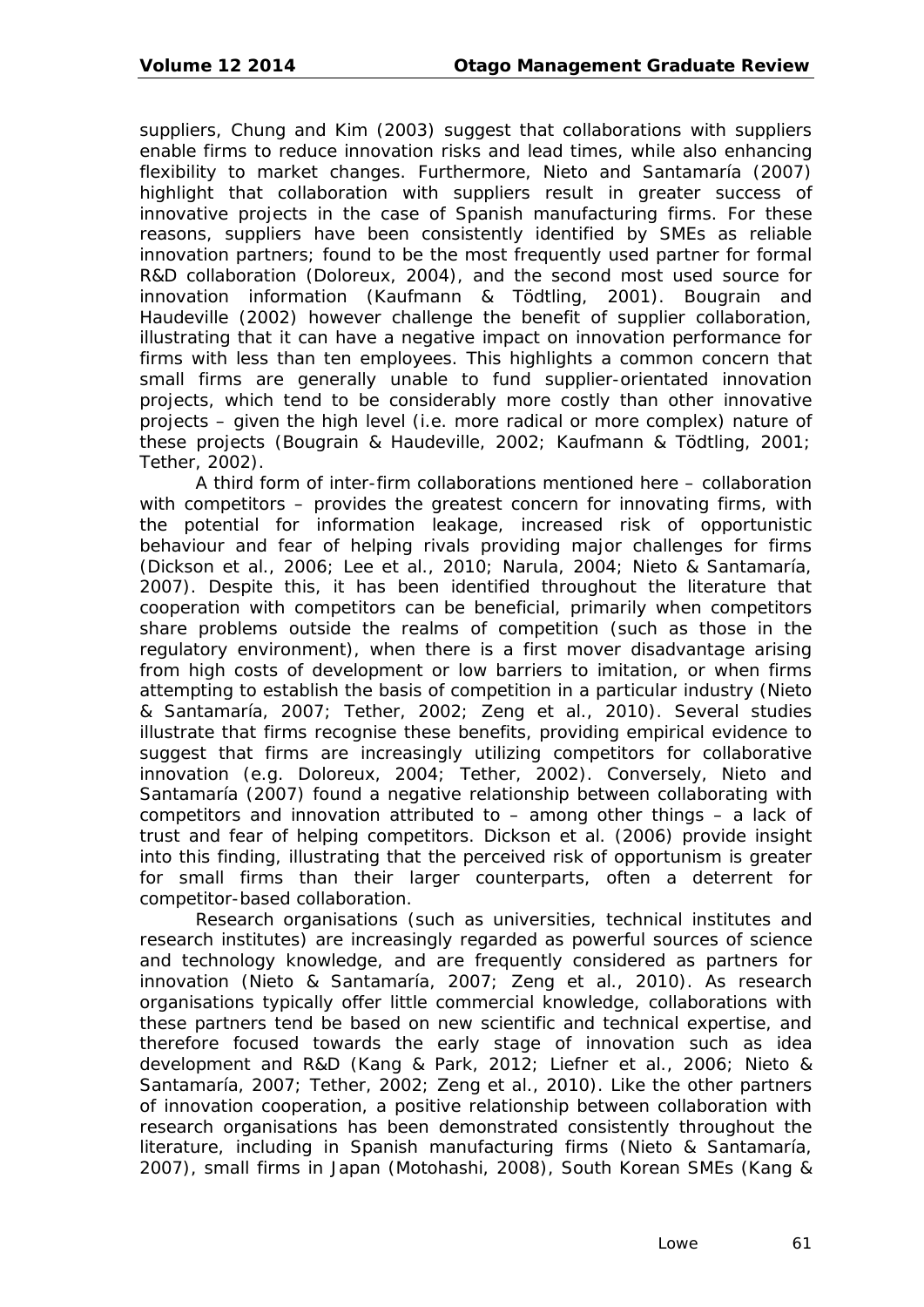Park, 2012) and research technology organisations in Valencia (Albors-Garrigós et al., 2013)

Despite the overwhelming support for the role of inter-firm collaboration on innovation performance, most of this research has occurred in the context of developed countries, with SMEs in emerging economies receiving relatively little attention. However, of the studies that have examined this context, there is sufficient evidence to suggest that the role of inter-firm collaboration in emerging economies reflects previous research conducted in developed countries. For example, Kaminski, de Oliveira, and Lopes (2008) illustrate that external partners such as suppliers, clients/customers and universities/research institutions are frequently involved in the innovation process of Brazilian SMEs. Of importance to the current study, these results have been reflected in China, with several studies demonstrating that collaborations with customers, suppliers, competitors and research organisations significantly contribute to innovation performance in Chinese SMEs (Liefner et al., 2006; Xie et al., 2013; Zeng et al., 2010). Thus, based on the discussion outlined above, the following hypothesis is proposed with regard to inter-firm collaboration:

**Hypothesis 1:** Inter-firm collaborations are positively associated with innovation performance in SMEs.

#### **Interactions with Financial Intermediaries**

As mentioned, innovation is a financially restricted activity, with considerable expenses required for researching, developing, piloting and commercializing new products and processes. This provides serious concern for SMEs given their resource deficiency (e.g. Bougrain & Haudeville, 2002; Dickson et al., 2006; Lee et al., 2010; Motohashi, 2008; Narula, 2004; van de Vrande et al., 2009). Romijn and Albaladejo (2002) acknowledge this challenge, illustrating that although R&D and commercialisation typically demand several years of sustained funding, few SMEs have the internal financial capacity to fund these project on an ongoing basis. Based on a survey of 249 English and Irish firms, Smallbone, North, Roper, and Vickers (2003) provide empirical evidence that supports this concern, highlighting that SMEs tend to place a greater emphasis on finances as a constraint for innovation compared to larger firms – a result that is confirmed in an additional studies of innovation constraints in several other European countries (e.g. Caputo, Cucchiella, Fratocchi, Pelagagge, & Scacchia, 2002; Hewitt-Dundas, 2006; van de Vrande et al., 2009). These concerns have lead scholars to stress that SMEs need greater access the financial systems, to overcome these financial restrictions and enhance innovation performance (Caputo et al., 2002; Hewitt-Dundas, 2006; Levine, 2005).

This need is augmented in unstable environments. As Filippetti and Archibugi (2011) illustrate in a study of over 5,000 European enterprises following the Global Financial Crisis, the depth of a country's financial system is pivotal in encouraging innovation expenditures during such periods of uncertainty. The authors conclude that a strong financial system can support the innovation performance required to enable lagging countries to catch up to advanced economies (Filippetti & Archibugi, 2011). Indeed, in the context of an emerging economy, Zeng et al. (2010) found that linkages between SMEs and intermediary institutions (including financial institutions) result in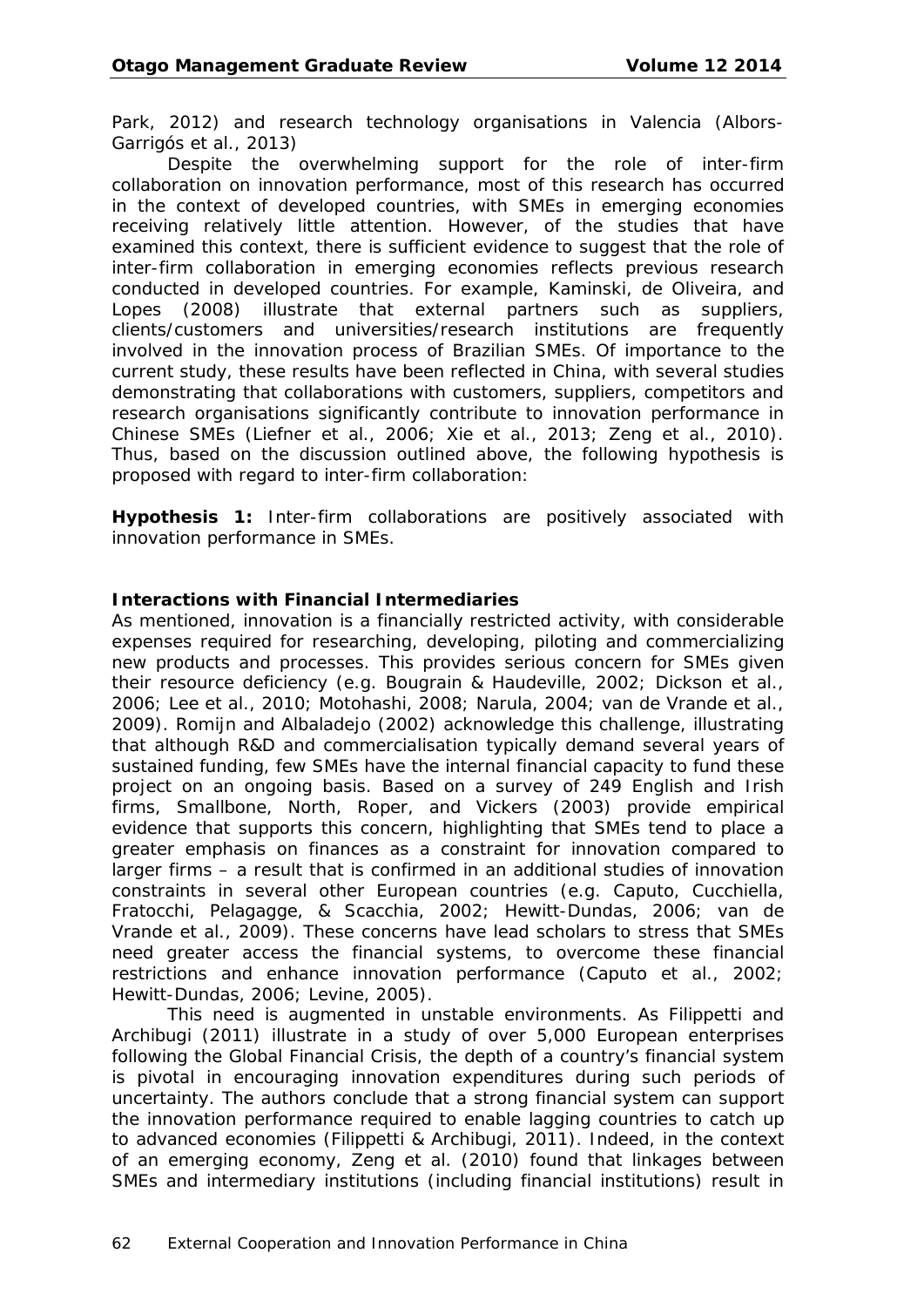superior innovation performance for SMEs in China. Xie et al. (2013) present similar results, illustrating that financial capacity is positively related to innovation performance in Chinese SMEs.

It should be noted here however that a positive relationship between innovation performance and access to external financial resources must be interpreted carefully. Using venture capitalists as an example, some scholars argue this relationship may be less of a reflection that external financing improves innovative output than it is an indication that investors either prefer to invest in firms with greater managerial and technical competencies (Zeng et al., 2010), or that they are attracted to invest in firms with above average levels of innovation as is (Pender, 2014). Thus, to build on previous findings – but to avoid the selection effects of venture capitalists – the present study examines the impact of external financing, limiting the examination of financial institutions to commercial and state-owned banks. In line with previous empirical and theoretical contributions, the following hypothesis is given:

**Hypothesis 2a:** Interaction with financial institutions is positively associated with SME innovation performance.

#### *Moderating Effect of Interactions with Financial Institutions*

Despite the overwhelming evidence supporting a positive relationship between inter-firm collaboration and innovation, several studies suggest that SMEs are not conducting in collaborations as would be expected – primarily due to the lack of resources held by SMEs (Doloreux, 2004; Lee et al., 2010; Narula, 2004; Sharif, 2003). For example, in a qualitative study of SMEs in Hong Kong, Sharif (2003) illustrates that the financial cost involved in searching for innovation partners is a major deterrent of inter-firm collaboration. Narula (2004) supports this constraint, concluding that the lack of resources associated with small firms makes R&D collaboration more costly for SMEs than larger firms, as they generally have fewer opportunities to fail and less bartering power compared to large firms. In further support for this financial constraint, Lee et al. (2010) demonstrate that although external partners are recognised as important sources of information for innovation amongst most SMEs, few of them actively used this information in their own innovation activities due to a lack of financial resources available to gather information about potential partners. Thus, based on these studies, it is predicted that the more access SMEs have to financial resources, the less costly they will consider the search for external partners to be, and the more they will pursue innovation collaboration partnerships.

**Hypothesis 2b:** Interaction with financial institutions has a positive moderating effect on the relationship between inter-firm collaboration and innovation performance.

#### **Interactions with Government Agencies**

The impact of government support (in the form of R&D subsidies, tax incentives and loans that promote innovative activity) on innovation performance has been addressed throughout the literature (Almus &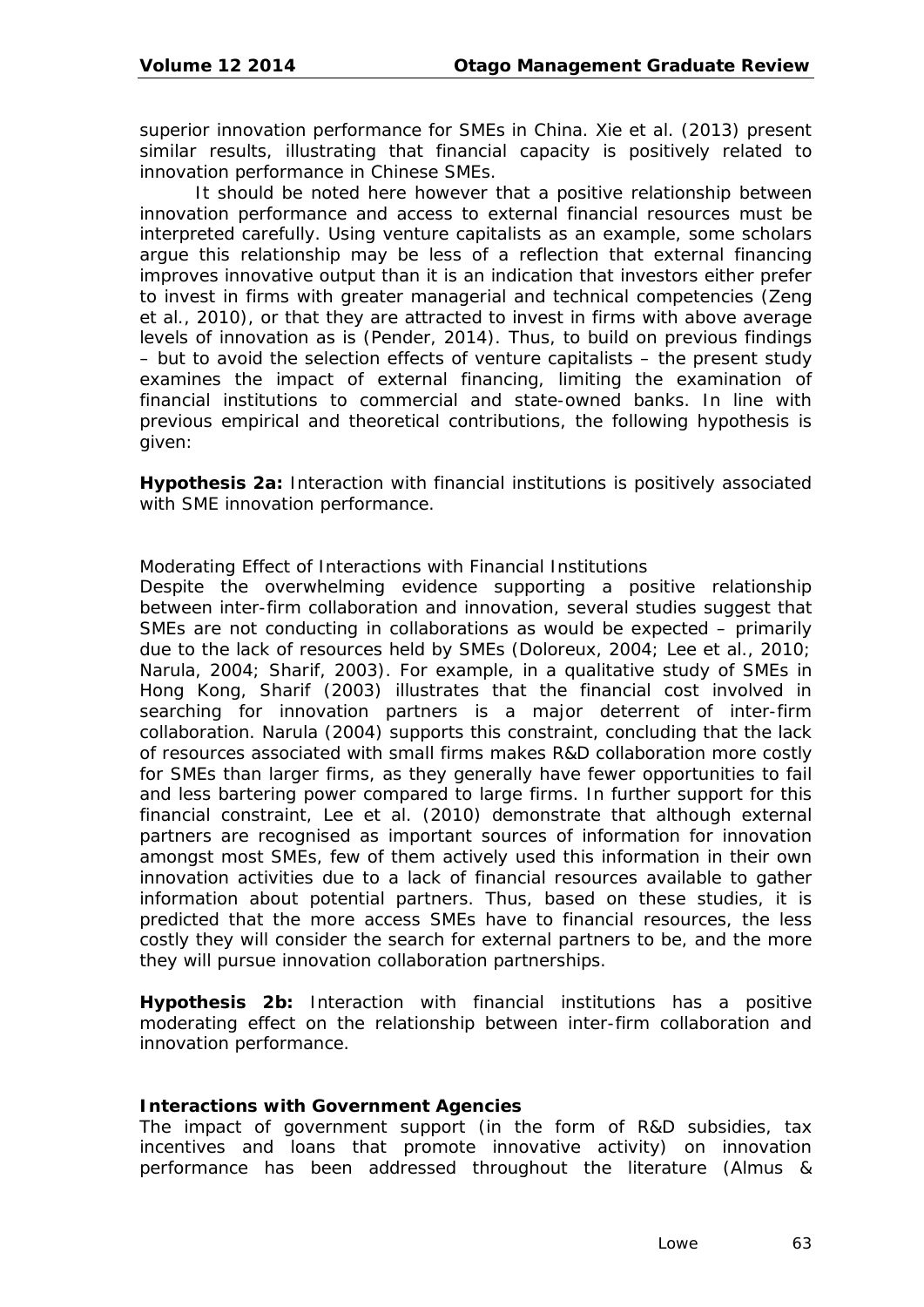Czarnitzki, 2003; González & Pazó, 2008; Kang & Park, 2012; Lach, 2002; Romijn & Albaladejo, 2002; Zeng et al., 2010). It is widely recognised that interactions with government agencies can lead to improved government policies, regulatory measures, strategic programs and public support – all of which serve to enhance the interacting firm's innovation performance (Almus & Czarnitzki, 2003; González & Pazó, 2008; Kang & Park, 2012; Lach, 2002; Romijn & Albaladejo, 2002; Zeng et al., 2010). Based on a survey of small software development and electronics companies in England, Romijn and Albaladejo (2002) demonstrate the importance of government support to SMEs, identifying a positive relationship between public R&D support and SME innovation performance. Lach (2002) extends these findings, providing evidence to suggest that R&D subsidies granted by the government stimulate R&D spending in Israeli SMEs. Similarly, in case of firms from Germany, Almus and Czarnitzki (2003) highlight that firms which receive public funding express greater internal R&D intensity compared to firms that do not receive subsidies. Furthermore, González and Pazó (2008) apply this research to Spanish manufacturing firms, highlighting from a sample of 2,214 firms (90 percent of which were SMEs) that firms receiving government subsidies carried out greater internally funded R&D efforts than non-subsidized firms. Thus, the overall consensus from the literature suggests that government support increases R&D spending and innovation performance in SMEs.

However, such conclusions are mixed when the question is focused towards SMEs in Asia. Kang and Park (2012) for example provide support for the above findings, illustrating that government R&D support elicits a positive impact on the innovation performance of South Korean biotechnology SMEs. This however is contrasted by findings from Zeng et al. (2010) who report no significant correlation between government support and innovation performance in Chinese SMEs. Furthermore, Xie et al. (2013) report that there is in fact a negative correlation between the political environment and innovative performance in Chinese SMEs, suggesting that the current policies in China serve as barriers to innovation in SMEs. Thus, the current study aims to extend this understanding further, by identifying the impact that interactions with government agencies have on innovation performance in Chinese SMEs. As the research is inconsistent in Asian economies, this study will follow the more unanimous consensus developed in developed countries, proposing a positive relationship between interactions with government agencies and innovation performance.

**Hypothesis 3a:** Interaction with government agencies is positively associated with a firm's innovation performance.

#### *Moderating Effect of Government Agencies*

In addition to a direct impact on innovation performance, the moderating effect of government policies on inter-firm collaboration is also recognised throughout the literature (Dickson et al., 2006; Kang & Park, 2012; Romijn & Albaladejo, 2002; Zeng et al., 2010). Numerous authors have acknowledged that an ineffective institutional environment – i.e. one with weak government support and protection – serves as a significant barrier that prevents SMEs from engaging in inter-firm collaboration (Caputo et al., 2002; Dickson et al., 2006; Hewitt-Dundas, 2006; van de Vrande et al., 2009; Xie et al., 2013; Zeng et al., 2010). For example, Dickson et al. (2006) illustrate that firm size moderates the relationship between the institutional environment and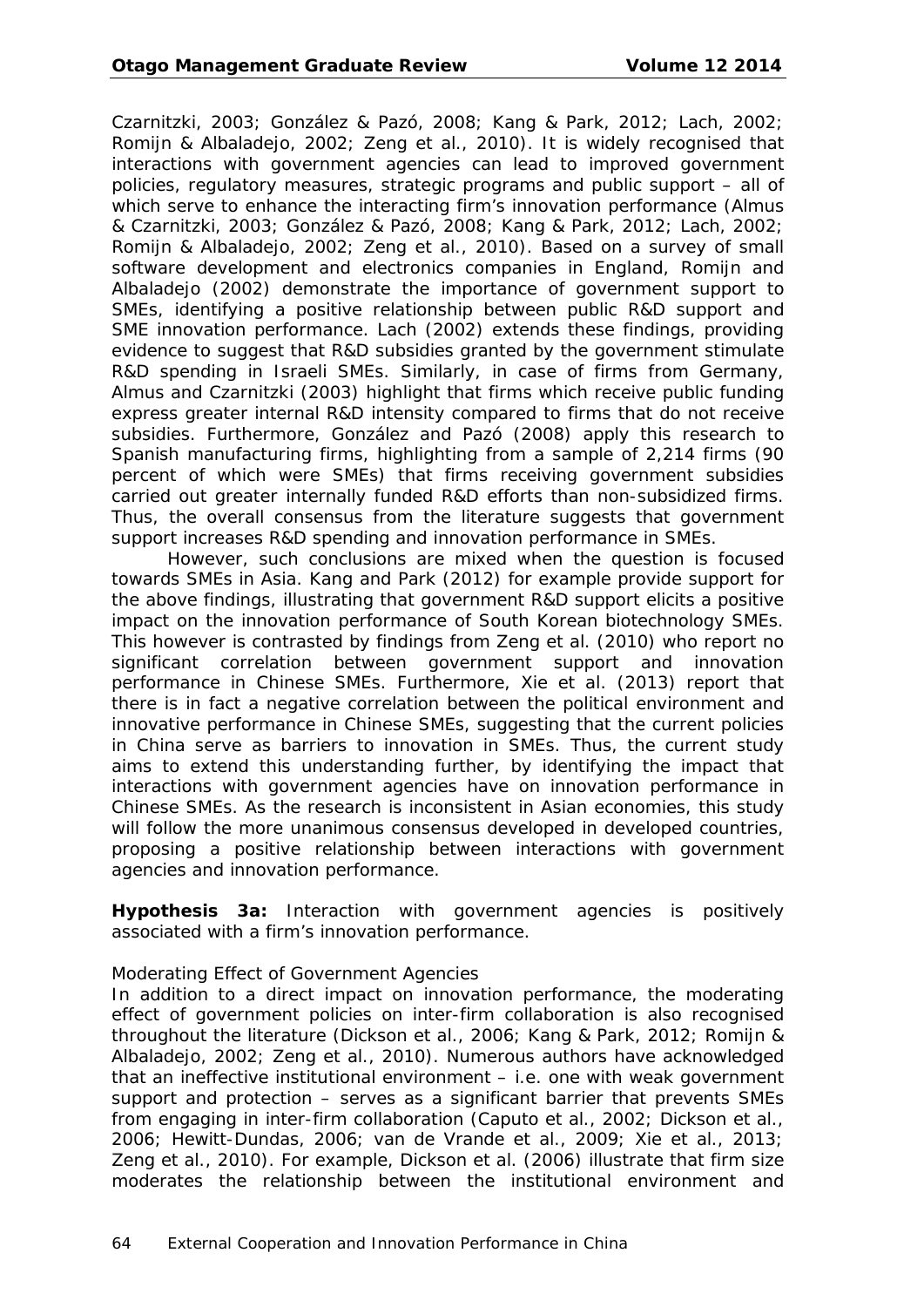perceptions of opportunistic behaviour, meaning that SMEs are much less likely to engage in inter-firm collaboration when government support and legal protection are weak – due to a perceived difficulty of aligning contractual agreements with the potential risks, exerting control, and preventing opportunistic behaviour from partners. As such, several authors have identified the need for governments to provide greater support and develop more effective policies to create an environment conducive for SME inter-firm collaboration (Kang & Park, 2012; Xie et al., 2013; Zeng et al., 2010). Indeed, early studies have illustrated that government support has a positive impact on university-industry collaborations (Hong, 2008; Liefner et al., 2006). Kang and Park (2012) build on this research, highlighting that government support has a positive impact on an SME's collaboration with upstream (e.g. universities and research institutes) and downstream partners (e.g. customers, suppliers, competitors and collaborators). Zeng et al. (2010) support this relationship in the case of Chinese SMEs, highlighting that cooperation with government agencies has a positive impact on inter-firm collaboration – despite the absence of a direct correlation between cooperation with government agencies in innovation performance. Thus, in light of this research, the following hypothesis is proposed:

**Hypothesis 3b:** Interaction with government agencies has a positive moderating effect on the relationship between inter-firm collaboration and innovation performance.

Based on the above literature review, the conceptual model for this paper is presented in *Figure 1*. The model illustrates the direct relationships between inter-firm collaboration, interaction with financial institutions, interaction with government agencies and innovation performance (Hypotheses 1, 2a and 3a), as well as the moderating effects of interaction with financial institutions and interaction with government agencies on the inter-firm collaboration and innovation performance relationship (Hypotheses 2b and 3b). As indicated above, it is predicted that each of these direct and moderating effects will be positive.



**Figure 1. Conceptual Model.** *Solid line depicts a direct relationship; dotted line represents a moderating effect. IFC = Inter-firm collaboration; IFI = Interactions with financial institutions; IGA = Interactions with government agencies.*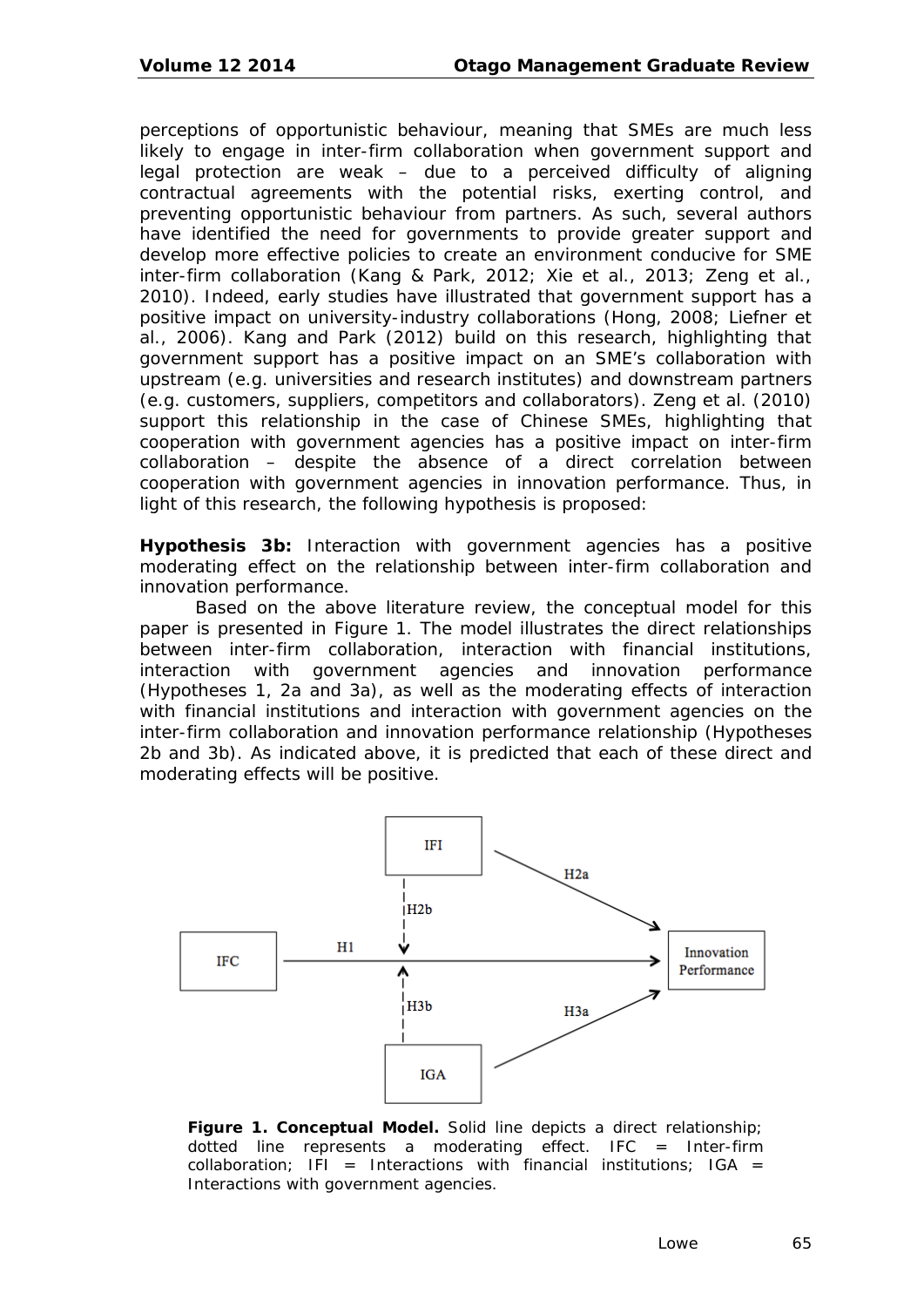### **Methods**

### **Sample**

This study uses secondary data collected from a survey of SMEs in China that was conducted in 2012. For the purpose of this study, SMEs are defined as firms with less than 500 employees – a definition that has been widely adopted in the literature (Dickson et al., 2006; Narula, 2004; van de Vrande et al., 2009; Wang & Yao, 2002; Xie et al., 2013; Zeng et al., 2010). However, it is important to note that this definition differs from that commonly adopted in China, in which the classification system is considerably more complex compared to international standards (Wang & Yao, 2002; Xie et al., 2013; Zeng et al., 2010). This complexity arises from the numerous different measures for SMEs, including production output (whereby small firms produce less than 100,000 tons of goods, and medium firms producing between 100,000 to 600,000 tons), the original value of the firm's fixed capital (with small firms' fixed capital valued at less than 15 million Yuan, and medium firms' valued between 15 million and 50 million Yuan), employee numbers (with SMEs considered to employee less than 2,000 employees), annual turnover of less than 300 million Yuan per year, and total assets of less than 400 million Yuan (Wang & Yao, 2002; Xie et al., 2013; Zeng et al., 2010). Despite these various measures, most academic research on Chinese SMEs has adopted the internationally recognised definition as firms with less than 500 employees (e.g. Wang & Yao, 2002; Xie et al., 2013; Zeng et al., 2010), and will therefore be the definition used for the present study.

Among other things, the original survey measured the perceptions of managers on their firm's performance in several measures of innovation over the past three years, relative to competitors. The survey also captured the managers' perceptions on their firm's interactions and collaborations in innovation with external partners (including buyers, suppliers, competitors, research organisations, financial institutions and government agencies and officials) over the past three years. These items were assessed on a 7-point Likert scale, with "1" being "very low/poor" and "7" being "very high/strong". Questionnaires were sent to 1000 SMEs in China, of which 301 responded (response rate of 30.1%). A total of 257 of these respondents were useable for this study, after accounting for missing data and extreme cases (a final sampling rate of 25.7%).

*Table 1* highlights the characteristics of the sample. The vast majority of the SMEs used in this study (167 SMEs; 65%) were established through joint ventures and alliances with international partners (herein, "international SMEs"), while the remaining 90 SMEs operating under domestic ownership (35%). Agricultural SMEs were underrepresented in this sample (19 SMEs; 7.4% of the sample), while services and manufacturing SMEs made up the vast majority (41.2% and 51.4% respectively). Finally, the sample was disproportionally represented in terms of location, with 135 SMEs (52.5%) located in Beijing, compared with the 60 SMEs (23.4%) from Guangzhou and 62 SMEs (24.1%) located in Shanghai.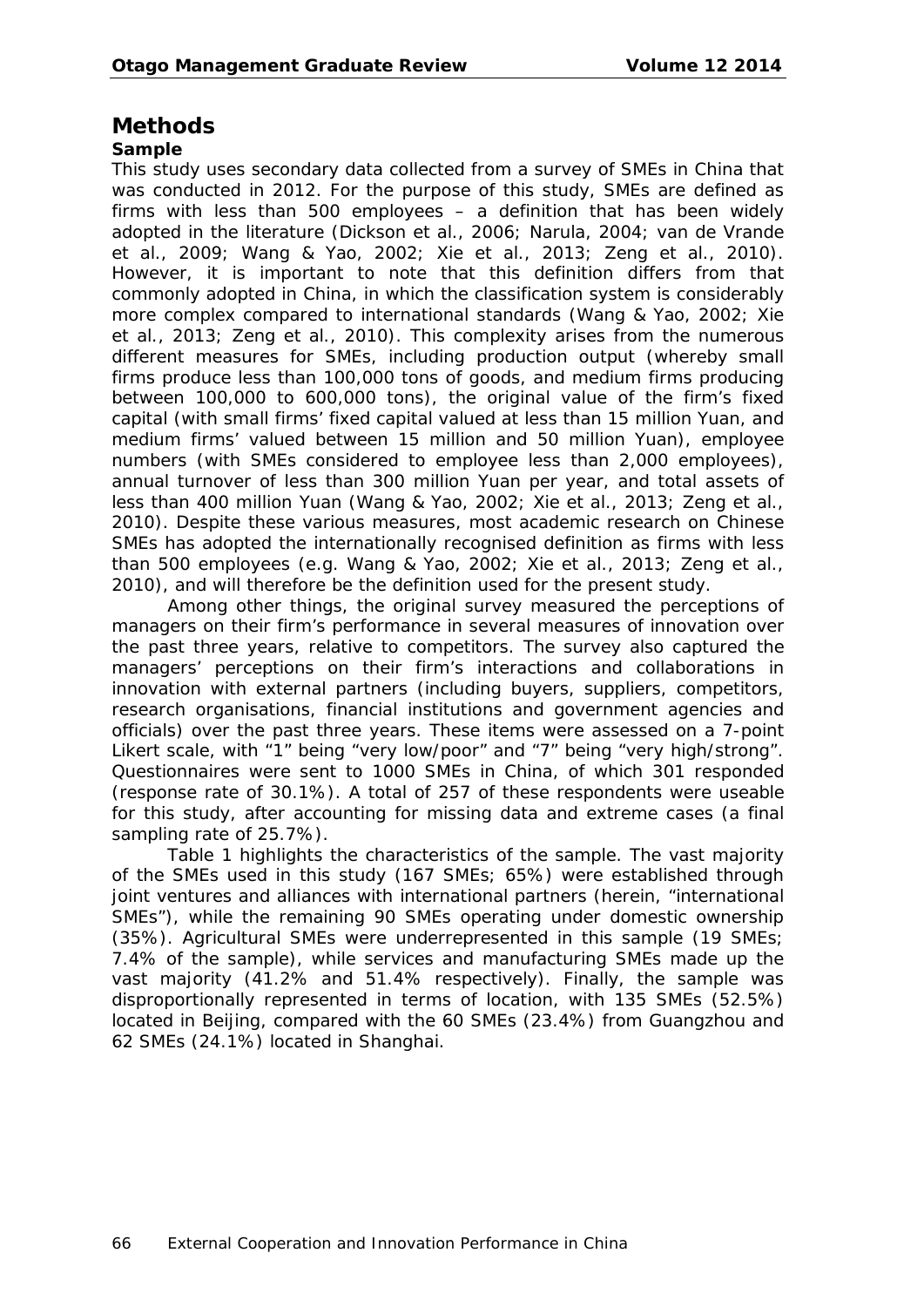| Characteristics              | Mean $\pm$ Std. Dev. |            |  |
|------------------------------|----------------------|------------|--|
|                              | (Number of SMEs, %)  |            |  |
| Age (Years)                  | $18.311 \pm 14.502$  |            |  |
| Ownership                    |                      |            |  |
| Domestic                     | 90                   | (35%)      |  |
| Joint Ventures and Alliances | 167                  | (65%)      |  |
| Industry                     |                      |            |  |
| Agriculture                  | 19                   | $(7.4\%)$  |  |
| <b>Services</b>              | 106                  | (41.2%)    |  |
| Manufacturing                | 132                  | $(51.4\%)$ |  |
| Location                     |                      |            |  |
| Beijing                      | 135                  | (52.5%)    |  |
| Guangzhou                    | 60                   | $(23.4\%)$ |  |
| Shanghai                     | 62                   | $(24.1\%)$ |  |

### **Table 1: Sample Characteristics** (*N* = 257)

#### **Table 2**

Variables and Internal Consistencies of Scale Constructs

| Latent Variables | <b>Observed Variables</b>              | Means <sup>a</sup> | Std.  | Cronbach's a |
|------------------|----------------------------------------|--------------------|-------|--------------|
|                  |                                        |                    | Dev.  |              |
| Innovation       | New products                           | 3.856              | 1.793 | 0.892        |
| Performance      |                                        |                    |       |              |
|                  | New processes                          | 3.961              | 1.839 |              |
|                  | Improvement of existing products       | 4.276              | 1.660 |              |
|                  | Improvement of existing processes      | 4.000              | 1.716 |              |
|                  | New production techniques              | 4.183              | 1.659 |              |
|                  | Exploration of new markets             | 3.580              | 1.682 |              |
|                  | Managerial innovation                  | 3.665              | 1.535 |              |
| <b>IFC</b>       | Suppliers                              | 5.292              | 1.374 | 0.760        |
|                  | <b>Buyers</b>                          | 4.840              | 1.574 |              |
|                  | Competitors                            | 5.716              | 1.446 |              |
|                  | Research organisations                 | 5.319              | 1.363 |              |
| IFI.             | State banks/Government financial orgs. | 4.872              | 1.640 | 0.828        |
|                  | Commercial/Private banks               | 5.451              | 1.363 |              |
| <b>IGA</b>       | Central government agencies            | 5.128              | 1.532 | 0.874        |
|                  | Local government officials             | 5.058              | 1.691 |              |
|                  | Industry officials                     | 5.136              | 1.567 |              |
|                  | Government regulatory agencies         | 5.066              | 1.500 |              |

a Score based on a 7-point Likert scale

 $IFC = Inter-firm$  Collaboration

IFI = Interactions with Financial Institutions

IGA = Interactions with Government Agencies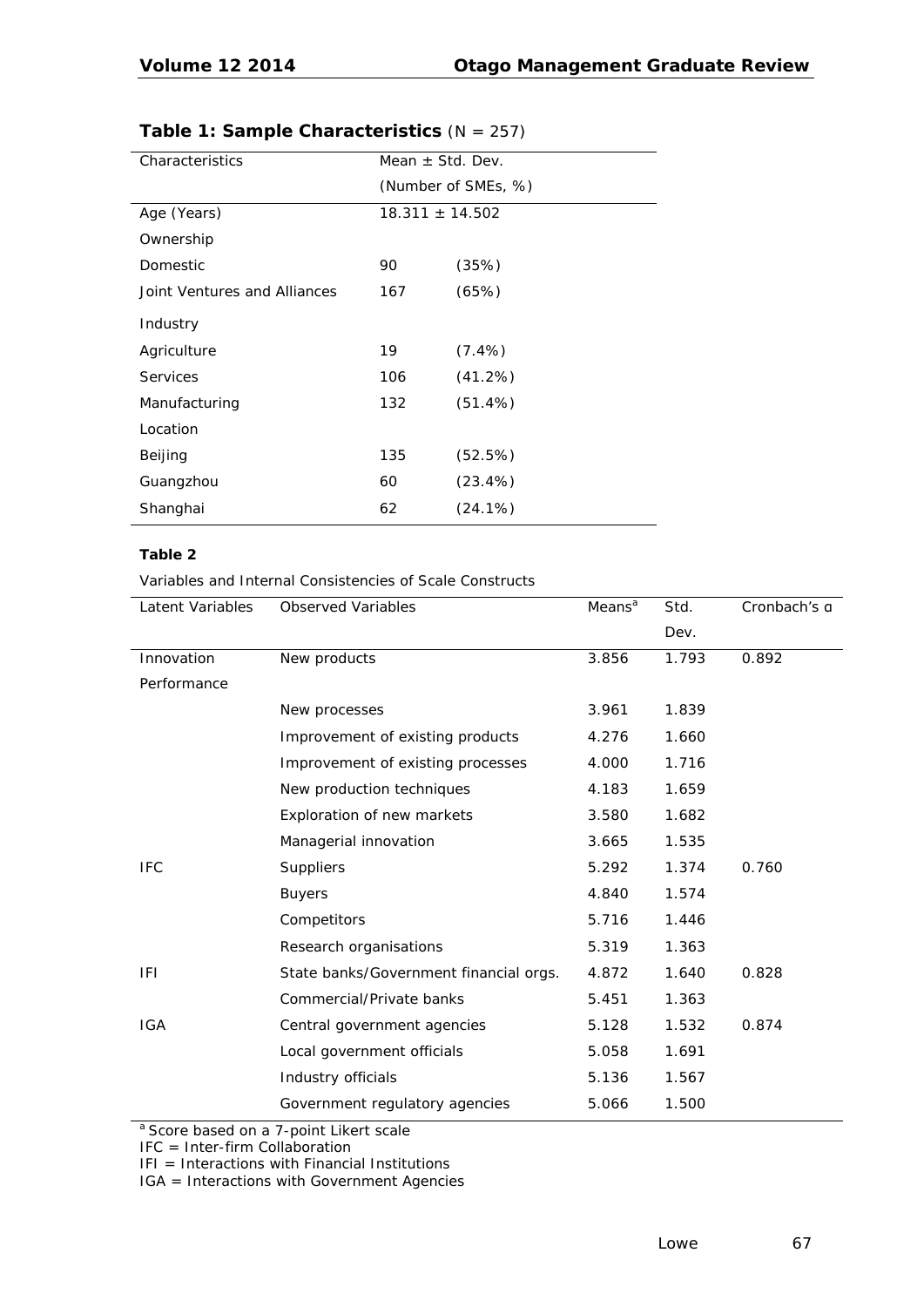#### **Variables**

#### *Dependent Variable*

Taking into consideration the fact that there are numerous forms of innovation (Schilling, 2013), this study assessed the innovation performance of the SMEs based on several aspects of innovation. As illustrated in *Table 2*, the "Innovation Performance" variable comprised of seven observed variables, which – with a Cronbach's a of 0.892 (Cronbach's  $a > 0.7$ ) indicates acceptable levels of reliability (Zeng et al., 2010).

#### *Independent Variables*

To assess the impact that relations with external partners have on innovation performance in SMEs, observed variables are grouped into several latent variables – in a similar manner to Zeng et al. (2010). As presented in *Table 2*, these latent variables include inter-firm collaboration (IFC), interactions with financial institutions (IFI) and interactions with government agencies (IGA). Tests for internal consistency shows that each individual construct has an acceptable level of reliability as the Cronbach's α is greater than 0.7. IFI comprises the relationships that the SMEs had with state banks, government financial organisations, and commercial/private banks. Again, a test for reliability of this construct highlights an acceptable level of reliability (Cronbach's α > 0.7). Finally, IGA comprises of the relationships and connections that the SMEs had with central government agencies, local government officials, industry officials and government regulatory agencies. These parties are grouped together due to their common objective of setting the regulatory foundations of the business environment (e.g. Dickson et al., 2006; Zeng et al., 2010) – an assumption that is confirmed by a strong Cronbach's α value, supporting the reliability of this construct.

#### *Control Variables*

A number of control variables were included to account or firm-specific characteristics – specifically age, ownership and the number of main products produced by the SME. Firstly, it is predicted that older firms have accumulated more knowledge than younger firms, thereby enhancing their capacity for innovation (Kang & Park, 2012; Nieto & Santamaría, 2007; Shan, Walker, & Kogut, 1994). Additionally, as these older firms are more likely to have engaged with external parties over their lifetime, it is reasonable to assume that they may developed a greater number of collaborations with external partners (Tether, 2002). However, research suggests that these predictions fall short – indicating that there is no significant relationship between firm age and innovation collaboration (Kang & Park, 2012; Shan et al., 1994; Tether, 2002). There is however weak evidence that younger firms are more likely to cooperate with cheaper, more open parties (Tether, 2002). Thus, to account for the potential effect of age on innovation collaboration, it is included as a control variable in the current study.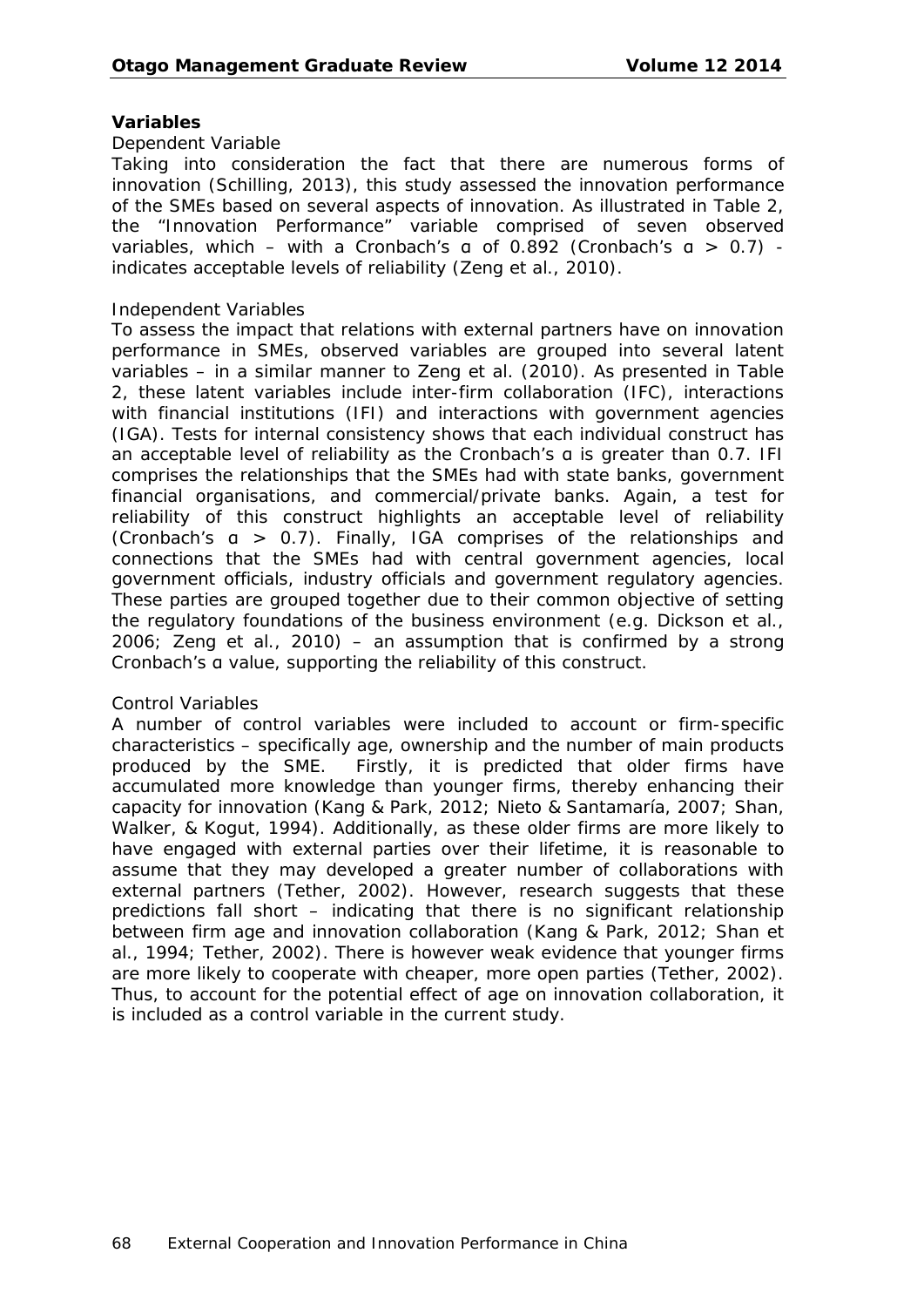#### **Table 3: Descriptive Statistics (***N* **= 257)**

| Variable                                                | Mean   | Std. Dev. | <b>Pearson Correlation Matrix</b> |                       |            |          |            |            |
|---------------------------------------------------------|--------|-----------|-----------------------------------|-----------------------|------------|----------|------------|------------|
|                                                         |        |           | (1)                               | (2)                   | (3)        | (4)      | (5)        | (6)        |
| 1. Innovation Performance <sup>b</sup>                  | 27.521 | 9.269     | $\overline{1}$                    |                       |            |          |            |            |
| 2. Firm Age                                             | 18.311 | 14.502    | $-0.015$                          |                       |            |          |            |            |
| 3. Ownership <sup>a</sup>                               | 0.350  | 0.478     | $0.124*$                          | $-0.117$ <sup>t</sup> |            |          |            |            |
| 4. Number of Main Products                              | 3.035  | 1.621     | 0.171                             | $0.154*$              | $-0.031$   | 1        |            |            |
| 5. Inter-firm Collaboration (IFC) <sup>c</sup>          | 21.167 | 4.224     | 0.284                             | $-0.029$              | $-0.019$   | 0.019    |            |            |
| 6. Interaction with Financial Institutions<br>$(IFI)^d$ | 10.323 | 2.785     | $0.210***$                        | 0.014                 | $-0.147*$  | $0.133*$ | $0.561***$ |            |
| 7. Interaction with Government Agencies<br>$(IGA)^c$    | 20.389 | 5.364     | $0.122*$                          | $-0.060$              | $-0.172**$ | $0.131*$ | $0.576***$ | $0.797***$ |

\**p*<.05, \*\**p*<.01*,* \*\*\**p*<.001, † *p*<.10

<sup>a</sup> A dummy coding scheme was utilized for the ownership variable whereby "0" indicated an SME established through an international joint venture or alliance and "1" indicated a domestic company. The mean here should be interpreted as a proportion.

 $b$  Perception-based score out of 49 (based on a 7-point Likert scale)

 $c$  Perception-based score out of 28 (based on a 7-point Likert scale)

<sup>d</sup> Perception-based score out of 14 (based on a 7-point Likert scale)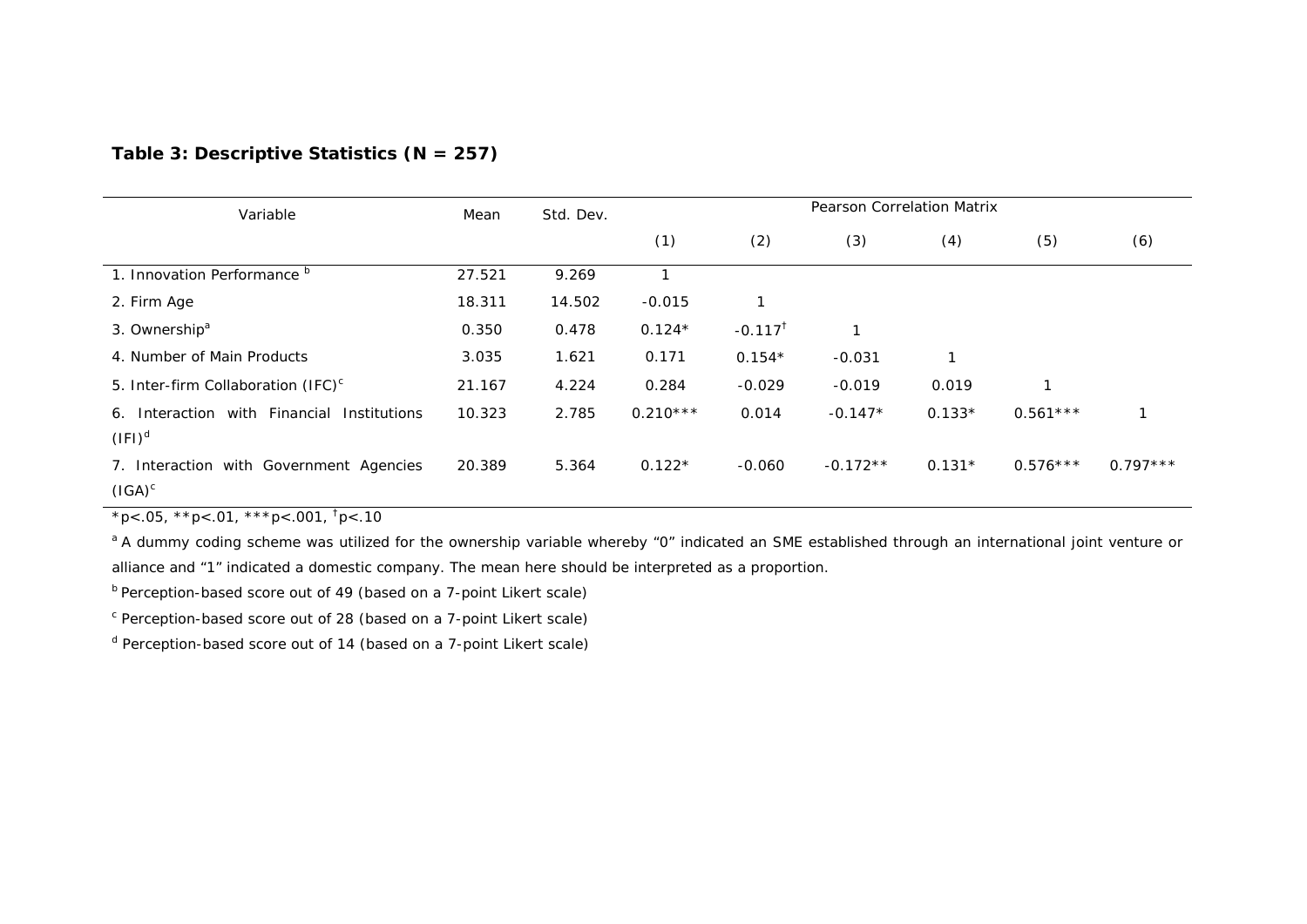|                                                | 1. All SMEs<br>$N = 257$ |                |            | 2. Domestic SMEs |                | 3. International SMEs<br>$N = 167$ |                          |  |
|------------------------------------------------|--------------------------|----------------|------------|------------------|----------------|------------------------------------|--------------------------|--|
|                                                |                          |                |            | $N = 90$         |                |                                    |                          |  |
| Variable                                       | Model 1                  | Model 2        | Model 3    | Model 1          | Model 2        | Model 1                            | Model 2                  |  |
| (Constant)                                     | $27.521**$               | $27.521**$     | 27.189**   | 29.383**         | 29.497**       |                                    |                          |  |
|                                                | $\star$                  | $\star$        | $\star$    | $\star$          | $\star$        | 26.720*                            | $26.727*$                |  |
| <b>Control Variables</b>                       |                          |                |            |                  |                |                                    |                          |  |
| Firm Age                                       | $-0.028$                 | $-0.036$       | $-0.032$   | 0.153            | 0.209          | $-0.112$                           | $-0.145*$                |  |
| Ownership <sup>a</sup>                         | $0.126*$                 | $0.125*$       | $0.123*$   | $\blacksquare$   | $\blacksquare$ |                                    | $\blacksquare$           |  |
| Number of Main Products                        | $0.179**$                | $0.174**$      | $0.176**$  | 0.112            | 0.104          | $0.217*$                           | $0.204**$                |  |
| <b>External Cooperation</b>                    |                          |                |            |                  |                |                                    |                          |  |
| Inter-Firm Collaboration (IFC)                 |                          | $0.286***$     | $0.293***$ | $\overline{a}$   | $0.331*$       |                                    | $0.305**$                |  |
| Interactions with Financial Institutions (IFI) | $\overline{\phantom{a}}$ | $0.226*$       | $0.222*$   | $\blacksquare$   | $-0.057$       |                                    | $0.351**$                |  |
| Interactions with Government Agencies (IGA)    | $\blacksquare$           | $-0.226*$      | $-0.213*$  |                  | 0.020          |                                    | $-0.377*$                |  |
| Moderating Interactions                        |                          |                |            |                  |                |                                    |                          |  |
| IFC x IFI                                      |                          |                | $-0.026$   |                  |                |                                    |                          |  |
| <b>IFC x IGA</b>                               |                          | $\blacksquare$ | 0.094      | $\blacksquare$   | $\blacksquare$ |                                    | $\overline{\phantom{a}}$ |  |
| $R^2$                                          | 0.046                    | 0.147          | 0.152      | 0.041            | 0.134          | 0.052                              | 0.195                    |  |
| Adjusted $R^2$                                 | 0.035                    | 0.126          | 0.125      | 0.019            | 0.083          | 0.041                              | 0.170                    |  |
| $\triangle R^2$                                | 0.046                    | 0.100          | 0.005      | 0.041            | 0.094          | 0.052                              | 0.143                    |  |
| F                                              | $4.112**$                | $7.169***$     | $5.551***$ | 1.858            | $2.610*$       | 4.507*                             | $7.817***$               |  |
| Maximum VIF                                    | 1.038                    | 3.047          | 4.395      | 1.021            | 3.612          | 1.025                              | 4.339                    |  |

#### **Table 4: Hierarchical Linear Regression Analysis of Innovation Performance**

\**p*<.05, \*\**p*<.01*,* \*\*\**p*<.001, † *p*<.10

<sup>a</sup> Dummy variable whereby "0" represents SMEs established though international joint ventures and alliances and "1" represents domestic SMEs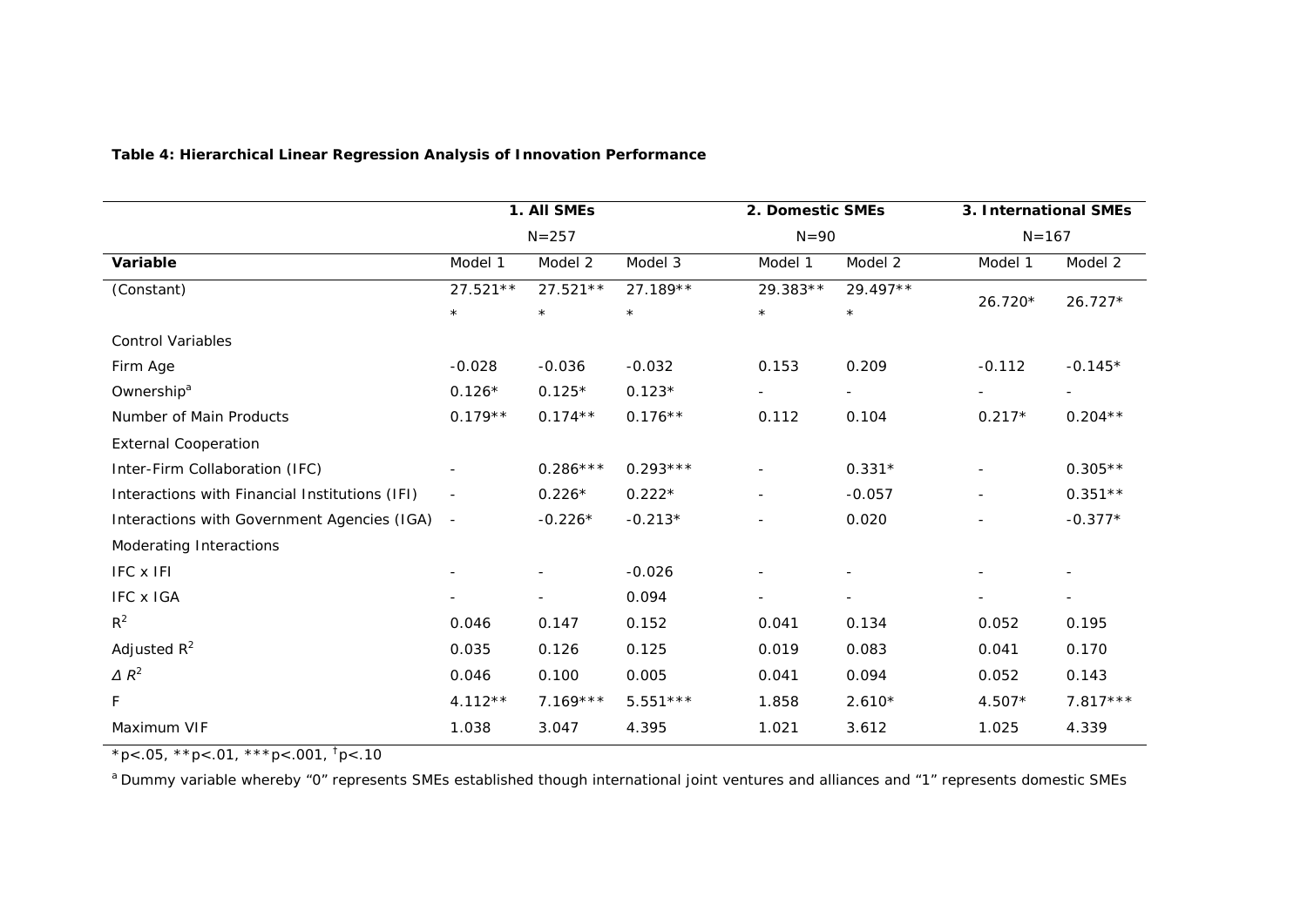Ownership in this study refers to the whether the SME is domestically or internationally-owned – i.e. established as a result of a joint venture or alliance with an international parent. Tether (2002) highlights that firms belonging to a wider company of groups (including those established through joint ventures or alliances) are more likely to engage in innovative collaboration, as they may have access to the wider resources of the parent companies. In this study, the ownership variable is coded in such a way that "1" refers to domestic ownership, while "0" represents those SMEs formed through joint ventures and alliances.

Several studies indicate that the benefits of engaging in cooperative innovation increase with firm size, as larger firms have greater resources with which they can exert power in collaborative arrangements (Dickson et al., 2006; Shan et al., 1994; Tether, 2002). Similarly, firms with a greater scope of products are likely to benefit from both an ability to spread risks of innovation across a range of products, as well as through the synergistic advantages arising from economies of scope – thereby increasing the attractiveness of innovation for these firms (Narula, 2004; van de Vrande et al., 2009; Wan, Hoskisson, Short, & Yiu, 2011). Thus, to account for these factors, the number of products produced by a firm (as a proxy for firm size) was included as a control variable in this study.

### **Methodology**

A hierarchical linear regression model is used to analyse the data in this study, using SPSS Version 22. After assessing the descriptive statistics and correlations for each variable (see *Table 3*), the hierarchical linear regression was run with innovation performance as the dependent variable. The first regression ("1. All SMEs" in *Table 4*) consists of all 257 firms in this sample. Model 1 of this regression assessed the effect of the control variables, with the main effect variables (IFC, IFI and IGA) added into Model 2. Model 3 examines the moderating effects of both IFI and IGA on the IFC-innovation performance. Two additional regressions were then run, the first to examine the main effect variables in the domestic SMEs only ("2. Domestic SMEs" in *Table 4*), and the second to examine these variables in the internationallyowned SMEs ("3. International SMEs" in *Table 4*).

## **Results**

*Table 3* shows descriptive statistics for the variables in the model and the correlations between them. With a mean age of 18.3 years, this sample was considerably more mature than those assessed in previous studies exploring the relationship between external cooperation and innovation performance (e.g. Kang & Park, 2012; Liefner et al., 2006). As indicated in the previous section, the sample is unevenly distributed, with a greater representation of internationally owned SMEs compared with domestically owned SMEs. Additionally, these results highlight that the frequency of inter-firm collaboration was higher than the frequency of interactions with government agencies over the past three years – implying that the SMEs in the sample perceived greater benefit from (or easier access to) other parties in the market than government agencies.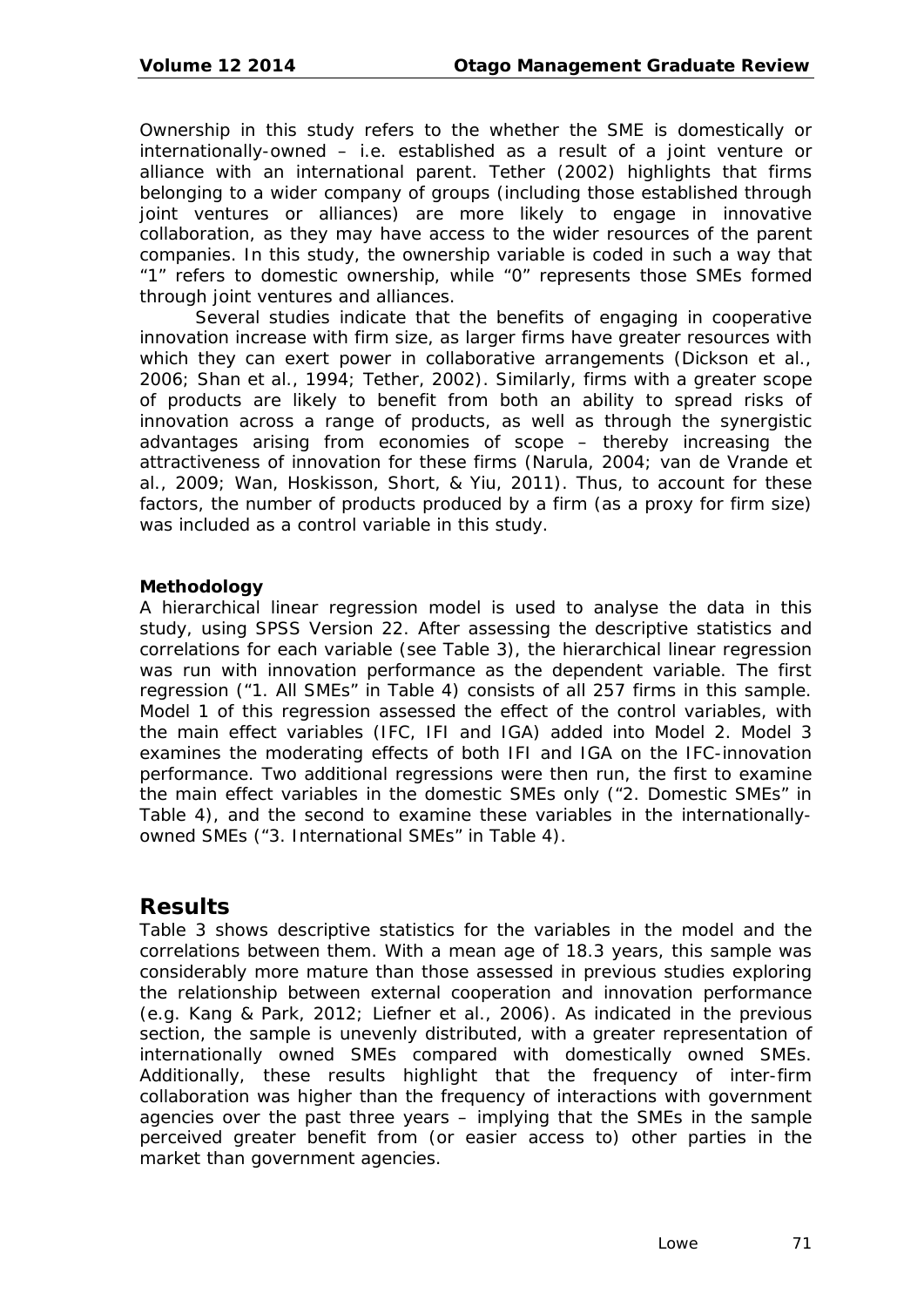The correlation matrix presented in *Table 3* suggests that the relationships between the explanatory variables are fairly modest, with only the external cooperation variables showing higher correlations. Interaction with financial institutions and interactions with government agencies expressed the highest correlation at  $0.797$  ( $p < 0.001$ ). In light of this correlation, variance inflation factors (VIFs) were examined for all of the variables, to account for the potential problems associated with multicolinearity. As evident in *Table 4*, all VIFs were below a value of ten, suggesting the model is free of multicolinearity (Field, 2013)

### **External Cooperation and Innovation Performance**

*Table 4* shows the results of the hierarchical regression analysis. Hypothesis 1 predicted that collaboration with other firms is positively associated with innovation performance. Based on Model 2 in the regression with all SMEs, the significance of the inter-firm collaboration (IFC) variable supports this relationship ( $p < 0.01$ ). This finding is consistent with the growing stream of literature that stresses the importance of collaboration with buyers, suppliers, competitors and research organisations in the innovation process for SMEs (e.g. Bullinger et al., 2004; Hagedoorn, 2002; Nieto & Santamaría, 2007; Tether, 2002; van de Vrande et al., 2009; Wang et al., 2012).

Hypothesis 2a predicted that SMEs interacting with financial institutions (IFI) would experience greater innovation performance. The significance of this variable in Model 2 in the first regression supports this hypothesis ( $p < 0.5$ ). This result supports the notion that innovation is a financially-restrained activity (Caputo et al., 2002; Levine, 2005; Romijn & Albaladejo, 2002; van de Vrande et al., 2009), and that greater relationships with various sources of capital – such as financial institutions – contributes positively to innovation performance (Caputo et al., 2002; Hewitt-Dundas, 2006; Levine, 2005).

Hypothesis 3a predicted that interaction with government agencies (IGA) was positively associated with innovation performance. Interestingly, the results from this study contrast this prediction, indicating instead that IGA are negatively associated with innovation performance  $(p<0.5)$ . Thus, these findings indicate that the more interactions SMEs have with government agencies, the lower their innovation performance is likely to be – supporting findings from Xie et al. (2013)

Hypothesis 2b predicted that IFI would exert a positive moderating effect on the IFC-innovation performance relationship, as SMEs with greater access to financial institutions would be able to access the financial resources required in the search for potential IFC partners. However, the interaction variable in Model 3 was not significant, and thus Hypothesis 2b was not supported. Similarly, Hypothesis 3b predicted that IGA would express a positive moderating effect on the IFC-innovation performance relationship, as SMEs with greater interactions with government agencies could establish relationships that would enable better access to government support. The interaction term evident in Model 3 was also not significant, and therefore did not support Hypothesis 3b. Thus, based on these two findings, it can be concluded that neither IFI nor IGA moderated the IFC-innovation performance relationship.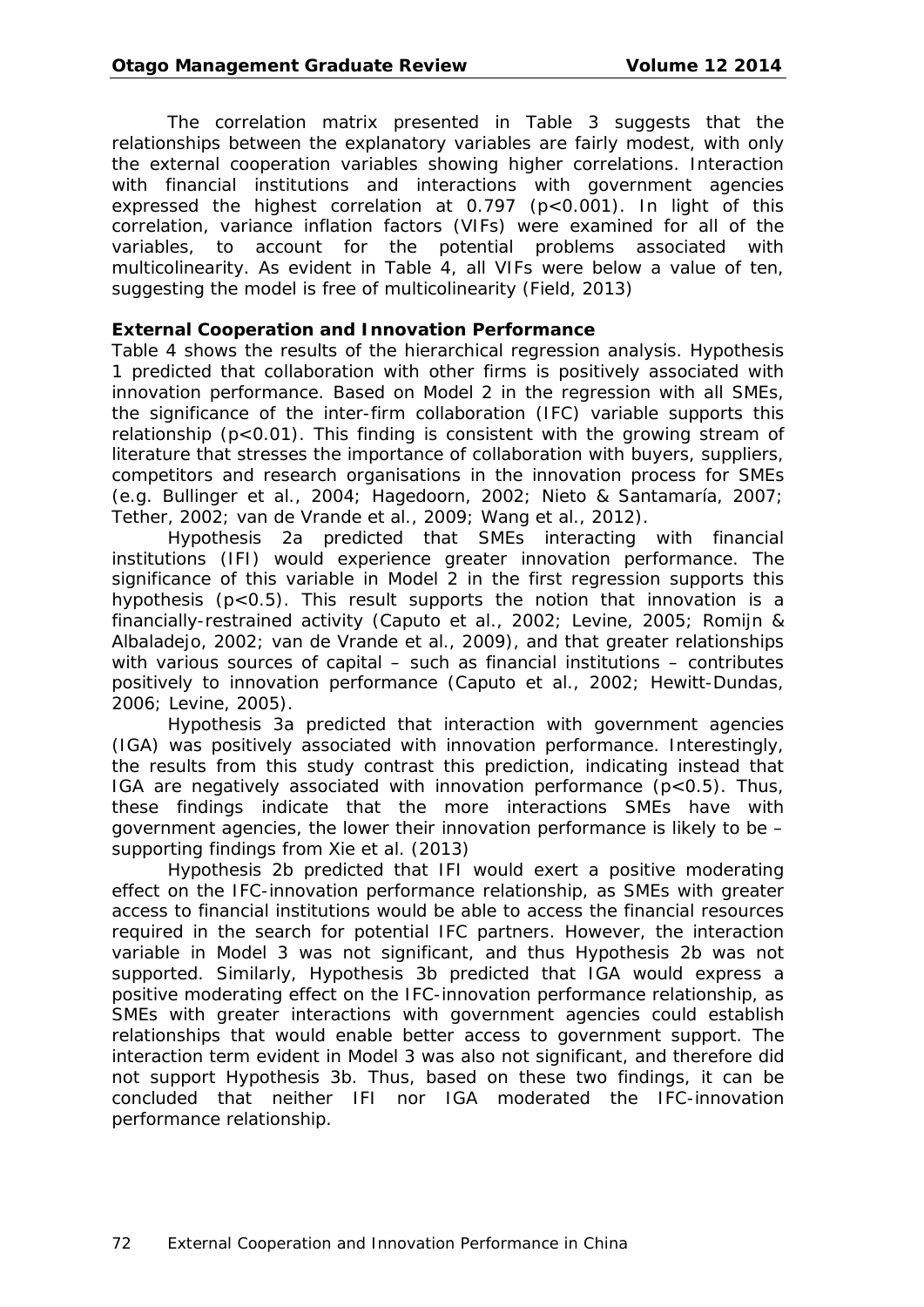### **Control Variables**

Although no specific hypotheses were offered for the control variables, the hierarchical regression and correlation matrix both provide some interesting results regarding these variables. Firstly, based on the output from Model 1 in the regression with all SMEs, it is evident that there is a weakly positive relationship between the number of product lines produced by an SME and its innovation performance  $(p<0.01)$ . Without going into too much detail, a potential explanation for this finding is that SMEs with a greater number of product lines may benefit from an ability to spread the risk of innovation across a wider portfolio of products, thereby reducing the risk associated with each new innovation (Narula, 2004; van de Vrande et al., 2009; Wan et al., 2011).

Secondly, it is evident that there is a weakly positive relationship between SME ownership and innovation performance (p<0.05). Based on the coding of this variable, this result suggests that domestic SMEs express greater innovation than international SMEs. To explore this relationship in greater detail, two additional regressions were run to explore the differences in external cooperation between these two groups, and are described below.

### **Collaboration Performance in Domestic versus International Firms**

The effect of external cooperation on innovation performance for domestically owned SMEs is presented in the second regression in *Table 4*. For the domestic SMEs, only inter-firm collaboration appeared to have a significant impact on innovation performance (p<0.05), supporting previous research that highlights a positive relationship between IFC and innovation performance (e.g. Bullinger et al., 2004; Hagedoorn, 2002; Nieto & Santamaría, 2007; Tether, 2002; van de Vrande et al., 2009; Wang et al., 2012). Similarly, this model suggests that IFI and IGA have no significant relationship with innovation performance in domestic SMEs, thus supporting research that suggests: (i) SMEs have difficulty accessing financial systems and thus find it difficult to establish relationships with financial institutions (e.g. Lee et al., 2010; Narula, 2004; Wang & Yao, 2002; Xie et al., 2013; Zeng et al., 2010), and (ii) government policies in China are not effective at facilitating innovation in Chinese SMEs (e.g. Xie et al., 2013; Zeng et al., 2010).

As for the internationally owned SMEs in this sample, all three forms of collaboration significantly impacted innovation performance (all  $p<0.01$ ) – with IFC and IFI eliciting positive effects, while IGA showed a negative impact on innovation performance. The difference in the impact of IFI between international and domestic SMEs may be attributed to the fact that international SMEs have access to the parent companies' resources, networks and reputation (Tether, 2002), and thus provide a less risky financial opportunity for banks and other financial institutions (Xie et al., 2013). Alternatively, the differences in IGA suggest that international SMEs face more difficult barriers from the government than their domestic counterparts – presumably reflecting a lingering effect of China's ongoing transition from a closed, centralised state to an open economy (Anderson et al., 2003; Siu, 2005; Wang & Yao, 2002; Zeng et al., 2010).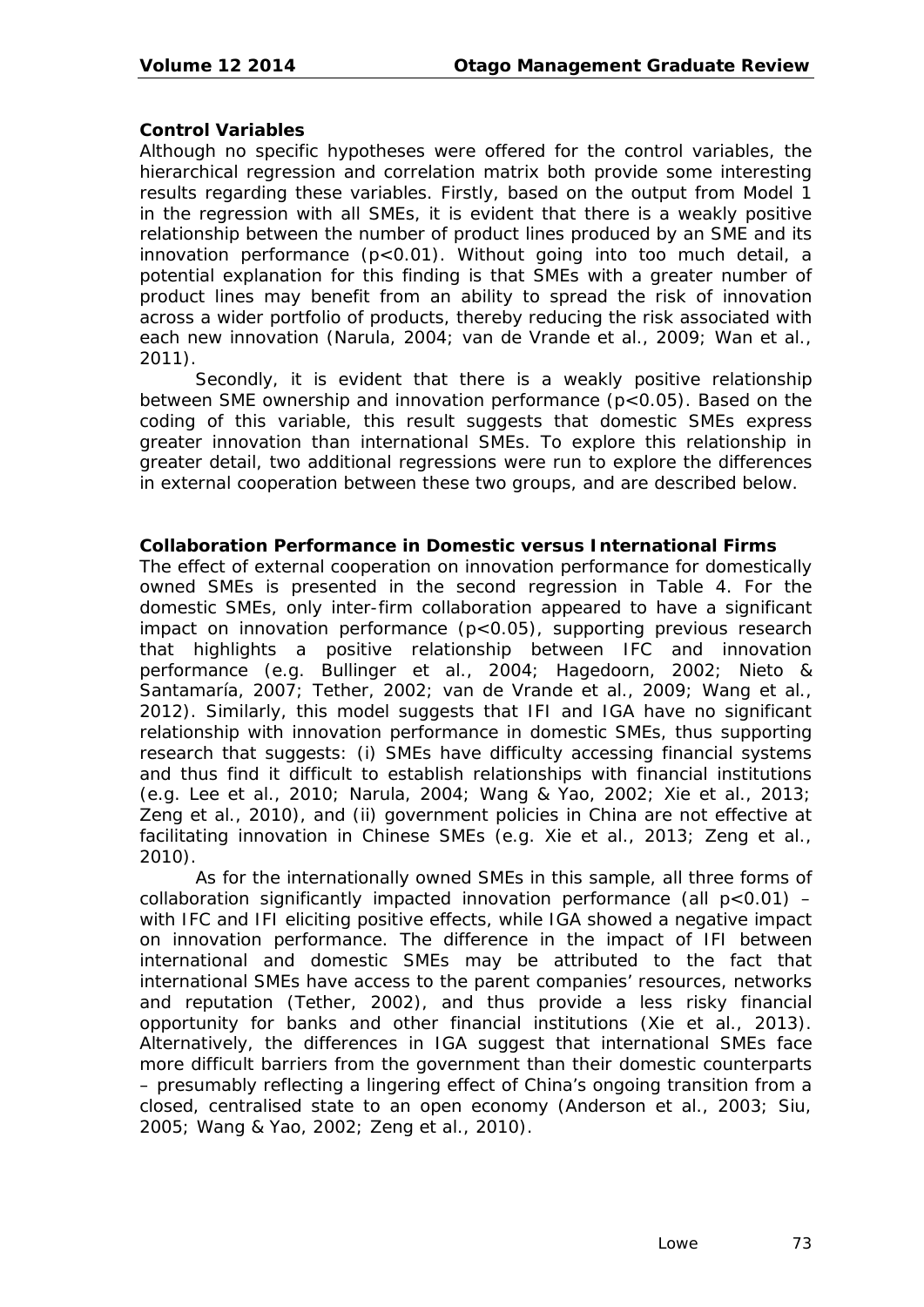# **Discussion**

The results of this study indicate that inter-firm collaboration and interactions with financial institutions contribute significantly to innovation performance in SMEs. These findings therefore support the growing consensus amongst scholars that SMEs can overcome their inherent resource deficiency and enhance innovation performance by cooperating with external partners (e.g. Bullinger et al., 2004; Hagedoorn, 2002; Motohashi, 2008; Nieto & Santamaría, 2007; Tether, 2002; van de Vrande et al., 2009; Wang et al., 2012; Xie et al., 2013; Zeng et al., 2010). However, although inter-firm collaboration promotes innovation in both domestic and internationally owned SMEs, interaction with financial institutions appears to only be significantly related to internationally owned SMEs. This reflects that difficulties that domestic Chinese SMEs face in accessing financial systems compared to their international counterparts. As Wang and Yao (2002) reveal, access that SMEs have to formal financial markets is far worse in China than many other countries, with SMEs accounting for less than 10 percent of formal loans each year. Furthermore, as the Chinese government moves to decentralise decision-making and accountability, financial institutions such as banks now carry all risk in their lending (Xie et al., 2013). Therefore, in the absence of government support for SMEs (as highlighted in this study), this decentralisation is detrimental to SMEs, who are typically seen as more risky investments and therefore less likely to receive funding (Xie et al., 2013). Internationally owned SMEs on the other hand have access the parent companies' resources, including the parent's reputation, collaboration experience, knowledge and prior networks or relationships (Tether, 2002). As such, these SMEs are often more attractive to investors and financial institutions that other SMEs, typically enabling them greater access to funding and external capital (Pender, 2014; van de Vrande et al., 2009; Zeng et al., 2010). Consequently, this group of SMEs can be seen to have greater access to financial institutions that their domestic peers, and thus able to reap the benefits of interactions with financial institutions.

The findings from this study also suggest that interactions with government agencies generally have a negative impact on the innovation performance of SMEs in China, reflecting earlier studies in emerging economies (e.g. Xie et al., 2013). This finding contrasts research conducted in developed countries, which suggest that IGA is positively related to innovation performance (e.g. Almus & Czarnitzki, 2003; González & Pazó, 2008; Lach, 2002; Romijn & Albaladejo, 2002). One explanation of this result is the highly inflexible nature of government innovation support, as it is typically unable to be used for different projects or with different innovation partners than those it was initially granted for (van de Vrande et al., 2009; Wallsten, 2000). It can therefore be argued that government regulation and control on innovation has a detrimental effect on innovation performance, causing firms to pursue projects that are either inappropriate for the SME, or of little market value (Chakrabarti & Souder, 1984; van de Vrande et al., 2009; Wallsten, 2000). A second potential explanation for this result is that the government policies in China are simply not conducive to innovation collaboration in SMEs. Indeed, it has been acknowledged by several authors that the current institutional environment is less than ideal for SME innovation, with poor access to financial resources, bureaucratic burden and inadequate government support common barriers amongst Chinese SMEs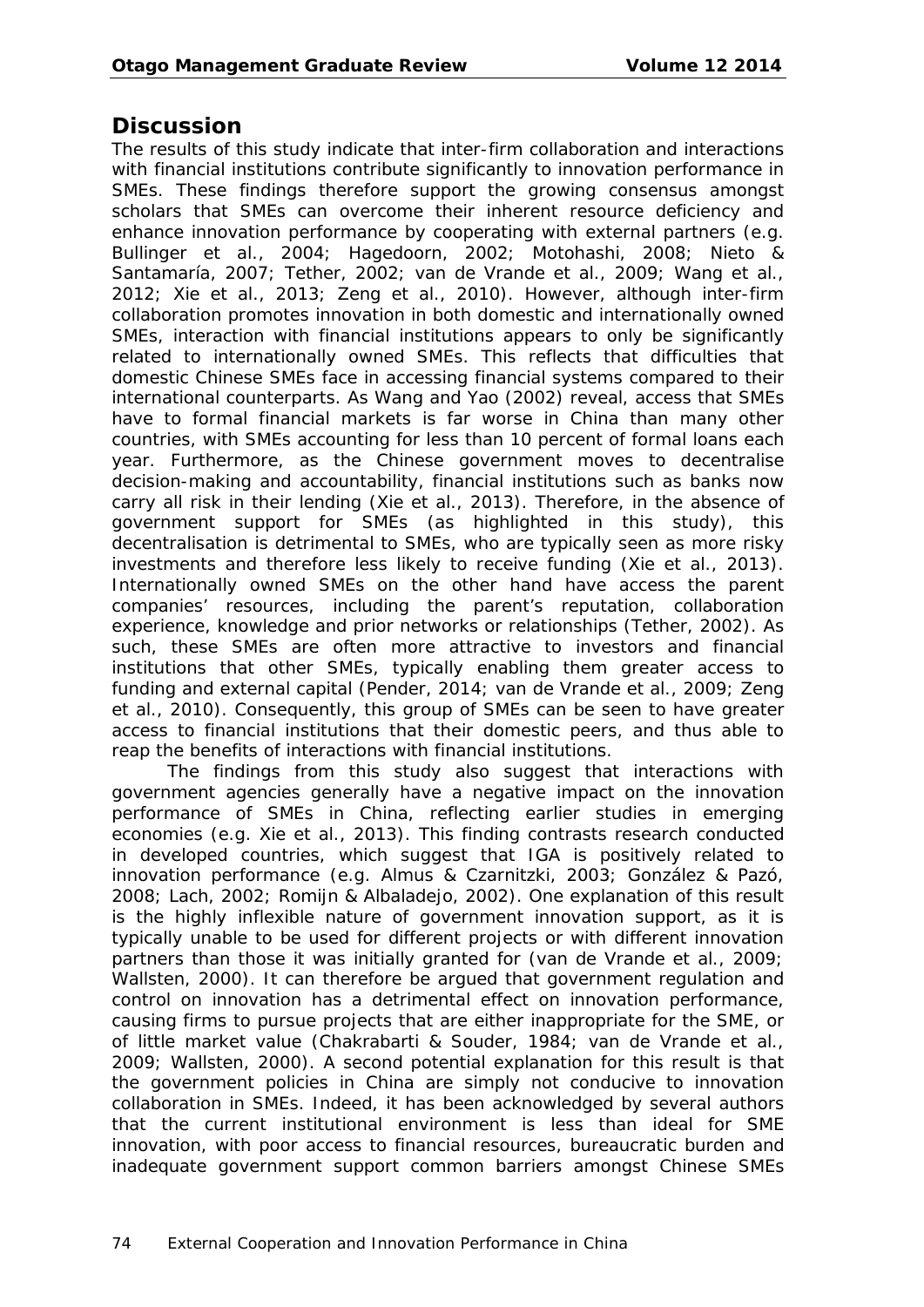(Siu, 2005; Wang & Yao, 2002; Xie et al., 2013; Zeng et al., 2010). Building on this explanation, it would seem that the negative relationship between interactions with government agencies and innovation performance in international SMEs reflect a delayed response from China's transition from a closed, centralised state to an open economy.

Finally, despite the predictions that interactions with financial institutions and interactions with government agencies would enhance the relationship between inter-firm collaboration and innovation performance, this study found no significant moderating effect for either forms of cooperation. The fact that interactions with financial institutions had no significant moderating effect arises in part due to the difficulties that Chinese SMEs face in accessing financial systems (Lee et al., 2010; Narula, 2004; Wang & Yao, 2002; Xie et al., 2013; Zeng et al., 2010). Poor access to these financial systems – as evident in the domestic SMEs in this sample – means that financial institutions cannot provide SMEs with the capital they require to overcome their inherent resource deficiencies, and therefore are unlikely to have any impact, let alone a moderating impact, on innovation performance. A further explanation for this finding is that those SMEs who do gain access to external funding sources – such as the internationally owned SMEs in this sample – typically use these resources to stimulate their own internal R&D projects, rather than to pursue new collaborative opportunities (González & Pazó, 2008; Wallsten, 2000). Indeed, as external investors typically prefer investing in SMEs who are considered more capable of generating returns and less risky, the SMEs that gain access to external financing may in fact be the most R&D-engaged firms who are not in the greatest need of pursing interfirm collaboration (González & Pazó, 2008; Pender, 2014; Zeng et al., 2010). The fact that interactions with government agencies had no significant moderating effect also reflects the earlier findings presented in this paper – specifically the insignificant relationship between government agencies and domestic SMEs and the negative relationship between international SMEs and international SMEs. As such, an initial explanation for this finding is that it is simply a further reflection that the current government policies in China are ineffective at stimulating innovation collaboration in China for both domestic and international SMEs. However this result may also be attributed to the nature of government support, which – like support from financial institutions – is known to be attracted to the most R&D-engaged firms (González & Pazó, 2008). Thus, the SMEs that do receive government support may in fact be those that do not require external cooperation to overcome any resource discrepancy. Furthermore, it has been mentioned that government innovation support can highly inflexible, typically restricted to a single innovation project or used with specific innovation partners than those it was initially granted for (van de Vrande et al., 2009; Wallsten, 2000). As such, the lack of a moderating effect of IGA with innovation performance may also reflect the fact that government support received in China is not conducive for promoting inter-firm collaboration.

### **Implications and Policy Recommendations**

Several managerial implications and policy recommendations can be drawn from this study. It is clear that cooperation with external partners can help SMEs overcome an inherent resource deficiency by providing access to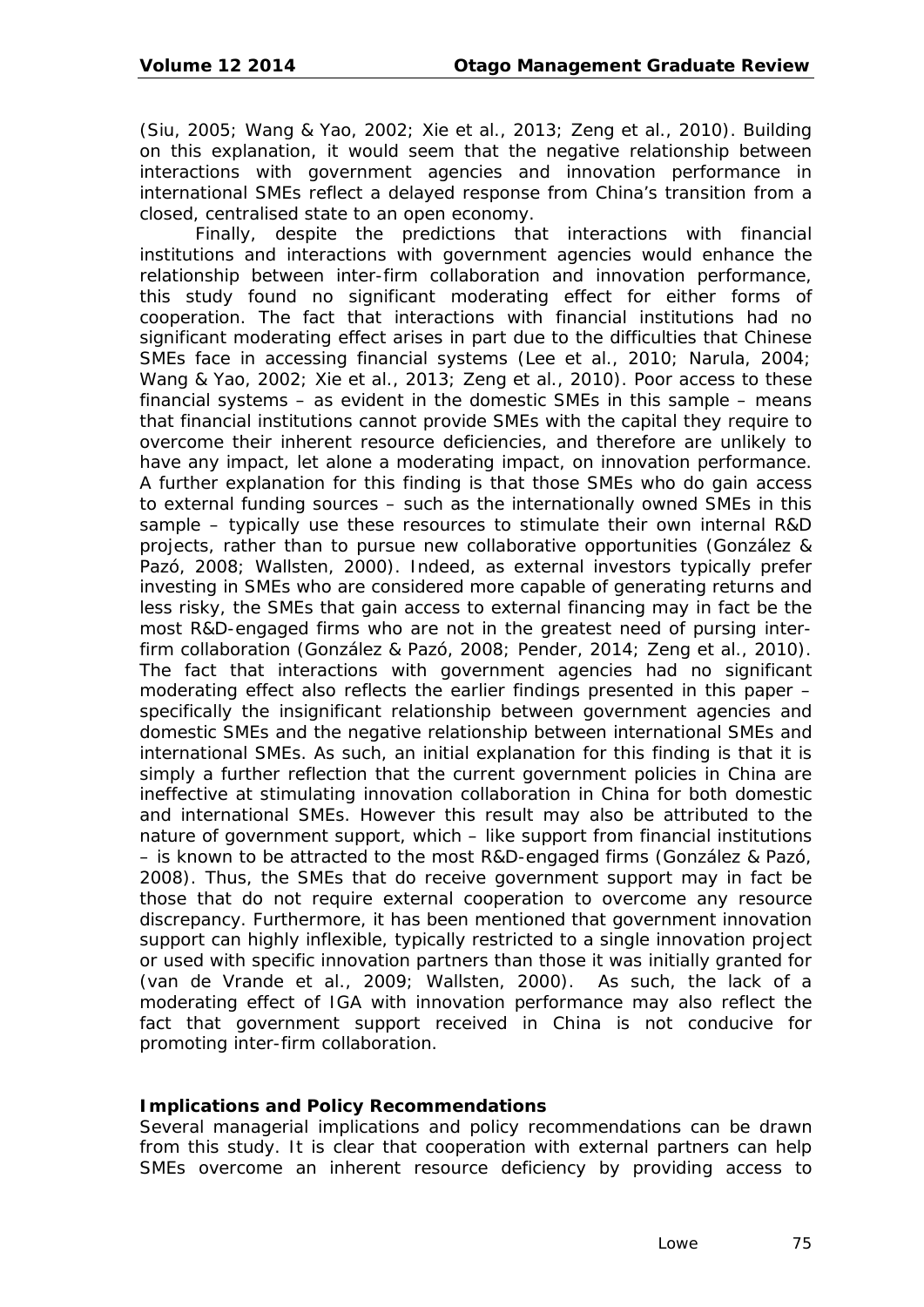external knowledge or funding. Thus, if SMEs can overcome the concerns relating to external collaboration (e.g. Dickson et al., 2006; Lee et al., 2010; Narula, 2004; Nieto & Santamaría, 2007) they may experience greater innovation performance through external cooperation. In saying this, it is also apparent that managers must remain cautious and selective when determining which external partnerships they pursue as some external cooperation (such as interactions with government agencies) may inhibit innovation performance rather than enhance it. Furthermore, given the contrasting picture these results reveal compared to research conducted in developed countries (e.g. Almus & Czarnitzki, 2003; González & Pazó, 2008; Lach, 2002; Romijn & Albaladejo, 2002), it is evident that there is a need for managers to take into consideration the institutional environment, recognising that the partnerships that enhance innovation performance in some countries may not be of value in others. From a policy perspective, these results reveal that the current government policies in China are ineffective for promoting innovation in domestic SMEs, and inhibit innovation in internationally owned SMEs. It is thus essential that policy makers focus on promoting policies that encourage SME innovation (e.g. R&D subsidies, tax incentives etc.) facilitate inter-firm collaborations and provide domestic SMEs greater access to financial institutions.

### **Limitations and Future Research**

It is important to recognise that there are several limitations of this study that highlight areas for future research. Firstly, although this study provides insight into the benefit of external cooperation on innovation performance, a lack of accessible information meant that several other factors were not discussed here including the strength, age or formality of these relationships. Indeed, the strength of external relationships has been recognised as a critical determinant of the success of collaborations (Sharif, 2003), and therefore warrants further research. Additionally, to ensure an adequate focus, this paper has purposefully avoided the cultural aspects of business in China, such as how personal relationships and *guanxi* impact business collaborations (Liefner et al., 2006; Siu, 2005). As such, future research should attempt to explore this issue in more depth, linking in cultural literature with innovation collaboration strategies in emerging economies.

Secondly, these results are based on SMEs operating in three of the largest cities in China, and therefore may not be reflective of other emerging economies, or even of other areas within China. As such, the relationship between external cooperation and SME innovation performance should be examined in other areas within China to test the generalisability of the current findings. Indeed, of the limited research exploring the impact of external collaborations on innovation performance in Chinese SMEs, most of this discussion has been based on data from large cities such as Beijing, Shanghai and Guangzhou (e.g. Xie et al., 2013; Zeng et al., 2010) avoiding smaller, more rural areas where there will be even less access to financial resources and perhaps less formal institutional barriers preventing innovation.

Thirdly, the results presented in this paper provide further evidence to support the suggestion that current innovation policy is hindering innovation performance in SMEs (Siu, 2005; Xie et al., 2013; Zeng et al., 2010). Future research should therefore attempt to empirically examine this assumption, by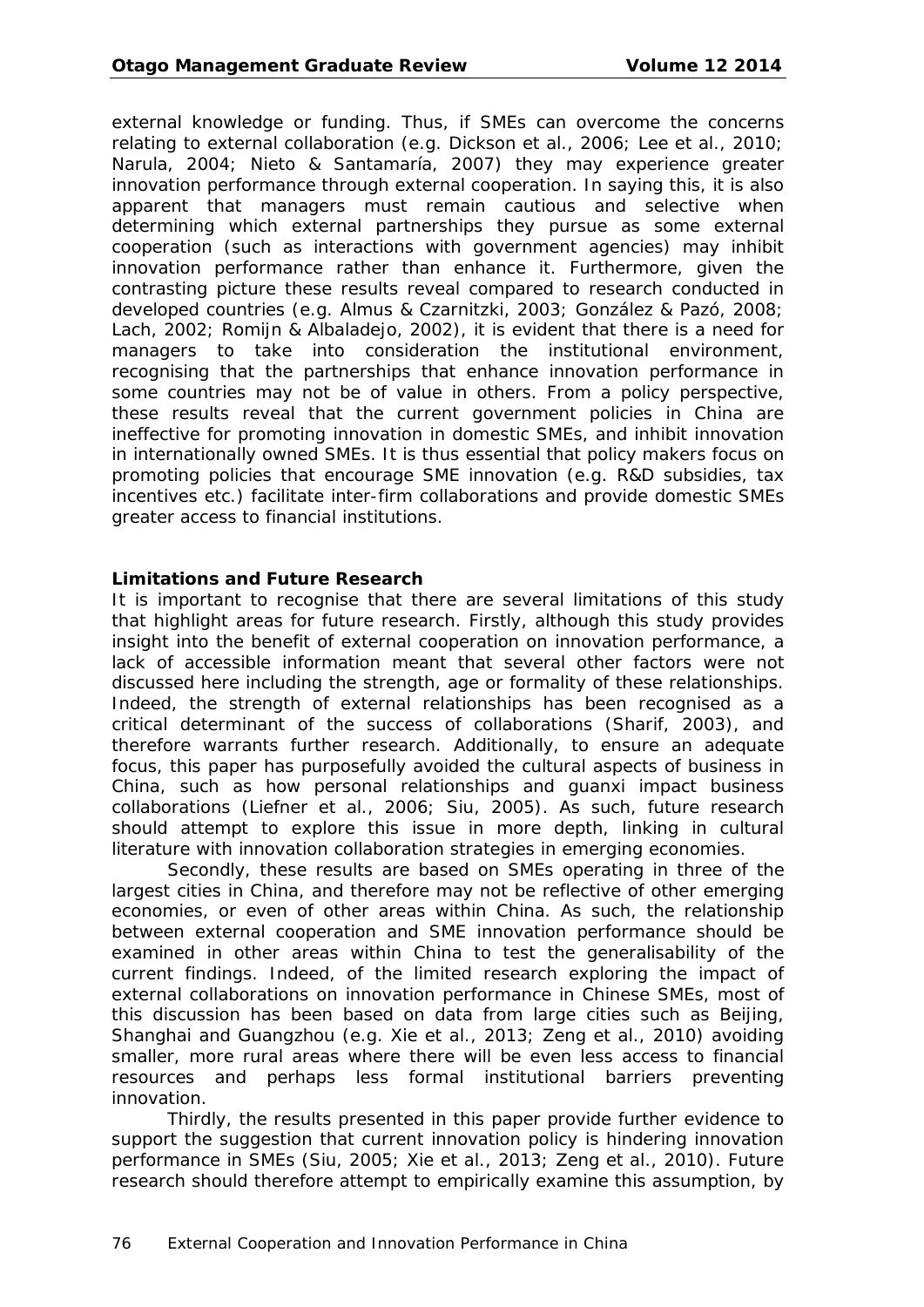comparing the impact of external collaborations on innovation performance in SMES compared to state-owned enterprises. Such an insight would provide policy makers with greater confirmation of the current state of innovation policy in China.

## **Conclusion**

In conclusion, this study has explored the relationship between external cooperation and innovation performance of SMEs in China. The results indicate that inter-firm collaboration and interactions with financial institutions have positive effects on innovation performance, while interactions with government agencies negatively impact SME innovation. Furthermore, the significance of these relationships differs in response to SME ownership, with the innovation performance of internationally owned SMEs more significantly impacted by these three external networks than domestic SMEs. Taken collectively, these results illustrate that external cooperation can provide SMEs with the necessary resources they require to overcome their inherent resource deficiency, leading to superior innovation performance. In saying this, it is clear that the current institutional environment in China is not conducive to SME innovation, providing concern for both domestic and internationally owned SMEs.

## **References**

- Albors-Garrigós, J., Rincon-Diaz, C. A., & Igartua-Lopez, J. I. (2013). Research Technology Organisations as Leaders of R&D Collaboration with SMEs: Role, Barriers and Facilitators. *Technology Analysis & Strategic Management, 26*(1), 37-53. doi: 10.1080/09537325.2013.850159
- Almus, M., & Czarnitzki, D. (2003). The Effects of Public R&D Subsidies on Firms' Innovation Activities: The Case of Eastern Germany. *Journal of Business & Economics Statistics, 21*(2), 226-236. doi: 10.1198/073500103288618918
- Anderson, A. R., Li, J. H., Harrison, R. T., & Robson, P. J. A. (2003). The Increasing Role of Small Business in the Chinese Economy. *Journal of Small Business Management, 41*(3), 310-316.
- Barney, J. (1991). Firm Resources and Sustained Competitive Advantage. *Journal of Management, 17*(1), 99-120.
- Bougrain, F., & Haudeville, B. (2002). Innovation, Collaboration and SMEs Internal Research Capacities. *Research Policy, 31*, 735-747.
- Bullinger, H. J., Auernhammer, K., & Gomeringer, A. (2004). Managing Innovation Networks in the Knowledge-Driven Economy. *International Journal of Production Research, 42*(17), 3337-3353. doi: 10.1080/00207540410001695970
- Caputo, A. C., Cucchiella, F., Fratocchi, L., Pelagagge, P. M., & Scacchia, F. (2002). A Methodological Framework for Innovation Transfer to SMEs. *Industrial Management & Data Systems, 102*(5), 271-283. doi: 10.1108/02635570210428302
- Chakrabarti, A. K., & Souder, W. E. (1984). Critical Factors in Technological Innovation and Their Policy Implications. *Technovation, 4*, 255-275.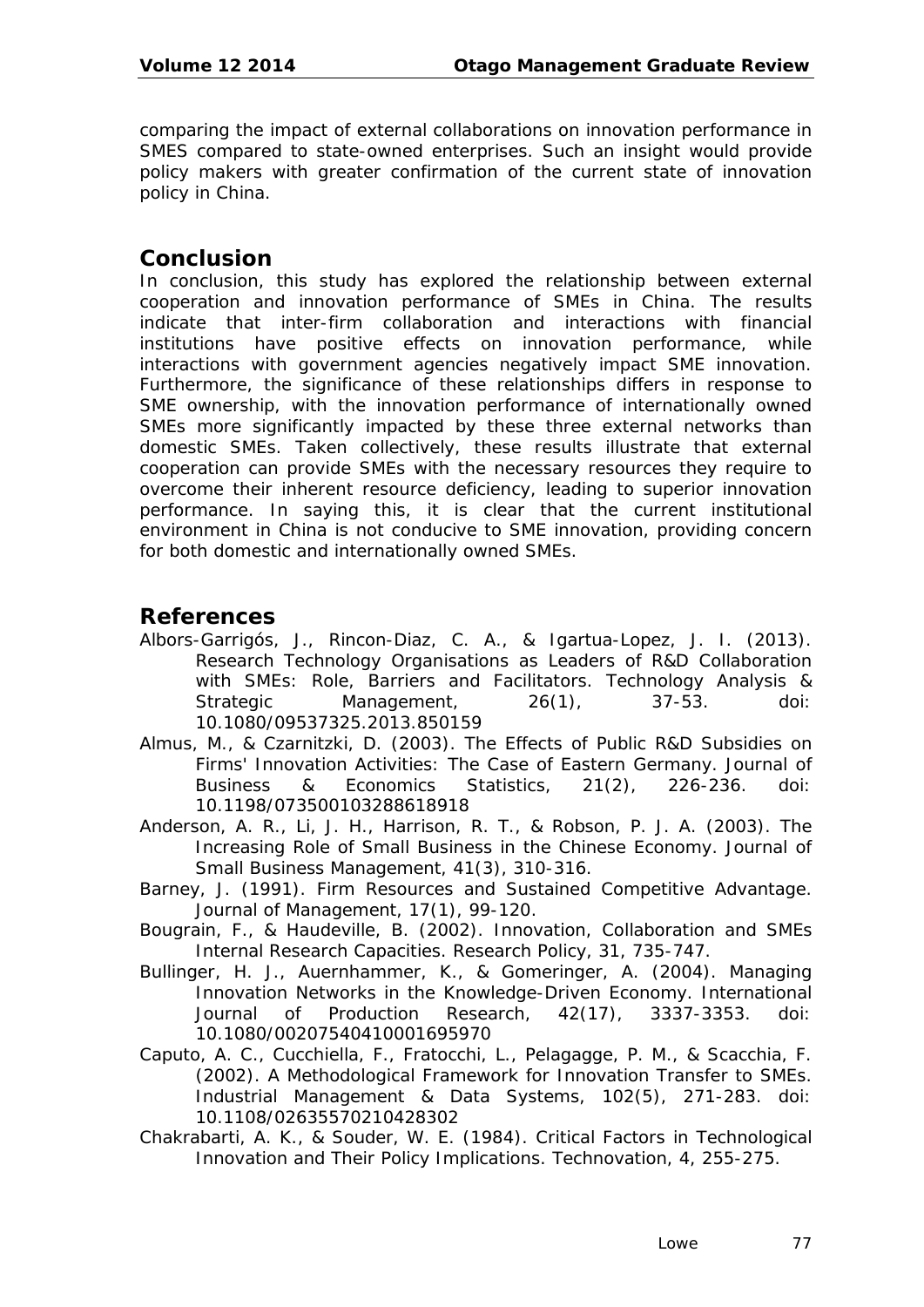- Chung, S., & Kim, G. M. (2003). Performance effects of partnership between manufacturers and suppliers for new product development: the supplier's standpoint. *Research Policy, 32*(4), 587-603. doi: 10.1016/S0048-7333(02)00047-1
- Dickson, P. H., Weaver, K. M., & Hoy, F. (2006). Opportunism in the R&D Alliances of SMEs: The Roles of the Institutional Environment and SME Size. *Journal of Business Venturing, 21*, 487-513. doi: 10.1016/j.jbusvent.2005.02.003
- Doloreux, D. (2004). Regional networks of small and medium sized enterprises: evidence from the Metropolitan Area of Ottawa in Canada. *European Planning Studies, 12*(2), 173-189. doi: 10.1080/0965431042000183923
- Eisenhardt, K. M., & Martin, J. A. (2000). Dynamic Capabilities: What are They? *Strategic Management Journal, 21*(10/11), 1105.
- Field, A. (2013). *Discovering Statistics Using IBM SPSS Statistics*. London: SAGE Publications Ltd.
- Filippetti, A., & Archibugi, D. (2011). Innovation in times of crisis: National Systems of Innovation, structure, and demand. *Research Policy, 40*(2), 179-192. doi: 10.1016/j.respol.2010.09.001
- González, X., & Pazó, C. (2008). Do public subsidies stimulate private R&D spending? *Research Policy, 37*(3), 371-389. doi: 10.1016/j.respol.2007.10.009
- Hagedoorn, J. (2002). Inter-firm R&D Partnerships: An Overview of Major Trends and Patterns since 1960. *Research Policy, 31*, 447-492.
- Hewitt-Dundas, N. (2006). Resource and Capability Constraints to Innovation in Small and Large Plants. *Small Business Economics, 26*(3), 257-277. doi: 10.1007/s11187-005-2140-3
- Hong, J. S. (2008). Factor Analysis for Industry-University R&D Collaborations in SMEs. *KIET Industrial Economy, 2*, 38-49.
- Kaminski, P. C., de Oliveira, A. C., & Lopes, T. M. (2008). Knowledge transfer in product development processes: A case study in small and medium enterprises (SMEs) of the metal-mechanic sector from São Paulo, Brazil. *Technovation, 28*(1–2), 29-36. doi: 10.1016/j.technovation.2007.07.001
- Kang, K. N., & Park, H. (2012). Influence of Government R&D Support and Inter-Firm Collaborations on Innovation in Korean Biotechnology SMEs. *Technovation, 32*, 68-78. doi: 10.106/j.technovation.2011.08.004
- Kaufmann, A., & Tödtling, F. (2001). Science–industry interaction in the process of innovation: the importance of boundary-crossing between systems. *Research Policy, 30*(5), 791-804. doi: 10.1016/S0048- 7333(00)00118-9
- Lach, S. (2002). Do R&D Subsidies Stimulate or Displace Private R&D? Evidence from Israel. *The Journal of Industrial Economics, 50*(4), 369- 390.
- Lee, S., Park, G., Yoon, B., & Park, J. (2010). Open Innovation in SMEs An Intermediated Network Model. *Research Policy, 39*, 290-300. doi: 10.1016/j.respol.2009.12.009
- Levine, R. (2005). Finance and Growth: Theory and Evidence. In P. Aghion & S. Durlauf (Eds.), *Hanbook of Economic Growth*. Amsterdam: North-Holland Elsevier Publishers.
- Liefner, I., Hennemann, S., & Xin, L. (2006). Cooperation in the Innovation Process in Developing Countries: Empirical Evidence from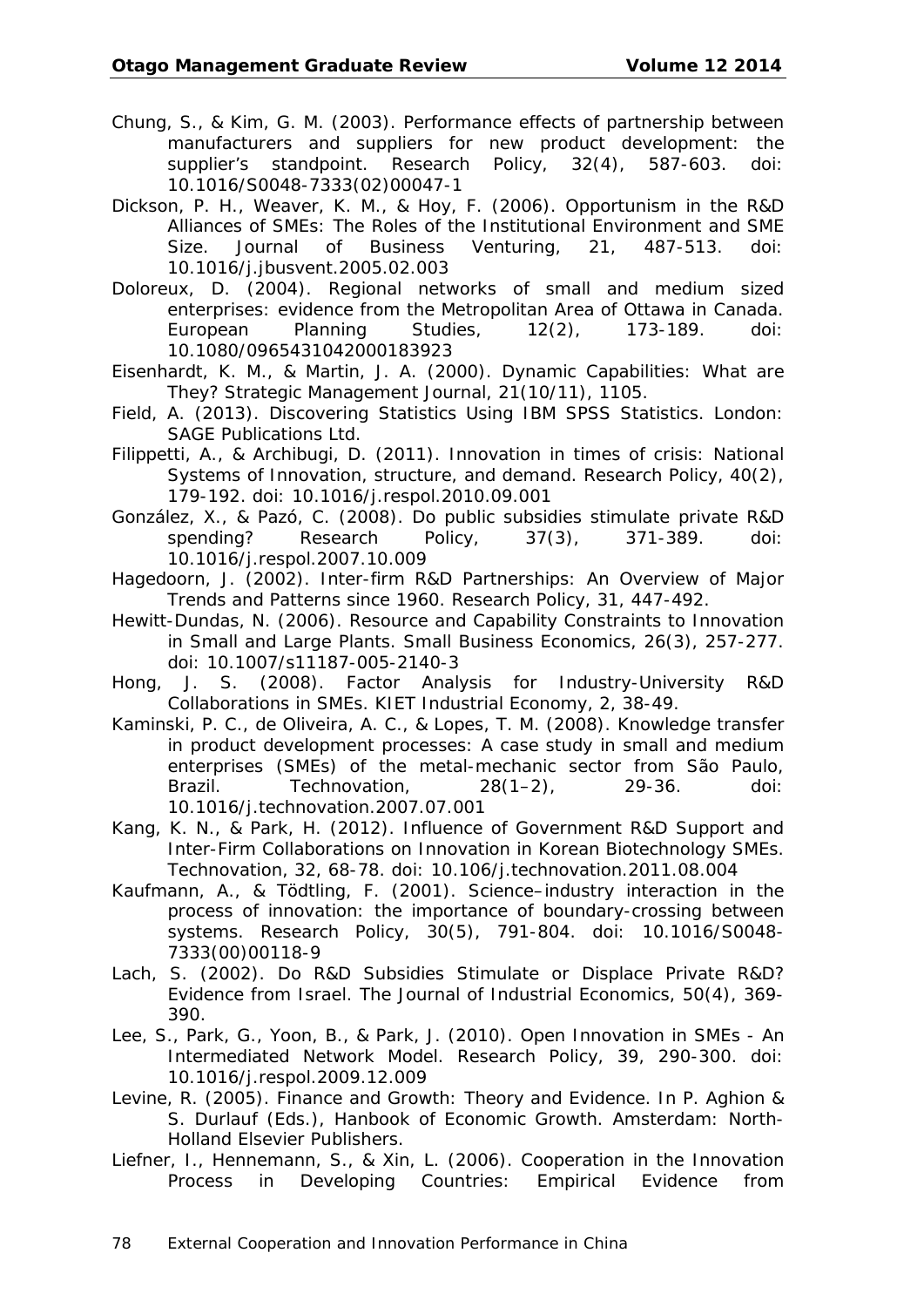Zhongguancun, Beijing. *Environment and Planning A, 38*, 111-130. doi: 10.1068/a37343

- Motohashi, K. (2008). Growing R&D Collaboration of Japanese Firms and Policy Implications for Reforming the National Innovation System. *Asia Pacific Business Review, 14*(3), 339-361. doi: 10.1080/13602380802116773
- Narula, R. (2004). R&D Collaboration by SMEs: New Opportunities and Limitations in the Face of Globalisation. *Technovation, 24*, 153-161. doi: 10.1016/S0166-4972(02)00045-7
- Nieto, M. J., & Santamaría, L. (2007). The Importance of Diverse Collaborative Networks for the Novelty of Product Innovation. *Technovation, 27*, 367-377. doi: 10.1016/j.technovation.2006.10.001
- Pender, M. (2014). The Impact of Venture Capital on Innovation Behavior and Firm Growth. In J. E. Daily, F. S. Kieff & A. E. Wilmarth (Eds.), *Perspectives on Financing Innovation*. Oxon: Routledge.
- Romijn, H., & Albaladejo, M. (2002). Determinants of Innovaiton Capability in Small Electronics and Software Firms in Southeast England. *Research Policy, 31*, 1053-1067.
- Schilling, M. A. (2013). *Strategic Management of Technological Innovations*. New York, New York: McGraw-Hill.
- Shan, W., Walker, G., & Kogut, B. (1994). Interfirm Cooperation and Startup Innovation in the Biotechnology Industry. *Strategic Management Journal, 15*, 387-394.
- Sharif, N. (2003). The Role of Firms in the National System of Innovation (NSI) Framework: Examples from Hong Kong. *Innovation: Management, Policy & Practice, 5*(2-3), 189-199.
- Siu, W. S. (2005). An Institutional Analysis of Marketing Practices of Small and Medium-Sized Enterprises (SMEs) in China, Hong Kong and Taiwan. *Entrepreneurship & Regional Development: An International Journal, 17*(1), 65-88. doi: 10.1080/0898562052000330306
- Smallbone, D., North, D., Roper, S., & Vickers, I. (2003). Innovation and the Use of Technology in Manufacturing Plants and SMEs: an Interregional Comparison. *Environment and Planning C: Government and Policy, 21*, 37-52. doi: 10.1068/c0218
- Tether, B. S. (2002). Who Co-operates for Innovation, and Why? An Empirical Analysis. *Research Policy, 31*, 947-967.
- van de Vrande, V., de Jong, J. P., Vanhaverbeke, W., & de Rochemont, M. (2009). Open Innovation in SMEs: Trends, Motives and Management Challenges. *Technovation, 29*, 423-437. doi: 10.1016/j.technovation.2008.10.001
- Wallsten, S. J. (2000). The Effects of Government-Industry R&D Programs on Private R&D: The Case of the Small Business Innovation Research Program. *The RAND Journal of Economics, 31*(1), 82-100.
- Wan, W. P., Hoskisson, R. E., Short, J. C., & Yiu, D. W. (2011). Resource-Based Theory and Corporate Diversification: Accomplishments and Opportunities. *Journal of Management, 37*(5), 1335-1368. doi: 10.1177/0149206310391804
- Wang, Y., Vanhaverbeke, W., & Roijakkers, N. (2012). Exploring the Impact of Open Innovation on National Systems of Innovation - A Theoretical Analysis. *Technological Forecasting & Social Change, 79*. doi: 10.1016/j.techfore.2011.08.009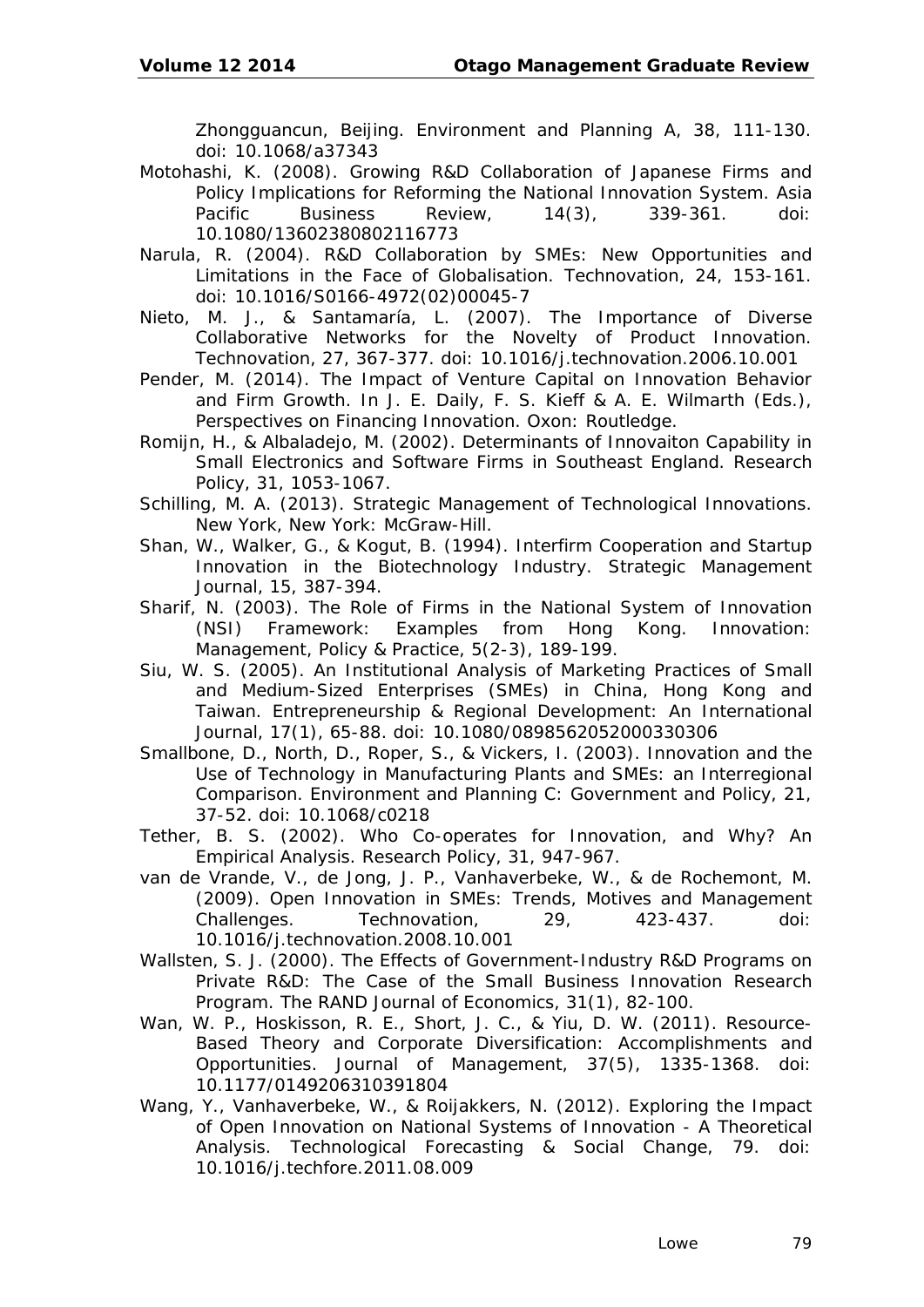- Wang, Y., & Yao, Y. (2002). Market Reforms, Technological Capabilities and the Performance of Small Enterprises in China. *Small Business Economics, 18*, 197-2002.
- Wang, Y., & Zhou, Z. (2011). Building an Integrative Framework for National Systems of Innovation. *Journal of Knowledge-Based Innovation in China, 3*(3), 160-170. doi: 10.1108/17561411111167836
- Xie, X., Zeng, S., Peng, Y., & Tam, C. (2013). What Affects the Innovation Performance of Small and Medium-Sized Enterprises in China? *Innovation: Management, Policy & Practice, 15*(3), 271-286. doi: 10.5172/impp.2013.15.3.271
- Zeng, S. X., Xie, X. M., & Tam, C. M. (2010). Relationship Between Cooperation Networks and Innovation Performance of SMEs. *Technovation, 30*, 181-194. doi: 10.1016/j.technovation.2009.08.003
- Zhang, J., Hoenig, S., Di Benedetto, A., Lancioni, R. A., & Phatak, A. (2009). What Contributes to the Enhanced Use of Customer, Competition and Technology Knowledge for Product Innovation Performance? A Survey of Multinational Industrial Companies' Subsidiaries Operating in China. *Industrial Marketing Management, 38*, 207-218. doi: 10.1016/j.indmarman.2008.12.007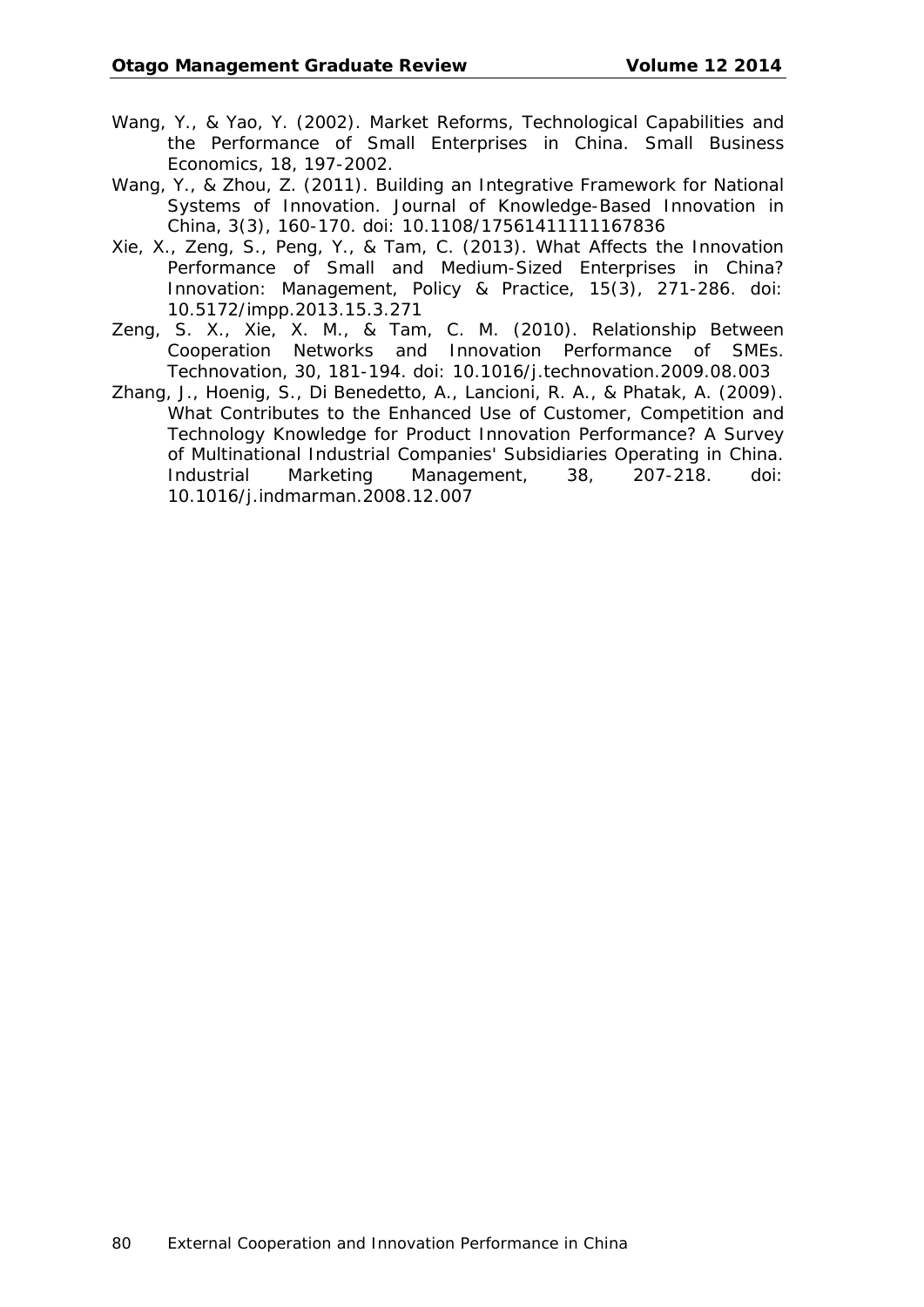# **Merger and Acquisition Performance: A Review of the Literature**

# **Thomas McBride**

Merger & Acquisition (M&A) success is a complex phenomenon (Cartwright & Schoenberg, 2006). History tells us that M&As have failed to meet performance expectations (Tuch & O'Sullivan, 2007; Martynova and Renneboog, 2008; Gregory, 1997; Kennedy & Limmack 1996; Sudarsanam & Mahate 2003), yet M&As continue to be at the heart of corporate growth strategies (Shimzua, 2004). This has attracted huge academic interest, particularly so since the 1980s (Cartwright & Schoenberg, 2006), and has resulted in massive amounts of empirical research being conducted through a variety of theoretical lenses across a number of different management disciplines. Research has been most prominent within the fields of finance, organisational behaviour and strategic management, with significant attention given to M&A success factors (Larsson & Finkelstein, 1999; Zollo & Meier, 2008). This literature review seeks to provide an overview of M&A success factors and provide recommendations for future research from the strategic management perspective whilst recognising the interdependencies within the fields of finance and organisational behaviour. It is presented that it is an appropriate time to review M&A success factors given the likelihood that a new merger wave is underway (Bauer & Matzler, 2014).

The concept of merger waves, M&A activity that has occurred in cyclical clusters throughout history is one of the most prominent theories found in the M&A literature (Duchin & Schmidt, 2013; Brealey & Myers, 2003). Bauer & Matzler (2014) make clear that it is likely that a new merger wave has begun, with M&A activity on the rise following the financial crisis. The literature presents two main reasons for why merger waves have occurred: industry shocks and misvaluation of financial markets (Duchin & Schmidt, 2013; DePamphilis, 2010; Harford, 2005). Industry shocks relate to major changes in the regulatory environment or to technological innovation; the revolution of the internet being a prime example (Mitchell & Mulherin, 1996; Jovanovic & Braguinsky, 2004). The misvaluation of financial markets idea involves firms taking advantage of the opportunity to buy undervalued firms (Rhodes-Kropf, Robinson & Viswanathan, 2005; Shleifer, & Vishny, 2003). This occurs during times when there is a high level of liquidity in financial markets, capital is cheap and easily available, and firms are eager to grow (Harford, 2005). While debate surrounds which driver has had most impact, these concepts are not mutually exclusive and both have played a part in driving M&A activity interdependently (Harford, 2005; Duchin & Schmidt, 2013; DePamphilis, 2010).

Given that global markets, particularly the US economy, have recovered from the worst of the 'credit crisis', opportunities exist for stronger firms to grow by acquisition and take advantage of undervalued firms (Bauer & Matzler, 2014). Furthermore Longstaff (2010) highlights that the 'credit crisis' caused an overhaul of the regulatory environment to prevent history from repeating itself. This could prove to be an industry shock which initiates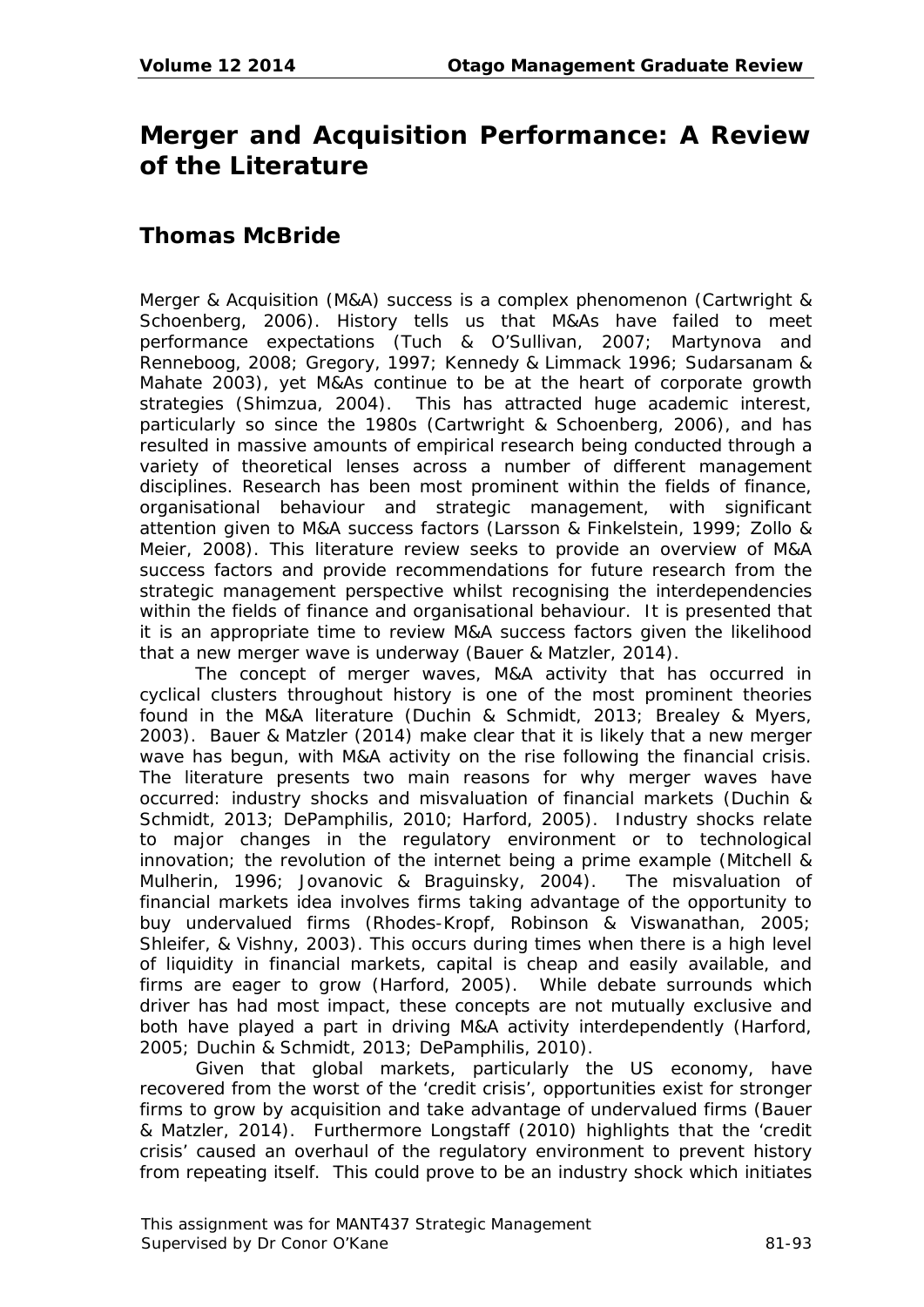a boom in M&A activity; only time will tell. Therefore given the likelihood that a new merger is underway (Bauer & Matzler, 2014), it is an appropriate time to re-analyse M&A success factors, especially given that M&A activity has traditionally failed to deliver positive returns (Tuch & O'Sullivan, 2007; Martynova and Renneboog, 2008; Gregory, 1997; Kennedy & Limmack 1996; Sudarsanam & Mahate 2003).

A closer inspection of previous merger waves, creates a clearer understanding of Bauer & Matzlers' (2014) argument that a new merger wave has already begun. These timings relate primarily to the US, but they also represent periods of increased M&A activity in the UK and Europe, particularly so in the most recent merger wave (DePamphilis, 2010). DePamphilis (2010) defines three such merger waves that have occurred since the 1980s:

Firstly, the Retrenchment Era (1981-1989) which witnessed the rise of corporate raiders and hostile takeovers. Acquisitions financed by significant amounts of borrowed money, and takeover strategies involving leveraged buyouts (LBOs) became widespread (DePamphilis, 2010). This was made possible due to a weak regulatory environment and the availability of cheap credit through junk bond markets (Martynova & Renneboog, 2008). This form of aggressive takeover had rarely been seen before, and resulted in huge wealth gains for the era's most successful corporate raiders (Holmstrom & Kaplan, 2001). This era is also defined by the exponential rise in foreign takeovers of US companies. Foreign buyers sought to take advantage of the size of the US market, limited M&A regulatory requirements and a weak US dollar compared to other major world currencies (DePamphilis, 2010).

Secondly, the Age of the Strategic Mega-Merger (1992-2000) which occurred as a result of the longest stock market boom in US history. During this period there was an urgency amongst firms to grow and to outsize competitors (DePamphilis, 2010). This resulted in greater numbers and deal sizes of M&A transactions than ever before. Acquisitions in 1997 alone were valued more than all the acquisitions that occurred during the 1980s, (Hitt et al, 2001). This massive rise in M&A activity was largely fuelled by the internet revolution, privatization within US industries and increasingly globalised financial markets. The internet bubble burst in the late 1990s, and with recession hitting the US in 2001, global growth and M&A activity declined (DePamphilis, 2010). .

Thirdly, the Rebirth of Leverage Era (2003-2007) witnessed enormous growth and complexity in the sales of financial instruments and securities. Securities collateralized by numerous debt layers, and hence risk, began to characterize financial markets, leading to companies being afforded cheap and easily available credit (DePamphilis, 2010; Harford, 2005). Together with limited regulation and the rapid rate of growth in international trade, this presented expansion opportunities for companies through highly leveraged M&A activity (DePamphilis, 2010). This excessive use of credit in financial markets ultimately led to a financial crisis in 2007 causing a major decline in M&A activity (Longstaff, 2010).

## **M&A Performance**

M&A performance has been the subject of extensive debate in the literature. It is highlighted that there has been major inconsistencies relating to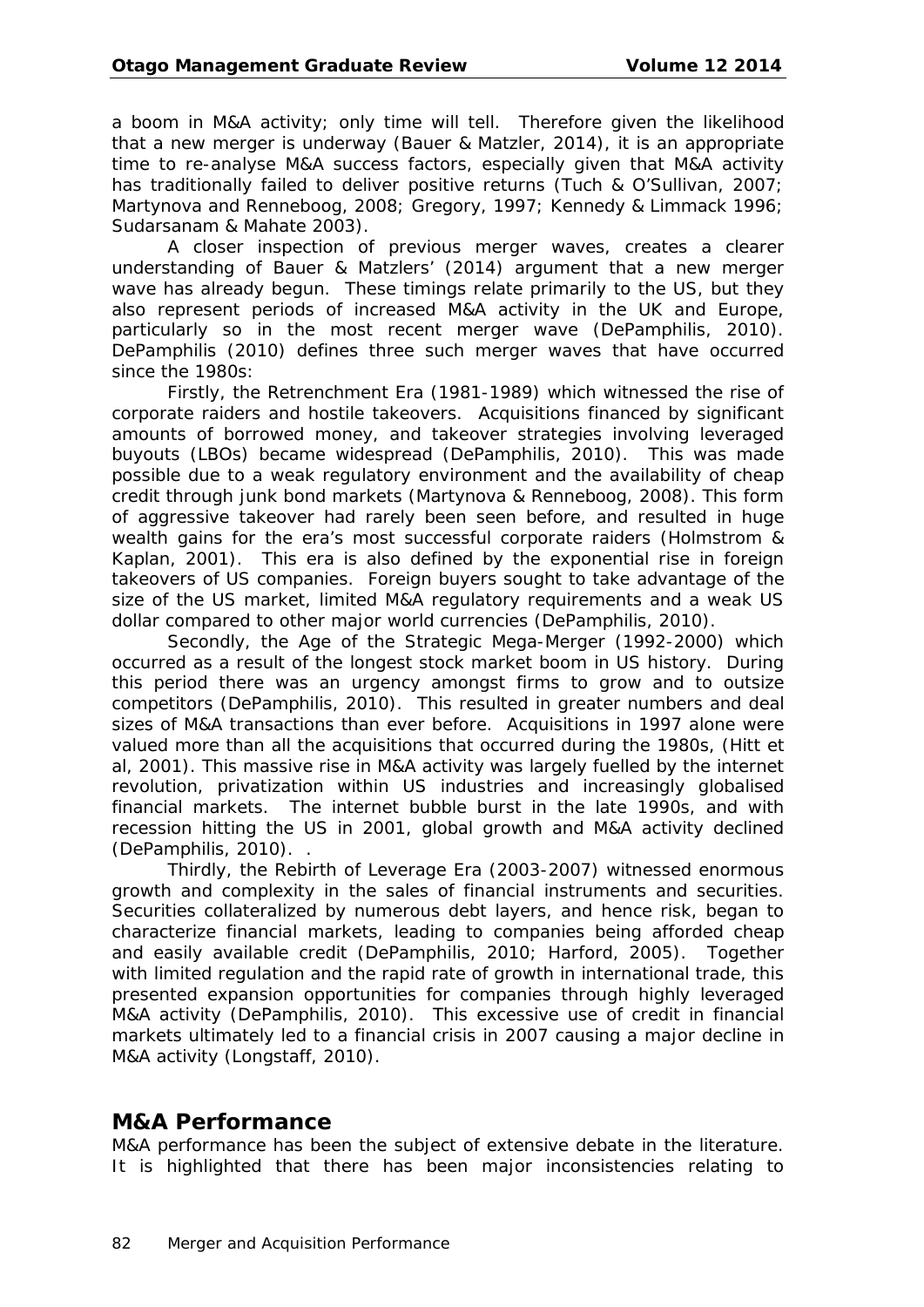measurement of performance and actual performance (Tuch & O'Sullivan, 2007; Zollo & Meier, 2008). Also M&A performance has been viewed from a number of different stakeholder perspectives, adding to the complexity of judging overall M&A. In most instances, empirical research has viewed M&A performance from the perspective of acquiring company shareholders, but also from the perspective of target company shareholders performance (Bauer & Matzler, 2014; DePamphilis, 2010; Tuch & O'Sullivan, 2007). A growing area in the literature has been the future employment implications, based on performance, from the perspective of senior management in both the acquiring and target firms (Tuch & O'Sullivan, 2007). To a lesser extent, research has looked into the performance benefits on wider society (DePamphilis, 2010).

From the shareholder perspective, research has defined performance based on the creation, or not, of shareholder value (Zollo & Meier, 2008; Tuch & O'Sullivan). As agency theory states, managers engage in M&As, on behalf of shareholders best interests, aiming to achieve greater corporate profitability and increases in shareholder wealth (Donaldson & Davis, 1991). Although in reality M&A motives are much more complex. Many studies have pointed towards self-interests of senior managers being central to M&A motives (Tuch & O'Sullivan, 2007; Gaughan, 2004). This has arisen from managers seeking to 'empire build' and their belief in becoming more successful through growth and synergy creation (Gaughan, 2004). Also managers face external pressure to 'buy so not to be bought' (Tuch & O'Sullivan, 2007) and will often react to competitors engaging in M&A activity (Shimzua et al, 2004).

As mentioned earlier, there is a clear lack of consensus both across and within different management disciplines on how to measure M&A performance (Zollo & Meier, 2008). The fields of finance and economics have tended to focus solely on quantitative research and the use of financial return indicators, mostly revolving around using share price and accounting data. While the fields of strategic management and organisational behaviour have looked into qualitative measures such as subjective assessments of synergy realisation or post-merger integration effectiveness, as well as quantitative measures (Tuch & O'Sullivan, 2007; Zollo & Meier, 2008). However, most common in the literature has been to analyse performance based on quantitative methodologies using share price and accounting data (Zollo & Meier, 2008).

Research that has used share price measures has tended to conduct both short-run and long-run event studies to analyse the acquiring company share price reactions (Tuch & O'Sullivan; Martynova & Renneboog, 2008). Short-run studies have looked at share price movements from a few days before and after the acquisition announcement, up to a few months before and after the acquisition announcement. Long-run studies have looked at share price movements up to as much as five to ten years after the acquisition has closed. According to Zollo & Meier (2008), share price data measurement has proved most popular due to its objectivity and definitive measurement parameters. This is based on a study they conducted, reviewing empirical studies that looked into M&A performance published in leading management and finance journals between 1970 and 2006. Results showed that 41% of studies used the share price event study method, which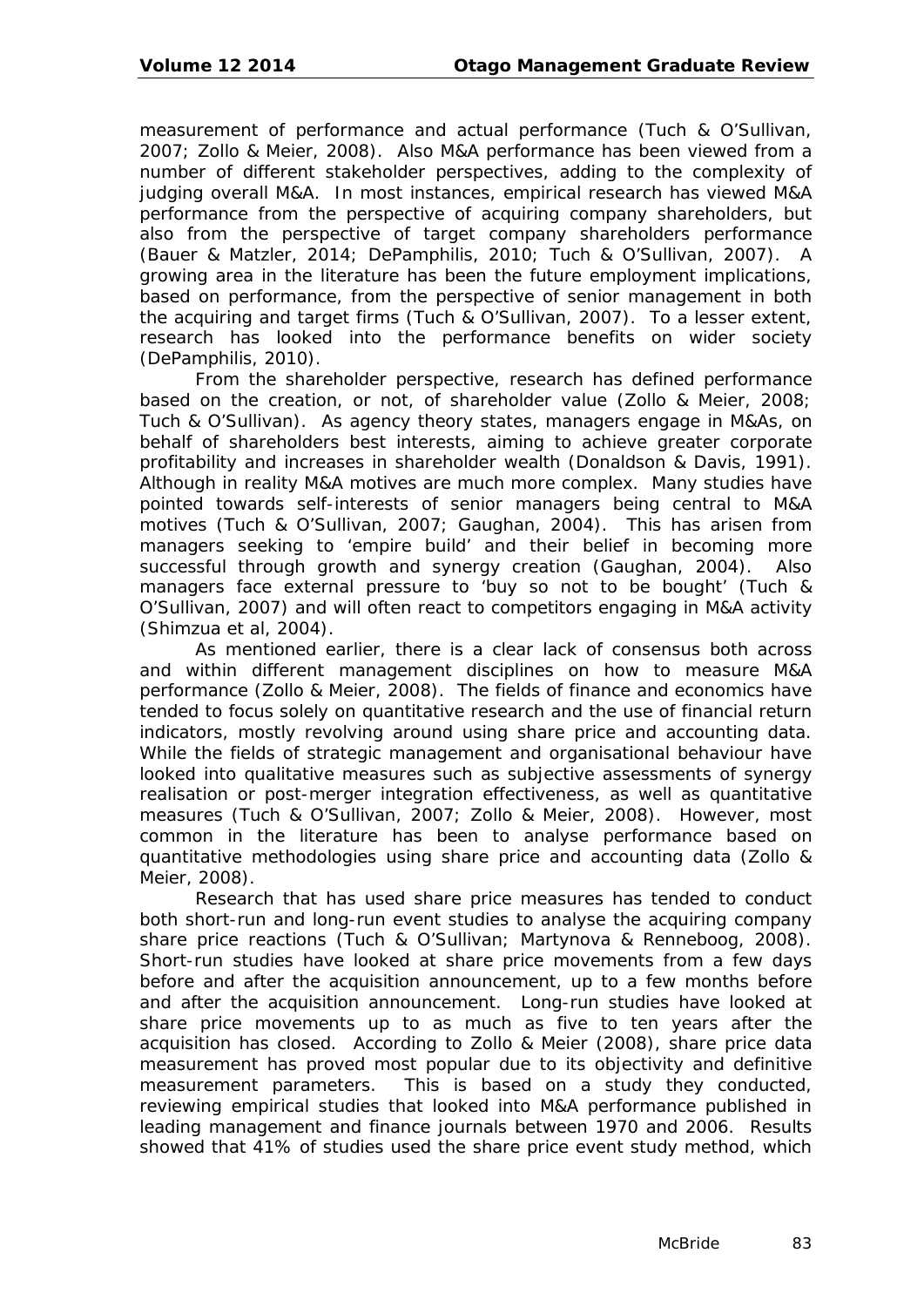represented the most popular measurement methodology. In second place with 28% was the use of accounting data.

Accounting measures have included the analysis of acquiring company net income, sales, return on assets, return on equity, earnings per share, firm liquidity, profit margins and others, before and after the acquisition (Martynova and Renneboog, 2008; Tuch & O'Sullivan, 2007). There are however clear downfalls of using accounting measures, including the difficulties of isolating the takeover effect, amongst a host of external factors. Furthermore accounting measures are open to greater impartiality compared with share price measures, due to the susceptibility of manipulation of earnings and accounting policy changes (Zollo & Meier, 2008). Also accounting studies have used different time frames, sample sizes and data parameters, which makes meaningful comparisons more challenging (Tuch & O'Sullivan, 2007).

Given the measurement complexities, it is easy to see why M&A performance has produced variable results (Zollo & Meier, 2008). Although there have been clear measurement difficulties, this should not obstruct the overall view that M&A performance has been historically poor (Tuch & O'Sullivan, 2007; Martynova and Renneboog, 2008; Gregory, 1997; Kennedy & Limmack 1996, Sudarsanam & Mahate 2003). From the massive amounts of empirical research that has been dedicated to analysing post-acquisition performance, the overarching view is that M&As have historically failed to deliver value for shareholders, both in the short-run (Franks et al, 1989; Holl & Kyriazis 1997; Higson & Elliot 1998) and long-run (Firth, 1980; Gregory, 1997; Kennedy & Limmack 1996, Sudarsanam & Mahate 2003). Comprehensive short run studies analysing share price data, such as Sudarsanam & Mahate (2003), Higson & Elliot (1998), and Gupta & Misra (2004) produced negative abnormal returns of -1.4%, - 1.7% and -1.5% respectively. Only studies by Franks et al (1989) and Ben-Amar & Andre (2006) showed signs of positive returns. This theme of negative performance is even more significant in long-run studies with Frank & Harris (1989), Agrawal et al, (1992) and Conn et al (2005) producing negative abnormal returns of -12.6%,-10.6% and -19.78% respectively. While event study research presents an overwhelming negative picture of M&A performance, research using accounting data is not so clear cut. Healy et al's (1992), study found positive returns of 2.8% over 5 years following bid announcements, and Linn & Switzler's (2001) study produced positive average returns of 1.81% over 5 years following bid announcements . While on the other hand Lu (2004) and Bild et al (2005) found mildly negative returns in their studies.

## **M&A Success Factors**

Given such dismal performance, despite an increasing popularity of M&A activity through the merger waves (DePamphilis, 2010; Harford, 2005), it is important to review success and failure factors. Before going into greater detail, it is useful to get an overview of the scope of research dealing with M&A success and failure factors, from the perspective of different management disciplines. Research has largely been conducted by four main schools, identified as the financial-economic, strategic management, organisational behaviour and process schools by Bauer & Matzler (2014).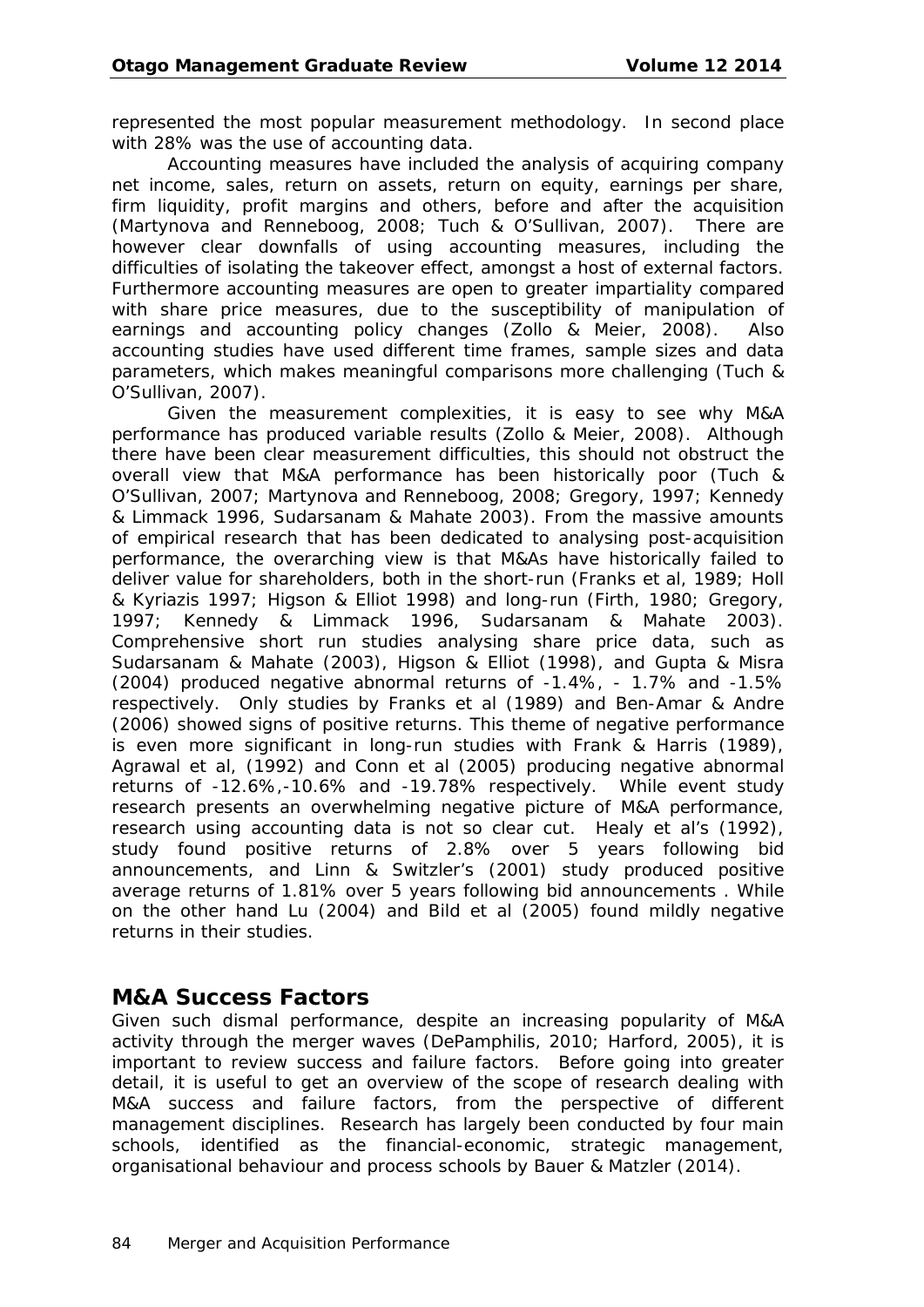Firstly the financial-economic school, which is arguably the most prominent in the literature, has analysed the effects of different bid characteristics on the financial performance of M&As (Bauer & Matzler, 2014). These bid characteristics have included the mood of the bid (friendly or hostile), method of payment, industry relatedness and the relative size of the target and bidder firms (Tuch & O'Sullivan, 2007). Secondly, the strategic management school has looked at M&As as a key component of corporate strategy (Bauer & Matzler, 2014; Cartwright & Schoenberg, 2006). Within a resource-based view (RBV) of strategy, M&As can play a fundamental role in opening up market opportunities and the transfer of non-marketable resources and capabilities (James, 2010). Strategic management theorists have addressed the concept of 'strategic fit' of bidding and target companies, in great detail to explain M&A performance (Cartwright & Schoenberg, 2006). Thirdly, the organisational behaviour school has looked closely at postmerger issues such as cultural fit and speed of integration (Epstein, 2005; Bauer & Matzler, 2014). A fourth school, derived from aspects of strategic management and organisational behaviour is the process school. The process perspective has been an emergent area of research and looks at the role the overall acquisition process, in itself, can play (Bauer & Matzler, 2014; Colombo et al, 2007). This encompasses the strategies and implementation of the pre-merger planning, negotiation and the post-merger integration stages (Weber et al, 2011). The process school has also looked closely into the area of learning from previous acquisition experiences and how this knowledge can be used to improve future transactions (Haleblian & Finkelstein, 1999; Colombo et al, 2007).

It is argued that the majority of research has been conducted from a single school perspective, with a failure to combine research across management disciplines. (Larsson & Finkelstein, 1999; Bauer & Matzler, 2014). As a result of this fragmented approach, a holistic understanding of M&A performance has not been achieved (Larsson & Finkelstein, 1999). Given that M&As are a highly complex, multifaceted phenomena, there is certainly scope for further research to adopt a cross discipline perspective (Bauer & Matzler, 2014).

M&A success factors can generally be divided into stages of the M&A process. It is common in the literature to divide the M&A process into three stages: the premerger planning stage, the negotiation stage and the postmerger integration stage (Weber et al. 2011). While many studies have addressed a combination of these stages, most studies however, have looked at individual variables within one of these stages (Larsson & Finkelstein, 1999). For instance, target selection within the premerger planning stage, bid premium in the negotiation stage or cultural fit within the post-merger integration stage. Therefore as mentioned earlier, the majority of literature has failed to develop a deeper and more holistic understanding of the whole M&A process and its success factors (Larsson & Finkelstein, 1999). Therefore future research should look to take a multi-faceted approach, looking at success factors across the M&A three stage process, whilst also viewing M&A performance across different management disciplines (Bauer & Matzler, 2014; Larsoon & Finkelstein, 1999). Within the three stage process, research has been particularly widespread in analysing the strategic fit of M&As in the pre-merger planning stage (Homburg & Bucerius, 2006; Seth, 1990), and particularly widespread in the analysis of the integration process in the post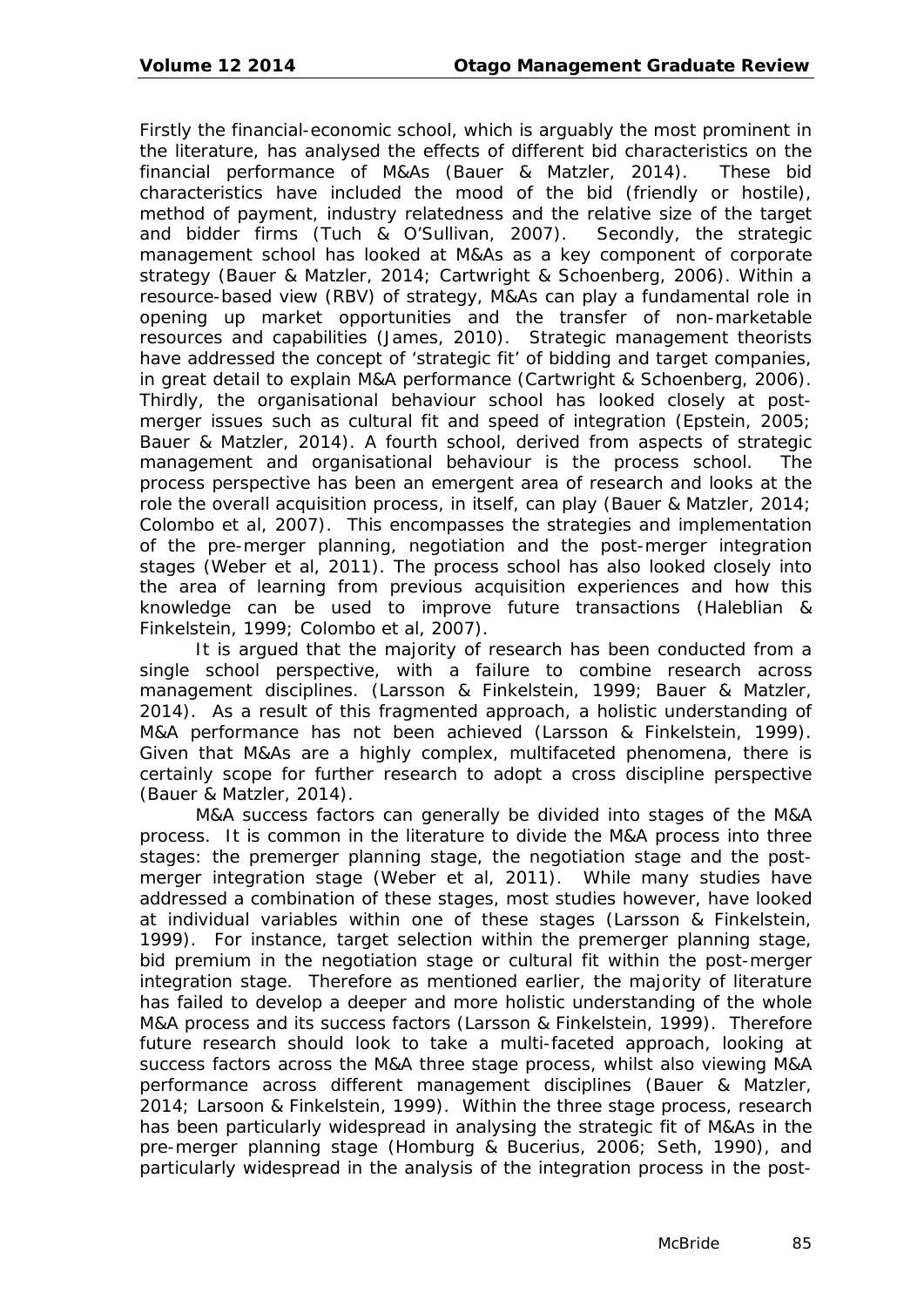merger integration stage (Epstein, 2005; Kansal & Chandani, 2014, Tuch & O'Sullivan, 2007) Far less research has been conducted on the negotiation stage (Weber et al, 2011).

Pre-merger planning literature has centred on the concept of strategic fit (Homburg & Bucerius, 2006; Seth, 1990). A broad definition of strategic fit relates to a firm gaining competitive advantages from having resources and capabilities that correspond with opportunities in the external environment. Relating to M&As more specifically, strategic fit can be viewed as two firms having closely aligned goals, and opportunities for mutual benefit (Das & Teng, 2000). It is measured by the synergy potential or value creation of the brought-together assets of the combined entity (Hitt & Vaidyanath 2002; Shelton 1988).

Assessing strategic fit begins in the pre-merger planning process through which target selection and due diligence are key components for an acquiring company (Capron & Shen, 2007). Often, M&A opportunities will simply present themselves, such as a key supplier facing liquidation or an undervalued competitor becoming an attractive target. But often firms will set out a strategy of growth by acquisition, and must analyse the external environment (Shimzua, 2004). Target selection involves intensive research and analysis of viable M&A opportunities and selecting the option that offers the most lucrative returns or synergy potential. Through intensive due diligence firms can identify strengths and weaknesses of potentials targets and if synergy can be created (Capron & Shen, 2007). This planning and preparation is a crucial part of any takeover and will have a decisive impact on its future success (Weber et al, 2011).

The view that strategic fit is a fundamental factor in determining the overall success of an M&A is supported by a number of scholars (Homburg and Bucerius, 2006; Seth, 1990; Pehrsson, 2006; Stimpert and Duhaime, 1997). The strategic management school has been most prominent within this stage, and from a resource based perspective, scholars have analysed product, market, asset and supply chain similarity between acquiring and target companies (Pehrsson, 2006; Stimpert and Duhaime, 1997). Researchers have regularly suggested that higher levels of similarity produce greater synergy potential and ultimately greater merger performance (Capron et al, 2001: Prabhu et al, 2005; Tanriverdi & Venkatraman, 2005).

A popularly cited sub component of strategic fit is industry relatedness which is the degree to which firms are active in related markets (Neffke, Henning, & Boschma, 2011). A common theme in the literature is that acquisitions with high industry relativeness, have much higher chances of success than firms in fundamentally different industries (Ahuja & Katila, 2001; Balland, Boschma, & Frenken, 2014). This is because synergies based on technological and knowledge transfer are far likely to likely to be exploited within similar firms with similar resource and capabilities. Additionally a high level of relatedness will likely make the post-merger integration process easier since the acquirer already has the capabilities to absorb the acquired capabilities (Cohen & Levinthal, 1990; Mowery et al., 1996). Furthermore it is natural that M&A activity will occur within the same industry, given that managers are more likely to identify acquisition opportunities in industries that they have prior knowledge and experience. This will tend to occur through acquisition of competitor firms through horizontal integration (Kor & Mahoney, 2004). On the whole, results are inconsistent regarding M&A performance and industry relatedness (Ahuja & Katila, 2001). However, all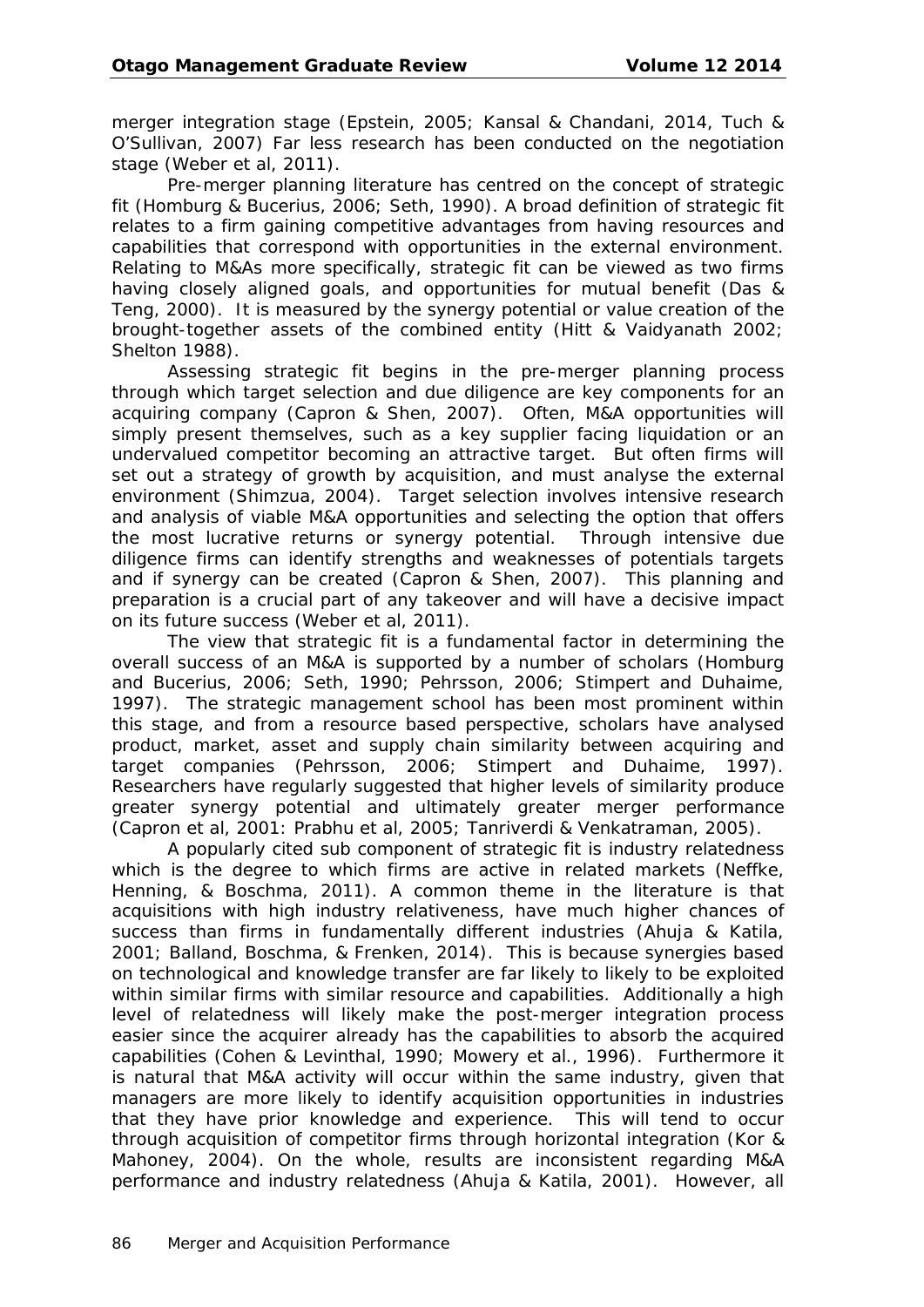things equal, firms will generally acquire companies that offer the greatest performance returns, regardless of the level of level of industry relatedness (Bryce & Winter, 2009)

Shelton (1998) puts forward that strategic fit is much more complex, than simply analysing the level of similarity and industry relatedness and that each individual M&A is highly contextual. Shelton's (1998) model of strategic fit between a target and a bidder business demonstrates the variations of how strategic fit can be achieved. The model relates strategic fit to four acquisition classifications: identical, unrelated, related complementary and related supplementary. For example, the identical classification involves an M&A of two entities with similar product and customers, while the unrelated classification involves two entities with completely different product and customers. The model does not depict a scale of the optimal strategic fit but highlights how firms can create strategic fit to suit their own unique situation, whether they need to add new products or serve new customers. Thus strategic fit is subjective, contextual and will ultimately be based upon the firms needs to gain more products or customers. Furthermore strategic fit can only come to fruition through the effectiveness of the post-merger integration phase (Epstein, 2005).

Huge amounts of literature has been devoted to post merger integration (Tuch & O'Sullivan; Kansal & Chandani, 2014; Adams & Neely, 2000). The integration process involves combining two entities with different operations, values and culture into one cohesive unit (Kansal & Chandani, 2014). Epstein (2005), makes clear that while a number of factors determine the success of an M&A such as strategic fit, deal structure, pre-merger planning and the external environment, it is the actual execution of the postmerger integration phase that is the critical element (Epstein, 2005). Adams & Neely (2000) support this view, arguing that ineffective integration is the single most popular reason for M&A failure. It is presented that even a wellconceived merger, with fundamentally sound design, deal structure and strategic fit, can easily be destroyed by a weakly implemented post-merger integration (Epstein, 2005). It is argued that despite huge research attention, post-merger integration is still profoundly misunderstood (Epstein, 2005). Judging by historical M&A performance, this would certainly appear to hold true.

Shrivistava (1986) makes clear that post-merger integration is extremely challenging, emphasising that often even within a single organisation, integration and coordination is difficult between functionally different departments. Often departments do not share common goals, have different cultures and operate by different standards which can lead to competition and rivalry. These problems can then be multiplied and compounded through M&A's when further integration and coordination is required. Shrivistava (1986) further highlights the complexities of postmerger integration by stating that integration must take place on a number of different levels, including integration at the procedural, physical and sociocultural levels. Procedural is regarded as the easiest level of integration and relates to standardizing procedures to increase productivity, through combining common systems such as accounting or payroll. Secondly the integration of physical assets, involves consolidating tangible assets and technologies, such as the amalgamation of production lines or distribution channels to maximise economies of scale. Finally the most difficult of all is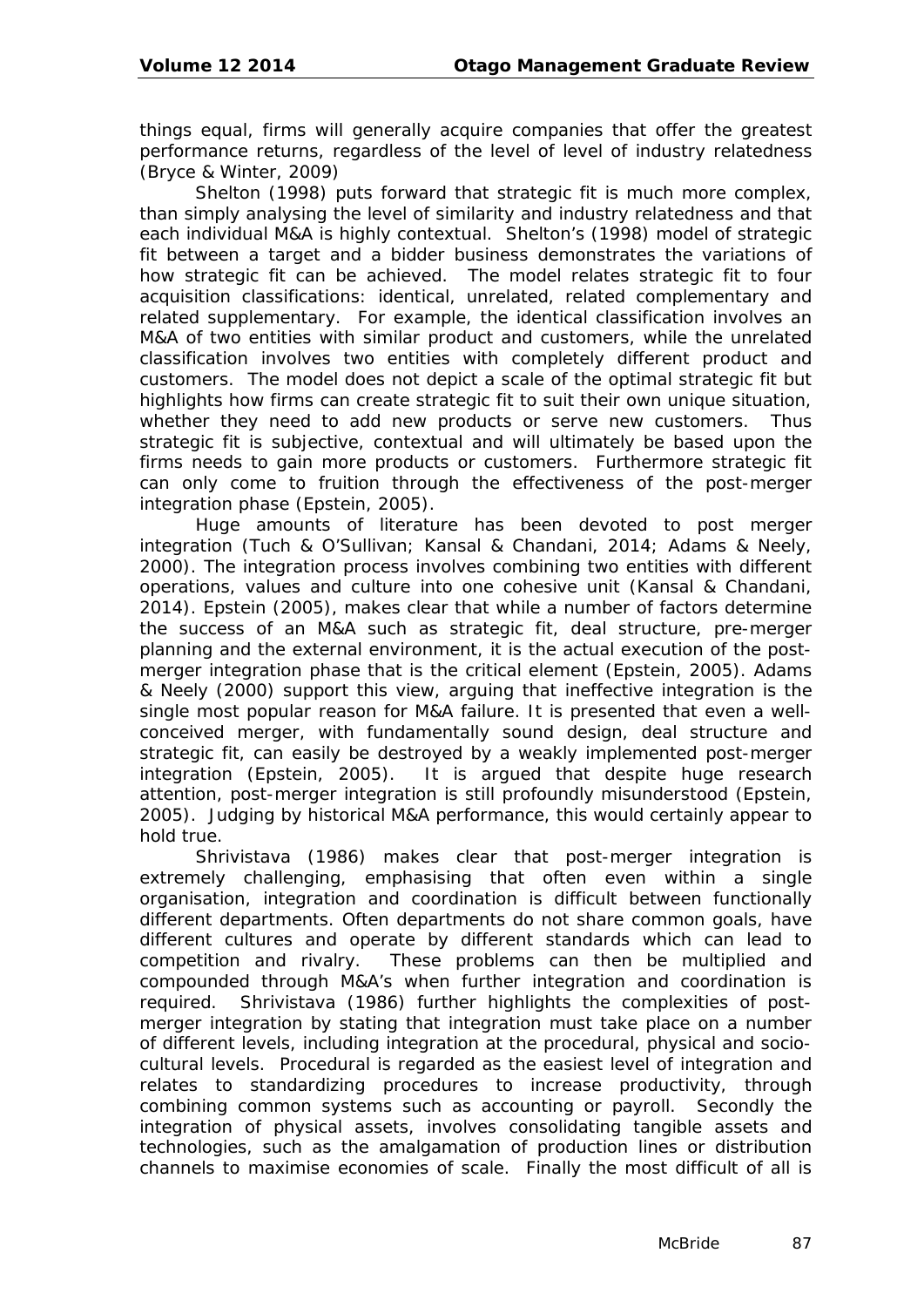cultural integration, the merging of values and routines of the separate entities. These levels of integration help understand the critical success factors of post-merger integration which have largely revolved around the following factors: integration team, communication, culture and speed of integration (Epstein, 2005).

Firstly a strong integration team is required. The team should be well resourced and members should be separate from their core business roles so that they can dedicate their time to the integration process (Epstein, 2005). De Noble, Gustafson & Hergert (1988) highlight that it is wise to make the 'planners' of integration strategy, the 'implementers'. This is to keep the bigger picture in mind and avoid inappropriate action being taken. Also it is important to 'cross-fertizilize' integration teams which involves including managers from both the bidder and target company to avoid causing an 'us versus them' scenario (Quah & Young, 2005; De Noble, Gustafson & Hergert, 1988). The end goal is to create a new corporate identity, therefore it is considered beneficial to exploit the knowledge of managers from both entities (Quah & Young, 2005). Moreover there is a risk that by not fully empowering the acquired company's managers they may leave the company as a result. Studies have provided evidence that nearly 60% of the top managers of acquired companies leave within 5 years (De Noble, Gustafson & Hergert, 1988).

Secondly communication is key (Epstein, 2004; De Noble, Gustafson & Hergert, 1988) and senior management must make it 'significant, constant and consistent.' (Epstein, 2005). Epstein (2005) stresses that overcommunication is necessary to ensure that every constituent in the integration process knows exactly what is going to happen, and what their role will be. Furthermore, communication should be specific and detailed and should reach every individual across both entities to avoid ambiguity (De Noble, Gustafson & Hergert, 1988). This communication must be particularly effective in cross border transactions given that problems can be compounded by language, political, regulatory and cultural differences (Angwin, 2004; Quah & Young, 2005). Also the post-merger integration process must be well communicated to suppliers and customers to make the transition as seamless as possible (Epstein, 2004).

Thirdly, a new corporate culture must be fostered. Acquiring firms must seek to combine best practice of both firms to create a common culture. However this is not always easy, given that acquired companies may have distinctive values and routines that are difficult to change (Epstein, 2005). Therefore acquiring companies must put effective acculturation processes in place (De Noble, Gustafson & Hergert, 1988). Acculturation is defined as the process of cultural change and aims to avoid cultural clashes and conflict (Larsson & Lubatkin, 2001). Marks and Mirvis (2011) initiated the concept of 'merger syndrome' which is described as the conflict resulting from different organisational cultures coming together. This can lead to mistrust and alienation amongst managers of opposing firms and higher employee turnover (De Noble, Gustafson & Hergert, 1988). These cultural issues can be more prominent in cross border M&As where both national and organisational culture dynamics add to the complexity of integration (Quah & Young, 2005). This is certainly a growth area of research as China becomes a more prominent player in international M&As (Cartwright & Schoenberg, 2006).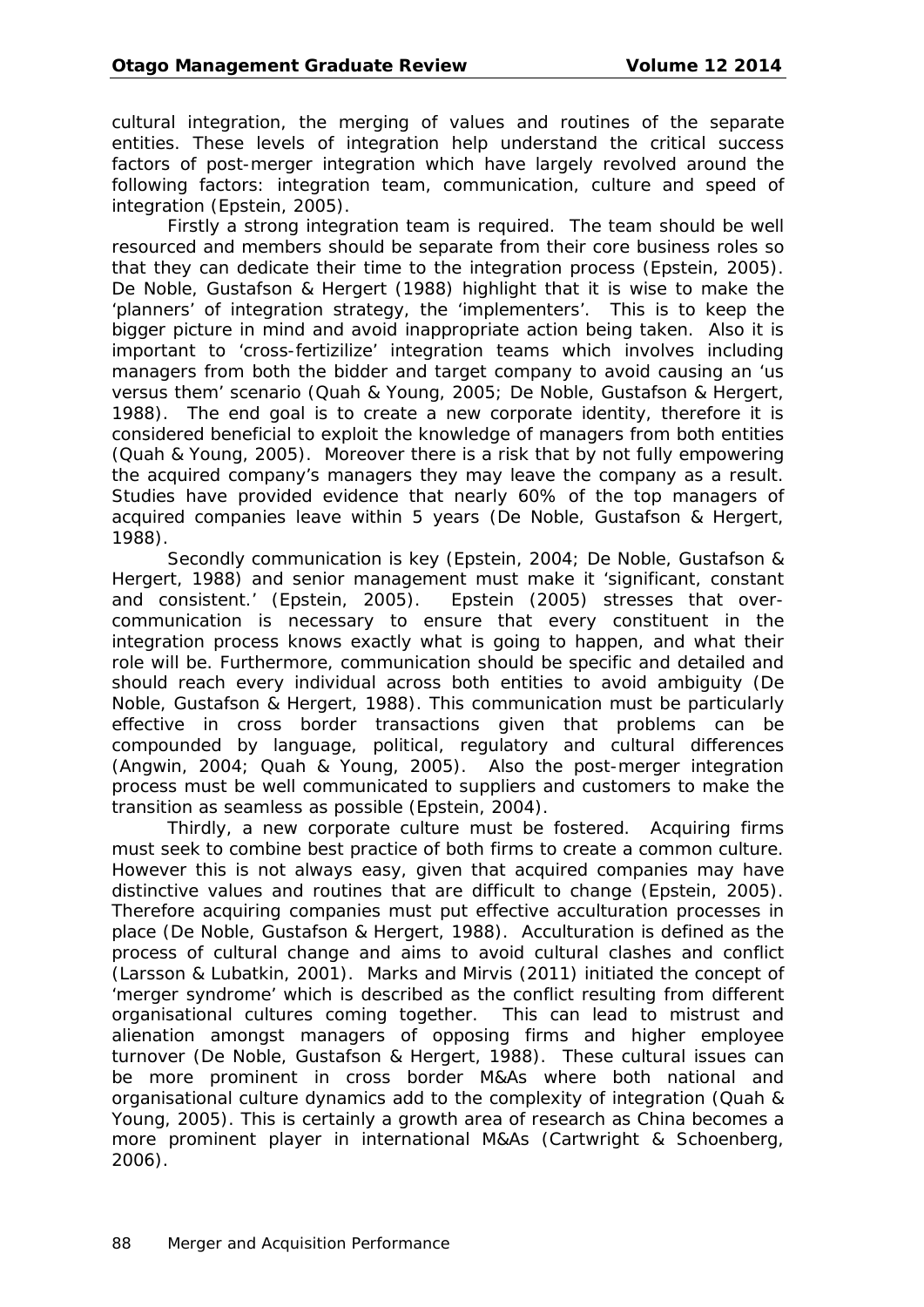Finally speedy completion of the post-merger integration is viewed as a crucial element of merger success (Epstein, 2005; De Noble, Gustafson & Hergert, 1988; Kansal & Chandani, 2014). There is strong evidence to suggest that speed of integration is positively and significantly correlated with overall merger performance (Epstein, 2005). This is in large part due to speed mitigating risk coming from the external environment and competitive pressures; managing both internal and external change is extremely challenging (Angwin, 2004). This area has also attracted significant interest from practitioners and consultants, seeking practical ways to quicken the integration process (De Noble, Gustafson & Hergert, 1988). Angwin (2004) who emphasises the importance of the first 100 days after the deal announcement, highlights that employees whose jobs are no longer required must be dealt with rapidly and with dignity, to build confidence amongst employees who will remain. This swift action prevents prolonged feelings of uncertainty amongst employees, suppliers and customers, and from a technical point of view, allows operational synergy creation to begin immediately.

While success and failure factors are well known in the pre-merger planning and post-merger integration stages, far less research exists in the negotiation stage, the stage that bridges the gap between the two (Weber et al, 2011). As a massive research area in itself, the field of negotiation has largely focussed on two negotiation styles, integrative (win-win approach) and distributive (zero sum game approach) and negotiation process factors in relation to relationship management, conflict resolution, and reaching agreements (Faure, 1999). The majority of the literature has looked at negotiation within different business settings such as individual face to face or international business negotiations (Ross, & LaCroix,1996). Also significant amounts of attention has been given to negotiating cross culturally (Faure's 1999). Yet little research has addressed negotiation within an M&A context (Weber et al, 2011).

The negotiation stage in the M&A process which involves senior management of both firms coming together to negotiate such issues as deal structure and price, is an underexplored, yet essential area of M&A success (Weber et al, 2011). This stage of an M&A can make or break any future relationships. Failings between the senior managements of both entities could results in a potentially lucrative M&A being aborted (Weber et al, 2011). Also conflicts that arise during the negotiation stage could impact on future working relationships and the success of the post-merger integration process (Epstein, 2005). Furthermore cross cultural negotiation can be even more complex, further emphasising the need to better understand the M&A negotiation stage (Quah & Young, 2005). This area of research provides a lot of scope for practical implications. For example improvements could be made it in the training of negotiator's communication and conflict resolution skills. This could result in lower management turnover, more effective post-merger integration and greater overall M&A performance (Weber et al, 2011).

All of these success factors are highly interrelated both within their stages in the M&A process and across different management disciplines. It must be further emphasised that M&As are highly contextual and that there is no formula for M&A success (Colombo et al, 2007). Furthermore constant changes in the external environment will continue to make M&As extremely challenging (Shimzua, 2004). It is hoped that future research attention is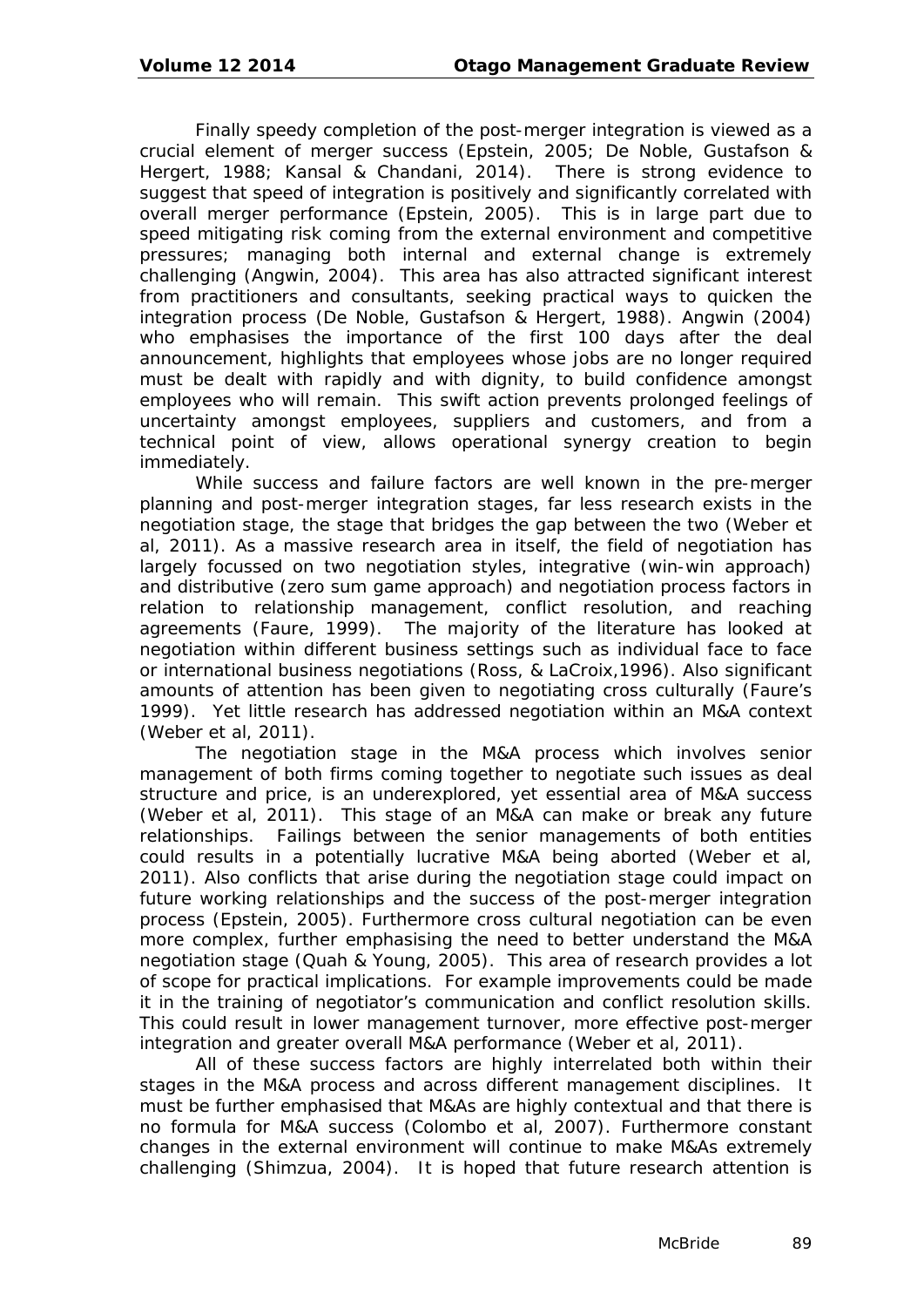given to viewing M&A success as a process of managing different stages. In particular much scope exists to explore the importance of the negotiation stage and its impact on performance. Additionally, cross cultural M&A transactions will become an increasingly significant research area, particularly because of the emergence of China in international M&As (Cartwright and Schoenberg, 2006). Also it is hoped that this literature review has emphasised the importance of the need to review M&A success factors given the strong likelihood that a new merger wave is underway (Bauer & Matzler, 2014). It will only be with the benefit of hindsight that the occurrence of a new merger wave can be confirmed. Nonetheless, it is important that firms continually look at ways to improve their M&A strategies, to give themselves the best chance of success.

# **References**

- Adams, C., & Neely, A. (2000). The performance prism to boost M&A success. Measuring Business Excellence, 4(3), 19-23.
- Agrawal, A., Jaffe, J.F., & Mandelker, G. (1992). The post-merger performance of acquiring firms. Journal of Finance, 47, 1605–1621.
- Ahuja, G., & Katila, R. (2001). Technological acquisitions and the innovation performance of acquiring firms: A longitudinal study. Strategic management journal, 22(3), 197-220.
- Angwin, D. (2004). Speed in M&A Integration: The First 100 Days. European Management Journal, 22(4), 418-430.
- Balland, P. A., Boschma, R., & Frenken, K. (2014). Proximity and Innovation: From Statics to Dynamics. Regional Studies, (ahead-of-print), 1-14.
- Bauer, F., & Matzler, (2014). Antecedents of M&A success: The role of strategic complementarity, cultural fit, and degree and speed of integration. Strategic Management Journal, 35(2), 269-291
- Ben-Amar, W., & Andre, P. (2006). Separation of ownership from control and acquiring firm performance: the case of family ownership in Canada. Journal of Business Finance and Accounting, 33, 517–543.
- Bild, M., Guest, P., & Runsten, M. (2005). The effect of takeover on the fundamental value of acquirers. Working Paper, ESRC Centre for Business Research, University of Cambridge, UK.
- Brealey, R.A, & Myers, S.C. (2003), Principles of Corporate Finance, international ed. McGraw-Hill, Boston, USA.
- Bryce, D. J., & Winter, S. G. (2009). A general interindustry relatedness index.Management Science, 55(9), 1570-1585.
- Capron, L., & Shen, J.C. (2007). Acquisitions of Private vs. Public Firms: Private Information, Target Selection, and Acquirer Returns, Strategic Management Journal, 28, 891-911.
- Capron, L., Mitchell, W., & Swaminathan, A. (2001). Asset divestiture following horizontal acquisitions: A dynamic view. Strategic Management Journal, 22(9), 817-844.
- Cartwright, S., & Schoenberg, R. (2006). 30 Years of Merger and Acquisition Research: Recent Advances and Future Opportunities. British Journal of Management, 17(1), 1-5.
- Cohen, W. M., & Levinthal, D. A. (1990). Absorptive capacity: a new perspective on learning and innovation. Administrative science quarterly, 128-152.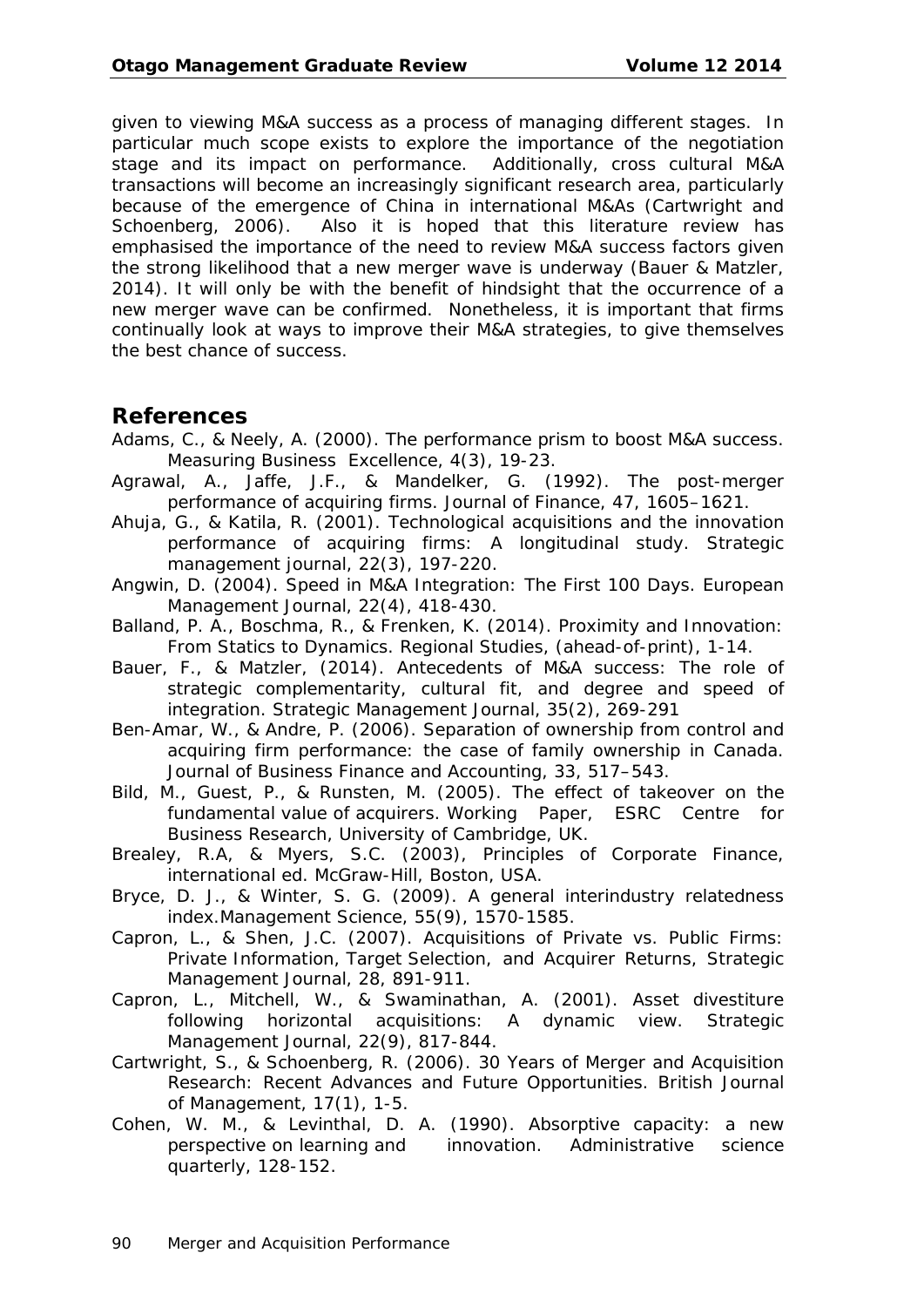- Colombo, G., Conca, V., Buongiorno, M., & Gnan, L. (2007). Integrating Cross-Border Acquisitions: A Process oriented Approach. Long Range Planning, 40, 202-222.
- Conn, C., Cosh, A., Guest, P., &Hughes, A. (2005). The impact on UK acquirers of domestic, cross border, public and private acquisitions. Journal of Business Finance and Accounting, 32, 815–870.
- Das, T.K., & Teng, B.S. (2000). A resource-based theory of strategic alliances. Journal of Management, 26(1), 31-61.
- De Noble, D.F., Gustafson, L.T., & Hegert, M. (1988). Planning for Postmerget Integration Eight Lessons for Merger Success. Long Range Planning, 21(4). 82-85.
- DePamphilis, D. (2010). Mergers and Acquisitions Basics: All You Need To Know, Elsevier, Burlington, USA.
- Donaldson, L., & Davis, J.H. (1991). Stewardship Theory or Agency Theory: CEO Governance and Shareholder Returns. Australian Journal of Management, 16(1), 1-16.
- Duchin, R., & Schmidt, B. (2013). Riding the merger wave: Uncertainty, reduced monitoring, and bad acquisitions. Financial Economics, 107, 69–88.
- Epstein, M. J. (2005). The determinants and evaluation of merger success. Business Horizons, 48(1), 37-46.
- Faure, G. O. (1999). The Cultural Dimensions of Negotiation: The Chinese Case. Group Decision & Negotiation, 8, 187-215.
- Firth, M. (1980). Takeovers, shareholder returns and the theory of the firm. Quarterly Journal of Economics, 94, 235–260.
- Franks, J., Harris, R.S. & Titman, S. (1991). The post-merger share price performance of acquiring firms. Journal of Financial Economics, 29, 81–96.
- Gaughan, P. A. (2004). M&A lesson: Beware of empire builders. Journal of Corporate Accounting & Finance, 15 (2), 21-23.
- Gregory, A. (1997). An examination of the long run performance of UK acquiring firms. Journal of Business Finance and Accounting, 24, 971– 1007.
- Gupta, A., & Misra, L. (2004). Deal size, premium paid and the gains in financial mergers: the impact of managerial motivation. Working Paper, Bentley College of Business, USA.
- Harford, J. (2005). What drives merger waves? Journal of Financial Economics, 77, 529–560.
- Healy, P.M., Palepu, K.G., & Ruback, R. (1992). Does corporate performance improve after mergers? Journal of Financial Economics, 31, 135–175.
- Higson, C., & Elliot, J. (1998). Post-takeover returns: the UK evidence. Journal of Empirical Finance, 5, 27–46.
- Hitt, M.A, & Vaidyanath, D. (2002). Alliance management as a source of competitive advantage. Journal of Management, 28(3), 413-446.
- Hitt, M.A., et al (2001). Mergers and Acquisitions: A Guide to Creating Value for Stakeholders. Oxford University Press, Oxford, U.K.
- Holl, P. & Kyriazis, D. (1997). Wealth creation and bid resistance in UK takeover bids. Strategic Management Journal, 18, 483–498.
- Holmstrom, B., & Kaplan, S.N. (2001). Corporate Governance and Merger Activity in the United States: Making Sense of the 1980s and 1990s. Journal of Economic Perspective, 15(2), 121-144.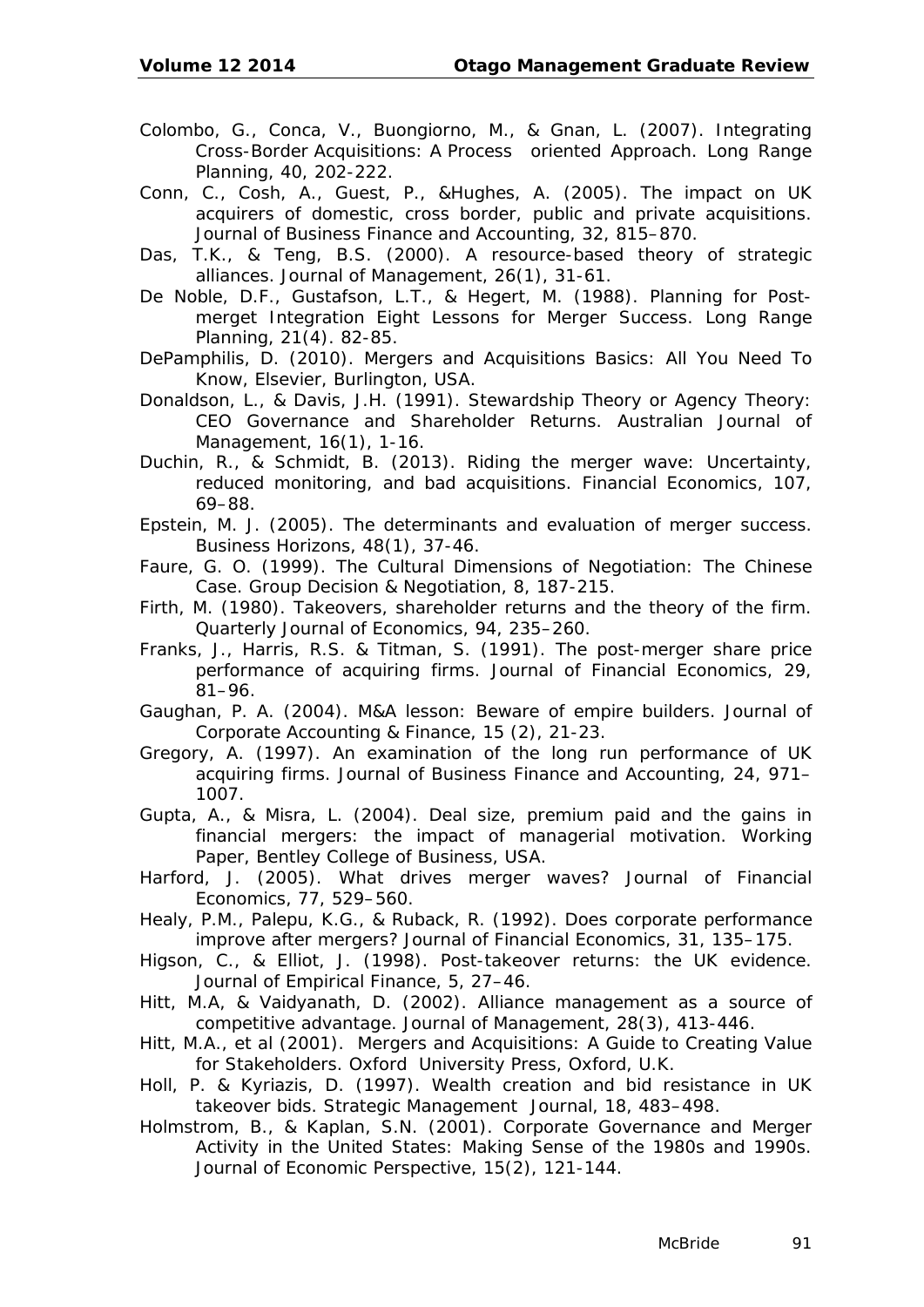- Homburg, C., & Bucerius, M. (2006). Is speed of integration really a success factor of mergers and acquisitions? An analysis of the role of internal and external relatedness. Strategic Management Journal, 27(4),347- 367.
- J. Haleblian, J., & Finkelstein, S. (1999). The Influence of Organizational Acquisition Experience. Administrative Science Quarterly, 44, 29-56.
- Jovanovic, B., & Braguinsky, S. (2004). Bidder discounts and target premia in takeovers. American Economic Review, 94, 46–56.
- Kansal, S., & Chandani, A. (2014). Effective Management of Change During Merger and Acquisition. Procedia Economics and Finance, 11, 208-217.
- Kennedy, V.A., & Limmack, R.J. (1996). Takeover activity, CEO turnover and the market for corporate control. Journal of Business Finance and Accounting, 23, 267–285.
- Kor, Y. Y., & Mahoney, J. T. (2004). Edith Penrose's (1959) Contributions to the Resource‐based View of Strategic Management. Journal of management studies, 41(1), 183-191.
- Larsson, R., & Finkelstein, S. (1999). Integrating Strategic, Organizational, and Human Resource Perspectives on Mergers and Acquisitions: A Case Survey of Synergy Realization. Organization Science, 10(1), 1- 27.
- Larsson, R., & Lubatkin, M. (2001). Achieving acculturation in mergers and acquisitions: An international case survey. Human Relations, 54(12), 1573-1607.
- Linn, S.C, & Switzer, J.A. (2001). Are cash acquisitions associated with better post combination operating performance than stock acquisitions? Journal of Banking and Finance, 25, 1113–1138.
- Longstaff, F.A. (2010). The subprime credit crisis and contagion in financial markets. Journal of Financial Economics, 97, 436–450.
- Lu, Q. (2004). Do mergers destroy value? Evidence from failed bids. Working Paper, Kellogg School of Management, Northwestern University, USA.
- Marks, M. L., & Mirvis, P. H. (2011). Merge ahead: A research agenda to increase merger and acquisition success. Journal of business and psychology, 26(2), 161-168.
- Martynova, M., & Renneboog, L. (2008). A century of corporate takeovers: What have we learned and where do we stand? Journal of Banking & Finance, 32, 2148–2177.
- Mitchell, M., & Mulherin, J. (1996). The impact of industry shocks on takeover and restructuring activity. Journal of Financial Economics, 41, 193– 229.
- Mowery, D. C., Oxley, J. E., & Silverman, B. S. (1996). Strategic alliances and interfirm knowledge transfer. Strategic management journal, 17(S2), 77-91.
- Neffke, F., Henning, M., & Boschma, R. (2011). How do regions diversify over time? Industry relatedness and the development of new growth paths in regions. Economic Geography, 87(3), 237-265.
- Pehrsson, A. (2006). Business relatedness measurements: State-of-the-art and a proposal. European Business Review, 18(5), 350-363.
- Prabhu, J. C., Chandy, R. K., & Ellis, M. E. (2005). The impact of acquisitions on innovation: poison pill, placebo, or tonic? Journal of Marketing, 69(1), 114-130.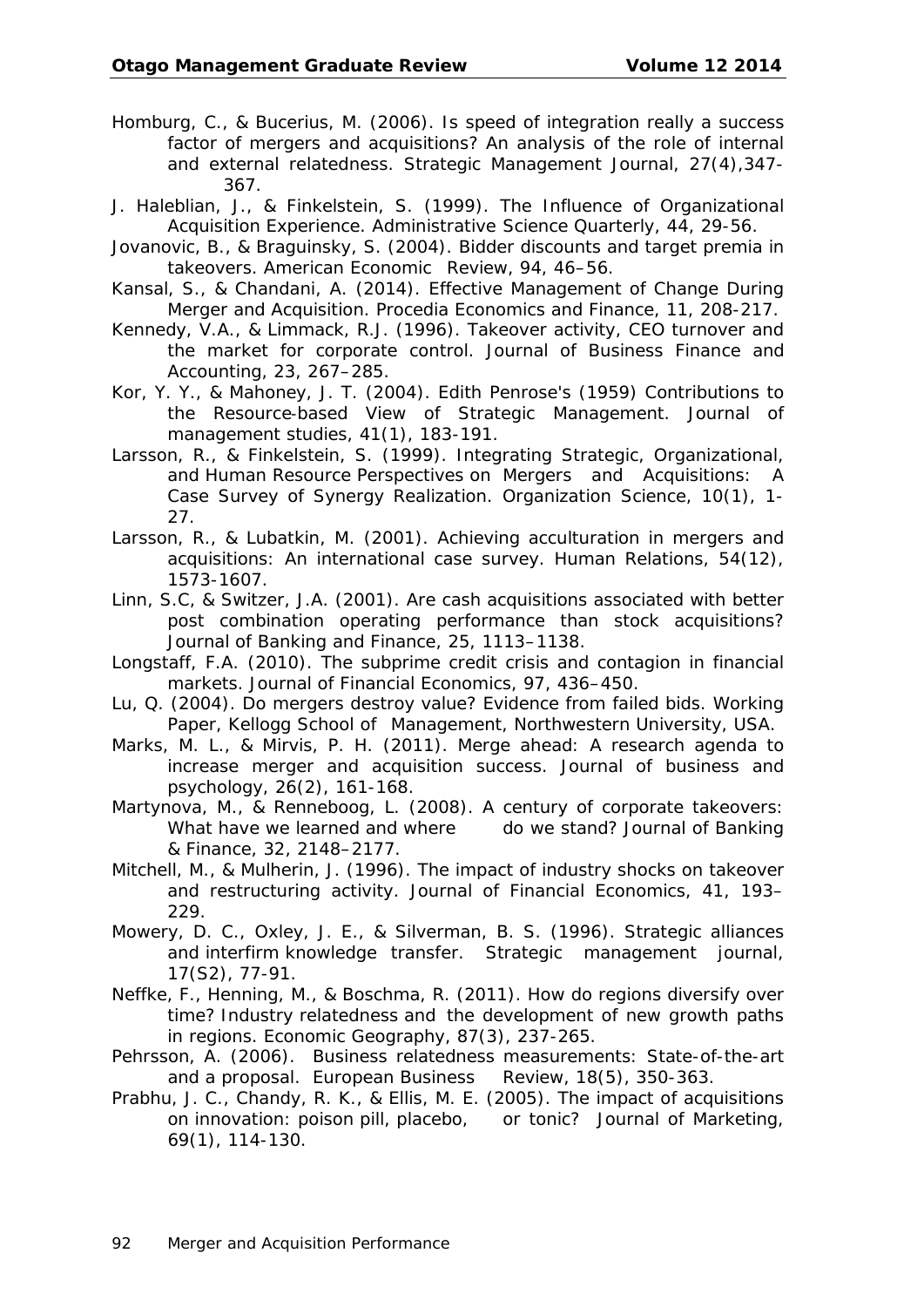- Quah, P., & Young, S. (2005). Post-acquisition Management: A Phases Approach for Cross-border M&As. European Management Journal, 23(1), 65-75.
- Rhodes-Kropf, M., Robinson, D.T., & Viswanathan, S. (2005). Valuation waves and merger activity: the empirical evidence. Journal of Financial Economics, 77, 561–603.
- Ross, W., & LaCroix, J. (1996). Multiple meanings of trust in negotiation theory and research: A literature review and integrative model. International Journal of Conflict Management, 7(4), 314-360.
- Seth, A. (1990) Sources of value creation in acquisitions: an empirical investigation. Strategic Management Journal, 11(6), 431-446.
- Shelton, L. M. (1988). Strategic business fits and corporate acquisition: Empirical evidence. Strategic Management Journal, 9(3), 279-287.
- Shimzua, K., et al. (2004). Theoretical foundations of cross-border mergers and acquisitions: A review of current research and recommendations for the future. Journal of International Management, 10, 307-353.
- Shleifer, A., & Vishny, R.W. (2003). Stock market driven acquisitions. Journal of Financial Economics, 70, 295– 311.
- Shrivastava, P. (1986). Post-merger Integration. Journal of Business Strategy, 7, 65-76.
- Stimpert, J. L., & Duhaime, I. M. (1997). Seeing the big picture: The influence of industry, diversification, and business strategy on performance. Academy of Management Journal, 40(3), 560-583.
- Sudarsanam, S., & Mahate, A.A. (2003). Glamour acquirers, method of payment and post acquisition performance: the UK evidence. Journal of Business Finance and Accounting, 30, 299–341.
- Tanriverdi, H., & Venkatraman, N. (2005). Knowledge relatedness and the performance of multibusiness firms. Strategic Management Journal, 26(2), 97-119.
- Tuch, C., & O'Sullivan, N. (2007). The impact of acquisitions on firm performance: A review
- Weber, Y., Belkin, T., & Tarba, S.Y. (2011). Negotiation, Cultural Differences, and Planning in Mergers and Acquisitions. *Journal of Transnational Management, 16*, 107-115.
- Zollo, M., & Meier, D. (2008). What is M&A Performance? *Academy of Management Perspectives, 22*(3), 55-77.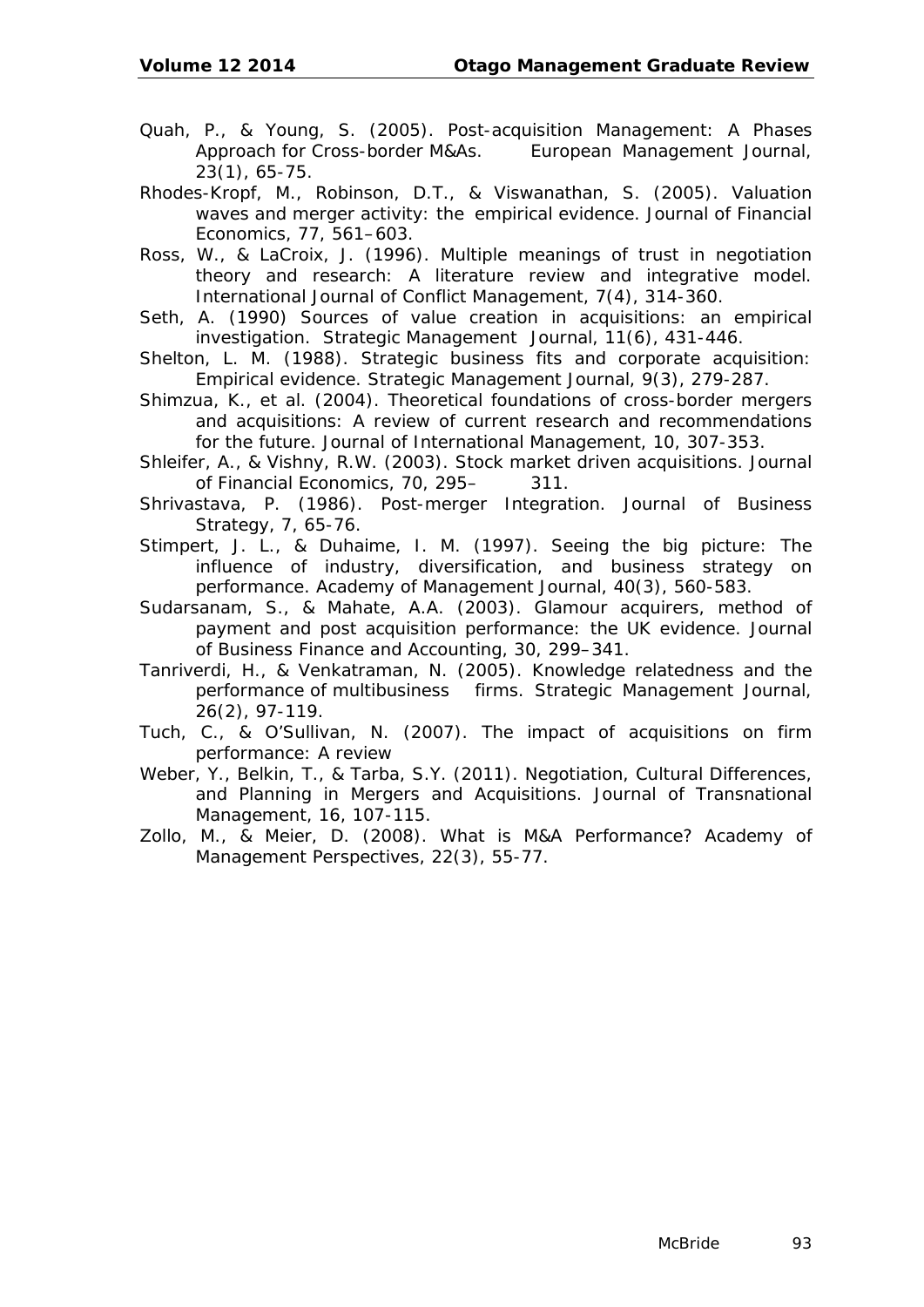# **A Western Perspective of Guanxi and its Importance in 21st Century China**

# **Thomas McBride**

# **Introduction**

It has long been argued that guanxi is an essential component to conducting business in China (Bedford, 2011). Guanxi is a complex phenomenon deeply embedded in Chinese culture and relates to social networking and the formation of special relationships (Park & Luo, 2001). It first became a popular concept to Western scholars in the 1980s as Western businesses sought to gain understanding of cultural factors affecting business in China. Research has continued to explore the role of guanxi; notably its importance for business success and how it is gained and maintained in the business environment (Fan, 2002). Throughout this period China has experienced a radical process of economic and political reform that has transformed its society into a market system economy in less than three decades (Wood, Whiteley, & Zhang, 2001). Economic growth has averaged 10% since 1979 and can be attributed to a surge of Foreign Direct Investment (FDI). Dramatic economic, political, social and legal transformation has been witnessed a result of increasing Western influence on Chinese society (Braendle, Gasser, & Noll, 2005). Therefore given major institutional changes that have occurred, it is necessary to analyse the role of guanxi in 21st century China in which a new business environment exists (Chang, 2011). It is presented that the role of guanxi has changed despite it having a long history of being an "inseparable part of doing business in China"(Buckley, Clegg, & Tan, 2006). Many scholars would highlight that the importance of guanxi has weakened as a direct result of China's open door policy to FDI, and the dwindling of institutionalized business practices (Yuan, Kim, Dai, & Arnulf, 2013). On the contrary, opposing scholars propose that because guanxi is so culturally engrained, it will continue to play an important role in the future of China's economic boom (Chang, 2011). These deeply embedded cultural factors stem from Confucianism, which forms the foundations of Chinese society and the importance placed in family, harmonious relationships and collective thinking (Anderson & Lee, 2008).

## **Confucianism**

Confucianism is a social philosophy, rather than a religion (Park & Luo, 2001). Confucian beliefs are based on the teachings of Confucian who was a Chinese philosopher who placed human beings in reference to significant others, notably family members and masters of one's learning and career as opposed to religions such as Christianity in which people are viewed in relation to god (Hutchings & Murray, 2002b). Confucianism seeks to create a harmonious society through strong family ties and strict social order (So & Walker, 2006). Emphasis on hierarchy and status within Chinese culture has significant bearing on the levels of respect and obedience within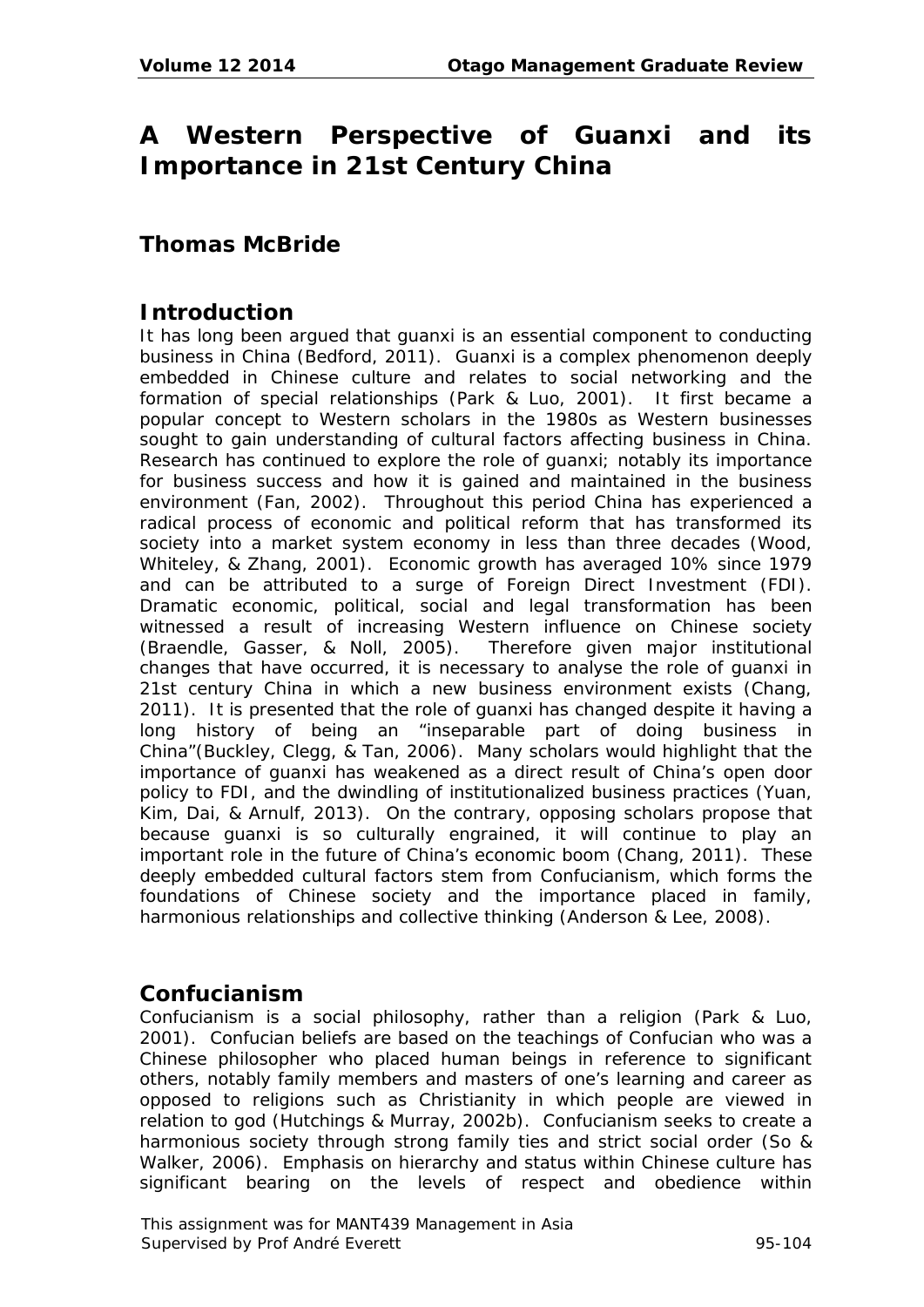relationships. This respect for authority is clear to see within business settings with Chinese managers having more of a dictatorial approach than those of Western counterparts. (Luo, 2000). Additionally subordinates in China are much more agreeable, and fear defying their superiors, to prevent their managers from losing face (Z. Chen, Huang, & Sternquist, 2011). Face, known as mianzi in China is a very important concept in Chinese culture, and is seen as a vital component of protecting one's dignity and reputation. Hence a relationship can only be established by recognising and respecting an individual's social standing and authority (Buckley & Tan, 2006). Equally important is the practice of renqing, the act of repeated exchange of favours which binds a relationship together based on mutual obligation (Park & Luo, 2001). Both mianzi and renqing are central to fostering relationships in China and help us to understand and define guanxi (Buckley & Tan, 2006).

# **Definition**

Guanxi is regarded as the Chinese concept of special interpersonal relationships, involving trust, mutuality of interests, and reciprocity of favours (Buttery & Wong, 1999). Gold (1985) states "guanxi is a power relationship as ones control over a valued good or access to it gives power over others" with Osland (1990) adding: "… a special relationship between a person who needs something and a person who has the ability to give something." Fan (2002) alludes to Pye's (1982) definition describing guanxi as "friendship with implications of continued exchange of favours." The above definitions focus in on interactions and personal favours exhibited on an individual level. The majority of the literature considers guanxi on this level, however it is widely accepted that guanxi carries multiple meanings and is much broader than simply a special relationship between two people (Fu & Dess, 2006). As a networking phenomenon, building guanxi relates to establishing and maximizing a web of connections of which can be at the individual, business or government level (Fan, 2002). There is substantial overlap between individual and organisational guanxi (Chang, 2011). Business to business guanxi relates to developing special relationships at an organisational level and creating opportunities for mutual gain, much in the same way as guanxi creation between two individuals (Fan, 2002). Additionally, developing guanxi is not exclusive to Chinese individuals and organisations. Widespread literature exists as to how Western businesses can gain guanxi to become more successful in China (Hutchings & Murray, 2002b). However, it is also widely appreciated that guanxi is a unique and complex concept, difficult for Westerners to fully understand or gain (Bedford, 2011). This is because guanxi is a cultural characteristic deeply embedded in Chinese history and has more profound meanings than its most simplistic English translated equivalent of "special relationships" or "connections" (Park & Luo, 2001). The fundamentals of gaining guanxi have been instilled in Chinese people over thousands of years (So & Walker, 2006). This is rooted in guanxi bases which forms the foundations to which guanxi can be established (X. P. Chen & Chen, 2004).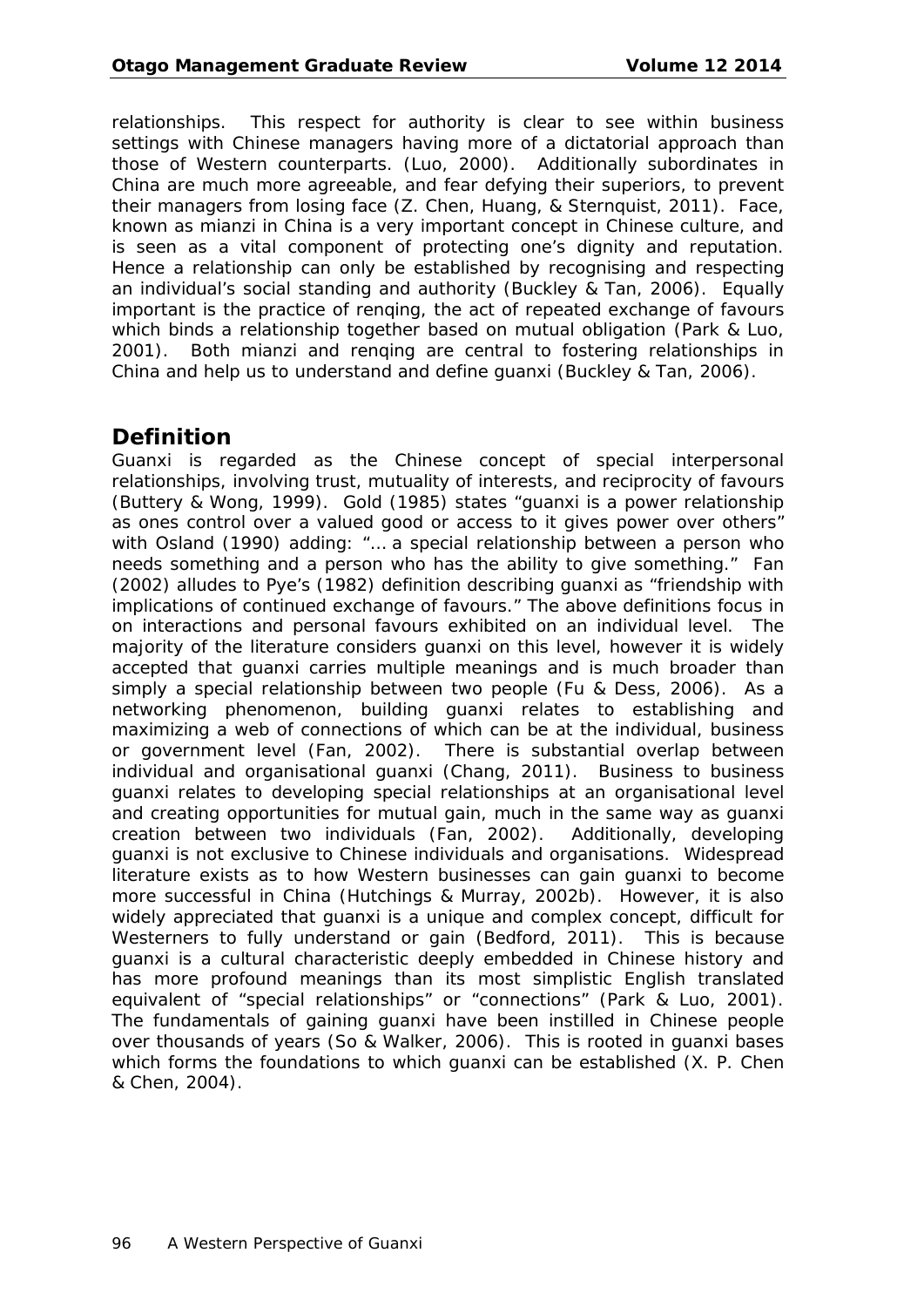## **Guanxi Bases**

It is argued that the concept of guanxi is not fully understood without taking into consideration guanxi bases (X.P. Chen & Chen, 2004). Guanxi bases commonly relates to the foundation to which guanxi can form and the existence of a particularistic tie or shared identification between two parties (C. C. Chen, Chen, & Huang, 2013). Jacobs (1982) differentiated base of guanxi into three distinct groups: family ties (kinship), familiar person (e.g. school classmates or work colleagues) and strangers, highlighting that different principles of interaction and relationship closeness will be displayed at different base levels (Chang, 2011). Traditionally guanxi would develop based on blood ties, extending through from close family members to distant relations and clan members (X.P. Chen & Chen, 2004). This ties in with the concentric circles model of guanxi, which highlights that the relationship closeness and level of positive affection is much richer with family members at the core level, and becomes less pure spanning outwards through extended family, school friends and work networks. Acquaintances and strangers would be on the periphery, experiencing the lowest level of relationship closeness (Park & Luo, 2001). As such it is proposed that at each outgoing level, there is a sense of decreasing guanxi quality in terms of future mutual benefit potential and longevity of the relationship (C.C. Chen, Chen, & Huang, 2013). Therefore as a result of guanxi having strong family and cultural roots it is argued that Western managers can never fully experience guanxi at its most intimate level (N. Y. Chen & Tjosvold, 2007). As categorised as an outsider, Westerners will fail to have a "commonality of shared identification" (Jacobs, 1982). However as mentioned earlier, guanxi is a complex concept with multifaceted meanings, and it is important to note that while a base of guanxi may exist, guanxi is a process of selective attachment, especially so in modern day China (Chung, 1999).

Fan (2002) emphasises the point that having a guanxi base does not directly lead to the production of guanxi in practice, and that a base is just a foundation for which guanxi can be established. While it is acknowledged that family and familial guanxi remain important to a degree in modern day China, it is argued that due to advancements of mass education, changing family structures, and greater social and economic freedom, the relevance of these bases of guanxi have stemmed somewhat (Fan, 2002). Furthermore, Bedford (2011) highlights issues with viewing guanxi in terms of guanxi bases, suggesting that it does not account for the complexities and practicalities of modern Chinese business. It is argued that modern day guanxi stems from a much wider array of sources and from more complex foundations and motives (Bedford, 2011). This is especially so, given the effects of globalisation and the occurrence of more complex business structures. Traditionally Chinese businesses were owned and controlled within a family network, and while this remains prominent, it has however been lessened due to market reforms and a shift towards more Western ownership models (Kiong & Kee, 1998). Therefore due to a changing economic and social landscape, it would be more relevant to categorise guanxi based on the nature and purpose of interactions, which is better suited to business research (Fan, 2002). Hwang (1997-8) classifies guanxi into expressive, instrumental and mixed types of interaction. Expressive also known as socio affective relates to family and family like relationships in which interactions are based on exchange needs of providing feelings of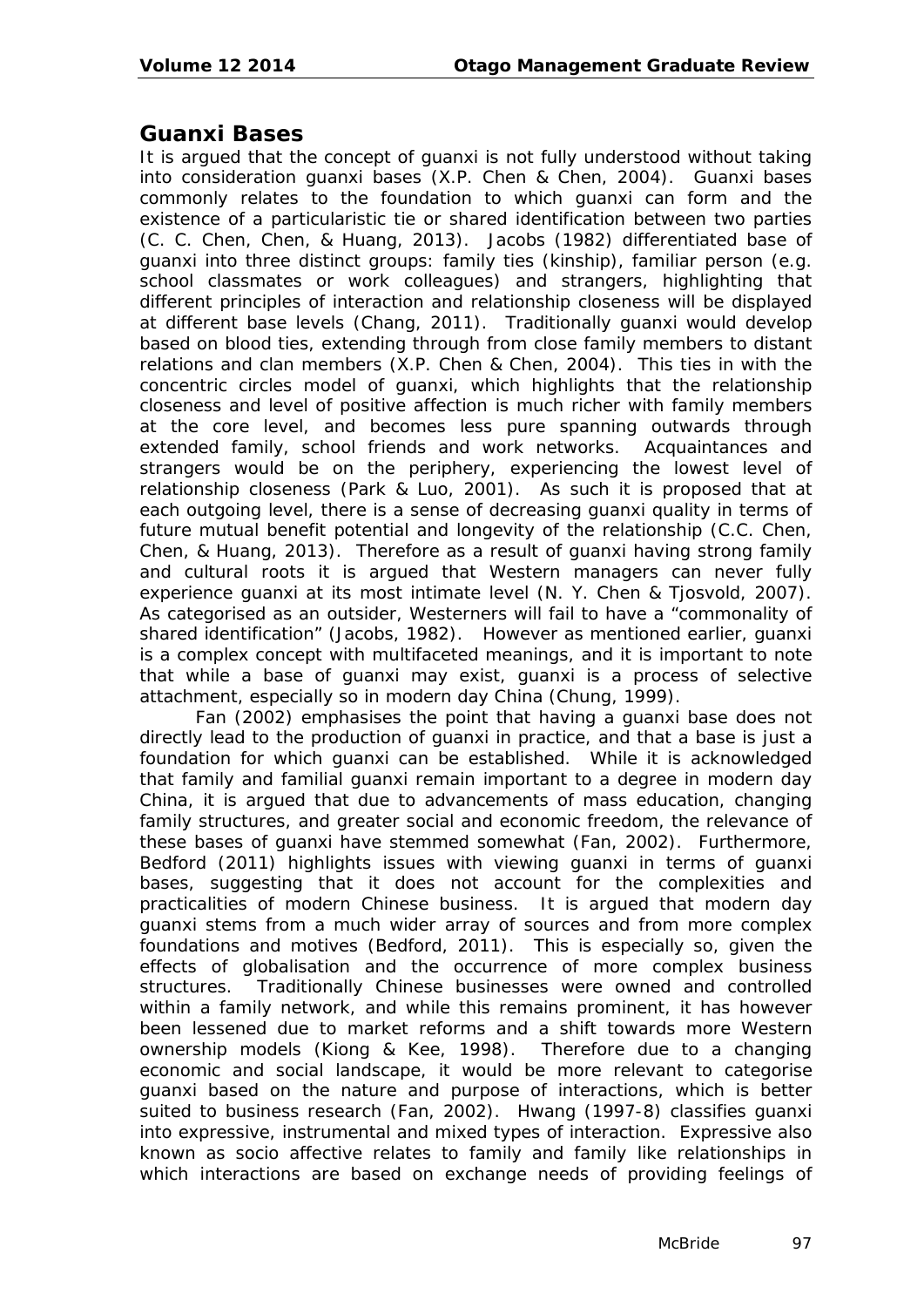satisfaction. Instrumental refers to transactional needs, such as resource exchanges between buyers and sellers for material gain. Mixed includes elements of both; exchanges involving affection and material benefits (X.P. Chen & Chen, 2004). It is argued that this classification based on the purpose of interaction is much more applicable, particularly on a business to business level where guanxi most commonly stems from a transactional foundation such as product quality, or resource access (Z. Chen, Huang, & Sternquist, 2011). This is particularly so given such highly internationalised markets where competition is fierce (Chung, 1999). As such, a suggestion can be made that as a Westerner, transactional benefits and material gain are far more important factors when building guanxi in an individual or business relationship, rather than the existence of deep affection or a special bond (Bedford, 2011).

# **Gaining and Maintaining Guanxi**

There is significant volume of literature emphasising the benefits and importance of gaining and maintaining guanxi as a Western firm (Wong & Chan, 1999). It is presented that competitive advantages can be achieved if Western companies are willing to expend time, energy and money cultivating guanxi (Tsang, 1998). It is proposed that as an outsider, firms must take a proactive approach and take the lead in making initial commitments with Chinese counterparts (Bedford, 2011). The example of US President, Richard Nixon, and his strategy of building US-China relations in the 1970s is highlighted as model approach for establishing and developing a level of guanxi when entering China as a Westerner. It is put forward that him taking the initiative, having a culturally sensitive approach, and spending time nurturing guanxi with government officials throughout a series of visits, paved the way for close US-China economic ties (Su & Littlefield, 2001). As such it is suggested that Westerners must be culturally aware when building guanxi and appreciate that building guanxi is a lengthy process (Fu & Dess, 2006). However given a more globally competitive and dynamic business environment, the offering of instant economic benefit can more effective in developing guanxi than a drawn out nurturing approach (Braendle, Gasser, & Noll, 2005). X.P. Chen & Chen (2004) proposes a three stage model in the process of gaining guanxi: *initiating*, *building and maintaining*, and *using*.

*Initiating* guanxi as a Western business can be seen as difficult process since no known base exists (Chung, 1999). However, this is more of a traditional view and X.P. Chen & Chen (2004) propose the idea of anticipatory bases which relates to parties having shared goals and the expectation of future exchange. Therefore individuals need not a guanxi base or common identification, but simply an alignment of intentions (Bedford, 2011). Therefore this forms a key channel for a Western business to gain guanxi. In offering an economic benefit or social favour to a Chinese counterpart, guanxi can be initiated (Wong & Chan, 1999). While this approach may not establish a high level of trust and credibility, it will assist Westerners in integrating into Chinese networks in moving from an outsider to an insider position (Tsang, 1998). Additionally to overcome cultural barriers and to access Chinese networks more easily, intermediaries can play an important role. Using an intermediary with high level access and a credible reputation, and hence a level of face, can assist in making connections. A middle party can assist in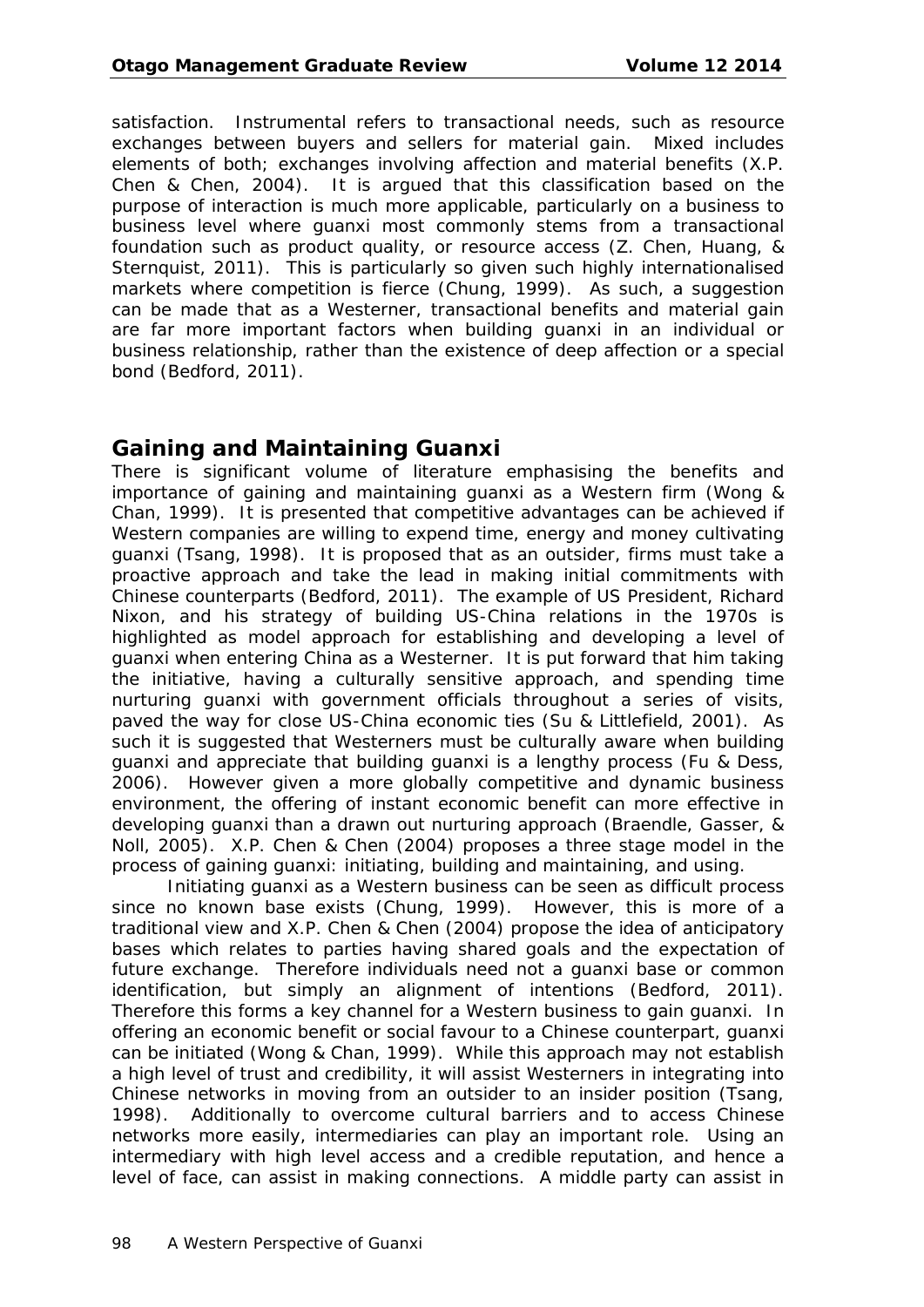establishing an initial level of trust and form a common identification for which the future relationship can develop (Su & Littlefield, 2001). This would be particularly beneficial since many Chinese people view foreigners as so far removed from Chinese culture, that they have no reason to trust them. Moreover the use of an intermediary, as a translator can be viewed as being a critical factor for Westerners to overcome language barriers (Hutchings & Murray, 2002).

*Building and maintaining* guanxi requires a strong understanding of mianzi, and renqing (Buckley & Tan, 2006). Mianzi is an intangible form of social currency in which a manager can develop one's own face and reputation by providing and protecting the face of others (Park & Luo, 2001). Renqing, the act of repeated exchange of favours is a philosophy that allows relationships to grow through long term commitment to mutual obligations (Hwang, 1997-8). Duo (2005) describes renqing as running deeper in which once mutual interests within a relationship are established, there can become a level of long term affection involving secret sharing and emotional intimacy. This would run far deeper than just simply reciprocating favours of gift giving and banqueting (Duo, 2005). However it can be argued that there may always be transactional needs at the heart of any relationship. As such, renqing would provide leverage within this relationship since reciprocity of favours is the key element (Park & Luo, 2001). Furthermore, by not returning favours within a relationship there would be a complete breakdown of trust and credibility and likely bring an end to the relationship (Park & Luo, 2001). Gift giving can form an important element in reinforcing friendship, trust and respect in China (Su, Sirgy, & Littlefield, 2003). From a study by D'Souza (2003), findings highlight that gift giving is a highly beneficial tool in forging long lasting relationships as a Westerner. However many Western managers who have conducted business in China have felt uneasy about the appropriateness of gift giving in business situations, because of its Western associations with corruption and bribery (Su and Littlefield, 2001). While gift giving is common place in China, and in many circumstances, an obligatory sign of respect, it does however create an ethical dilemma between guanxi and corruption (So & Walker, 2006).

*Using* guanxi can allow Western business managers to experience many benefits of being an insider (Tsang, 1998). The benefits of having a special relationship can be limitless depending on the level of affection between parties. It is proposed that guanxi is fundamentally an accessing strategy in which a party would use social connections to acquire something beneficial (Chang, 2011). Typical business benefits can consist of access to resources, markets, information and high profile officials (Park & Luo, 2001). It is argued that using guanxi as an access tool is prevalent in China due to restrictions on resources imposed by government (Chang, 2011). A study by Hutchings & Murray (2002b) of Australian expatriates working in China stipulate factors which will determine the level of access to benefits of guanxi. Most notably they highlight the size of the organisation as a very important factors when considering the level of guanxi and the ability to use it. Studies highlight that major Multinational Corporations can gain a sense of having automatic guanxi, given their reputation and international influence. This is increasingly important given a continued rapid pace in which China is opening up and integrating into world markets (Hutchings & Murray, 2002b).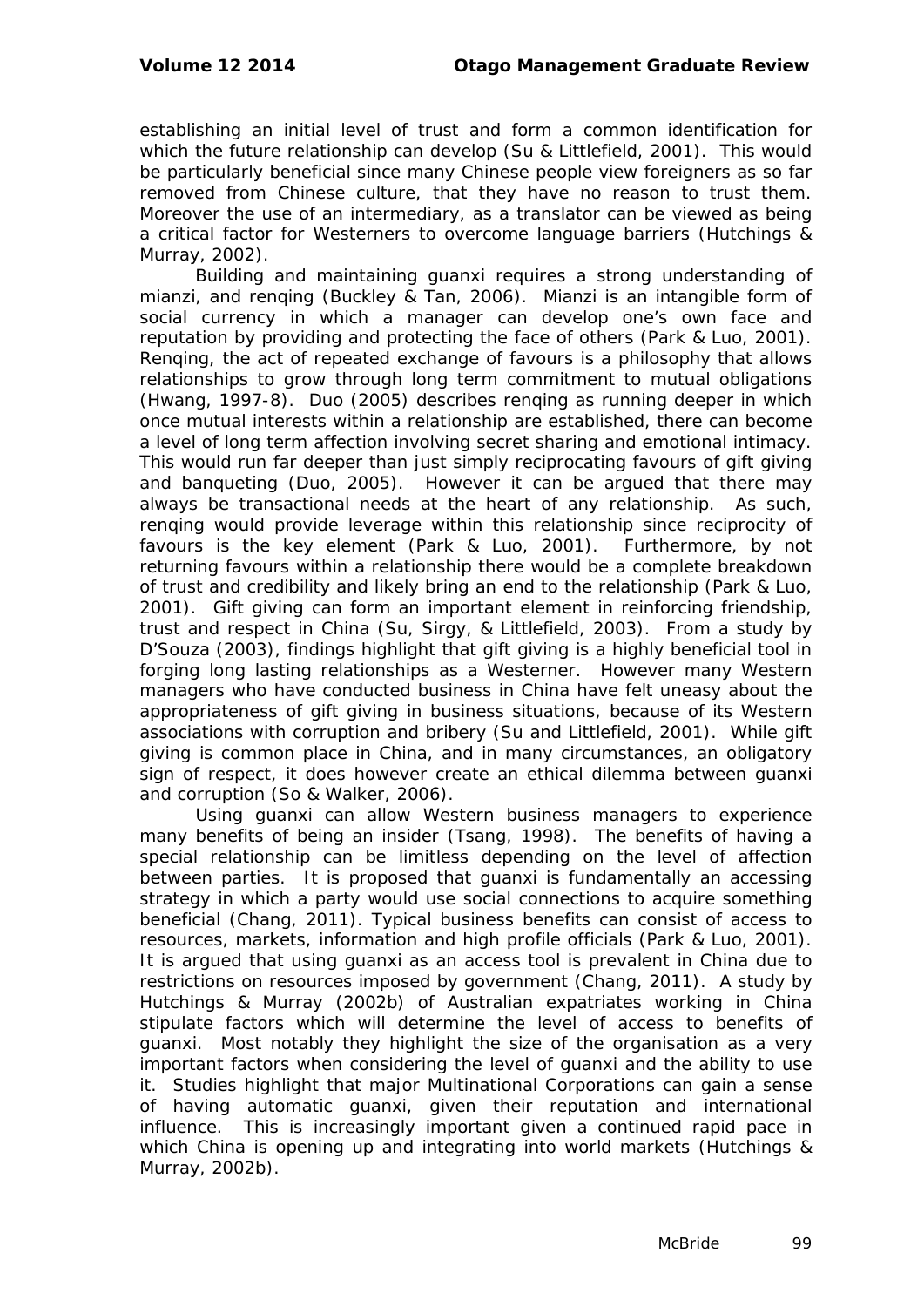# **Importance of Guanxi**

There is divided opinion as to whether the future importance and relevance of guanxi in 21<sup>st</sup> century China is increasing or decreasing (Chang, 2011). There appears to be two main perspectives as to the future role of guanxi: The first is that guanxi is so culturally embedded in society that it will always play an overwhelming part in Chinese business. Conversely there is an opposite view put forward that due to the influence of globalisation, greater economic and social freedom and institutional reform, guanxi is already becoming less important (Z.Chen, Huang, & Sternquist). An alternative view is also presented as to the role and importance of guanxi. It is proposed that guanxi is not worth the time and financial investment it requires, and that it can be a counterproductive asset. (Buckley & Tan, 2006)

### **Guanxi and Culture**

There is consensus among many scholars that guanxi will continue to be highly important, despite radical economic and social changes (Guo & Miller, 2010). There is an idea presented by Braendle, Gasser, & Noll (2005) that a successful business man in the West is described as "wealthy" whereas in China he is "well connected". Therefore it is suggested that guanxi will thrive even more in an opened up market environment, with success being so heavily reliant on effective networking and business interconnectedness (Duo, 2005). Furthermore, China has a culture high in uncertainty avoidance (Hofstede, 1994). It is argued that China has never experienced such uncertain times, and given such a rapid pace of economic reform, guanxi will be an even more essential factor for managing this uncertain transition (Park & Luo, 2001). This is in spite of more legitimate public channels opening up, with the Chinese government increasingly tightening economic regulations and implementing more formalized legal structures (Wong & Chan, 1999).

Guo & Miller (2010) put forward the idea that in the West, abiding by the rules and regulations takes precedence, whilst in China personal loyalty take priority over the rule of law. China is strictly controlled as a one party state. Although it has modernised in recent times, China has been developed on a Communist rule of law, based on Marxist theory that law is an invasive tool of capitalists against working people. This foundation has had a profound influence on guanxi taking precedence over the rule of law (Wong & Chan 1999). Although the Chinese government has slowly acknowledged that a more robust legal infrastructure needs to be adopted for modern times, the Chinese legal system is very much in transitional stages in establishing institutional structure, property rights and legal stability (Wong & Chan, 1999). Therefore greater dependence on personal relationship and trust will continue to be prominent, unlike in the West, were there is far greater trust in legal systems (Yuan, Kim, Dai, & Arnulf, 2013). Furthermore Braendle, Gasser, & Noll (2005) highlight that a strong social system will always override a weak legal system, which therefore encourages the widespread use of guanxi. This idea is supported by research conducted by Chu & Ju (1993) who found that over 70% of Chinese people would rather use their guanxi networks over bureaucratic legitimate methods to further their business ambitions (Wood, Whitely, & Zhang, 2001). This embraces guanxi as unwritten law in China and as the "glue that holds Chinese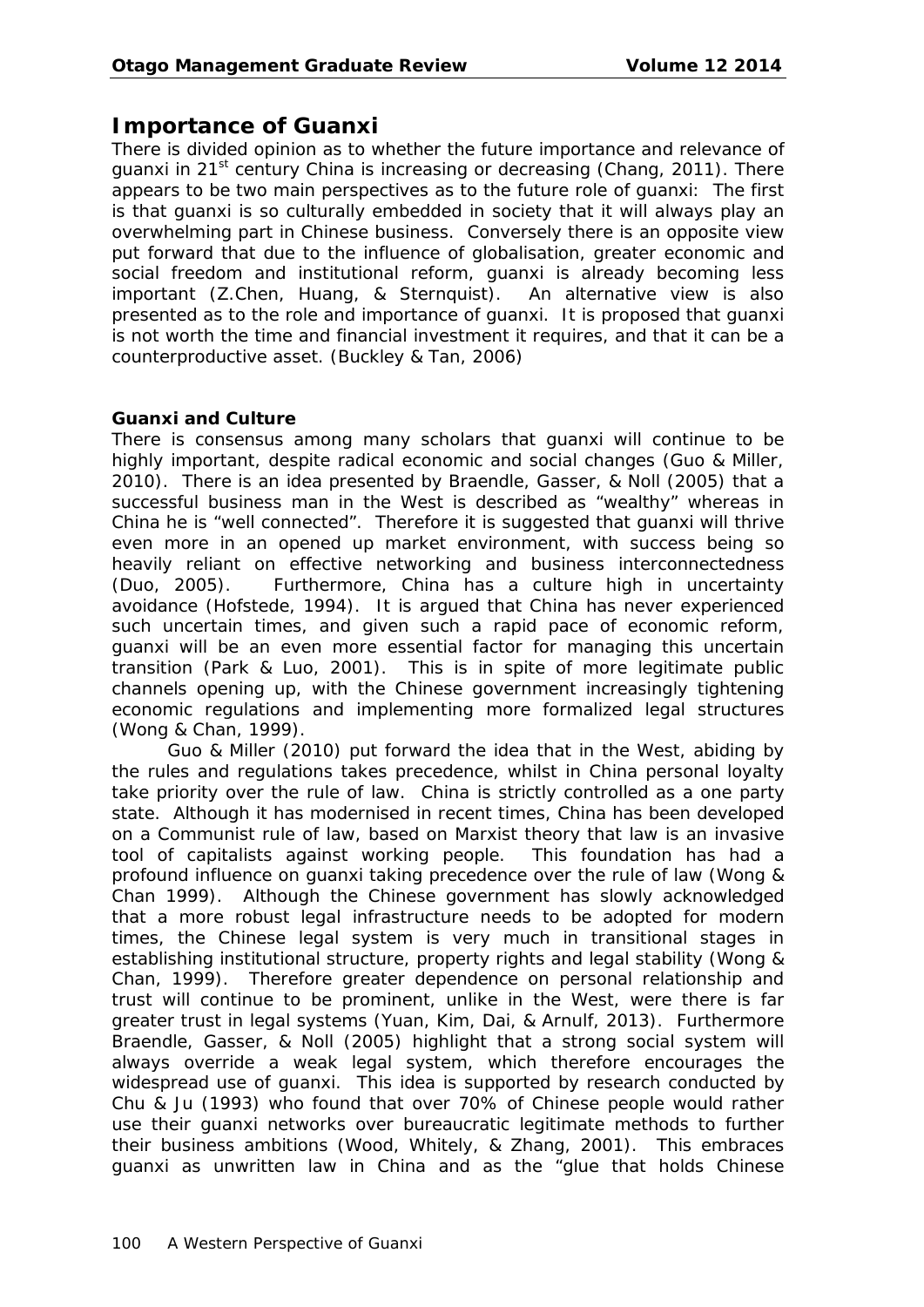business life together" (Braendle, Gasser, & Noll, 2005). Therefore it is argued that guanxi as central to daily business life will continue to be highly important irrespective of economic or political overhauls because it is such an "institutionally defined system" (Chang, 2011).

### **Guanxi and Globalisation**

It is argued that no matter how culturally rooted a concept such as guanxi is, it will be influenced by changing social and economic circumstances (Hutchings and Murray, 2002a). Globalisation has led to more universal business practices being adopted in China. This has been the result of an open door policy to FDI over the past three decades and has meant that some of China's traditional business practices have been curtailed (Anderson & Lee, 2008). This can be seen to be a direct result of increasing Western influence and decreasing numbers of Chinese State Owned Enterprises (SOEs). Power is now distrusted more evenly between state and private entrepreneurs (Chang, 2011). The pre-market reform era consisted largely of SOEs with little room for private enterprise. SOEs, were strictly controlled by central government and operated within highly bureaucratic systems with many layers of control (Ralston et al, 2006). Due to these rigid hierarchical structures, guanxi operated in a strictly upward accessing form. However due to major economic changes, lateral accessing of guanxi is now common place, and Chinese business people can access a full array of business networks. These institutional changes have allowed private business people greater access and greater freedom to seek different business partners. This has resulted in more interaction with foreign business practices changing the rules of the game of guanxi (Chang, 2011).

A use and importance study of guanxi by Anderson & Lee (2008) highlights the changing perception of the role of guanxi. Findings showed that both Chinese and Hong Kong business managers viewed guanxi as being a less important factor in business success than in the 1980s when China first opened up, with 91% of Chinese respondents and 94% of Hong Kong respondents taking this view. The reasons regarded for this were increasing Western presence, further market completion and greater formalisation of rules and regulations (Anderson & Lee, 2008). Furthermore, Western firms are continuing to improve their understanding of the Chinese business environment and are relying less on the need for guanxi. Ultimately it will be the high quality products and business practices of firms entering China and not guanxi that will determine the level of success (Fan, 2002).

Anderson & Lee (2008) provide evidence that support the view that guanxi is irrelevant given high quality business practices. From their research they asked Chinese and Hong Kong business managers to respond to whether they felt guanxi was relevant given high quality or unique products. The results were unanimous in both China and Hong Kong with 82% of Chinese respondents and 95% of Hong Kong respondents perceiving that guanxi had little impact. It was accepted that guanxi had obvious ability to provide assistance, but the core source of competitive advantage was the product itself. Thus highlighting that while guanxi has obvious advantages as an accessing strategy, it certainly does not guarantee market entry and success (Anderson & Lee, 2008). It is presented that firms are wiser to focus on effective business practices as opposed to guanxi which offers little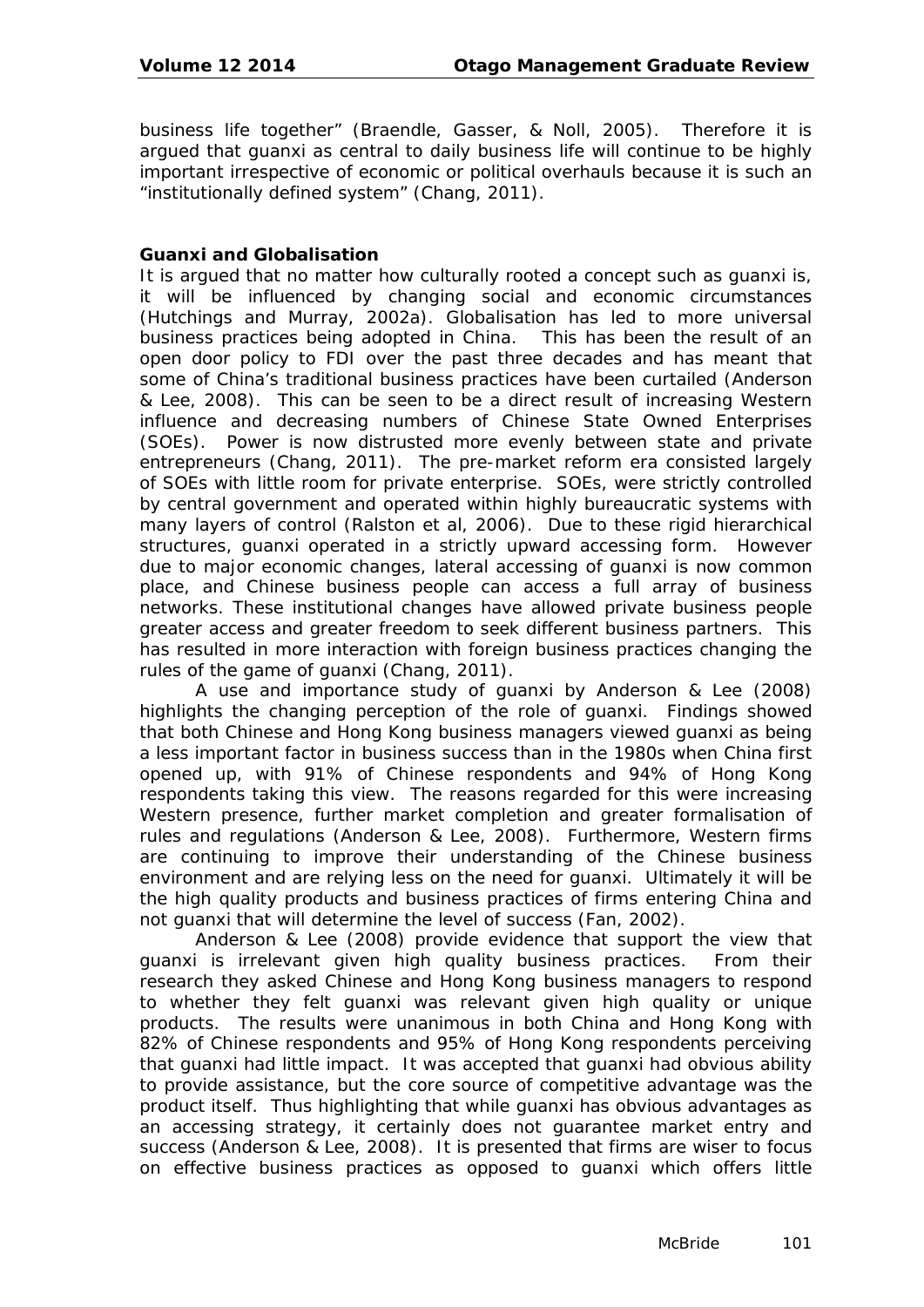strategic value when resources of a company are weak (Fan, 2002). Additionally a guanxi relationship can be easily overridden by a competitor who offers superiors financial incentives or product offerings (Chang, 2011).

### **Guanxi as a Counterproductive Asset**

Regardless of the historical or potential future importance of guanxi, there are scholars who view guanxi as a counterproductive means of doing business. It is proposed that while guanxi can have obvious access advantages, it can ultimately prove to be a disadvantageous asset in the long term (Buckley & Tan, 2006). It is argued that businesses can be overly concerned with gaining guanxi with more important issues being overlooked such as product quality or managerial competence (Anderson & Lee, 2008). In some cases guanxi has in fact become a major burden, since dependence on maintaining guanxi can come at significant financial and time cost. Regular gift giving and banqueting can be expensive and committing to providing favours can be time consuming and a major distraction to core activities (Buckley & Tan, 2006). Moreover, in certain circumstances companies can be locked into guanxi networks and are now looking to reverse that process; a concept known as guanxi evasion. Company's committing to long term building of guanxi can find themselves in a risky position if they no longer gain benefit with a party, and as such, they will look to get out of that relationship (Fan, 2002). Worse still, becoming too close to a party that subsequently experiences a loss of face within society or engages in illegal activity, could lead to serious consequences. A whole network of connections could be suddenly destroyed if a closely associated official was disgraced by a corruption scandal. Furthermore since it is argued that guanxi can be perceived to push ethical boundaries, a corruption scandal arising all of a sudden would not be considered unusual (Su & Littlefield, 2001).

# **Conclusion**

Due to major market reform in China, the concept of guanxi has experienced significant change and will continue to do so as the economy opens up further (Fan, 2002). It is presented that due to state structural changes, increasing Western influence and market competitiveness that the importance of guanxi is diminishing and must be viewed in a new way (C.C. Chen, Chen, & Huang, 2013). Chang (2011) highlights that there are really two types of guanxi. There is a deep form of guanxi which relates to special relationships amongst family, friend and business networks of which a level of affection and long term commitment to favours is displayed. This is viewed as a very traditional form of guanxi which does not wholly consider the complexities and dynamic environment of competitive business (Fan, 2002). Secondly there is a type of guanxi which is not emotional and not as committed as the deep form. It relates to parties having shared understanding, knowing each other as acquaintances and creating mutual gains through transactional means. This is far more relevant to business in  $21<sup>st</sup>$  century China, with transactional needs forming the foundation of an interaction between two business parties and the need for creating a special relationship would be an issue of only secondary importance. Therefore the role of guanxi should be used as a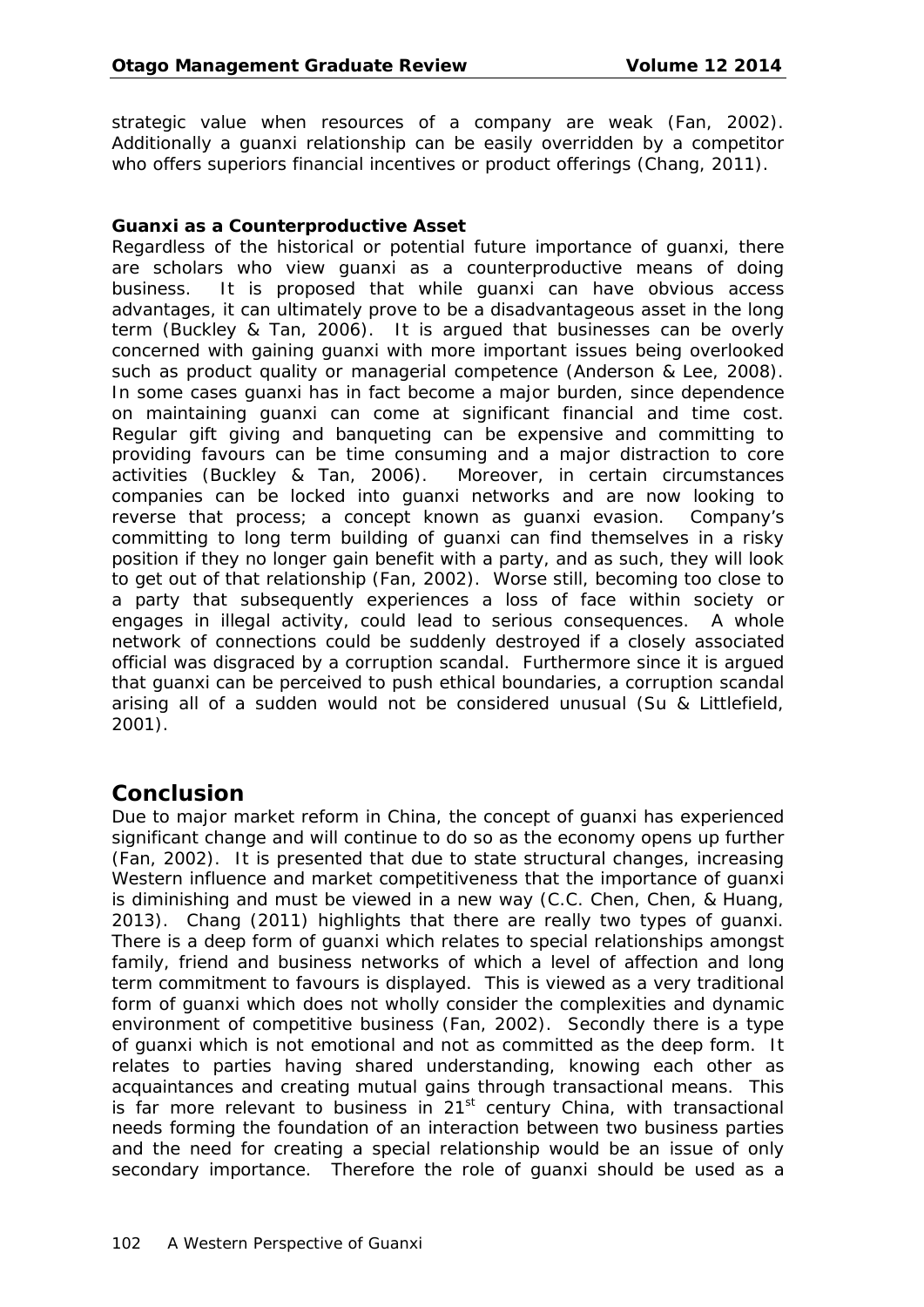complementary factor rather than the decisive element in conducting business in China. Though it is accepted that guanxi is deeply engrained in the psyche of Chinese business people and has played a pivotal role in business dealings in the past (Guo & Miller, 2010). It is argued that like most cultural fundamentals, the importance of guanxi will face pressure in the wake of major institutional reform. Social, economic, political and legal overhauls as a result of China's open door policy and the increasing Westernisation of Chinese society will continue to change business practices, and hence the role of guanxi. (Anderson & Lee, 2008).

## **References**

- Anderson, A. R., & Lee, E. Y.C. (2008). From tradition to modern: Attitudes and applications of guanxi in Chinese entrepreneurship. *Journal of Small Business and Enterprise Development, 15*(4), 775-787.
- Bedford, O. (2011). *Guanxi*-Building in the Workplace: A Dynamic Process Model of Working and Backdoor *Guanxi*. *Journal of Business Ethics, 104*(1), 149-158.
- Braendle, U. C., Gasser, T., & Noll, J. (2005). Corporate Governance in China - Is Economic Growth Potential Hindered by Guanxi? *Business and Society Review, 110*(4), 389-405.
- Buckley, P. J., Clegg, J., & Tan, H. (2006). Cultural awareness in knowledge transfer to China—The role of guanxi and mianzi. *Journal of World Business, 41*(3), 275-288.
- Buttery, E. A., & Wong, Y. H. (1999). The development of a *Guanxi*  framework. *Marketing Intelligence and Planning, 17*(3), 147-154.
- Chang, K.C. (2011). A Path to Understanding Guanxi in China's Transitional Economy: Variations on Network Behavior. *Sociological Theory, 29*(4), 316-339.
- Chen, C. C., Chen, X.P., & Huang, S. (2013). Chinese Guanxi: An Integrative Review and New Directions for Future Research *Management and Organization Review, 9*(1), 167-207.
- Chen, N. Y., & Tjosvold, D. (2007). Guanxi and leader member relationships between American managers and Chinese employees: Open-minded dialogue as mediator. *Asia Pacific Journal of Management, 24*(2), 171- 189.
- Chen, X. P., & Chen, C. C. (2004). On the Intricacies of the Chinese Guanxi: A Process Model of Gaunxi Development *Asia Pacific Journal of Management, 21*, 304-324.
- Chen, Z., Huang, Y., & Sternquist, B. (2011). Guanxi practice and Chinese buyer–supplier relationships: The buyer's perspective. *Industrial Marketing Management, 40*(4), 569-580.
- Chung. Y.K. (1999). *Guanxi Logic and the Chinese Business Practices (1-34)*: University of Washington, USA.
- D'Souza, C. (2003). An Inference of Gift-Giving Within Asian Business Culture. *Asia Pacific Journal of Marketing and Logistics, 15*(1), 27-38.
- Duo, L. (2005). Guanxi and its Influence on Chinese Business Practices. *Harvard China Review, 5*(2), 81-84.
- Fan, Y. (2002). Questioning guanxi: definition, classification and implications. *International Business Review*, 543-561.